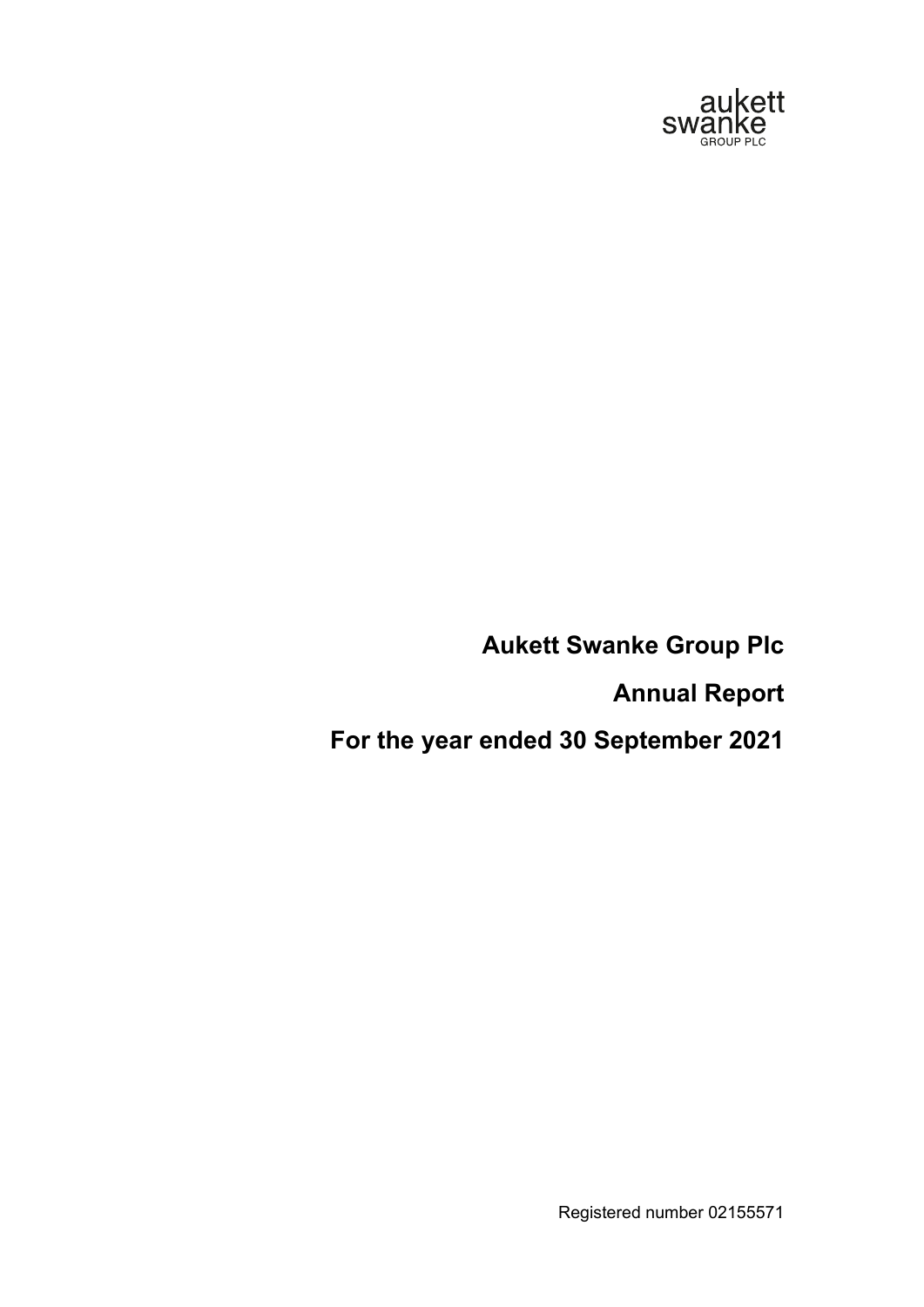## **Contents**

### Pages

| <b>Financial statements</b> |  |
|-----------------------------|--|
|                             |  |
|                             |  |
|                             |  |
|                             |  |
|                             |  |
|                             |  |
|                             |  |
|                             |  |
|                             |  |
|                             |  |
|                             |  |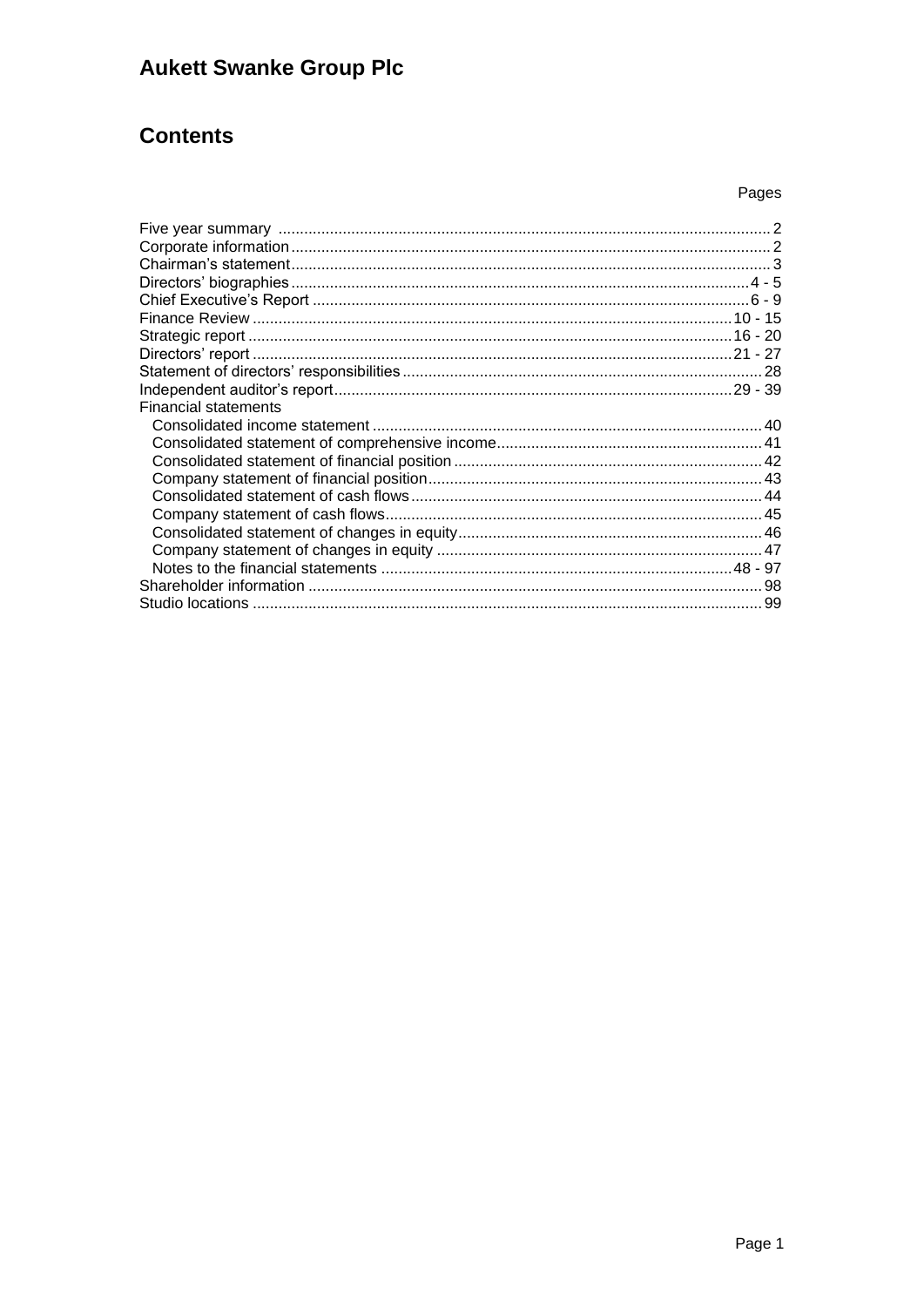## **Five year summary**

| Years ending 30 September                      | 2021<br>£'000 | 2020<br>£'000 | 2019<br>£'000 | 2018<br>£'000 | 2017<br>£'000 |
|------------------------------------------------|---------------|---------------|---------------|---------------|---------------|
| Total revenues under management <sup>1</sup>   | 26,426        | 28,534        | 31,505        | 31,950        | 34,583        |
| Revenue                                        | 12,014        | 12,166        | 15,492        | 14,380        | 18,395        |
| Revenue less sub consultant costs <sup>1</sup> | 8,822         | 11.336        | 13,711        | 13,094        | 16,070        |
| (Loss) / profit before tax                     | (1,531)       | (46)          | 292           | (2, 544)      | (325)         |
| Basic earnings per share (p)                   | (0.69)        | 0.00          | 0.21          | (1.42)        | (0.20)        |
| Dividends per share (p)                        |               |               |               |               |               |
| Net assets                                     | 3,067         | 4,374         | 4,514         | 4,136         | 6,761         |
| Cash and cash equivalents <sup>2</sup>         | 515           | 992           | 1,145         | 710           | 960           |
| Secured bank loans                             | (500)         | (155)         | (325)         | (553)         | (776)         |
| Net funds $3$                                  | 15            | 837           | 820           | 157           | 184           |

<sup>1</sup>Alternative performance measures, refer to pages 14-15 for definition

<sup>2</sup>Cash and cash equivalents includes cash at bank and in hand less bank overdrafts

<sup>3</sup>Net funds includes cash at bank and in hand less bank loans and overdrafts (see note 21)

## **Corporate information**

| <b>Company secretary</b>                      | <b>Registered office</b>                             |
|-----------------------------------------------|------------------------------------------------------|
| Antony Barkwith<br>cosec@aukettswanke.com     | 10 Bonhill Street<br>London<br>EC <sub>2</sub> A 4PE |
| Registered number                             | Website                                              |
| England & Wales 02155571                      | www.aukettswankeplc.com                              |
| <b>Share registrars</b>                       | Nominated adviser and broker                         |
| Equiniti<br>www.equiniti.com<br>0121 415 7047 | Arden Partners Plc<br>www.arden-partners.com         |
| <b>Auditors</b>                               | <b>Bankers</b>                                       |
| BDO LLP<br>www.bdo.co.uk                      | Coutts & Co<br>www.coutts.com                        |
| <b>Investor / Media enquiries</b>             | <b>Solicitors</b>                                    |

Chris Steele 07979 604687

Fox Williams [www.foxwilliams.com](http://www.foxwilliams.com/)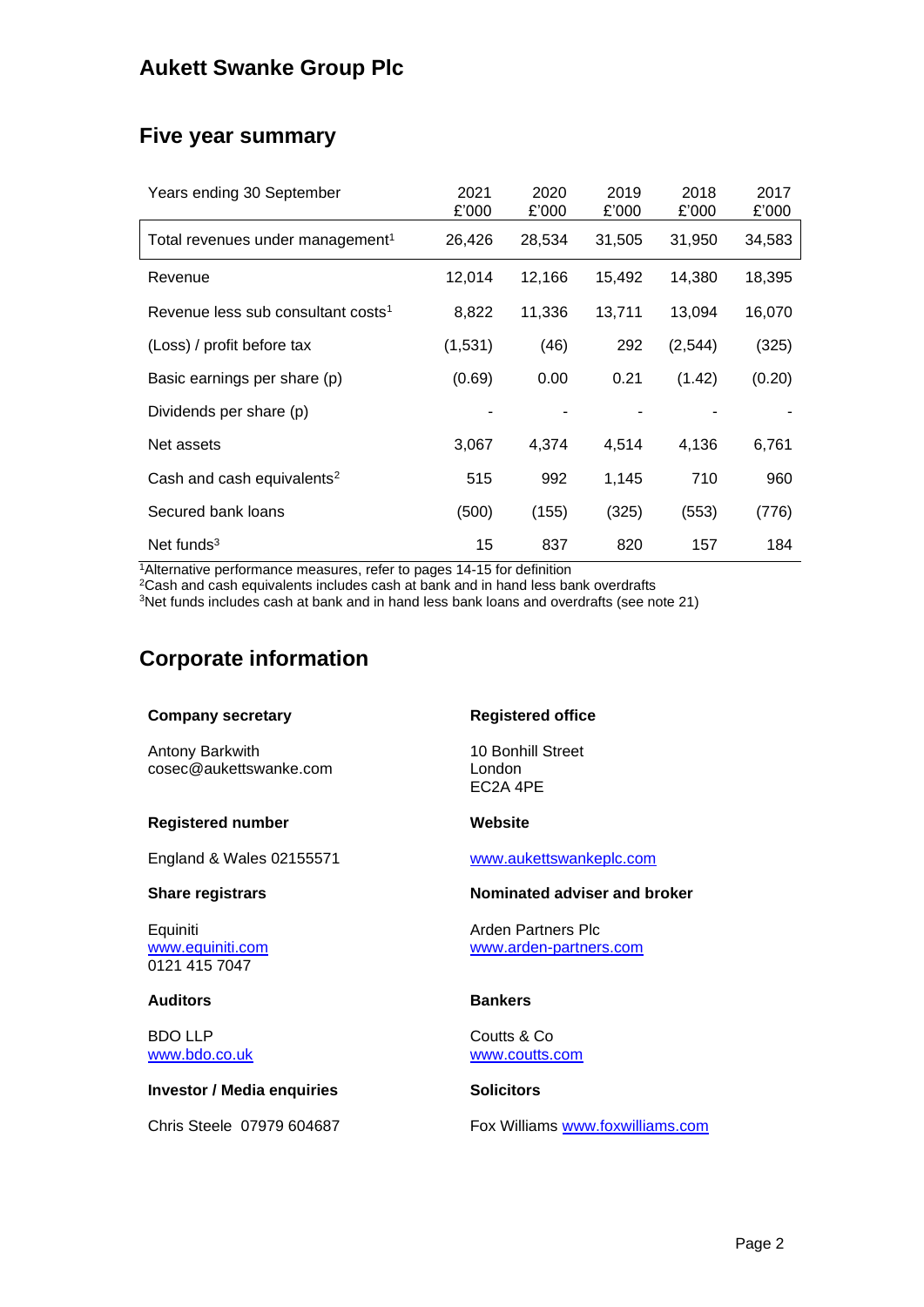## **Chairman's statement**

This is my third year as Non-Executive Chairman, and the challenges that the business has experienced during this period have been unprecedented: first Brexit, then the Covid pandemic, and finally - at the time of writing - the ongoing tragedy taking place in Ukraine.

During the last financial year, the world continued to suffer the aftershocks of the worldwide pandemic, but the latest Omicron variant appears to be considerably less lethal than the previous ones. In consequence, many countries are starting to relax the strict measures that have been in place for almost two years, and there is a gradual return to many pre-pandemic activities, including an uplift of international travel. Were this the remaining major challenge, we would say with some confidence that the services we provide would be determined by the market economics that we were previously accustomed to and experienced in dealing with. However, the invasion of the Ukraine by Russian forces has introduced a further challenge to the business. Leaving aside the appalling humanitarian tragedy developing in front of our eyes, and the obvious impossibility to predict either the nature of the outcome or of its timing, these conditions will make exceptional demands on our management and our talented professionals.

Despite these once-in-a-lifetime challenges, our executive team and our highly motivated staff have continued to exercise their considerable talents to work through these demanding environments. They have retained their energy, optimism, and creativity to provide the very highest levels of client service that is a key part of our company's reputation.

Governments throughout the world will continue to use the resources within their reach to power up their economies out of the pandemic. It is axiomatic that the building industry is one of the motors of the economy, and it is one of the few sectors that has continued to operate even during periods of total lockdown. It is thus not unreasonable to expect that demand for design services will continue, albeit in a modified form.

During this financial year, we have seen a continuing level of demand in all our markets, with a steady level of enquiries that have often converted into commissions. As we said in last year's Report and is equally applicable now: we remain focused on maintaining our quality of service by adapting to changing circumstances and until a more sustained market is evident.

This year's result, a loss of £1.5m which includes £249k one-off non-cash impairment, is disappointing, given the considerable efforts made by all parties to manage the Company in a very difficult business environment. Nevertheless, I fully expect our management team to continue to steer the Company around the current difficulties, always looking for suitable business opportunities.

Our CEO, Nicholas Thompson, has announced his retirement at the end of this calendar year. His many accomplishments, as Chief Executive Officer of the Company have been of the very highest calibre, and the Company owes him a debt of gratitude for the exceptional achievements during his long tenure. I would like to take this opportunity to thank Nicholas for his service to the Company throughout all these decades, for the excellence of his leadership and the clarity of his commercial vision. As is to be expected, the Board is addressing in a timely way the succession issues arising from his departure.

Raúl Curiel Chairman 30 March 2022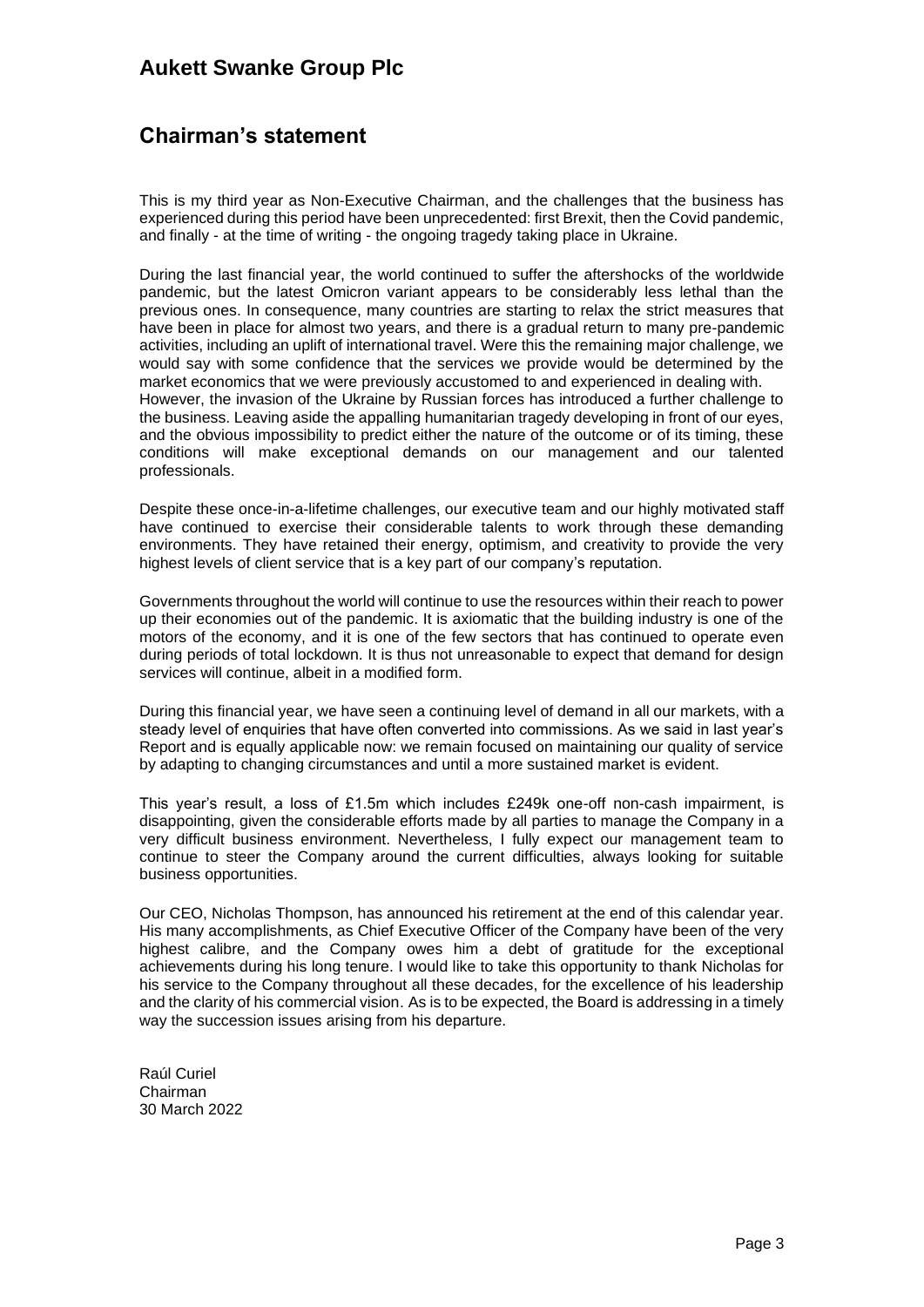### **Board of Directors**

### **Raúl Curiel (Non-executive Chairman) \* + #**

BA(Hons) MArch Aged 75

Raúl's extensive career as a professional architect spanned some 40 years before his retirement from Aukett Fitzroy Robinson in 2015. During this period, he delivered over 300,000sqm of space in Central London, throughout the rest of UK and internationally, specialising in the design of large-scale Corporate Offices, Business Parks and Master Planning.

As well as a practising architect, he has been Chairman of Fitzroy Robinson, European Managing Director of its successor Aukett Fitzroy Robinson, and subsequently a non-executive director of the Group until 2010. He was appointed Non-executive Group Chairman in 2019.

### **Nicholas Thompson (Chief Executive Officer)** #

BSc (Hons) MBA Aged 67

Nicholas became Group CEO in 2005 following a reverse takeover. He has over 35 years of experience in property and consulting organisations; twenty-eight of these with Aukett Swanke. He holds a master's degree in Business Administration from Bayes Business School (formerly Cass) and currently sits on the Bayes MBA Advisory Board. He is also a qualified accountant (ACMA). Nicholas is a non-executive director of the Wren Insurance Association Limited, a mutual Insurer for architectural practices and sits on their Audit, Remuneration, and Investment Strategy Committees.

### **Antony Barkwith (Group Finance Director & Company Secretary)** ^

FCA MPhys (Hons) Aged 41

Tony is the Group Finance Director of Aukett Swanke Group Plc. He joined the Group in November 2018 as Group Financial Controller, was promoted to Group Finance Director (non-Board) in April 2019 and was subsequently appointed to the Board on 9th July 2019.

Tony is a Chartered Accountant, having qualified with BDO LLP, and has a master's degree from the University of Warwick. He was previously Group Financial Controller for Advanced Power, an international power generation developer, owner and asset manager, working there from 2010 until 2018.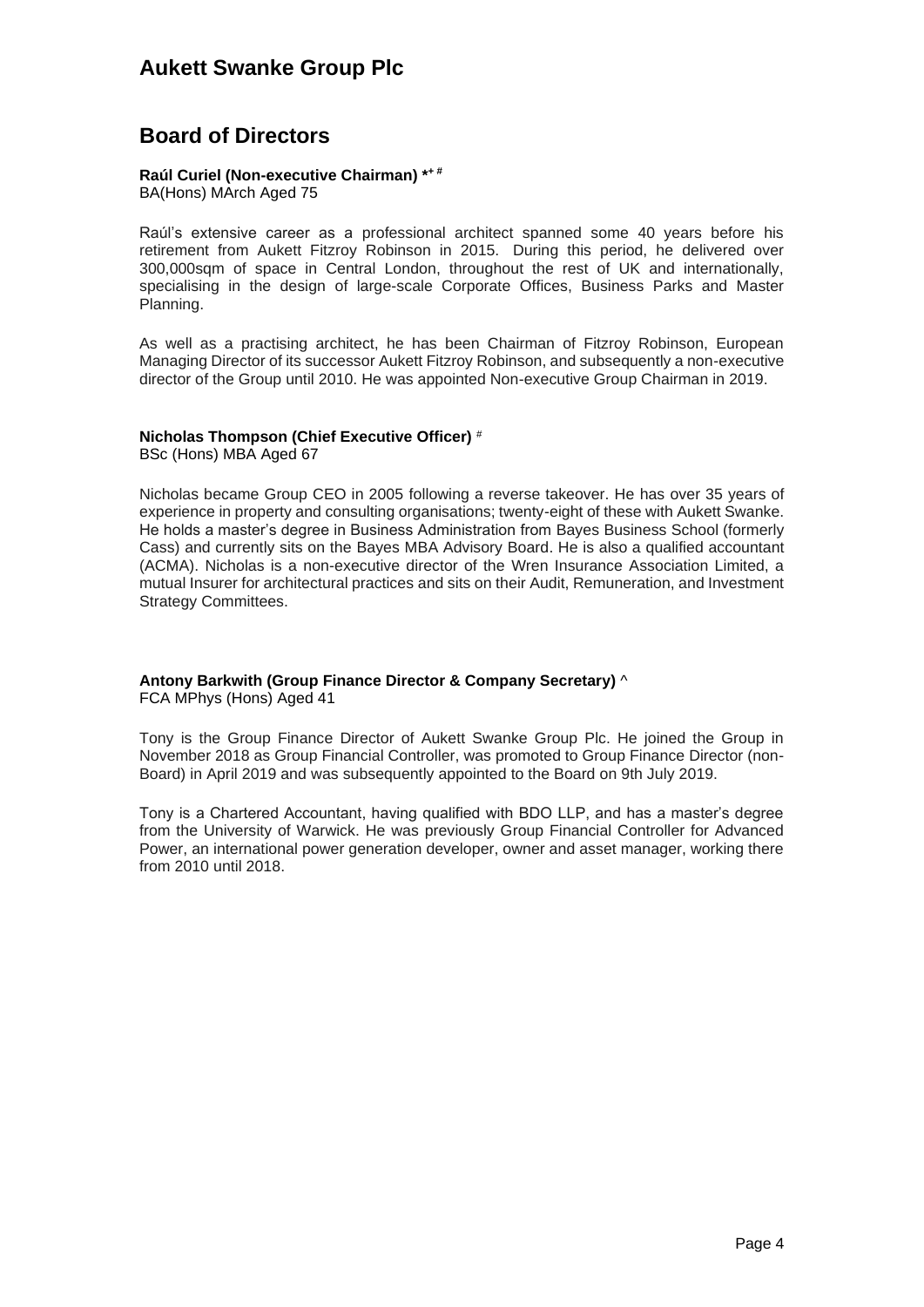### **Robert Fry (Executive Director & Managing Director – International) ^**

BA(Hons) DipArch MA RIBA Int'l AIA Aged 65

Robert was appointed to the Aukett Swanke Group Plc Board in March 2018, retaining the role of Managing Director – International. Following his graduation from Sheffield University he spent his formative years at Milton Keynes Development Corporation. In 1987 Robert became a founding member of Swanke Hayden Connell's London office joining its Board in 2002, becoming Managing Director of the UK and Europe group in 2005.

Robert works closely with the CEO and GFD in the development of the Group's operational strategy and his considerable property and construction experience has enabled his role to assist in the development of ASG's businesses, senior management teams and corporate endeavours including mergers, acquisitions and governance initiatives in all locations.

#### **Clive Carver (Non-executive director) +\*#^** FCA FCT Aged 61

Clive joined the board in May 2019. He is the Chairman of AIM listed Caspian Sunrise PLC and Chairman and CFO of Airnow PLC, which intends to seek a Nasdaq listing. He is an experienced AIM non-executive director who spent 15 years as a Qualified Executive with a number of City broking firms and was until 2011 Head of Corporate Finance at finnCap. He qualified as a Chartered Accountant with Coopers & Lybrand and has worked in the corporate finance departments of Kleinwort Benson, Price Waterhouse, Williams de Broe and Seymour Pierce. He is also a qualified Corporate Treasurer.

### **Board committees**

- \* Member of the Audit Committee chaired by Clive Carver
- <sup>+</sup> Member of the Remuneration Committee chaired by John Bullough
- # Member of the Nomination Committee chaired by Raúl Curiel
- ^ Member of the Internal Controls and Risk Committee chaired by Clive Carver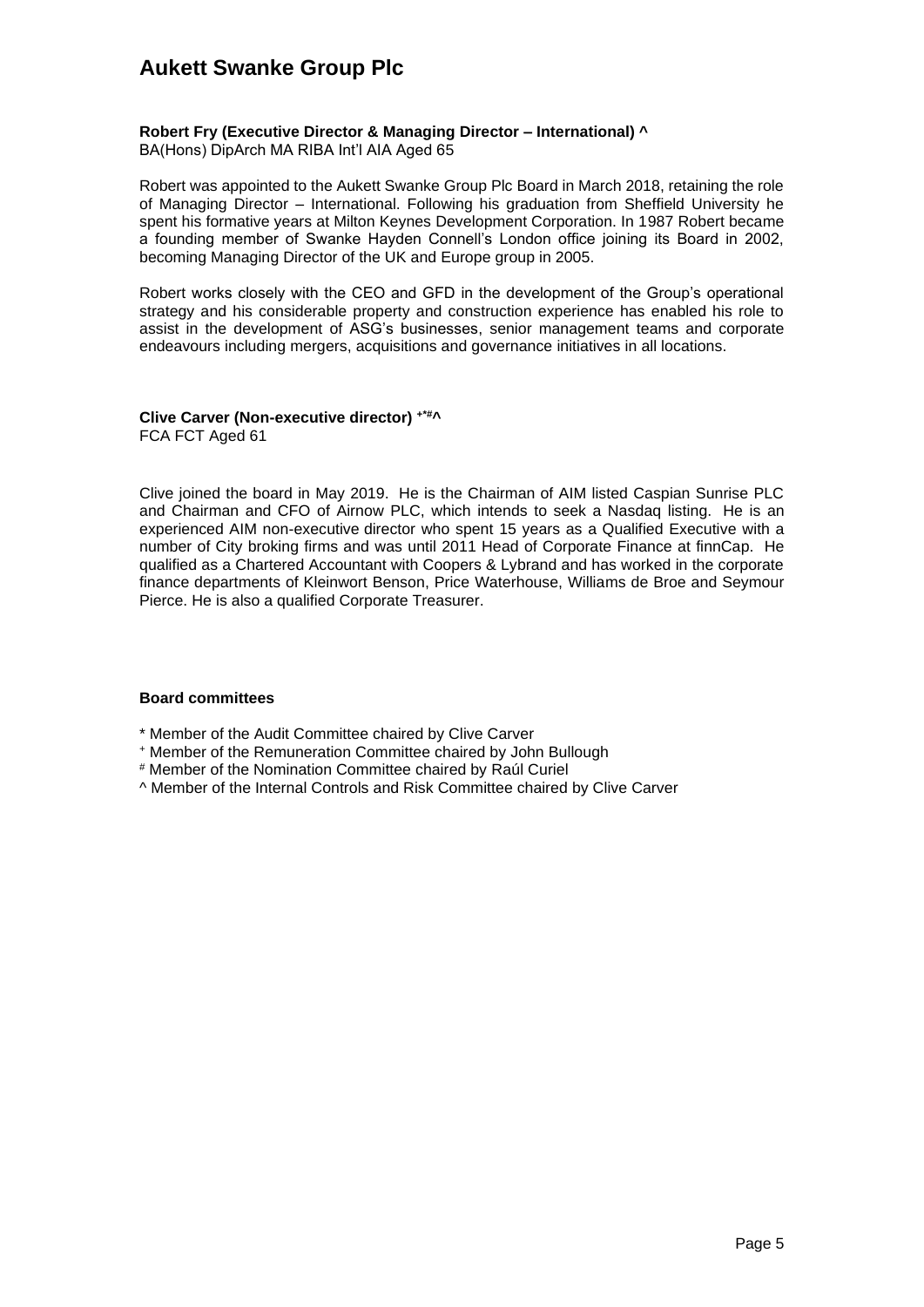### **Chief Executive's Statement**

This has been a difficult year for the Group. The whole of the period was covered by the pandemic and as stated in previous reports this has led to uncertainty in decision making and the inevitable delays that this encourages. Notwithstanding this, we continue to enjoy a level of repeat and new business instructions albeit with some noticeable gaps in timing. We are, and continue to be, appreciative of those clients who have supported us with ongoing instructions during this period of uncertainty.

Our attention during the year has been on maintaining our structure and ability to service those instructions that we have which in turn has meant retaining a staff and overhead structure that is sub optimal. This is essential to preserving critical mass throughout our operations in advance of any meaningful recovery in the demand for our services. At the same time, however, we have addressed some longer-term fixed costs in the Plc company, the UK and in the Middle East operations – the benefit of which is to be seen in future periods and is further explained in the narrative below.

#### **Group performance**

The past two years has been a tale of four halves. The worst of the pandemic was covered by the first six months in the current year and our revenue performance for H2 2021 is now moving slowly back to the early pandemic period covered by H2 2020.

|                                                        | H <sub>2</sub> 2021<br>£'000 | H <sub>1</sub> 2021<br>£'000 | H <sub>2</sub> 2020<br>£'000 | H <sub>1</sub> 2020<br>£'000 |
|--------------------------------------------------------|------------------------------|------------------------------|------------------------------|------------------------------|
| Revenue less sub<br>consultant costs                   | 4,683                        | 4,139                        | 4,476                        | 6,860                        |
| Total net expenditure                                  | (5,043)                      | (5,227)                      | (4,994)                      | (6, 830)                     |
| Impairment of intangibles                              | (249)                        |                              |                              |                              |
| Share of results of<br>associate and joint<br>ventures | 95                           | 71                           | 336                          | 106                          |
| (Loss) / profit before tax                             | (514)                        | (1,017)                      | (182)                        | 136                          |

Notwithstanding this out-turned result, the situation mid-year continued to indicate no immediate end to the pandemic and we continued to take advantage of the UK Government's Coronavirus Business Interruption Loan Scheme ("CBILS") and various employee schemes that were available throughout the Group's UK and overseas operations. This action provided the necessary working capital to allow us to make an orderly return to pre pandemic levels of trading.

### **United Kingdom**

Much of the income during the year resulted from long term project work plus two sizeable new instructions: 457 apartments at Vulcan Wharf for London Square and a state-of-art redevelopment project for UCB with Heatherwick studio, both in our Veretec business. The Veretec business has performed well throughout the pandemic period. A number of projects were on site including: the Asticus building in London; EQ, an Head office building for CEG in Bristol; The STEAMhouse development for Birmingham City University; Nova or n2 in Victoria for Land Securities; the Featherstone building for Skanska in the City; and completion of the UK Pavilion at Dubai's' Expo 2020. The second half also saw a raft of new enquiries at the concept stage. With much of this work progressing into the second half the operation returned a profit before tax (excluding Group management charges) in H2 of £259k.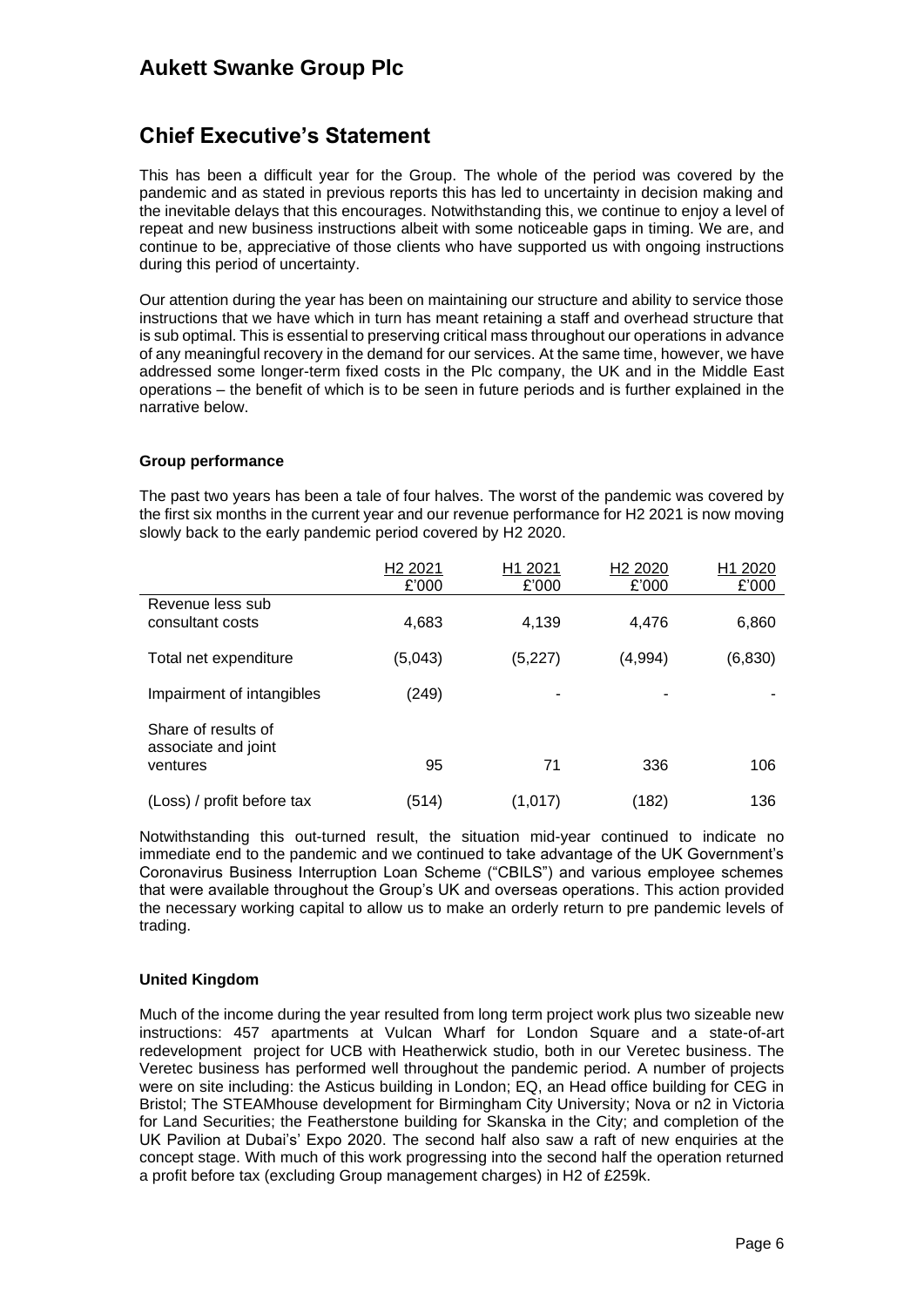With the need to maintain our critical mass, attention was focused on overhead cost savings. Two fixed cost areas have been addressed, both under the property head. We have reduced our archiving storage cost and have appointed Agents to re-structure our head office location and find sub tenants - we are seeking cost savings of between £250k pa and £350k pa on an annualised basis, part of which has already been achieved.

The UK is expecting to significantly increase revenues net of sub consultants in the next financial year. Current secure work for 2022 already totals more than the 2021 outturn result.

#### **Middle East**

With less work opportunities a proportion of our time was spent in reducing our structural costs as the market for our services began to shrink. This has involved reducing our Licence network from seven down to (eventually) one and then terminating the linked property and manager cost requirements. This does not restrict our ability to work across all of the seven emirates but will require some partnering of services through our network of trusted sub consultant providers. As a result of this re-structuring we have impaired our remaining investment in Shankland Cox Limited and this is shown as a separate line in the results.

During the year we were on site with a number of projects including the Leader Sports Mall, Kyber, Safa Community and Pristine Schools, two projects on Expo: Nissan Café and the Pakistan Pavilion, two projects for WSP and three villas on Jumeriah Park. As well as the further rollout of Etisalat retail stores, and three projects in the Emirate of Al-Ain, a Mall and a Museum along with the Sheikh Mohammed bin Khalifa House refurbishment.

Notwithstanding the initiatives stated above, with revenues down 14% in H2, a larger loss before tax (excluding Group management charges and impairment provision) than H1 was recorded at £210k. The forward position indicates a continuing fall in revenue, but offset by the savings regime that is in place.

#### **Continental Europe**

The Continental group of operations has again been the best performing of all three operations this year with profits (excluding Group management charges) of £330k (2020: £657k). The main contributor was our associate office Aukett + Heese in Berlin, which with its sister joint venture company in Frankfurt, managed to navigate around the worst impacts of the pandemic for the second year running.

The smaller operations of Istanbul and Prague were impacted to differing degrees this year with Istanbul, a wholly owned subsidiary, recording a profit (excluding Group management charges) of £35k despite a turbulent year of political and economic instability in Turkey. The severe impact of the pandemic on the Czech Republic market led to a substantial fall in projected workload resulting in the local directors implementing an orderly closure of this joint venture operation by agreement with the Plc Board.

Significant project completions in Berlin this year included the topping out of the 56,000 sqm mixed use Am Tacheles project and the entrance areas of the historic KaDeWe department store. The 34 storey Edge East Side Tower, the tallest building in Berlin and let to Amazon, is now rising above 5<sup>th</sup> floor level and will complete in 2023.

In Frankfurt completions included several fit-outs for corporate and financial sector tenants alongside further landlord upgrades in the iconic Messeturm building. A major new refurbishment project has begun for an international bank in Frankfurt together with a new building for a Tata Group subsidiary company in Bonn in collaboration with the Berlin office.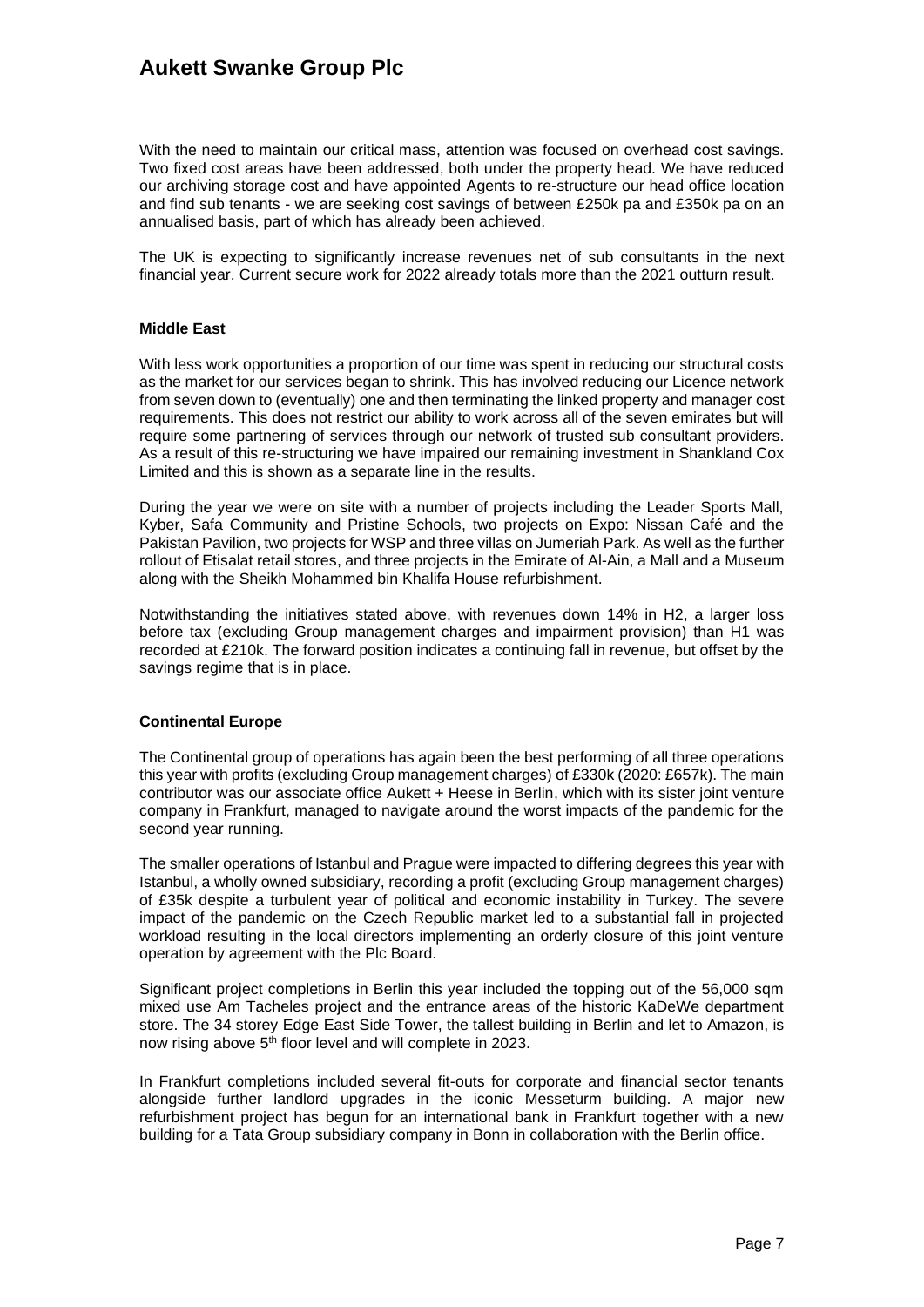The Istanbul office completed major corporate sector fit-out projects for LC Waikiki, Google, Allianz and Vakifbank in Istanbul and VM Ware in Bulgaria. A series of residential villa designs were completed for DAAX in Erbil, Iraq and concept studies for further buildings on the Cengis Campus.

The Moscow licensee completed a 37,500 sqm 500 apartment residential project in Tyumen and, in collaboration with London, concept designs for mixed use projects in Moscow including the Skolkovo Educational Hub project and an international medical centre on a nearby site. The Moscow operation's third year as a licensee business continues to make a positive contribution to Group other operating income. This latter project, being designed in the UK studio, reached a work stage milestone pre Ukraine conflict and a payment has been received since that time. No further services are being performed. Any delay in receiving the Licence fee is not material and is only recognised on receipt.

#### **Group/Plc costs**

As the Group has been reducing in size the Board is cognisant of the disproportionate central cost in relation to the ability of the underlying operations to generate sufficient profit to cover it. In 2020 we made some one-off savings which are not carried into 2021 resulting in a higher central cost charge this year. We are expecting this total cost to be under £1m in the forthcoming year with a further reduction in executive salaries. However, this assumes that the underlying operations can achieve more than this in profit generation to make the plc structure viable. With the pandemic abating or at least becoming a normal course of business event the Board is considering various structural changes to mitigate the central cost impact*.* 

### **Going Concern**

We expected this year to present a continuing set of challenges arising out of the pandemic and this has been the case. The main challenge has been in relation to working capital which has reduced over the period along with Group net assets as a result of losses in our main trading operations and in administering the listed company structure.

During the second half of the financial year, we saw our revenues becoming more stable as project uncertainty became the norm with our risk management procedures focusing on cost controls where this was possible.

In February 2022 the Group received a 3 month covenant waiver to avoid the risk of a breach on the net gearing covenant from February to April 2022. The Group will then attend the scheduled 6 monthly review with Coutts & Co in May 2022 to discuss the Groups' financing needs. The Group is therefore currently reliant on the ongoing support of Coutts & Co.

The Directors are considering a range of options regarding our strategy for the Group structure and geographic footprint to stabilise and improve the Groups' underlying financial position. With this in mind, the board has a reasonable expectation that the Group will have adequate resources to operate for the foreseeable future, however we face the usual uncertainties that occur in our market regarding the future levels and timing of work that are made by client decisions which are beyond our control, which could result in the Group requiring additional external financing.

The going concern statement in the Directors report and corresponding section in note 1 provide a summary of the assessments made by the directors to establish the financial risk to the Group over the next 12 months. This is further supplemented by the principal risks and uncertainties section in the strategic report.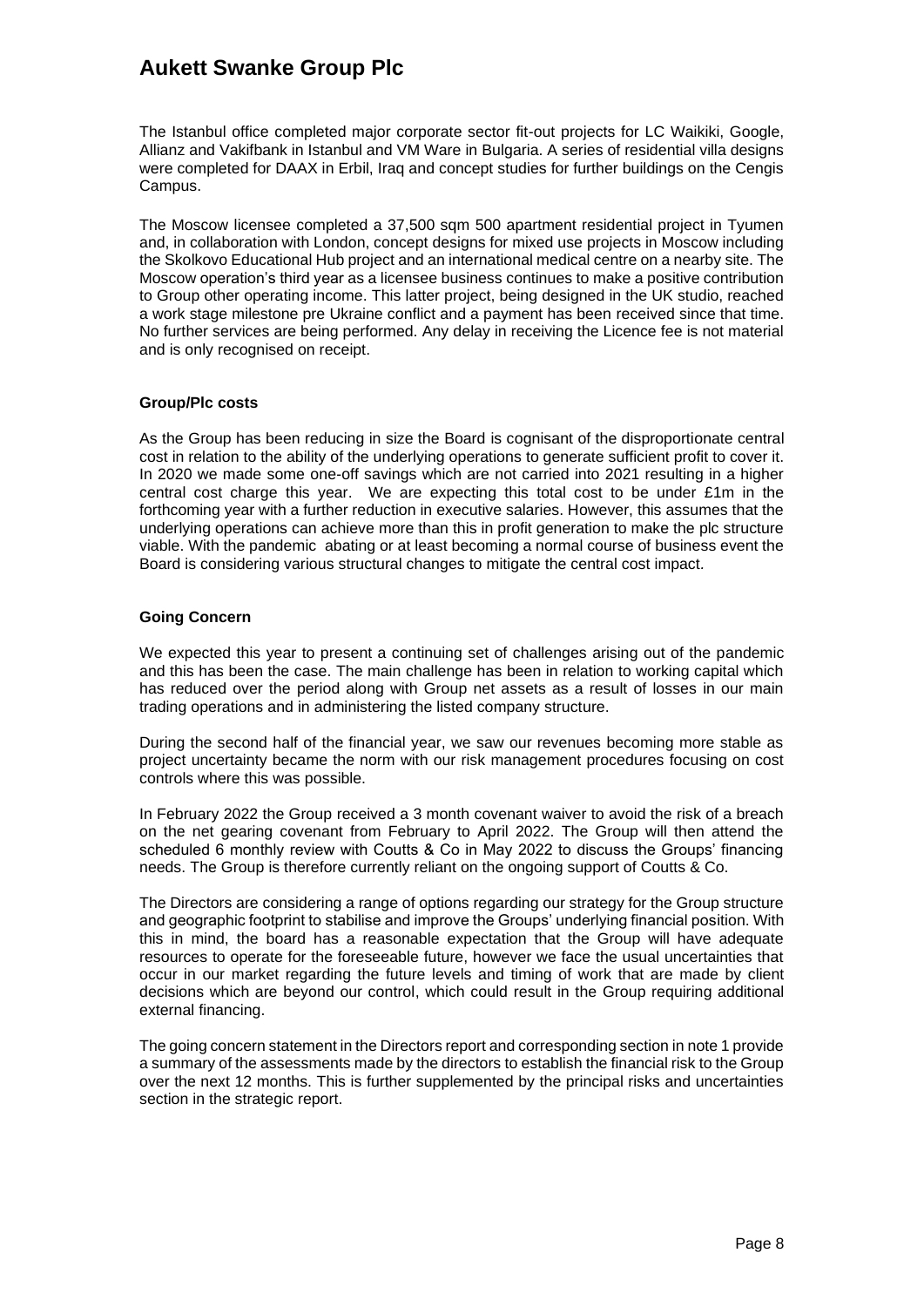### **Prospects and Strategic Review**

With the pandemic becoming a feature of commercial life we now have more visibility on what the future holds, and this is now factored into our plans. We are considering a range of options about our future particularly in the context of the size and ownership structure of the underlying entities and consequent regulatory cost. In this context we shall be seeking a replacement for the position of CEO to lead the delivery of the next phase of the Group's plans.

On behalf of the Board Nicholas Thompson Chief Executive Officer 30 March 2022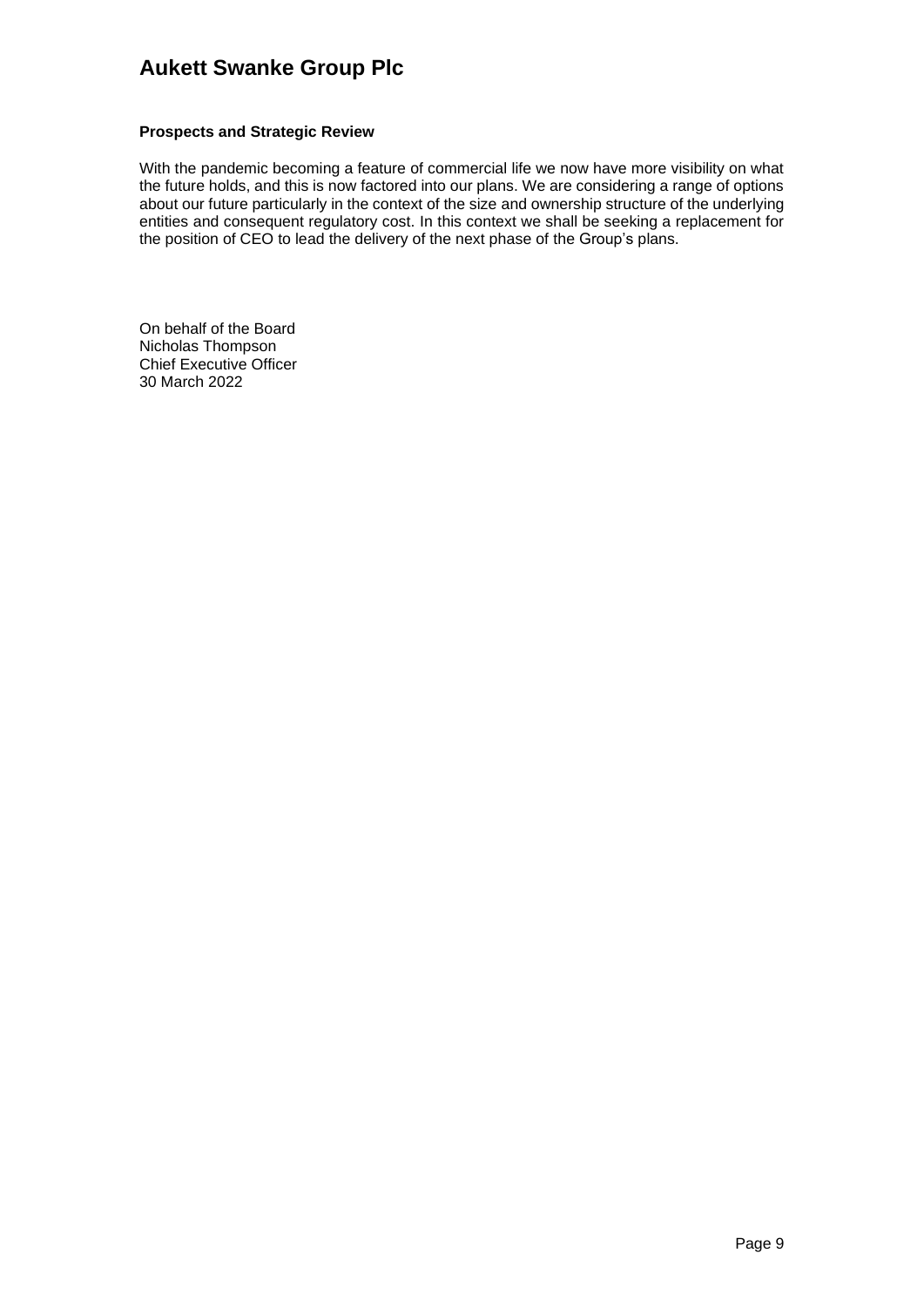### **Financial review**

The headline financial results of the Group were:

|                                                                                          | 2021<br>£'000 | 2020<br>£'000 |
|------------------------------------------------------------------------------------------|---------------|---------------|
| Total revenues under management <sup>1</sup>                                             | 26,426        | 28,534        |
|                                                                                          |               |               |
| Revenue                                                                                  | 12,014        | 12,166        |
| Revenue less sub consultant costs <sup>1</sup>                                           | 8,822         | 11,336        |
| Net operating expenses                                                                   | (10, 536)     | (12, 219)     |
| Other operating income                                                                   | 360           | 455           |
| Net finance costs                                                                        | (94)          | (112)         |
| Gain on disposal of subsidiary                                                           |               | 52            |
| Impairment of intangibles                                                                | (249)         |               |
| Share of results of associate and joint ventures                                         | 166           | 442           |
| Loss before tax                                                                          | (1,531)       | (46)          |
| Tax credit                                                                               | 395           | 26            |
| Loss for the year<br>carrosa, pada uda magnasi dididir dan stadio itis.<br>- -- <b>-</b> | (1, 136)      | (20)          |

<sup>1</sup>Alternative performance measures, refer to pages 14-15 for definition

Revenues for the year were £12.01m, a decrease of 1.2% on the previous year (2020: £12.17m). However, revenues less sub consultants decreased to £8.82m (2020: £11.34m), a 22.2% decrease, as subconsultant costs increased from £0.83m last year to £3.19m.

The Group's hubs experienced mixed performance and results. While the UK increased total revenue, this was primarily due to projects acting as lead consultant. Revenue less subconsultant costs was down 13.3% year on year. Continental Europe reported an increase in both revenue (35.4%) and revenue less subconsultant costs (8.0.%). The Middle East felt the greatest impact of economic slowdown with revenues falling by 41.5% (revenue less subconsultant costs down by 38.9%).

Operating expenses in the year were reduced by £1.68m, of which £1.41m related to technical staff costs, 71% of which was from a combination of permanent reductions in headcount and temporary salary reductions agreed with staff within the UAE reflecting the reduction in technical workload and revenue. Indirect personnel expenses reduced £0.39m, of which £0.17m was in the UAE and £0.21m reduced in UK.

Other operating income reduced by £95k. This included £59k (2020: £158k) of government grants claimed on the UK furlough scheme, of which £58k had been received in cash by the year end.

Cash deferrals agreed in the prior year with UK HMRC on VAT £227k and deferred rent on UK property of £139k started to get repaid during the year. As at 30 Sep 2021 the deferred VAT balance was £114k and deferred rent £58k. Both were being paid back monthly with final instalments paid in Jan-22.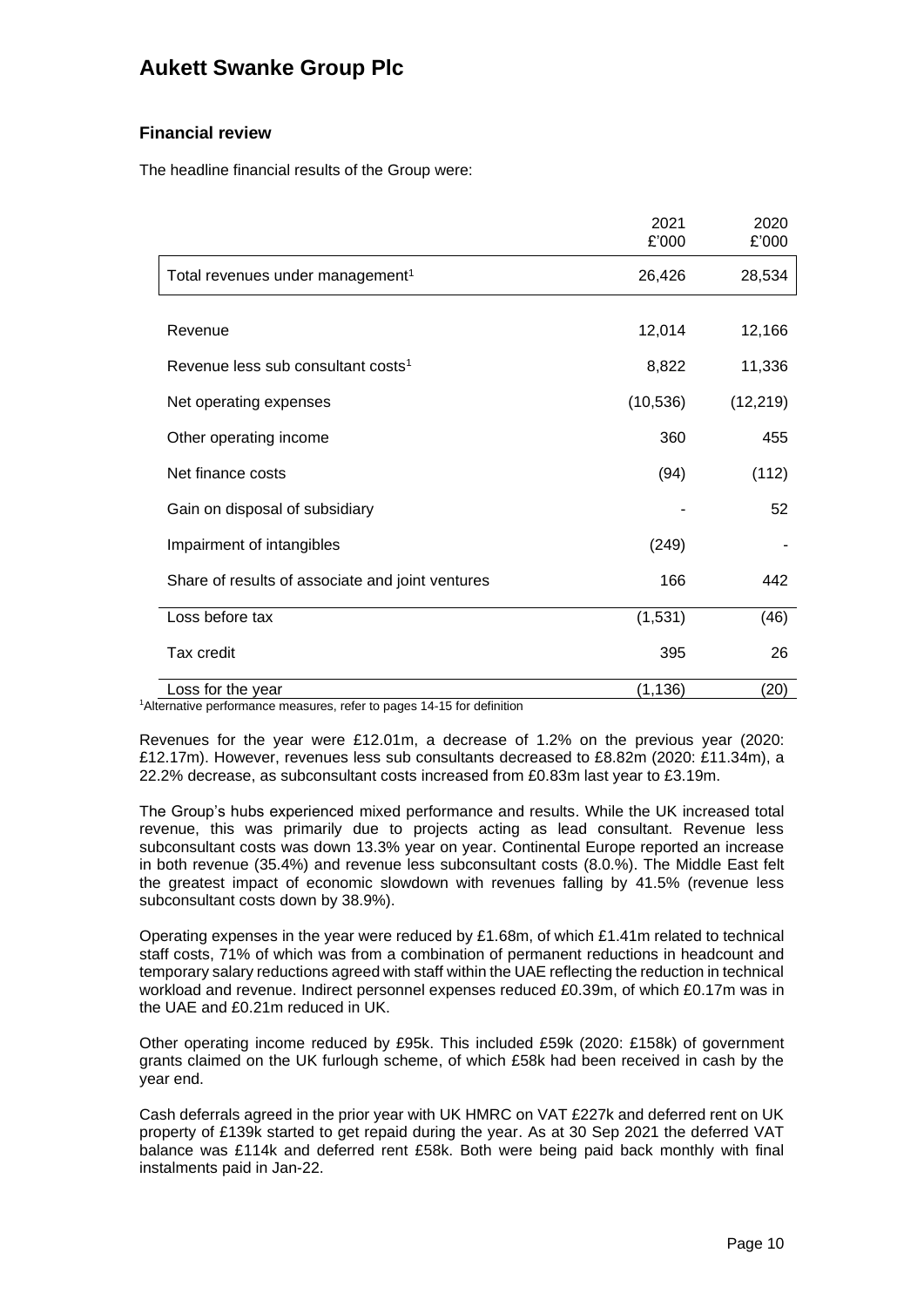The result before tax was a loss of £1,531k (2020: £46k loss). Whilst the Group managed technical staff numbers (UK net revenue per FTE technical staff increased slightly from £101k to £104k), the limited ability of the Group to reduce the fixed cost base of the operations and Plc running costs, meant that the loss for the year was unavoidable given the level of reduction in revenue less subconsultant costs.

The tax credit of £395k arose as a combination of UK R&D tax claims made for the years 2018/19 and 2019/20 as well as deferred tax movements in the year.

Taking account of the tax credit, and loss attributable to non-controlling interests of £13k our loss after tax at £1,123k gives an EPS loss of 0.69 pence per share (2020: 0.00 pence per share (profit)).

### **United Kingdom**

|                                                                                    | 2021  | 2020  |
|------------------------------------------------------------------------------------|-------|-------|
|                                                                                    | £'000 | £'000 |
| Revenue                                                                            | 8.871 | 7,106 |
| Revenue less sub consultant costs <sup>1</sup>                                     | 6,063 | 6,990 |
| FTE technical staff <sup>1</sup>                                                   | 58    | -69   |
| Net revenue per FTE technical staff <sup>1</sup>                                   | 104   | 101   |
| (Loss)/profit before tax (excluding Group management                               | (308) | 214   |
| $charge$ ) <sup>1</sup>                                                            |       |       |
| Loss before tax (including Group management charges)                               | (848) | (282) |
| <sup>1</sup> Alternative performance measures, refer to pages 14-15 for definition |       |       |

The UK's revenue increased 24.8% year on year as a result of Veretec executive architecture acting as the lead consultant on more significant projects, however revenue less subconsultants costs decreased 13.3%.

The first half of the year saw a continued slowdown of the business month on month from October to January as project delays and lower than budgeted new project wins were sustained as a hangover from the prior year. Revenue in the 6 months to March 2021 was just £3.44m (revenue less subconsultants costs £2.59m). The UK achieved 2 notable significant project wins around the turn of the year enabling a period of sustained month on month earnings growth from February 2021 onwards. As a result revenue in the second half of the year was boosted to £5.43m (revenue less subconsultants costs £3.47m).

Staff numbers (FTE technical staff) started the year at 60 in October 2020, this was reduced to a low point of 51 in March 2021 to respond to the levels of workload. Adjustments were made through a mixture of the release of agency and freelance staff on short notice periods, a limited number of redundancies, and some temporary utilisation of the UK government furlough scheme for payroll employees. Thereafter through a sustained period of reducing staff furlough combined with recruitment, staff numbers grew every month up to 71 in September 2021. The continued management of staff numbers enabled UK hub to maintain revenue at £104k per FTE for the full year, comparable with the prior year result.

Whilst management took steps to limit the impact of lower earnings, much of the operating cost base is fixed in the costs of the London office, IT infrastructure and insurances. Modest savings were achieved in day to day running costs, travel and discretionary spend and as a result the hub recorded a result (excluding Group management charges) £522k down on the prior year (on revenue less subconsultants costs £927k lower).

One off costs in the year included destruction costs of archives held in offsite  $3<sup>rd</sup>$  party storage locations. Annual archive storage costs were £132k in the year to September 21. Costs in the year to September 2021 totalled £233k but include significant retrieval and destruction costs to rationalise retained archives. The completion of this process means budgeted archive storage costs for the year to September 2022 are just £12k.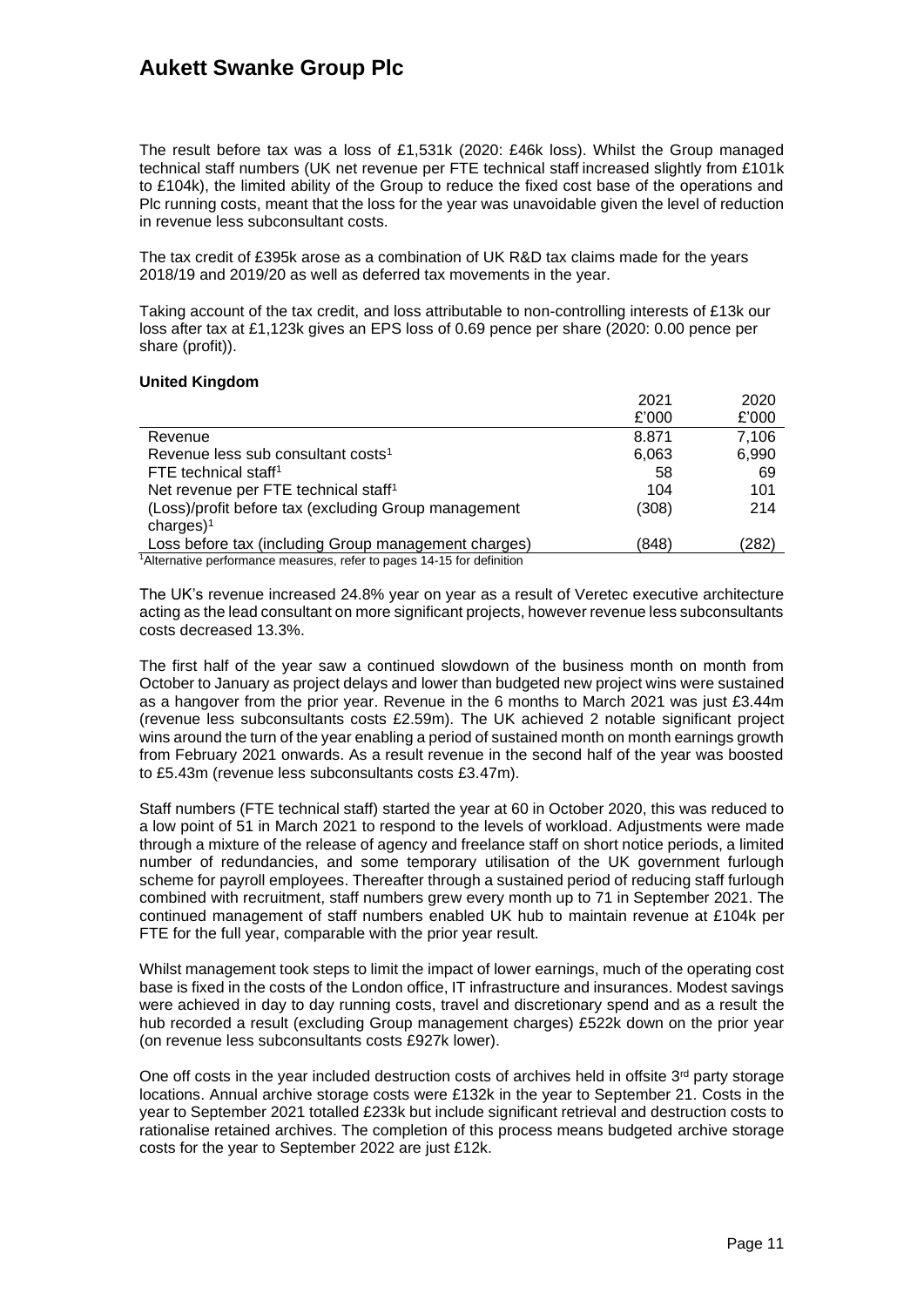### **Middle East**

| 2020<br>2021                                                                       |
|------------------------------------------------------------------------------------|
| £'000<br>£'000                                                                     |
| 4,823<br>2.822                                                                     |
| 4,122<br>Revenue less sub consultant costs <sup>1</sup><br>2.517                   |
| 36<br>52                                                                           |
| Net revenue per FTE technical staff <sup>1</sup><br>79<br>69                       |
| Loss before tax (excluding Group management charges) <sup>1</sup><br>(23)<br>(538) |
| Loss before tax (including Group management charges)<br>(472)<br>(936)             |
|                                                                                    |

<sup>1</sup>Alternative performance measures, refer to pages 14-15 for definition

Revenues decreased 41.5% from £4.82m to £2.82m in the year (revenues less subconsultant costs similarly reduced by 38.9%), due to the continued effect of the general slowdown in construction investment in the region combined with further economic contraction related to the COVID-19 pandemic sustained through the year.

Following on from measure taken in the second half of the previous financial year in the first 6 months of the COVID-19 pandemic, throughout the current year Management undertook further cost cutting measures both in technical staff costs by implementing permanent headcount reductions, temporary reduced working hours and temporary salary reductions, and in the ongoing administrative, property and operational costs. Measures to simplify the organisational structure and further consolidate and co-locate the entities' operations into common buildings which commenced in the prior year made a material difference in limiting further losses from the decrease in revenue.

Average technical staff FTE numbers reduced to 36 (2019: 52) and net revenue per FTE technical staff dropped from £79k to £69k.

Whilst the reduction in revenue less subconsultant costs was £1.61m, the increase in the hub's loss before management charges was limited to £515k, and increase in the loss before tax limited to £464k. This also includes the one-off charge of £249k impairing the balance of Shankland Cox Limited intangible assets at year end. Excluding this non trading charge, the loss before tax increased just £215k compared to the prior year.

### **Continental Europe**

|                                                                     | 2021   | 2020   |
|---------------------------------------------------------------------|--------|--------|
|                                                                     | £'000  | £'000  |
| Revenue                                                             | 321    | 237    |
| Revenue less sub consultant costs <sup>1</sup>                      | 242    | 224    |
| FTE technical staff <sup>1</sup>                                    | 8      |        |
| Net revenue per FTE technical staff <sup>1</sup>                    | 30     | 33     |
| Profit before tax (excluding Group management charges) <sup>1</sup> | 330    | 657    |
| Profit before tax (including Group management charges)              | 149    | 511    |
| Including 100% of associate & joint ventures                        |        |        |
| Total revenues under management <sup>1</sup>                        | 14,733 | 16,605 |
| Revenue less sub consultant costs <sup>1</sup>                      | 10.471 | 11.646 |
| FTE technical staff <sup>1</sup>                                    | 127    | 129    |
| Net revenue per FTE technical staff <sup>1</sup><br>.               | 82     | 90     |

<sup>1</sup> Alternative performance measures, refer to pages 14-15 for definition

Reported revenues, comprise the Turkey subsidiary. Turkey reported revenues for the year of £321k (2020: £237k), with revenue less subconsultant costs increasing to £242k (2020: £224k). the stronger earnings was despite a further devaluation of the Turkish Lira across the period, with the average TRY to GBP rate in the year at 11.07 (2020: 8.32). With some international clients and contracts denominated in USD and EUR, the subsidiary recorded further foreign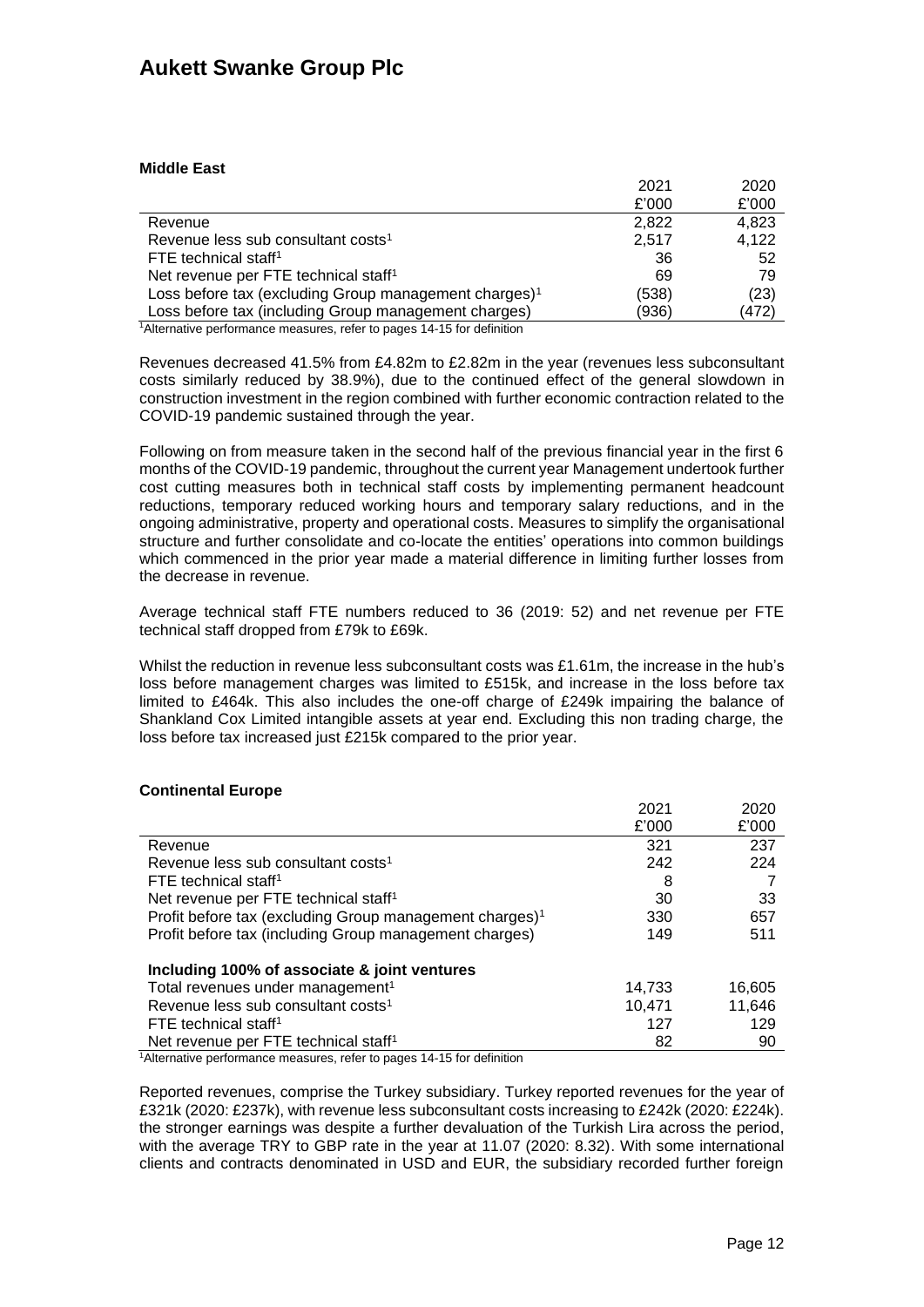exchange gains and recorded a small local loss (including Group management charges) of £17k and profit (excluding Group management charges) of £35k.

The hub result before tax (including Group management charges), also including the joint venture and associate in Germany and the joint venture in the Czech Republic, was a profit of £149k (2020: £511k).

Continental Europe's result is materially dominated by the associate Berlin and joint venture in Frankfurt. Whilst both remained profitable throughout the year the combined profit was down on the prior year with the effects the COVID pandemic enduring leading to project program slowdowns and delays in new instructions. They together contributed £182k (2020: £418k) profit (including Group management charges) to the Continental Europe result.

After a strong year in 2020, the Czech Republic joint venture suffered from few new instructions in the first half of the year in a subdued market. Local directors in agreement with the Plc board implemented an orderly closure of the operation resulting in a loss for the year of £16k.

Total revenues under management decreased 11.3%, whilst revenue less sub consultant costs decreased 10.1% due to the effects of a full year of the economic impact of COVID-19.

Staff numbers decreased only slightly to 127 (2020: 129) leading to lower efficiencies and therefore the reduced profitability. As a result, earnings per FTE technical staff reduced to £82k (2019: £90k).

#### **Financing**

Taking account of the year's result and movements on the foreign exchange translation reserve, total equity is now £3.07m (2020: £4.37m).

Net funds (see note 21) at year end were significantly down on the prior year as a result of the loss in the year, being £15k (2020: £837k), comprising cash of £515k (2020: £992k), and a CBILS loan of £500k (2020: £nil) drawn in May 2021. The prior year loan balance of £155k (in respect of the acquisition of Shankland Cox Limited ("SCL")) was fully paid off in the year.

The CBILS loan set out in note 20 was arranged with Coutts & Co in response to the challenges of the losses incurred in the 18 months since the COVID pandemic started impacting trade. The loan is repayable over 3 years with the first instalment in June 2022 and paid back in 24 monthly instalments through to May 2024.

The Group's overdraft facility from its bankers Coutts & Co was maintained at £500k throughout the year, continuing to provide working capital flexibility and to support the UK business. This is renewable annually and currently remains in place until November 2022, with a review in May 2022. In February 2022 the group request and Coutts & Co granted a temporary waiver of the net gearing covenant from February to the end of April 2022. The Group similarly agreed to temporarily reduced the overdraft to £250k from February to May 2022. This is discussed further in note 1.

The Group has four finance leases taken out by Aukett Swanke Limited to fund the purchase of fit-out costs of the London office in June & November 2018 which are capitalised as right of use assets and finance lease liabilities. The lease liability (see note 14) as at 30 September 2021 was £133k (2020: £207k).

The Group recognises a right of use asset and lease liability on the London office which was taken out on a 10 year lease to May 2028. The lease liability as at 30 September 2021 was £2,756k (2020: £3,137k). The office leases in the UAE and Turkey are all short term, and other leases in the Group are low value, therefore no IFRS16 capitalisation of these leases has been made.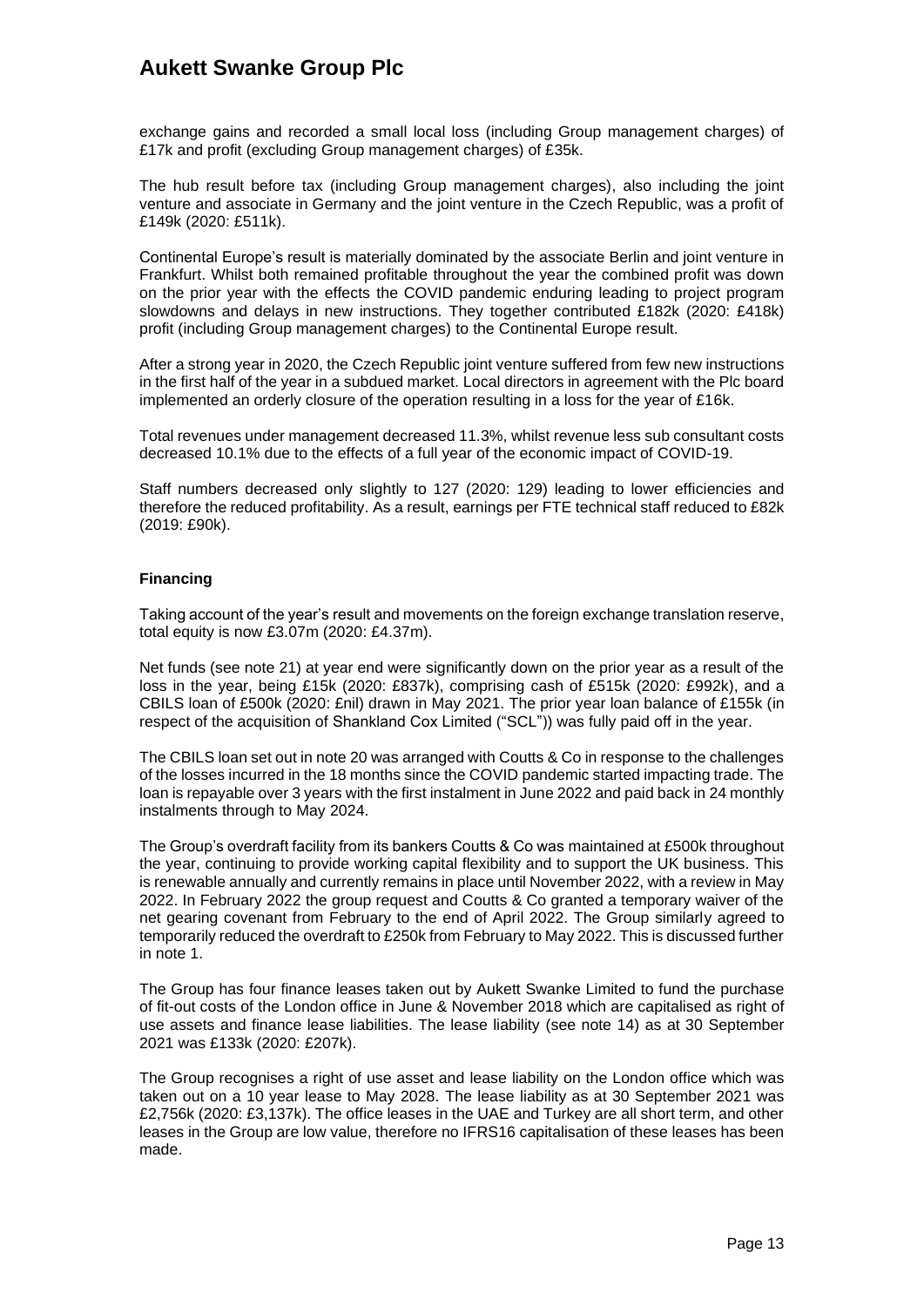Throughout the year there has continued to be a very strong focus on cash management, liquidity forecasts and covenant compliance. Although nothing was drawn at year end, use was made of the overdraft throughout the year. Going forward utilisation of the facility is expected to continue to be required throughout the going concern period.

The Plc continues to act as the Group's central banker, and it has sought to optimise the Group's position by maximising cash flows and flexibility across geographies. The overdraft is effectively assigned to the UK businesses. All other businesses are required to be cash generative or as a minimum cash neutral. Subject to formal approval, short term working capital advances or small funding loans may be made.

#### **Future work**

Tracking and keeping an accurate record of the pipeline of future work is key to understanding the business and managing its future shape and portfolio. It is also essential in order to afford the directors time to react to any changes.

With the distribution of the business across the three hubs, there are differing profiles:

- The UK trades as two businesses: Veretec Limited and Aukett Swanke Limited. Veretec had been growing over a number of years, and continued that trend through the first half of the 2019/20 financial year until the impact of a slowdown during the COVID-19 pandemic from April 2020. It then experienced a significant slowdown and rationalised staff numbers. Since April 2020 Veretec has been increasing earnings and re-growing its technical staff base. We consider the COVID-19 downturn to have been a temporary slowdown and the company to continue its rebound into the 2021/22 year growing back up to the levels of revenue and staff numbers previously attained. Aukett Swanke Limited maintained a core stable team through much of the year however the impact of project instruction delays meant month on month earnings fluctuated through the year and earnings per technical staff were below desired levels. The company is still somewhat affected from the lingering delays on projects to progress past planning and clients committing to fund and commence construction.
- The Middle East: Previously the hub focussed on Aukett Swanke Architectural Design Limited targeted winning larger, longer-term projects which underpin its workload and in part that of SCL, with John R Harris & Partners Limited ("JRHP") and SCL also pursuing and winning smaller projects which they deliver individually. As reported last year with the onset of the COVID-19 pandemic these larger, long term projects largely stalled or stopped due to the economic challenges in the region, and the hub focussed on winning smaller projects to maintain its core staff and capability. This continued through the year to September 2021 with the bulk of new work being won and delivered by JRHP Going forwards, Management are implementing a reduction of licenses across the hub to simplify the business and make significant savings in property, license and sponsorship costs, and other overheads. The hubs' staff and expertise will be combined into JRHP as the hub continues to work on projects across the emirates in conjunction with our long history of trusted subconsultant partners.
- Continental Europe remains mixed across the portfolio. The German businesses are strongest, and Berlin and Frankfurt have strong forward order books targeting to rebuilt their profitability back up to pre-covid levels. Turkey continues to try and build strength locally, whilst enhancing their capability to support other businesses in the Group.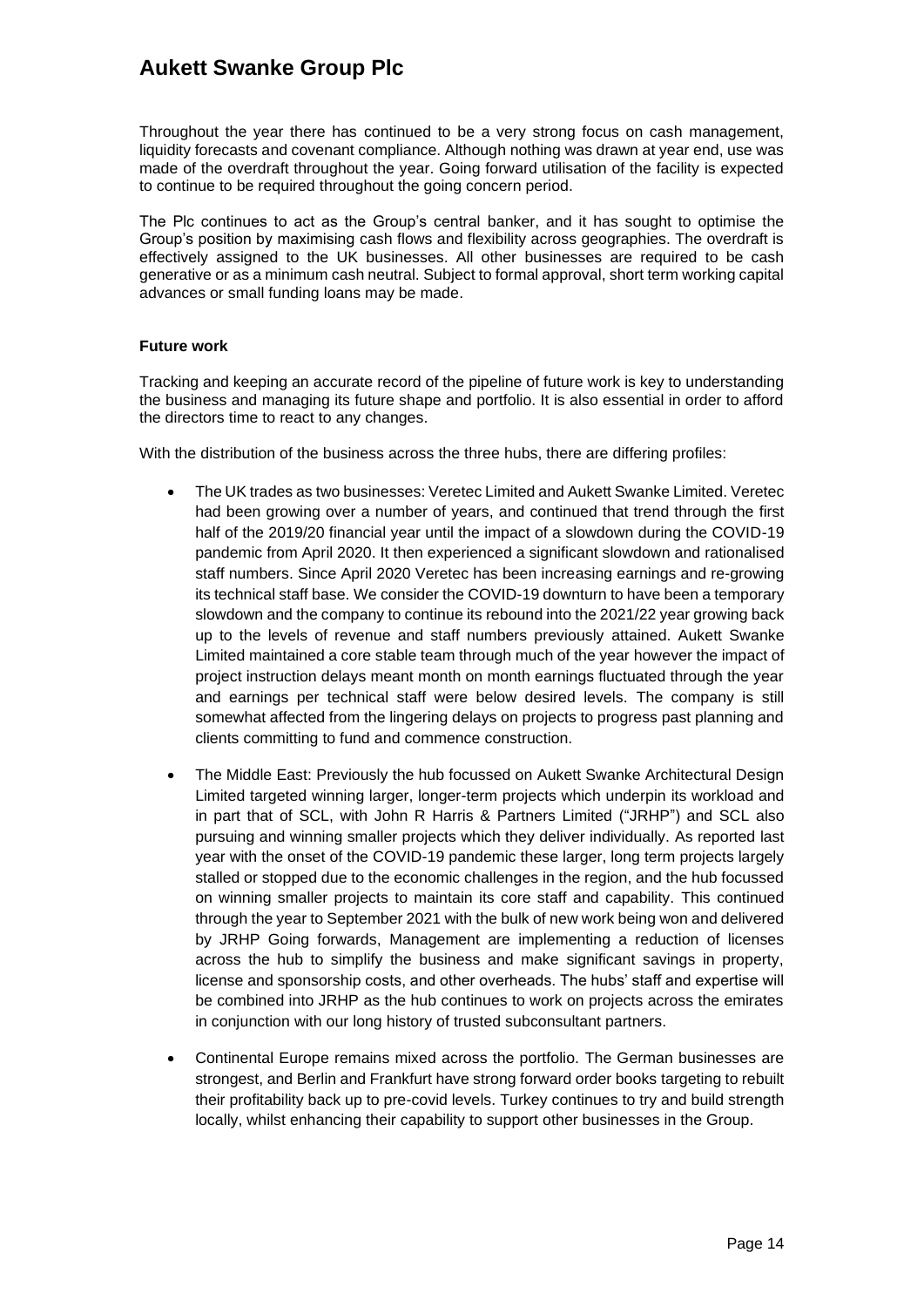### **Key Performance Indicators ("KPIs")**

The key performance indicators used within the Group for assessing financial performance are:

- Total revenues under management. This includes 100% of the revenues generated by our joint ventures in Prague and Frankfurt and associate in Berlin. This is used as a measurement of the overall size and reach of the Group and to track performance against the strategic objective of creating a diversified and balanced business across the three regional hubs, and is disclosed on pages 10 and 12. As total revenues under management includes revenue derived from subconsultants, this figure can vary significantly year on year depending on the nature of external expertise required on individual projects as described on page 12. Consolidated Group revenue can be reconciled to total revenues under management by adding i) the revenue of the associate disclosed in note 16; and ii) double the share of revenue in joint ventures disclosed in note 17;
- Revenue less sub consultant costs which reflects the revenue generated by our own technical staff but excludes the revenue attributable to sub consultants, which are mainly passed through at cost. This is the key driver of profitability for our business, and is discussed by segment on pages 10 to 12;
- Revenue less sub consultant costs being generated per full time equivalent (FTE) technical member of staff ('net revenue per FTE technical staff'). For our larger operations this provides a barometer of near term efficiency and financial health. This figure when compared to the movement in total costs provides an insight into the likely direction of profitability and is a key measure of productivity. This KPI is only analysed on a segmental basis and calculations for each segment can be found on pages 11 and 12;
- Result before taxation (excluding Group management charges), and result before taxation (including Group management charges), which are further assessed on pages 10 to 12;
- Cash at bank and in hand and net funds / (debt), which is assessed further on page 2.

The numbers of full time equivalent technical members of staff differ from the employee numbers disclosed in note 7 as, at times, the Group uses some non-employed workers through agencies and freelance contracts. Staff working on a part time basis, or on long term leave, are also pro-rated in the number of full time equivalent staff number, which differs from the method of calculating the average number of employees for the year under the Companies Act 2006 as disclosed in note 7. Full time equivalent technical members of staff are given for each hub on pages 11 and 12.

On behalf of the Board Antony Barkwith Group Finance Director 30 March 2022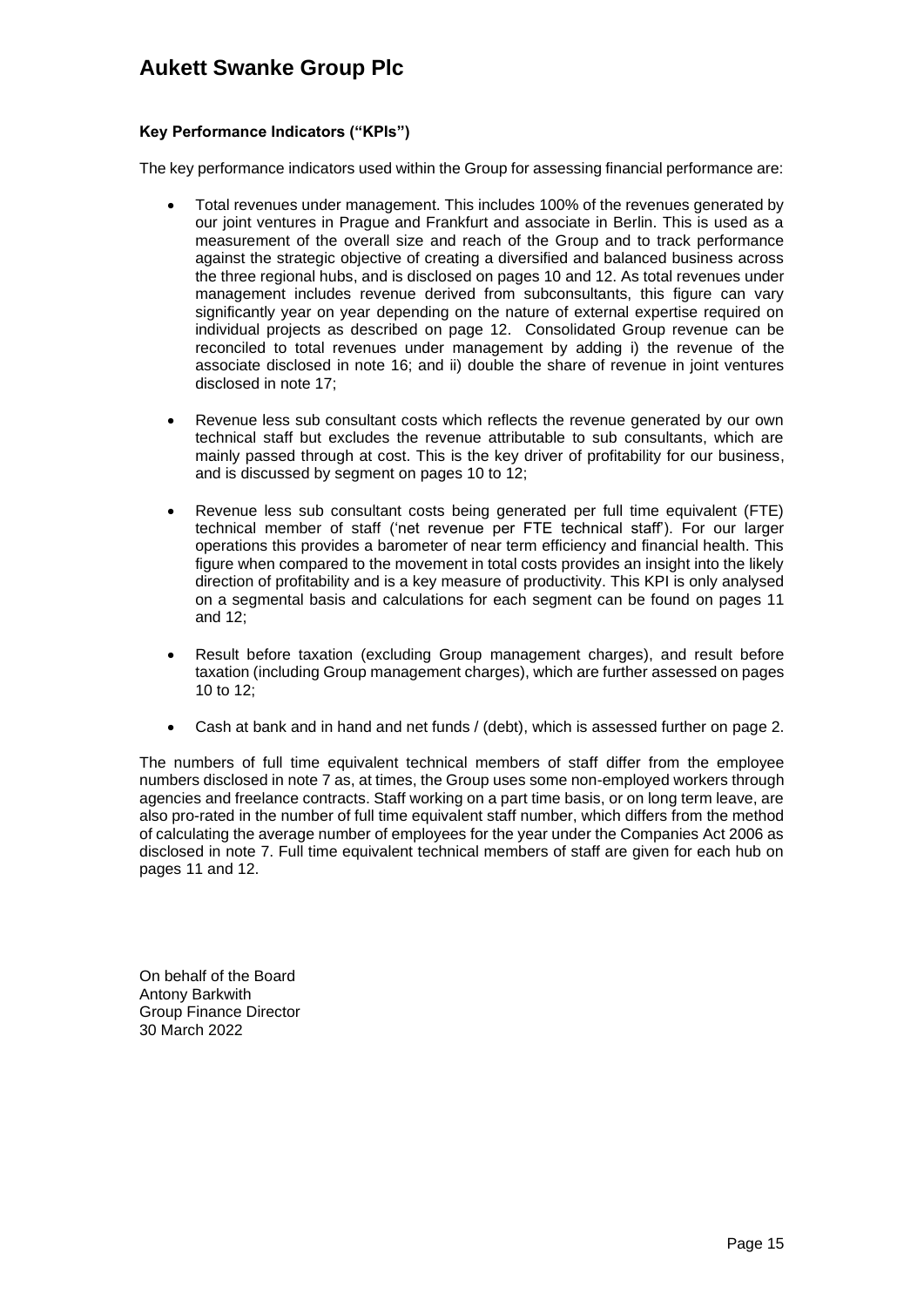### **Strategic report**

The Directors present their Strategic Report on the Group for the year ended 30 September 2021.

#### **Strategy**

We are a professional services group that principally provides architectural design services along with specialisms in master planning, interior design, executive architecture and some engineering services.

Our strategic objective is to provide a range of high-quality design orientated solutions to our clients that allow us to create shareholder value over the longer term and at the same time provides a pleasant and rewarding working environment for our staff. In addition, we undertake to deliver projects throughout the technical drawing stages and, onto site and up to practical completion and handover.

Our markets are subject to cyclical and other economic and political influences in the geographies in which we operate, which gives rise to peaks and troughs in our financial performance. Management is cognisant that our business model needs to reflect these variable factors in both our decision making and expectation of future performance. The recent pandemic, which affected all our operations, is an event that has required specific responses. Similarly, the current conflict in Ukraine creates an uncertain outlook in terms of both continuity of project instructions and new business activity. However, the business and the component parts have been through many sustained crises before and whilst losses have been incurred the business has been able to respond positively by adopting new business models along with re-structuring the operational costs.

#### **Business Model**

We operate through a 'three hub' structure covering: the United Kingdom with our office in London; the Middle East with a main office in Dubai; and Continental Europe with three offices in Berlin, Frankfurt and Istanbul; along with a Licensee operation in Moscow. This model has remained unchanged for several years.

The presentation of the results of our operations is at local, underlying, trading level and before the allocation of central costs in order to provide a level playing field in terms of comparable performance across the hubs as many only incur a small management charge.

The United Kingdom hub comprises three principal service offers: comprehensive architectural design including master planning, interior design and fit-out capability and an executive architectural delivery service operating under the 'Veretec' brand.

Our Middle East business in the United Arab Emirates ("UAE") comprises several registered companies marketed under the common brand 'Aukett Swanke'. The service offers within the region include architectural and interior design, post contract delivery services including architect of record and engineering design and site services. Increasingly these separate activities are being combined as a single multidisciplinary service as demanded by this market and we are now better placed to offer such a 'one-stop shop' service. Following an internal review of the future cost structure relating to the underlying entities the business will operate under a single company in the region.

Our Continental European operations provide services offered that are consistent with the other two hubs. Entities within this hub can provide additional drawing services to the larger operations in order to optimise both local and group wide resources.

Management of the operations is delegated to locally based Directors who are, in most instances, indigenous to the country with oversight on a regular basis by the Group's executive management.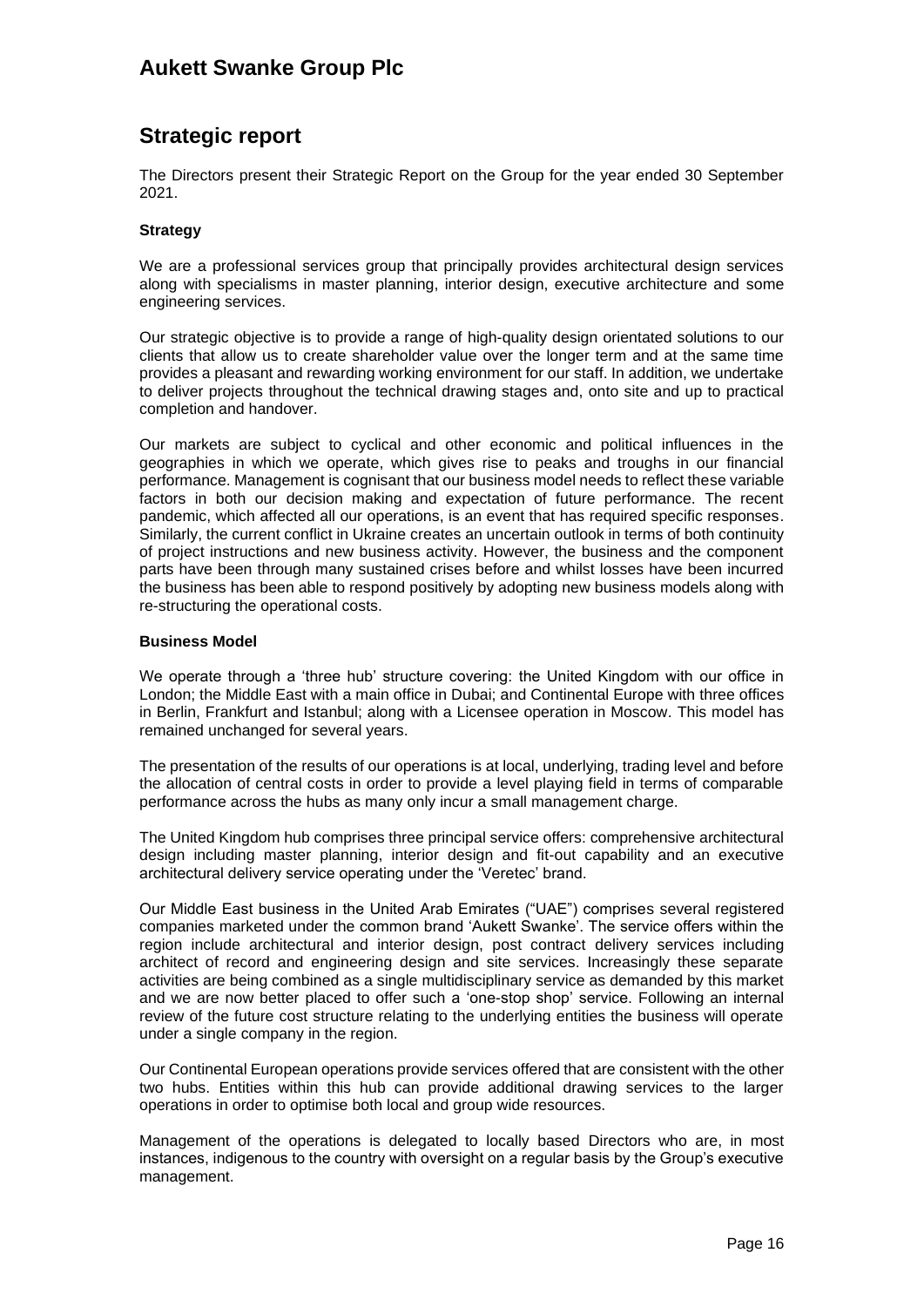As a Group we now have a total average full time equivalent ("FTE") staff contingent of 256 (2020: 291) throughout our organisation which includes both wholly owned and joint venture operations. We are ranked by professional staff in the 2022 World Architecture 100 at number 63 (2021 WA100 number 54).

### **Principal Risks and Uncertainties**

The directors consider the principal risks and uncertainties facing the business are as follows:

#### **Levels of property development activity**

Changes in development activity levels have a direct impact on the number of projects that are available. These changes can be identified by rises and falls in overall GDP, construction output, planning application submissions, construction tenders and starts, investment in the property sector and numbers of new clients. Not all of this information is available in each market place and so we have to adapt to the information flow that is available.

In addressing this risk the Group considers which markets and which clients to focus upon based on the strength of their financial covenant so that there is clear ability to provide both project seed capital and geared funding to complete the delivery process. This avoids the dual risk of delays between stages and deferrals of projects.

#### **Geo-political factors**

Political events and decisions, or the lack thereof, can seriously affect the markets and economies in which the Group operates, leading to a lack of decisions by government bodies and also by clients. In turn this directly impacts workload and can even delay committed projects. With regards to Brexit, now that the UK has left the EU with a trade and cooperation agreement in place, the UK has improved clarity on the future trading arrangements. In the short term this improves business confidence to make operational and investment decisions, however there still remains some uncertainty in predicting and quantifying the long term impact for the UK business. We are conscious that the Ukraine conflict will have some negative impact on the supply of farming and industrial products. Where relevant this may have an adverse impact in delays to projects where they are supply dependent.

Diversification of operations in multiple unrelated geographies, as well as the ability to transfer between sectors, provides the Group greater resilience in respect of this risk. Maintaining a flexible workforce, subject to working practices in local markets, additionally affords greater ability to react quickly to such events.

The effect of COVID-19 has driven political decisions on the grounds of public health and safety, which impacts the ability for both the Group and its clients to operate, and for staff to travel; and economic grounds to reduce the long-term impact on the viability of companies and sustain jobs. Further, this impacts clients' decision making thereby influencing levels of property development activity. Whilst the lock-down measures imposed by the UK government in 2020 and into 2021 demonstrated an ability to manage case levels, the easing of these measures highlighted how quickly case levels can increase and stretch the UK health service's ability to cope. The roll out of vaccines and boosters throughout 2021 and high uptake by the populations of the countries in which our offices are located appear to be curbing the levels of seriously ill people even at times of record high positive tests with the spread of the Omicron variant, such that health services are managing to cope with hospitalisation rates. Our expectation for the next 12 months is that we are entering a new normal where COVID-19 becomes endemic, travel restrictions begin to ease and the services we provide are determined by the market economics that we were previously accustomed to.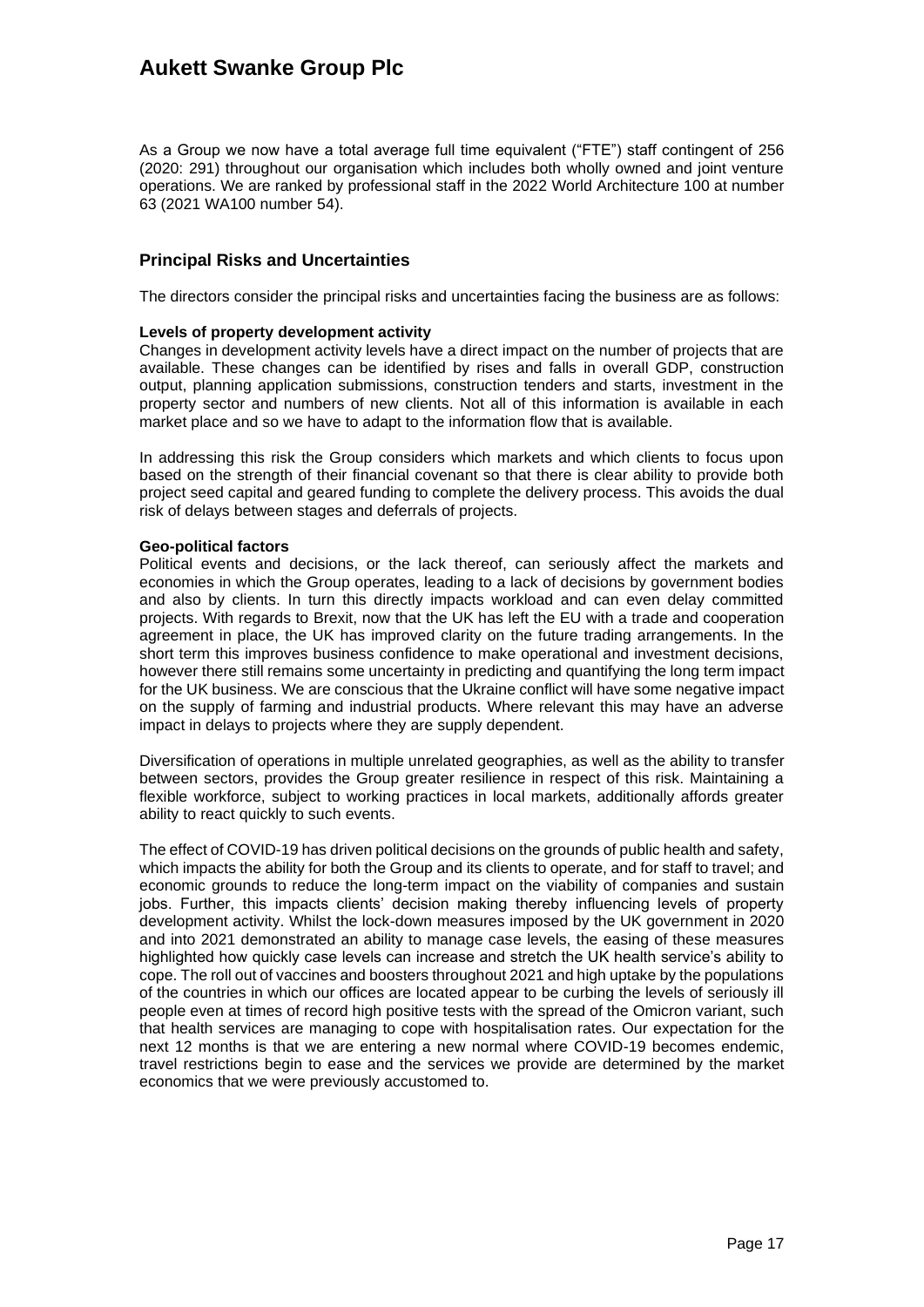#### **Share price volatility**

A strong share price and higher market capitalisation attract new investors and provide the Group with greater flexibility when considering M&A activity. Conversely a weaker share price affords the Group less flexibility.

#### **Operational gearing and funding**

In common with other professional services' businesses, the Group has a relatively high level of operational gearing, through staffing, IT and property costs, which makes it difficult to reduce costs sufficiently quickly to immediately avoid losses and associated cash outflows when faced with sharp and unpredicted falls in revenue.

The UK office lease rent free period which expired in May 2020 includes the option to further extend the rent free period for a further 4 months subject to landlord approved installation of specific property improvements. The decision whether to undertake this work has been paused while management undertake a thorough review of how the UK operation anticipates utilising the office space in the future. The UAE continued further property rationalisation and simplification of local licenses to reduce ongoing fixed costs. The UK continues to maintain a balance in the mix of permanent vs. contract and agency staff to give flexibility to respond to falls in revenue as was experienced during the year.

The project payment arrangements under which the Group operates vary significantly by geographical location. Payment terms by jurisdiction are typically:

- in the United Kingdom it is usual to agree in advance with the client at the start of a project a monthly billing schedule which generally leads to relatively low levels of contracts assets (and consequentially higher levels of contract liabilities);
- in Turkey it is usual to either agree in advance with the client a monthly billing schedule or to agree a billing schedule based on deliverable work stages; and
- in the Middle East it is usual to bill clients monthly, but the value of the monthly invoices raised is dependent upon demonstrating specific progress from the work performed, which generally leads to higher levels of contract assets. Payment also tends to take longer in the Middle East.

The decline in revenue in the UK and the Middle East in the year tightened the free cash available to be remitted to the Plc by the year end, which was partially offset by dividends received from the German joint Ventures. Further pressure on cash resources is anticipated through 2022.

The Directors seek to ensure that the Group retains appropriate funding arrangements and regularly and stringently monitor expected future requirements through the Group's annual budgeting, monthly forecasting and cash flow, and weekly and daily cash reporting processes in order to react immediately to a required change with maximum flexibility. Covenant compliance is also strictly monitored.

The Group's principal bankers remain supportive and in December 2021 renewed the Group's overdraft facility until November 2022, at the existing £500k level. This has been temporarily reduced to £250k for February to May 2022, combined with a waiver of the net gearing covenant from February to April 2022. In May 2021 a £500k CBILS loan was also offered and drawn down. Repayments on this loan Commence monthly from June 2022 to May 2024.

Where possible, the Group deploys four strategies to help reduce operational gearing:

First, the Group has a well-developed staffing plan which flexes the total number of staff using a combination of permanent employees, temporary employees, agency staff and freelance staff as applicable to each legal jurisdiction; and in doing so matches resources to fee paying work as closely as possible, sometimes linking staff retention directly to specific projects;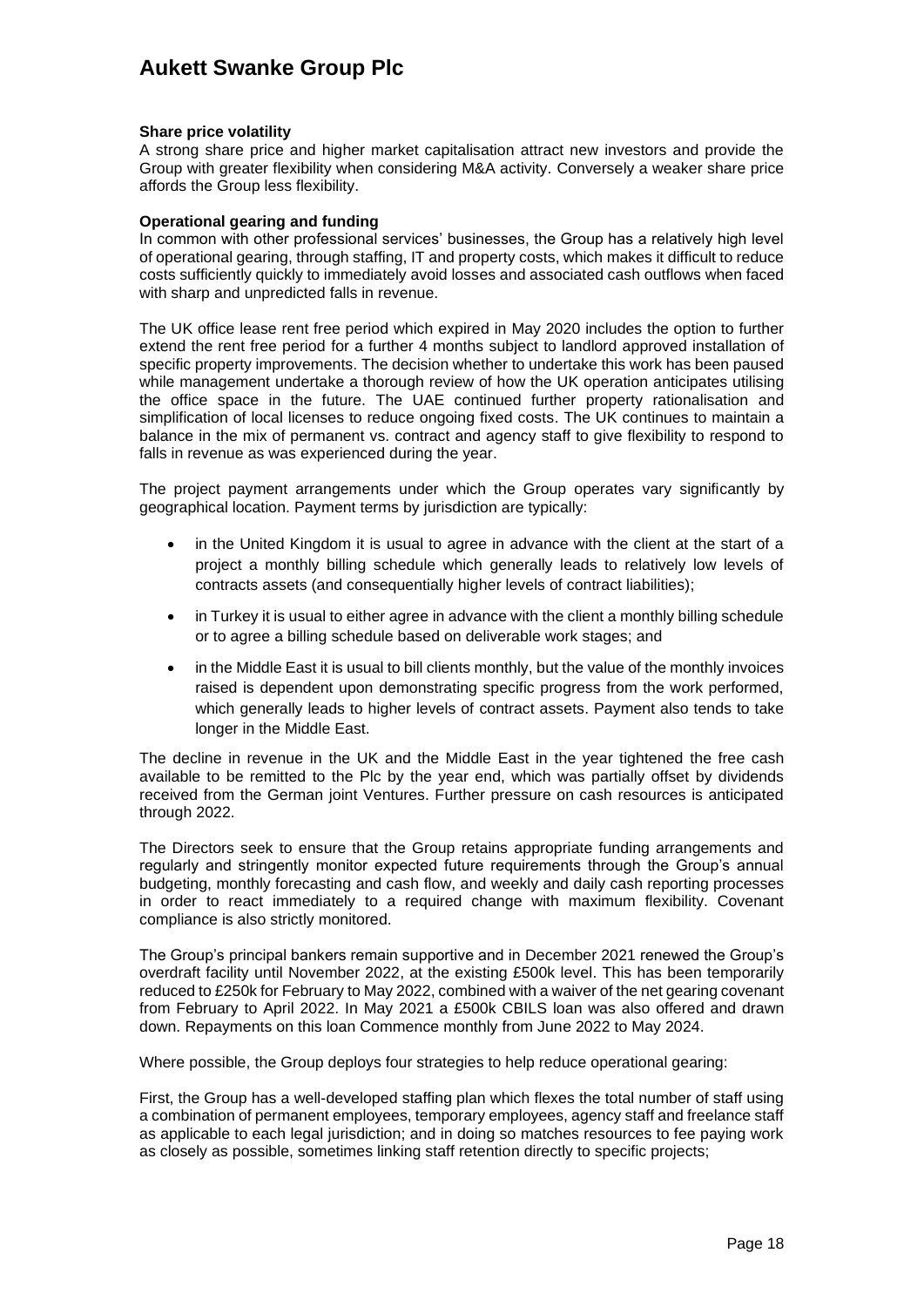Second, the Group can sub-let or licence occupation of part of its property space to other professional services businesses to offset some of the total occupancy cost;

Third, the Group maximises the benefit of different payment terms in varying geographies, mainly the UK and UAE, to take advantage of the flexibility between the businesses; and

Lastly the Group seeks flexible contract terms with major suppliers such that certain costs can be suspended during times of economic difficulty.

#### **Staff skills and retention**

Our business model relies upon a certain standard and number of skilled individuals based on qualifications and project track record. Failure to retain such skills makes the strategies of the Group difficult to achieve.

The Group aims to ensure that knowledge is shared and that particular skills are not unique to just one individual.

The Group conducts external surveys to ensure that salaries and benefits are appropriate and comparable to market levels and endeavours to provide a pleasant working environment for staff.

Staff training programmes, career appraisals and education assistance are provided, including helping our professionally qualified staff comply with their continuing professional development obligations. Training programmes take various forms including external courses and external speakers.

#### **Quality of technical delivery**

In common with other firms providing professional services, the Group is subject to the risk of claims of professional negligence from clients.

The Group seeks to minimise these risks by retaining skilled professionals at all levels and operating quality assurance systems which have many facets. These systems include identifying specific individuals whose roles include focusing on maintaining quality assurance standards and spreading best practice.

The Group's UK operation is registered under ISO 9001 which reflects the quality of the internal systems under which we work. As part of these registrations an external assessor undertakes regular compliance reviews. In addition, as part of its service to members, the Mutual, which provides professional indemnity insurance to the UK and part of the Middle East operations, undertakes annual quality control assessments.

The Group maintains professional indemnity insurance in respect of professional negligence claims but is exposed to the cost of excess deductibles on any successful claims.

#### **Contract pricing**

All mature markets are subject to downward pricing pressures as a result of the wide spectrum of available suppliers to each project. This pressure is increased if activity levels are low such as in the economic downturns and global recession. Additionally, architects may be under pressure to work without fees (for a time) in order to win a project or retain sufficient qualified staff to complete the project if won. The Group mitigates this risk by focusing on markets where it has clear skills that are well above average, or avoids it by not lowering prices, thus risking the loss of such work.

All fee proposals to clients are prepared by experienced practice directors who will be responsible for the delivery of the projects. Fee proposals are based on appropriate due diligence regarding the scope and nature of the project, knowledge of similar projects previously undertaken by the Group and estimates of the resources necessary to deliver the project. Fee proposals for larger projects are subject to review and approval by senior Group management and caveats are included where appropriate.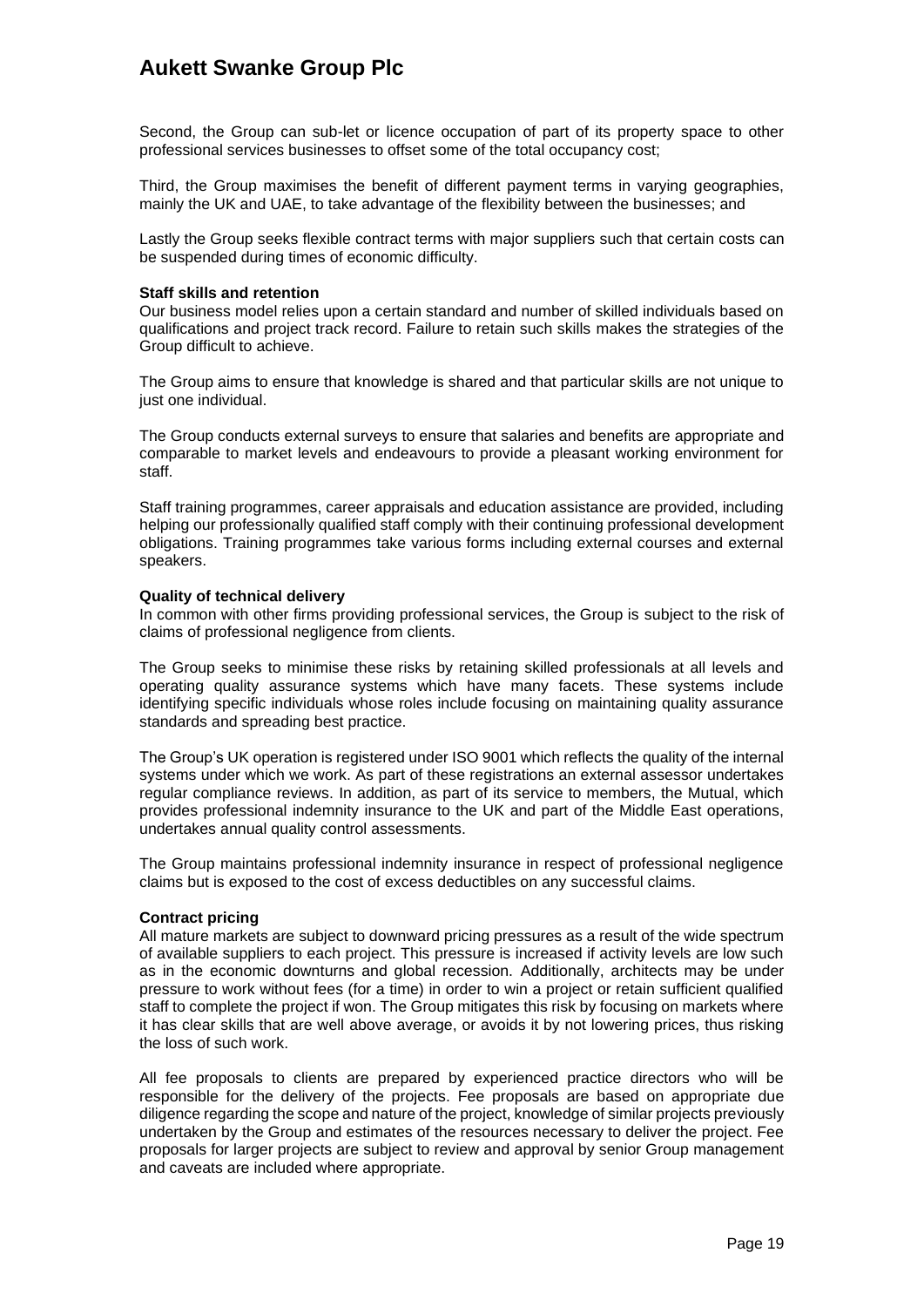When acting as general designer for projects located outside the UK, the Group is usually exposed to the risk of actual sub consultant costs varying from those anticipated when the overall fee was agreed with the client. To mitigate this risk, fee proposals are usually sought from sub consultants covering the major design disciplines as part of the process of preparing the overall fee proposal.

#### **Under performing acquisitions**

The acquisition of businesses for too high a price or which do not trade as expected can have a material negative impact on the Group, affecting results and cash, as well as absorbing excessive management time.

The Group invests senior management time and Group resources into both pre- and postacquisition work. Pre-acquisition there is a due diligence process and price modelling based on several criteria. Agreements entered into are subject to commercial and legal review. Postacquisition there is structured implementation planning and ongoing monitoring and review.

#### **Overseas diversification**

The Group continues to derive an increasing proportion of its revenues from projects located outside the UK. This offers some protection for the Group by providing diversification but in turn exposes the Group to the economic environments and currencies of those locations. Building regulations, working practices and contractual arrangements often differ in these overseas businesses when compared to the UK and these may significantly increase the risks to the Group. To mitigate these risks:

- the overseas operations are managed by nationals or highly experienced expatriates, with oversight from senior Group management. All offices are regularly visited by senior Group management to monitor and review the businesses. There is regular, comprehensive reporting and KPIs are used extensively;
- the Group seeks to work for multinational or the larger and more established domestic clients who themselves often have significant international experience;
- when acting as general designer for projects located outside the UK the Group always seeks to appoint sub consultants with an established and successful track record on similar projects;
- within the boundaries imposed by local laws and commercial constraints, the Group seeks to structure contractual arrangements with clients and sub consultants to minimise the significant contractual risks which can arise; and
- as far as possible foreign currency flows are matched to minimise any impact of exchange rate movements and significant exposures are hedged.

The Strategic Report was approved by the Board on 30 March 2022 and signed on its behalf by

Antony Barkwith Group Finance Director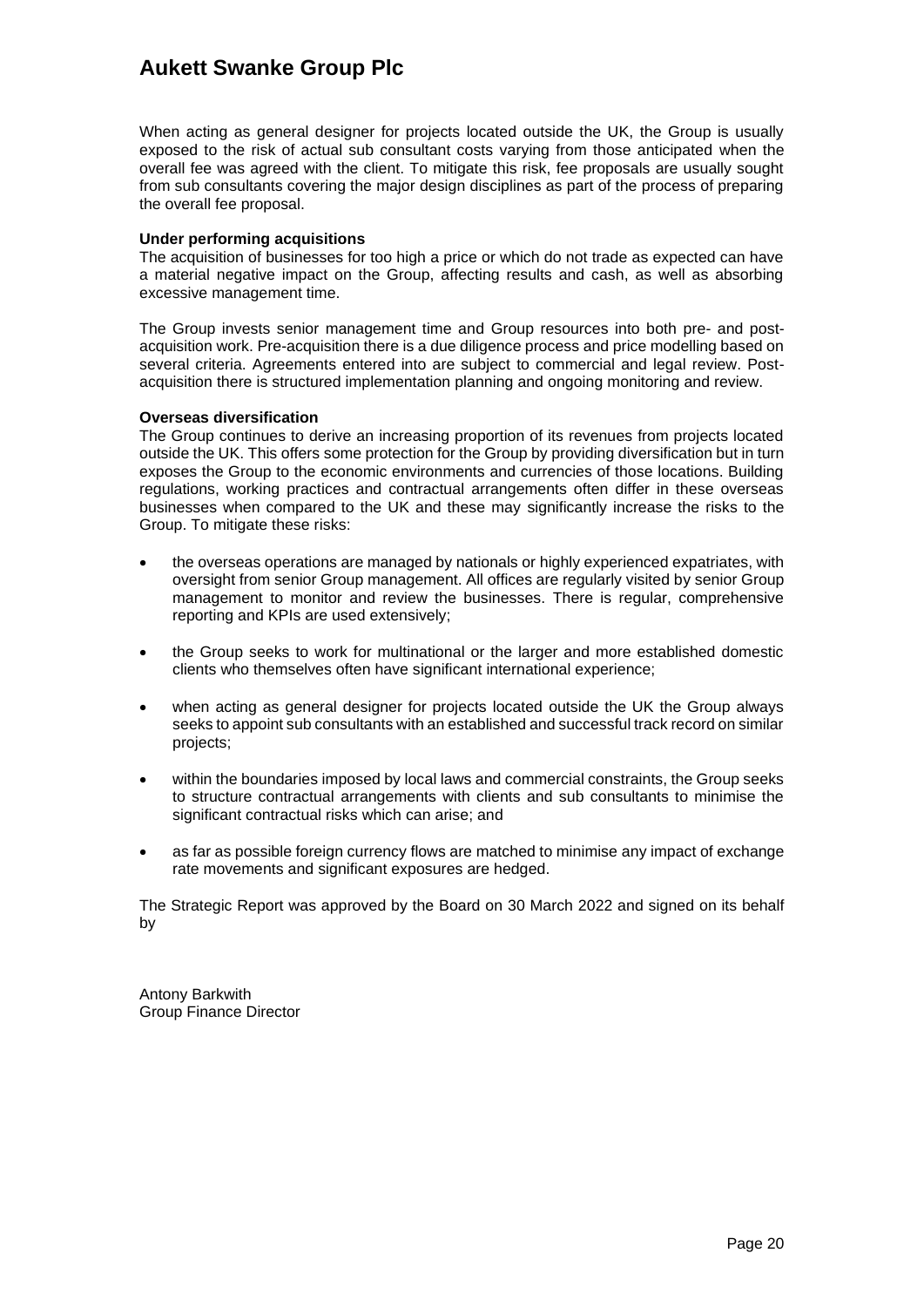## **Directors' report**

The Directors present their report for the year ended 30 September 2021.

### **Corporate governance**

In accordance with AIM Rule 26 the Company is required to apply a recognised corporate code. The Board continued to adopt the QCA Corporate Governance Code (2018) published by the Quoted Companies Alliance.

The QCA Corporate Governance Code (2018) comprises 10 Principles. We set out our compliance with these Principles on the Group's website. This includes a matrix ('the QCA Matrix'). This lists the Principles as well as related considerations and requirements, all of which have been assigned a sub-number within each Principle.

#### **Board of Directors**

The Group is headed by a Board of Directors which leads and controls the Group, and which is accountable to shareholders for good corporate governance of the Group.

The Board currently comprises three executive directors and two independent non-executive directors who bring a wide range of experience and skills to the Company.

The Board considers Clive Carver and Raúl Curiel to be independent non-executive directors.

The Board meets regularly to determine the policy and business strategy of the Group and has adopted a schedule of matters that are reserved as responsibilities of the Board. The Board has delegated certain authorities to Board committees, each with formal terms of reference.

#### **Audit Committee**

The main role and responsibility of the Audit Committee is to monitor the integrity of the information published by the Group about its financial performance and position. It does this keeping under review the adequacy and effectiveness of the internal financial controls and by reviewing and challenging the selection and application of important accounting policies, the key judgements and estimates made in the preparation of the financial information and the adequacy of the accompanying narrative reporting.

The Audit Committee is also responsible for overseeing the relationship with the external auditor which includes considering its selection, independence, terms of engagement, remuneration and performance. A formal statement of independence is received from the external auditor each year.

It meets at least twice a year with the external auditor to discuss audit planning and the audit findings, with certain executive directors attending by invitation. If appropriate, the external auditor attends part of each committee meeting without the presence of any executive directors.

The Audit Committee currently comprises Clive Carver, as Chairman and Raúl Curiel, and they report to the Board on matters discussed at the Committee meetings.

During the year the Committee met on three occasions to review, in addition to the above, budgets, monthly management accounts and working capital requirements by reference to the Company's financial strategy. It also reviewed through a sub-committee the management of risk inherent in the business.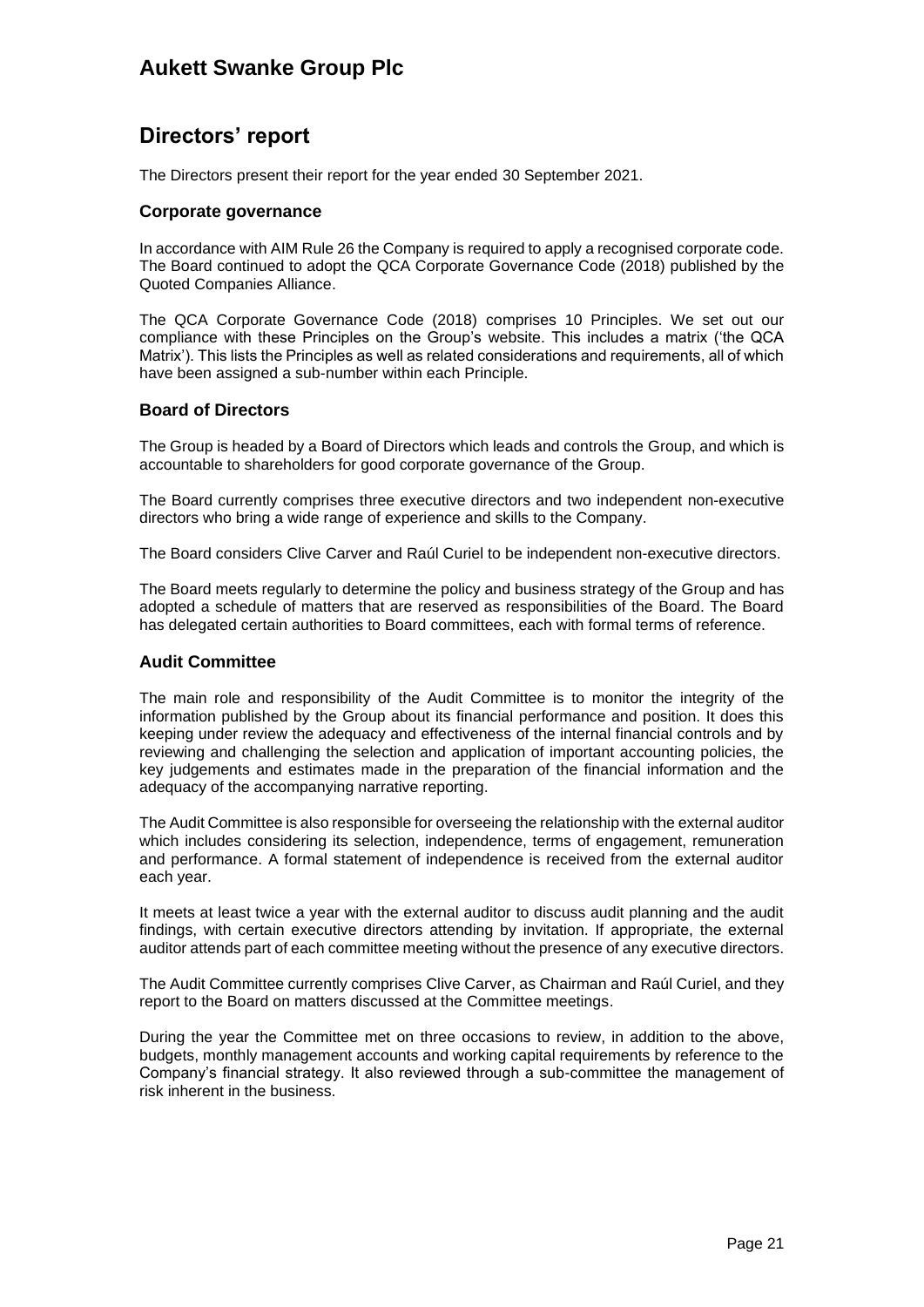### **Remuneration Committee**

The Remuneration Committee convenes not less than twice a year, ordinarily on a six monthly basis, and during the year it met on three occasions. The Committee currently comprises Clive Carver and Raúl Curiel with Raul Curiel as Chairman. It is responsible for determining remuneration policy and all aspects of the Executive Directors' remuneration and incentive packages including pension arrangements, bonus provisions, discretionary share options, relevant performance targets and the broader terms and conditions of their service contracts.

In fulfilling its duties, the Committee initiates research as appropriate into comparable market remuneration, appointing third party advisors as required. In liaison with the Nomination Committee it has regard to succession planning and makes recommendations to the Board in relation to proposed remuneration packages for any proposed new executive and nonexecutive appointments.

Where appropriate the Committee consults the Chief Executive Officer regarding its proposals. No Director plays a part in any discussion regarding his or her own remuneration.

#### **Nomination Committee**

The Nomination Committee is responsible for keeping under regular review the size, structure and composition (including the skills, knowledge, experience and diversity) of the Board. This includes considering succession planning for the senior management of the Group, taking into account the skills and expertise expected to be needed in the future.

It is responsible for nominating new candidates for the Board, for which selection criteria are agreed in advance of any new appointment.

The Nomination Committee is chaired by Raúl Curiel with the other current members being Nicholas Thompson and Clive Carver.

During the year the Committee reviewed the effectiveness of the Board and the matrix of its skill sets. It met on three occasions.

### **Internal Controls and Risk Committee**

The Directors acknowledge that they are responsible for the Group's system of internal controls and for reviewing its effectiveness (excluding joint ventures and associate). The Directors, supported by the Risk Committee, review all controls including operational, compliance and risk management, as well as financial controls. Risk management and internal control are considered by the Directors at Board meetings. Any such system of internal control is designed to manage risk and can only provide reasonable and not absolute assurance against material misstatement or loss.

The Internal Controls and Risk Committee is chaired by Clive Carver. Antony Barkwith and Robert Fry are also members.

#### **Directors**

Antony Barkwith, Clive Carver, Raúl Curiel, Robert Fry and Nicholas Thompson all served as Directors of the Company throughout the year ended 30 September 2021. On 29 March 2021 John Bullough resigned as a Director of the Company.

Biographical details of the current Directors are set out on pages 4 and 5.

The Company maintains directors' and officers' liability insurance.

Attendance at board meetings by members of the Board were as follows: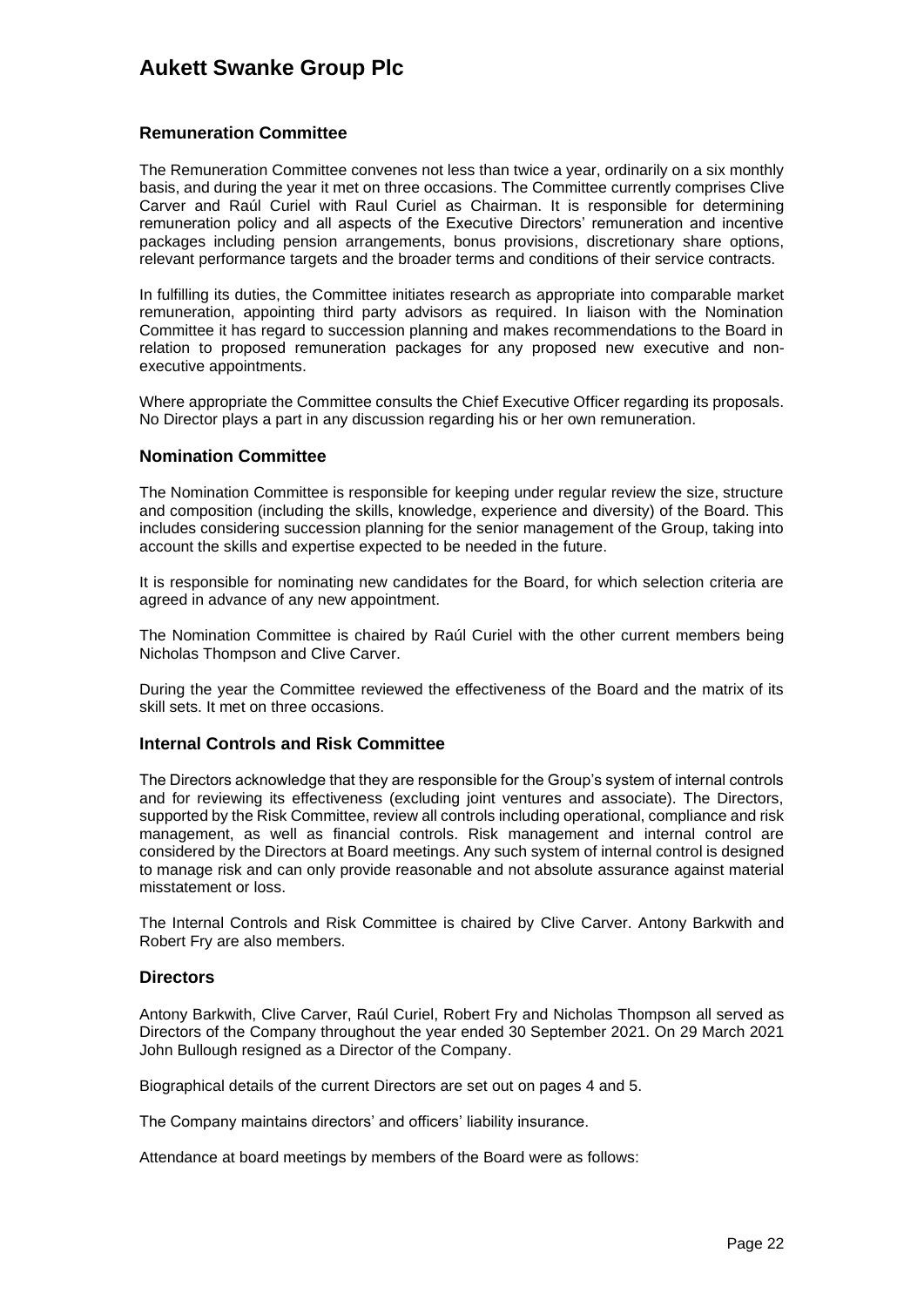|                                | Number of meetings while<br>in office | Number of meetings<br>attended |
|--------------------------------|---------------------------------------|--------------------------------|
| <b>Executive Directors</b>     |                                       |                                |
| Nicholas Thompson              | 13                                    | 13                             |
| <b>Robert Fry</b>              | 13                                    | 13                             |
| Antony Barkwith                | 13                                    | 13                             |
| <b>Non-executive Directors</b> |                                       |                                |
| John Bullough                  | 7                                     | 7                              |
| Raúl Curiel                    | 13                                    | 13                             |
| <b>Clive Carver</b>            | 13                                    | 13                             |

### **Directors' interests**

Directors' interests in the shares of the Company were as follows:

| Number of ordinary shares | 30 September | 30 September |
|---------------------------|--------------|--------------|
|                           | 2021         | 2020         |
| Nicholas Thompson         | 16,802,411   | 16,802,411   |
| John Bullough             | 500,000      | 500,000      |
| Raúl Curiel               | 9,240,018    | 9,240,018    |
| <b>Clive Carver</b>       | ۰            |              |
| Antony Barkwith           | -            |              |
| Robert Fry                | 2,150,000    | 2,150,000    |

### **Directors' service contracts**

The Company's policy is to offer service agreements to executive directors with notice periods of not more than twelve months. Nicholas Thompson has a rolling service contract with the Company which is subject to twelve months' notice of termination by either party. Antony Barkwith and Robert Fry have rolling service contracts with the Company which are subject to six months' notice of termination by either party.

The remuneration packages of executive directors comprise basic salary, contributions to defined contribution pension arrangements, discretionary annual bonus, discretionary share options and benefits in kind such as medical expenses insurance.

Non-executive directors do not have service contracts with the Company, but the appointment of each is recorded in writing. Their remuneration is determined by the Board. Non-executive directors do not receive any benefits in kind and are not eligible for bonuses or participation in either the share option schemes or pension arrangements.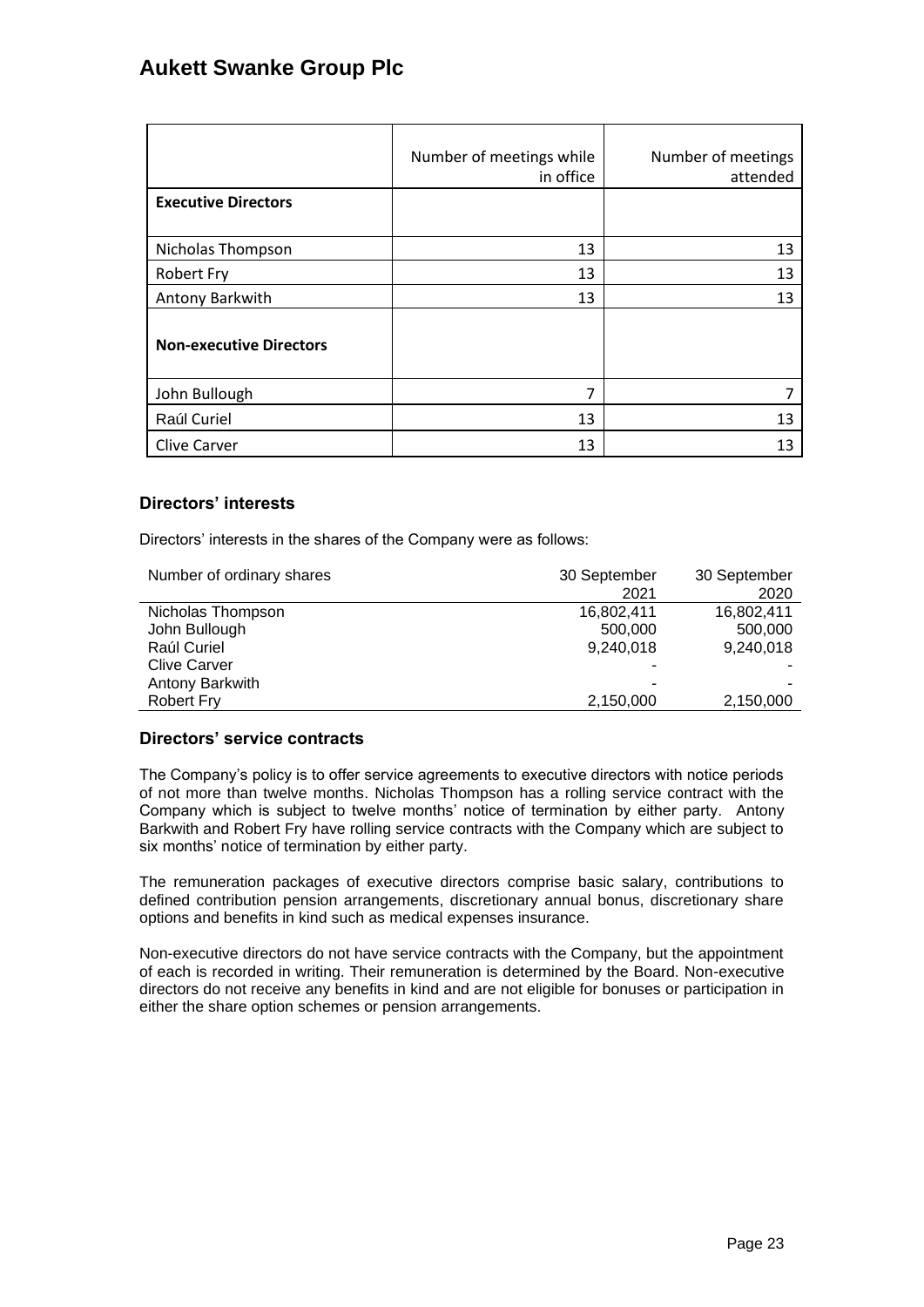### **Substantial shareholdings**

At 30 March 2022 the Company had been informed of the following notifiable interests of three per cent or more in its share capital:

| Shareholder         | <b>Notes</b>                           | Number of  | Percentage  |
|---------------------|----------------------------------------|------------|-------------|
|                     |                                        | ordinary   | of ordinary |
|                     |                                        | shares     | shares      |
| Nicholas Thompson   | Director of the Company                | 16,802,411 | 10.17%      |
| Jeremy Blake        | Former employee of the Group           | 13,030,638 | 7.89%       |
| Andrew Murdoch      | Former director of the Company         | 12,478,486 | 7.56%       |
| Begonia 365 SL      | Controlled by a former director of the |            |             |
|                     | Company                                | 9,515,192  | 5.76%       |
| Raúl Curiel         | Non-Executive Director of the          | 9,240,018  | 5.59%       |
|                     | Company                                |            |             |
| Stephen Atkinson    | Former employee of the Group           | 7,634,922  | 4.62%       |
| <b>Trevor Brown</b> | Private Investor                       | 5,850,000  | 3.54%       |
| John Vincent        | Former director of the Company         | 5,791,394  | 3.51%       |
|                     |                                        |            |             |

### **Share price**

The mid-market closing price of the shares of the Company at 30 September 2021 was 2.00 pence and the range of mid-market closing prices of the shares during the year was between 1.15 pence and 2.10 pence.

### **Share capital**

The Board is seeking from shareholders at the Annual General Meeting renewal of its authority to allot equity securities. The authority would allow the Board to allot securities up to a maximum aggregate nominal value of £826,068 representing 50% of the issued share capital of the Company.

A resolution will also be put to the Annual General Meeting in respect of the issue of equity securities for cash up to an aggregate nominal amount of £165,214 representing 10% of the issued share capital, without first offering such shares to shareholders. The directors consider this authority desirable as it will give them the flexibility to make small issues of ordinary shares for cash if suitable opportunities arise without the necessity of first seeking shareholders' approval.

The renewed authorities will expire at the conclusion of the subsequent Annual General Meeting of the Company when it is intended that the Directors will again seek their renewal.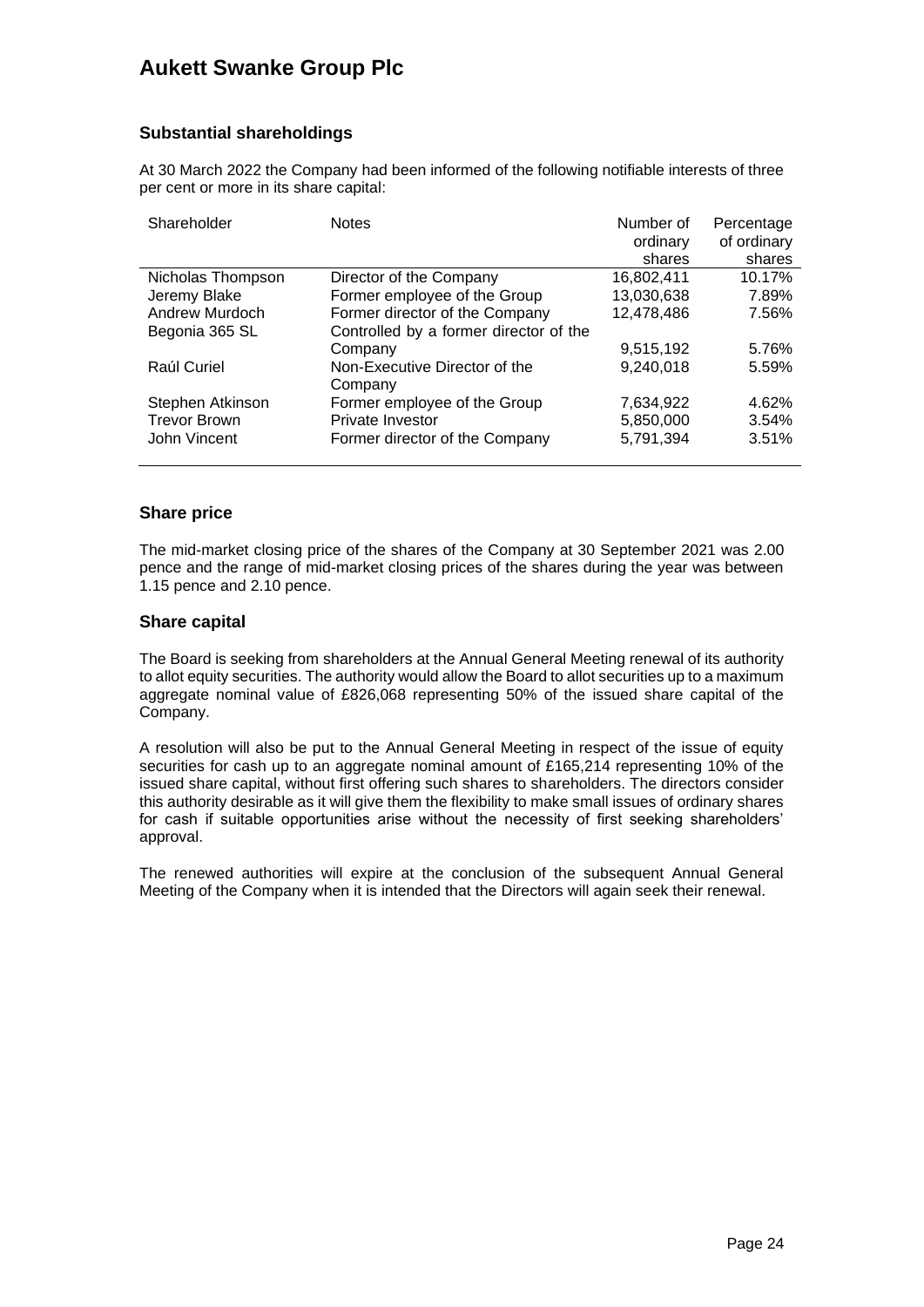### **Environmental policy**

The Group promotes wherever possible a 'green' and ecologically sound policy in all its work, but always takes into account the considerable pressures of budget, commercial constraints and client preferences. Sustainability is essential to our design philosophy and studio ethos. It is an attitude of mind that is embedded within our thinking from the start of any project. We design innovative solutions and focus on:

- incorporating passive design principles that mitigate solar gain and heat loss from the outset;
- reducing energy demand through active and passive renewable energy sources;
- the use of energy and resource efficient materials, methods and forms;
- the re-use of existing buildings and materials and flexibility for future change;
- and importantly the careful consideration of the experience and wellbeing of the end user in our buildings.

We believe ourselves to be at the forefront of sustainability amongst our peers which is demonstrated by our track record in achieving 77 'Excellent' or 'Very Good' BREEAM (Building Research Establishment Environmental Assessment Method) ratings awarded to buildings designed by the Group. We have also achieved 1 Ska 'Gold' and 2 Ska 'Silver' environmental assessment ratings and 9 LEED (Leadership in Energy and Environmental Design) 'Gold' award and 5 'Silver' awards.

### **Employees**

As a professional services business, the Group's ability to achieve its commercial objectives and to service the needs of its clients in a profitable and effective manner depends upon the contribution of its employees. The Group seeks to keep its employees informed on all material aspects of the business affecting them through the operation of a structured management system, staff presentations and an intranet site.

The Group's employment policies do not discriminate between employees, or potential employees, on the grounds of age, gender, sexual orientation, ethnic origin or religious belief. The sole criterion for selection or promotion is the suitability of any applicant for the job.

It is the policy of the Group to encourage and facilitate the continuing professional development of our employees to ensure that they are equipped to undertake the tasks for which they are employed, and to provide the opportunity for career development equally and without discrimination. Training and development is provided and is available to all levels and categories of staff.

It is the Group's policy to give fair consideration to application for employment for disabled persons wherever practicable and, where existing employees become disabled, efforts are made to find suitable positions for them.

### **Health and safety**

The Group seeks to promote all aspects of health and safety at work throughout its operations in the interests of employees and visitors.

The Group has a Health and Safety Steering Committee, chaired by Robert Fry, to guide the Group's health and safety policies and activities. Health and safety is included on the agenda of each board meeting. Antony Barkwith is also a member of the Committee.

Group policies on health and safety are regularly reviewed and revised and are made available on the intranet site. Appropriate training for employees is provided on a periodic basis.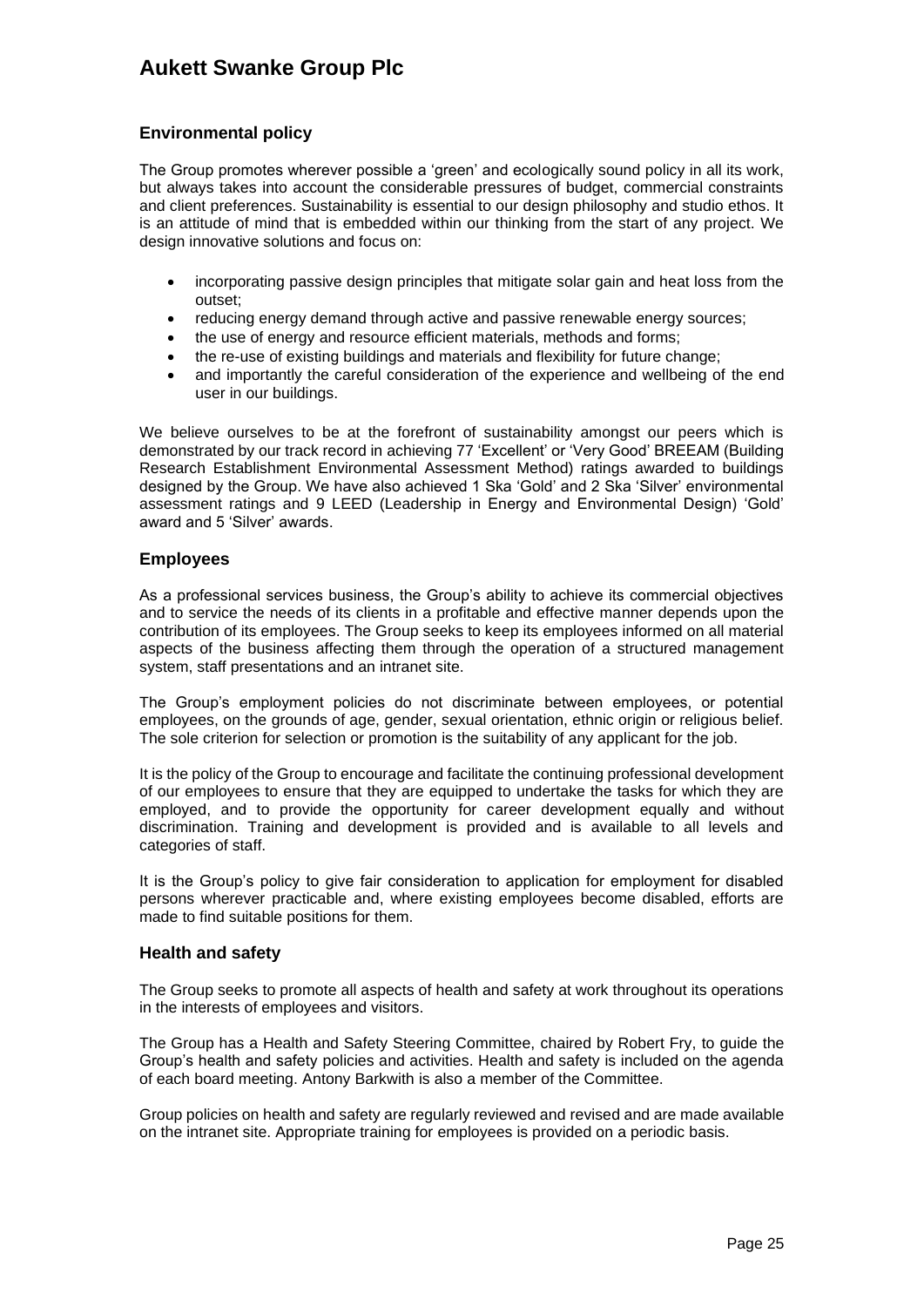### **Disclosure of information to auditor**

Each of the Directors who were in office at the date of approval of these financial statements has confirmed that:

- so far as they are aware, there is no relevant audit information of which the auditor is unaware; and
- they have taken all the steps that they ought to have taken as a director in order to make themselves aware of any relevant audit information and to establish that the Company's auditor is aware of that information.

#### **Future developments**

An indication of likely future developments in the business of the Group is contained in the Strategic Report.

#### **Financial instruments**

Information concerning the use of financial instruments by the Group is given in notes 27 to 31 of the financial statements.

### **Dividends**

With the continuing pandemic and the uncertainty that this has on near-term trading along with the requirement to conserve cash flow, the Board does not intend to pay a dividend in the forthcoming year.

#### **Going Concern**

Measures taken around the world to restrict the spread of the COVID-19 virus have had a significant impact on the Group for the past 18 months of trading and post year end.

Despite action taken in this time, management have only been able to partially mitigate the financial impact of the above on the Group which resulted in the loss for the year and reduction in net assets of the Group. The Group has continued to operate within its banking limits, and has agreed a waiver of the facility net gearing covenant for an initial 3 month period from Feb to Apr-22.

More details of the actions taken, and the results of forecasting performed by the Group in response to the COVID-19 pandemic are summarised in the Going Concern section of note 1.

In addressing any going concern issues the Directors are required to consider likely cashflows over at least a 12 month period following the date of the approval of the Financial Statements.

While the business is currently operating within its banking limits, should there be any material delays in projects under way or should the Group stop winning its share of new projects there may be a need for further action.

At year end, the Group had net assets of approximately £3.07m (Sep-20: £4.37m), and total current assets less current liabilities of approximately £0.27m (Sep-20: £0.51m).

Based on forecasts prepared and reviewed for the period to 30 September 2023 the Directors have a reasonable expectation that the Group will have adequate resources to continue in operational existence for the foreseeable future. However there remains a risk that in the current COVID-19 environment and with the global economic impact of the ongoing Ukraine conflict difficult to assess, the Group may find itself as the result of unexpected levels of delays on project work beyond its control or depending on the outcome of overdraft facility renewals scheduled for November 2022, requiring additional financing.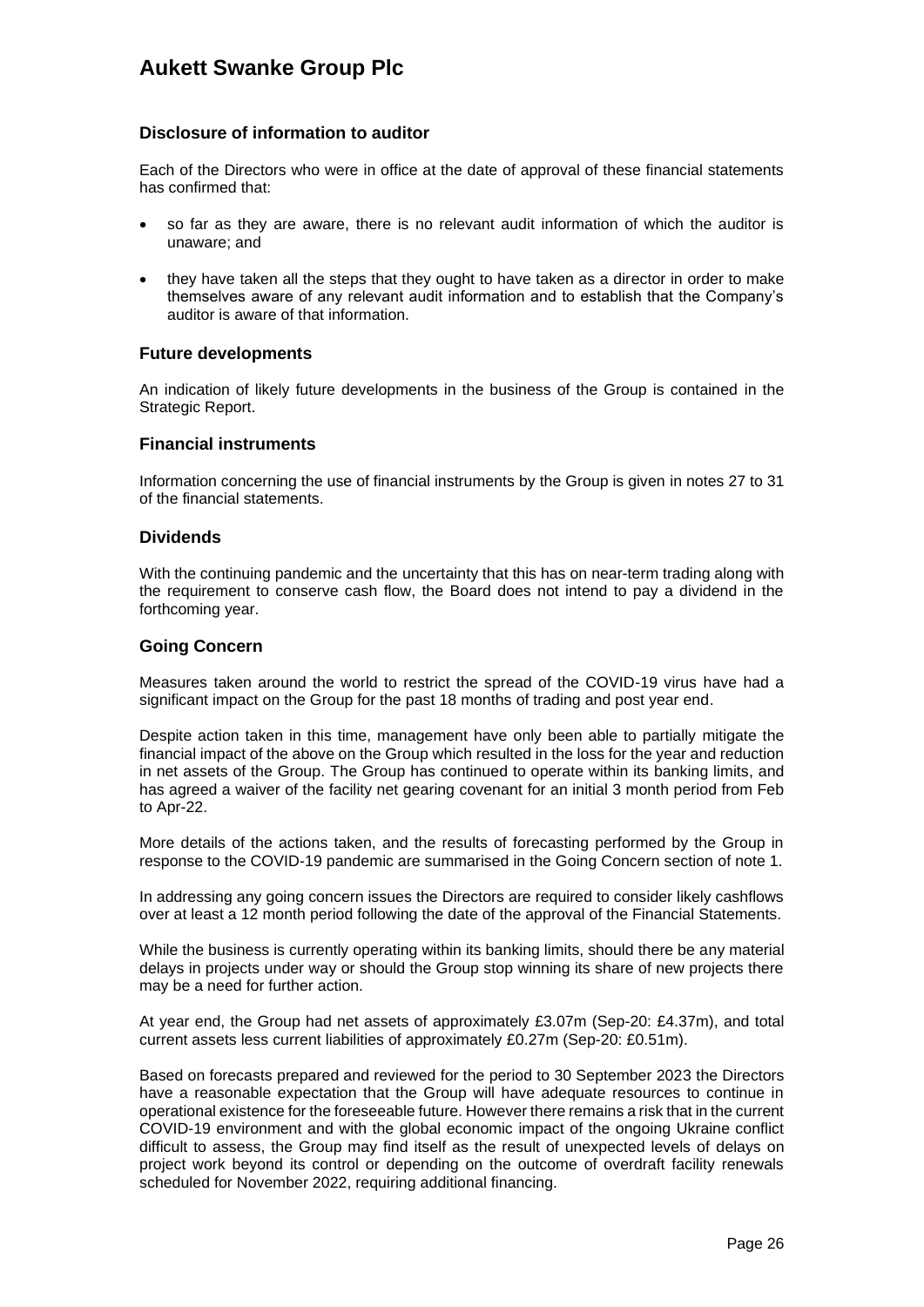For this reason, the Board considers it appropriate to prepare the financial statements on a going concern basis however given the lack of certainty involved in preparing these cash flow forecasts, there is a material uncertainty which may cast significant doubt on the Group's and the Parent Company's ability to continue as a going concern.

The financial statements do not include the adjustments that would result if the Group or the Parent Company was unable to continue as a going concern.

### **Annual General Meeting**

Notice of the annual general meeting has been issued on the 7<sup>th</sup> of March 2022.

A separate notice of an extraordinary general meeting with the purpose to receive and adopt the annual report will be issued in due course and no later than 21 days before the Meeting is due to be held.

The Directors' report was approved by the Board on 30 March 2022 and signed on its behalf by

Antony Barkwith Company Secretary Aukett Swanke Group Plc Registered number 02155571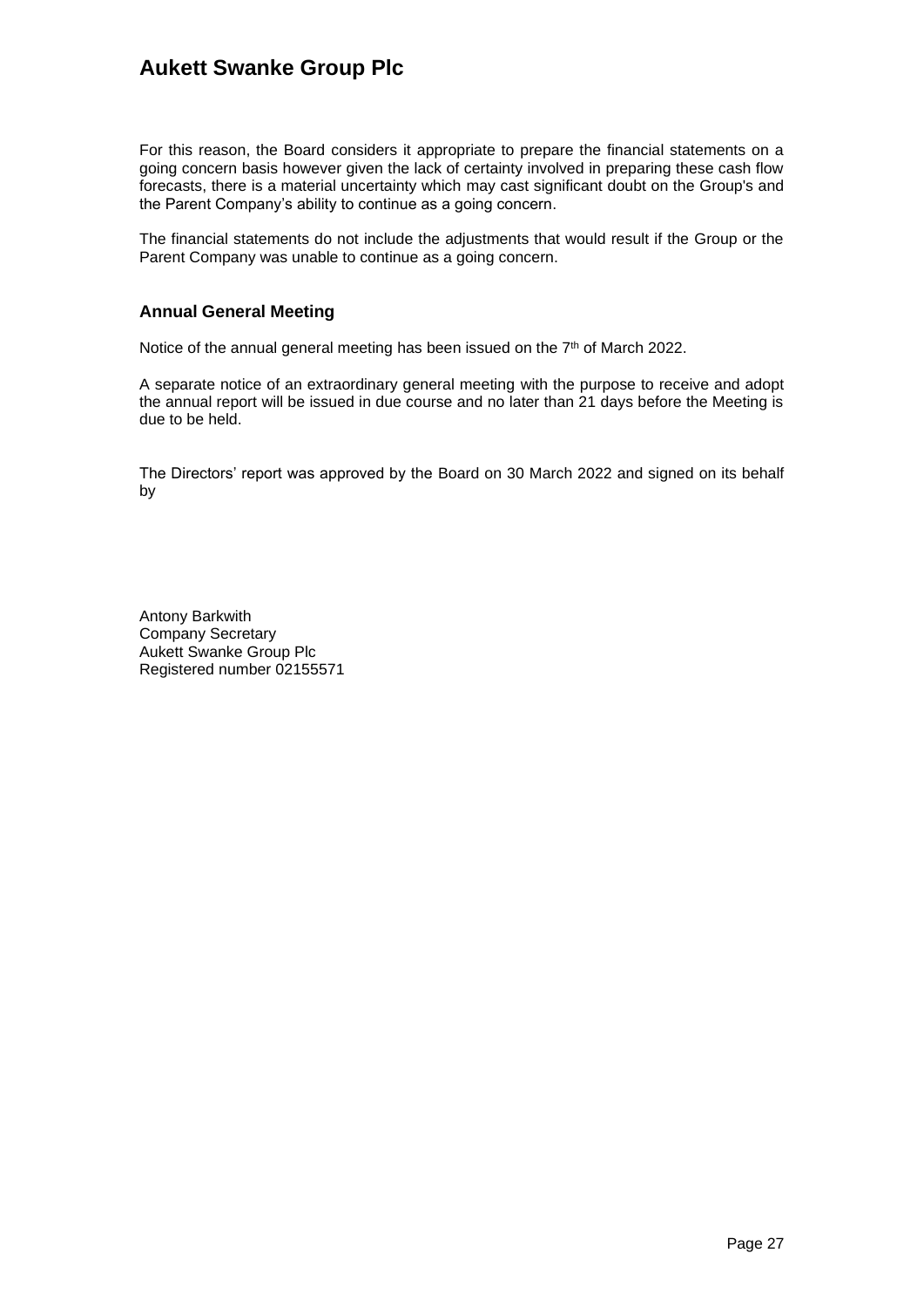### **Statement of directors' responsibilities**

#### **Directors' responsibilities**

The Directors are responsible for preparing the annual report and financial statements in accordance with applicable law and regulations.

Company law requires the Directors to prepare financial statements for each financial year. Under that law the directors have elected to prepare the Group and Company financial statements in accordance with international accounting standards in conformity with the requirements of the Companies Act 2006. Under Company law the Directors must not approve the financial statements unless they are satisfied that they give a true and fair view of the state of affairs of the Group and Company and of the profit or loss of the Group for that period. The Directors are also required to prepare financial statements in accordance with the rules of the London Stock Exchange for companies trading securities on AIM.

In preparing these financial statements, the Directors are required to:

- select suitable accounting policies and then apply them consistently;
- make judgments and accounting estimates that are reasonable and prudent;
- state whether they have been prepared in accordance with international accounting standards in conformity with the requirements of the Companies Act 2006, subject to any material departures disclosed and explained in the financial statements;
- prepare the financial statements on the going concern basis unless it is inappropriate to presume that the Company will continue in business.

The Directors are responsible for keeping adequate accounting records that are sufficient to show and explain the Company's transactions and disclose with reasonable accuracy at any time the financial position of the Company and enable them to ensure that the financial statements comply with the requirements of the Companies Act 2006. They are also responsible for safeguarding the assets of the Company and hence for taking reasonable steps for the prevention and detection of fraud and other irregularities.

#### **Website publication**

The Directors are responsible for ensuring the annual report and the financial statements are made available on a website. Financial statements are published on the Company's website in accordance with legislation in the United Kingdom governing the preparation and dissemination of financial statements, which may vary from legislation in other jurisdictions. The maintenance and integrity of the Company's website is the responsibility of the directors. The Directors' responsibility also extends to the ongoing integrity of the financial statements contained therein.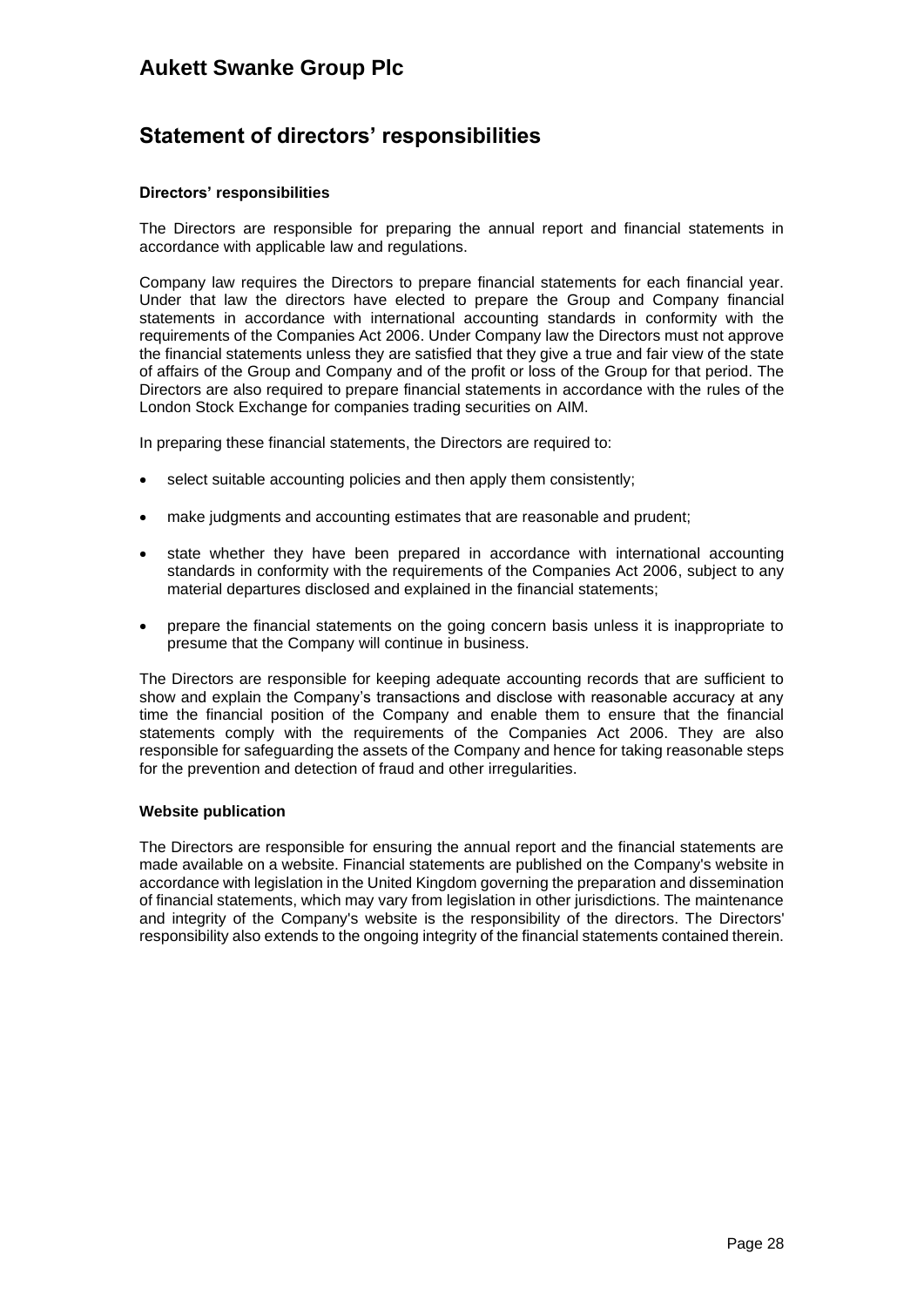## **Independent auditor's report to the members of Aukett Swanke Group Plc**

#### **Opinion on the financial statements**

In our opinion:

- the financial statements give a true and fair view of the state of the Group's and of the Parent Company's affairs as at 30 September 2021 and of the Group's loss for the year then ended;
- the Group financial statements have been properly prepared in accordance with international accounting standards in conformity with the requirements of the Companies Act 2006;
- the Parent Company financial statements have been properly prepared in accordance with international accounting standards in conformity with the requirements of the Companies Act 2006 and as applied in accordance with the provisions of the Companies Act 2006; and
- the financial statements have been prepared in accordance with the requirements of the Companies Act 2006.

We have audited the financial statements of Aukett Swanke Group Plc (the 'Parent Company') and its subsidiaries (the 'Group') for the year ended 30 September 2021 which comprise the consolidated income statement, the consolidated statement of comprehensive income, the consolidated and company statements of financial position, the consolidated and company statements of changes in cash flows, the consolidated and company statements of changes in equity and notes to the financial statements, including a summary of significant accounting policies.

The financial reporting framework that has been applied in the preparation of the Group and Parent Company financial statements is applicable law and international accounting standards in conformity with the requirements of the Companies Act 2006 and, as regards the Parent Company financial statements, as applied in accordance with the provisions of the Companies Act 2006.

#### **Basis for opinion**

We conducted our audit in accordance with International Standards on Auditing (UK) (ISAs (UK)) and applicable law. Our responsibilities under those standards are further described in the Auditor's responsibilities for the audit of the financial statements section of our report. We believe that the audit evidence we have obtained is sufficient and appropriate to provide a basis for our opinion.

#### *Independence*

We remain independent of the Group and the Parent Company in accordance with the ethical requirements that are relevant to our audit of the financial statements in the UK, including the FRC's Ethical Standard as applied to listed entities, and we have fulfilled our other ethical responsibilities in accordance with these requirements.

#### **Material uncertainty related to going concern**

We draw attention to note 1 to the financial statements which indicates the Directors' assessment of going concern. In light of the recent 3 month covenant waiver received to avoid the risk of breaches from February 2022, the Group is reliant on the ongoing support of its principal banker. In addition, the Group may find itself requiring additional financing because of unexpected levels of delay on project work beyond its control. As stated in note 1, these events or conditions along with other matters as set out in note 1, indicate that a material uncertainty exists that may cast significant doubt on the Group's and parent company's ability to continue as a going concern. Our opinion is not modified in respect of this matter.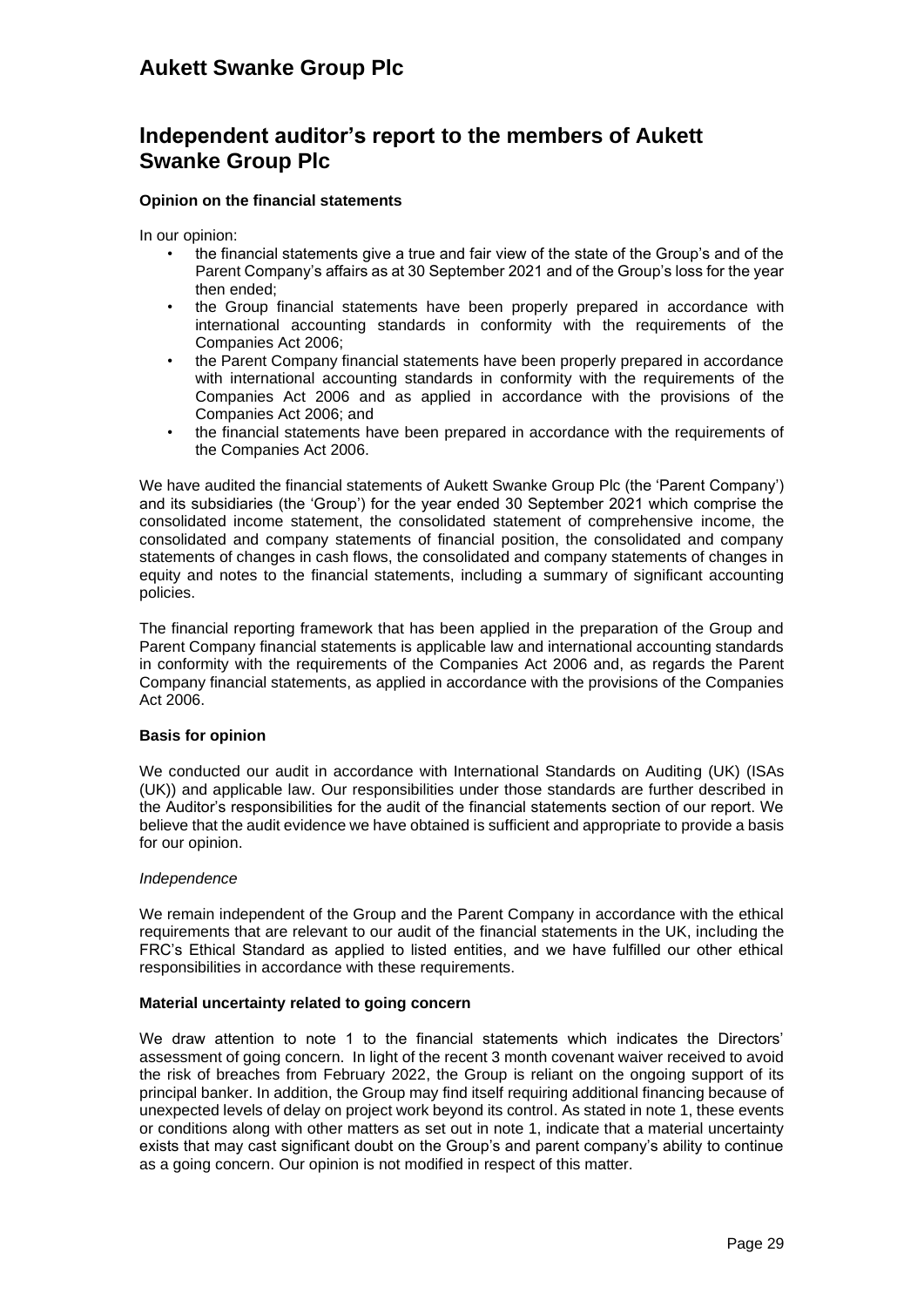In auditing the financial statements, we have concluded that the Directors' use of the going concern basis of accounting in the preparation of the financial statements is appropriate. Our evaluation of the Directors' assessment of the Group and the Parent Company's ability to continue to adopt the going concern basis of accounting has been highlighted as a key audit matter based on our assessment of the significance of the risk and the effect on our audit strategy.

As disclosed in note 1, the Group has continued to manage it's liquidity risk through prudent management of cash and effectively using the UK government relief schemes. However the performance of the Group continues to put strain on cash reserves.

The Group has taken a £0.5m loan through the Coronavirus Business Interruption Loans Scheme (CBILS) which is subject to passing covenants. The loan carries no interest or repayments for the first 12 months but is repayable in 3 years. The Group also has support by way of the overdraft facility which is also subject to passing covenants.

There is a risk posed to going concern of these balances falling due on demand due to a breach of a covenant. Cash balances at year end total £0.5m, so if the loan became repayable on demand, the Group would have no liquid cash. From initial going concern assessments, cash flow of the Group for the next few months stands at a net debt until November 2022 with the business reliant on the overdraft facility for operations once the CBILS loan becomes repayable from June 2022. This position is expected to change from December 2022, with operational debt recovery and R&D tax claims.

With the impact the loss for the year has had on net assets and working capital, the Directors are considering a range of options regarding their strategy for the Group structure and geographic footprint to stabilise and improve the Groups' underlying financial position.

Our evaluation of the Directors' assessment of the Group and the Parent Company's ability to adopt the going concern basis of accounting and our response to the key audit matter included:

- Agreeing the forecasts to the plans agreed by the Board of Directors for approval, checking that the cash flow forecast and net funds represent an accurate extraction of the future plans;
- Reviewing the cash flow forecasts of the Group to check that they were mathematically accurate, including linkage to covenant calculations built into the forecast;
- Understanding the relative contribution of the business segments to the Group's going concern analysis. The Group is made up of predominantly 3 mains areas being the UK, UAE and Europe. Each business operation's contribution to the Group cash flows has been reviewed by BDO by forming expectations based on historic data and challenging management around the feasibility of cash flows to conclude on reliability of business segments performance. The focus of the analysis has been on the UK segment by management;
- Corroborating the secured and potential work pipelines to work performed on the value in use models and audit of contracts, challenging management as to any material postyear end variances in revenues and enquiring about the impact of any project delays in secured and potential continuation work;
- Challenging the future revenue pipeline and enquired about the status of outstanding bids, agreeing to submitted proposal documents and newly won contracts where appropriate;
- Reviewing the current year actuals against the budget for the year to determine the accuracy of budgeting in management's forecasts;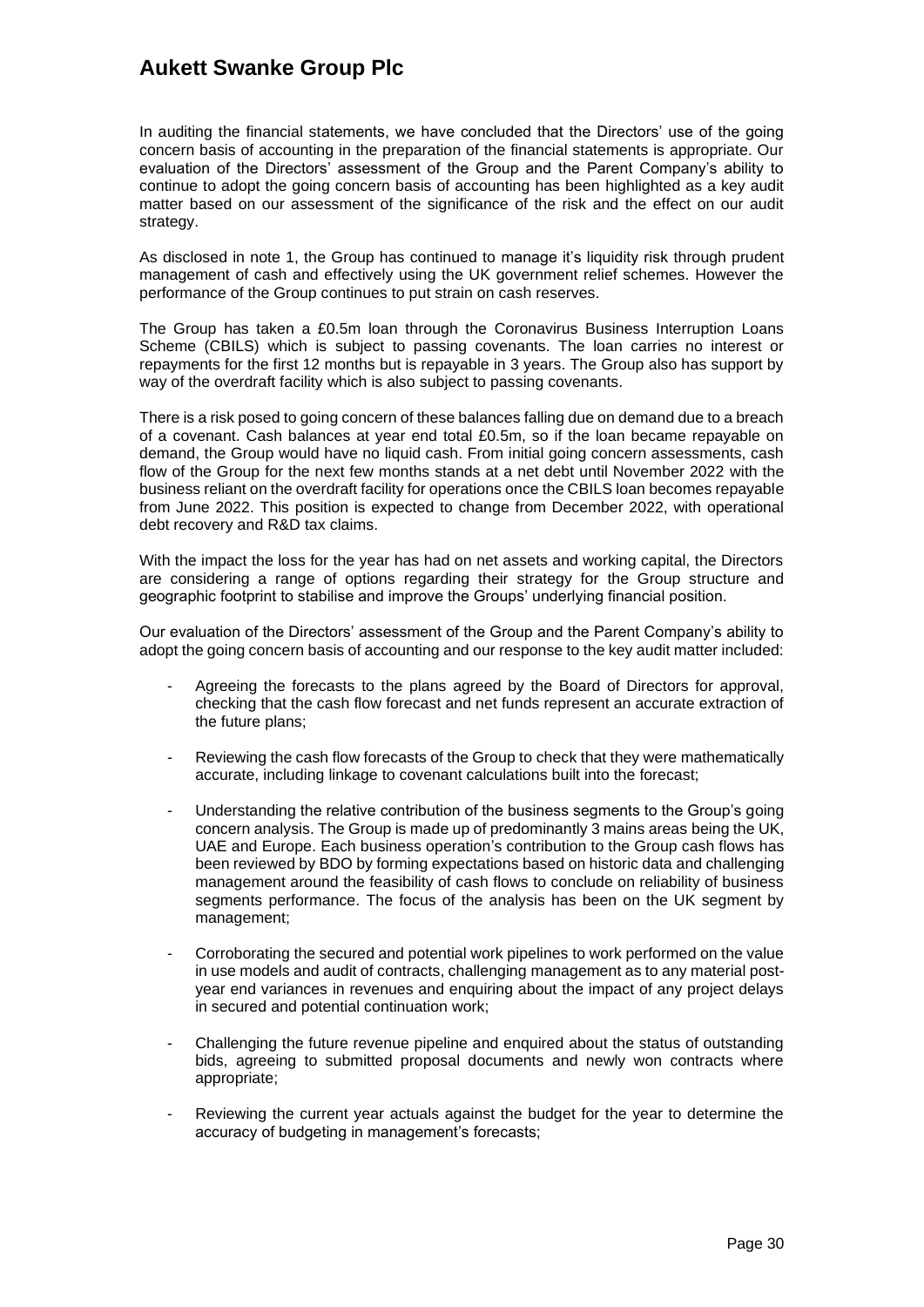- Checking the calculations used by management in sensitising the base case cash flow model to the downside scenarios highlighted in note 1 to confirm their mechanical accuracy;
- Considering the availability of the overdraft facility by challenging management on conversations held with the Group's bankers from the latest facility update, in addition to reviewing the assessment by management of covenant sensitivity to the future forecasts and the impact therefore on retention of the facility during the going concern period; and
- Challenging the cost savings and cash deferral initiatives planned by management throughout the going concern period, including corroborating to supporting evidence of the cash availability from these measures.

Our responsibilities and the responsibilities of the Directors with respect to going concern are described in the relevant sections of this report.

| Coverage <sup>1</sup> | 97% of Group profit before tax<br>89% of Group revenue<br>87% of Group total assets                           |      |             |
|-----------------------|---------------------------------------------------------------------------------------------------------------|------|-------------|
|                       |                                                                                                               | 2021 | 2020        |
| Key audit matters     | Valuation of contract assets and completeness of<br>contract liabilities                                      | ✓    |             |
|                       | business<br>impairment<br>review of<br>Annual<br>combinations                                                 |      |             |
|                       | Presentation of financial statements as a going<br>concern                                                    |      | $\mathbf x$ |
|                       | Group financial statements as a whole                                                                         |      |             |
| <b>Materiality</b>    | £200k (2020: £191k) based on 1.7% of revenue (2020: 1.5% of three year<br>average net earnings) for the year. |      |             |

#### **Overview**

### **An overview of the scope of our audit**

Our Group audit was scoped by obtaining an understanding of the Group and its environment, including the Group's system of internal control, and assessing the risks of material misstatement in the financial statements. We also addressed the risk of management override of internal controls, including assessing whether there was evidence of bias by the Directors that may have represented a risk of material misstatement.

We determined there to be 5 significant components to the Group, which were Aukett Swanke Group Plc, Aukett Swanke Limited, Veretec Limited, John R Harris & Partners and Shankland Cox Limited. There were all subject to full scope audits.

<sup>1</sup> These are areas which have been subject to a full scope audit by the group engagement team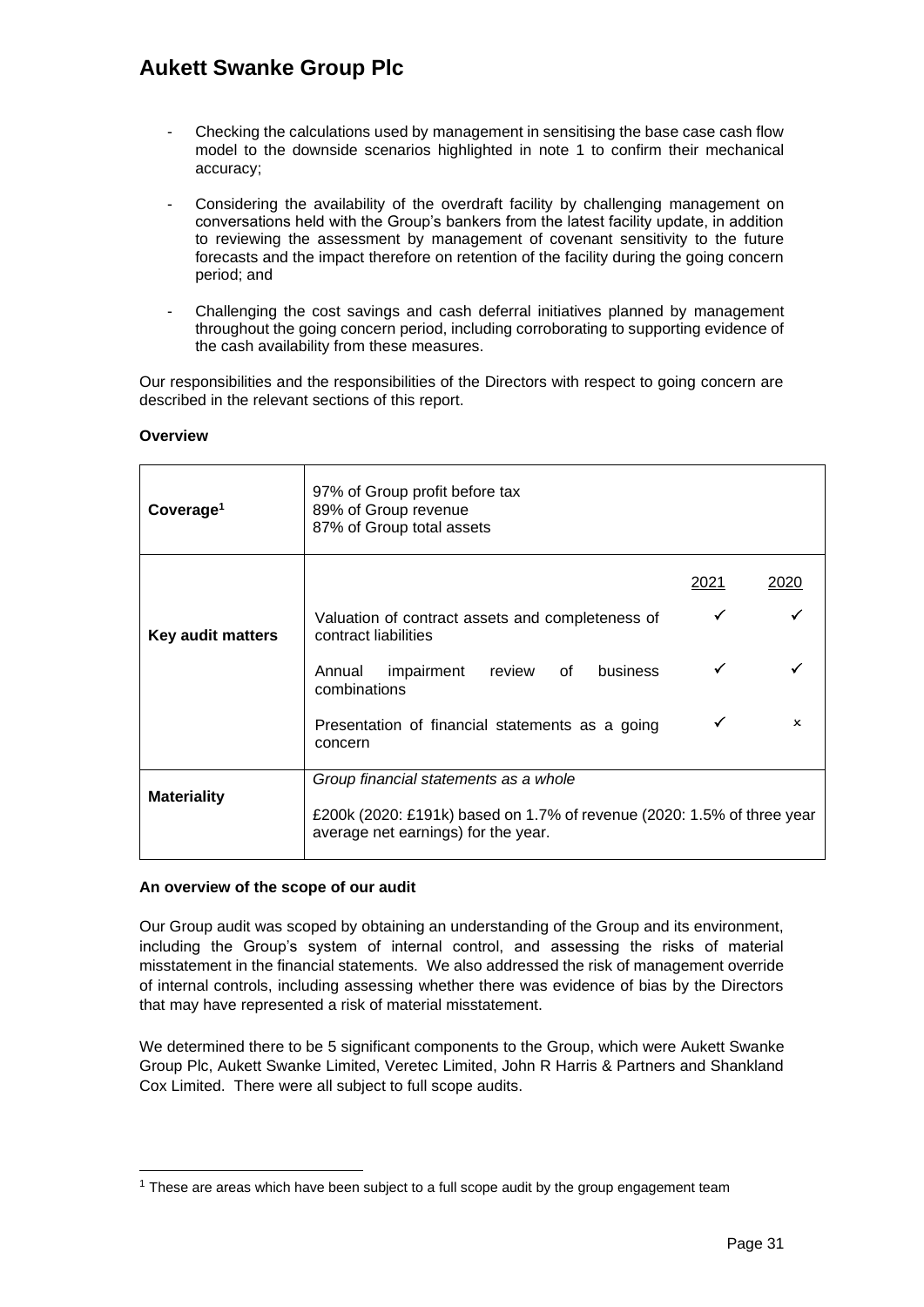The full scope audits of Aukett Swanke Group Plc, Aukett Swanke Limited and Veretec Limited was conducted by the group audit team, while the full scope audits of John R Harris & Partners and Shankland Cox Limited were performed by a non-BDO component audit firm in Dubai.

Whilst not considered significant components, specific procedures were performed around certain elements of the associate Aukett + Heese GmBh (Berlin) and joint venture Aukett + Heese Frankfurt GmbH due to their contribution to the Group's result before tax. Specific procedures around material balances were completed for Aukett Fitzroy Robinson International Limited and Aukett Swanke Architectural Design Limited as are non-significant components of the Group. All other entities within the group not subject to a full scope audit were reviewed analytically by reference to their expected financial performance and position. These procedures were performed by the group audit team.

#### *Our involvement with component auditors*

For the work performed by component auditors, we determined the level of involvement needed in order to be able to conclude whether sufficient appropriate audit evidence had been obtained as a basis for our opinion on the group financial statements as a whole. The level of involvement by BDO LLP in the component audit work performed was as follows:

- Direction of planning activities and expected areas of audit focus including the materiality, significant risk areas and approach to audit work to be adopted;
- Planning meeting between component auditor and BDO LLP to establish understanding of terms and instructions, conducted by video conference;
- Detailed remote review of audit files produced by UAE component auditor by the Group Engagement team (performed over video conference);
- Attendance at the clearance meeting between UAE local management and UAE component auditor by video conference; and
- Direction and supervision of clearance of core audit areas relevant to the Group with involvement in steering and concluding on any remaining audit adjustments and judgements.

#### *Key audit matters*

Key audit matters are those matters that, in our professional judgement, were of most significance in our audit of the financial statements of the current period and include the most significant assessed risks of material misstatement (whether or not due to fraud) that we identified, including those which had the greatest effect on: the overall audit strategy, the allocation of resources in the audit, and directing the efforts of the engagement team. These matters were addressed in the context of our audit of the financial statements as a whole, and in forming our opinion thereon, and we do not provide a separate opinion on these matters.

| Key audit matter                                                                                                                                                   |                                                                                                                                                                                                                                                                                                                                                                                                                            | How the scope of our audit addressed<br>the key audit matter                                                                                                                                                                                                                                                                                                                                                    |  |
|--------------------------------------------------------------------------------------------------------------------------------------------------------------------|----------------------------------------------------------------------------------------------------------------------------------------------------------------------------------------------------------------------------------------------------------------------------------------------------------------------------------------------------------------------------------------------------------------------------|-----------------------------------------------------------------------------------------------------------------------------------------------------------------------------------------------------------------------------------------------------------------------------------------------------------------------------------------------------------------------------------------------------------------|--|
| <b>Valuation</b><br>οf<br>contract<br>assets<br>and<br>completeness<br>οf<br>contract<br>liabilities for<br>long<br>term-<br>architectural<br>service<br>contracts | The measurement of revenue<br>architectural<br>earned<br>on.<br>services<br>contracts<br>with<br>customers is determined by<br>reference to the stage of<br>completion of those contracts<br>at the statement of financial<br>position date, which is a<br>function of the costs (fee<br>earners and subcontractors)<br>the<br>incurred<br>on<br>contract<br>compared to the total costs<br>expected at the culmination of | We tested the operating effectiveness of<br>controls around the approval of invoices<br>by management and the reconciliation of<br>the billing system to the accounting<br>system.<br>We selected a sample of contracts from<br>the whole population for testing from the<br>statement of financial position balances of<br>contract assets and contract liabilities and<br>performed the following procedures: |  |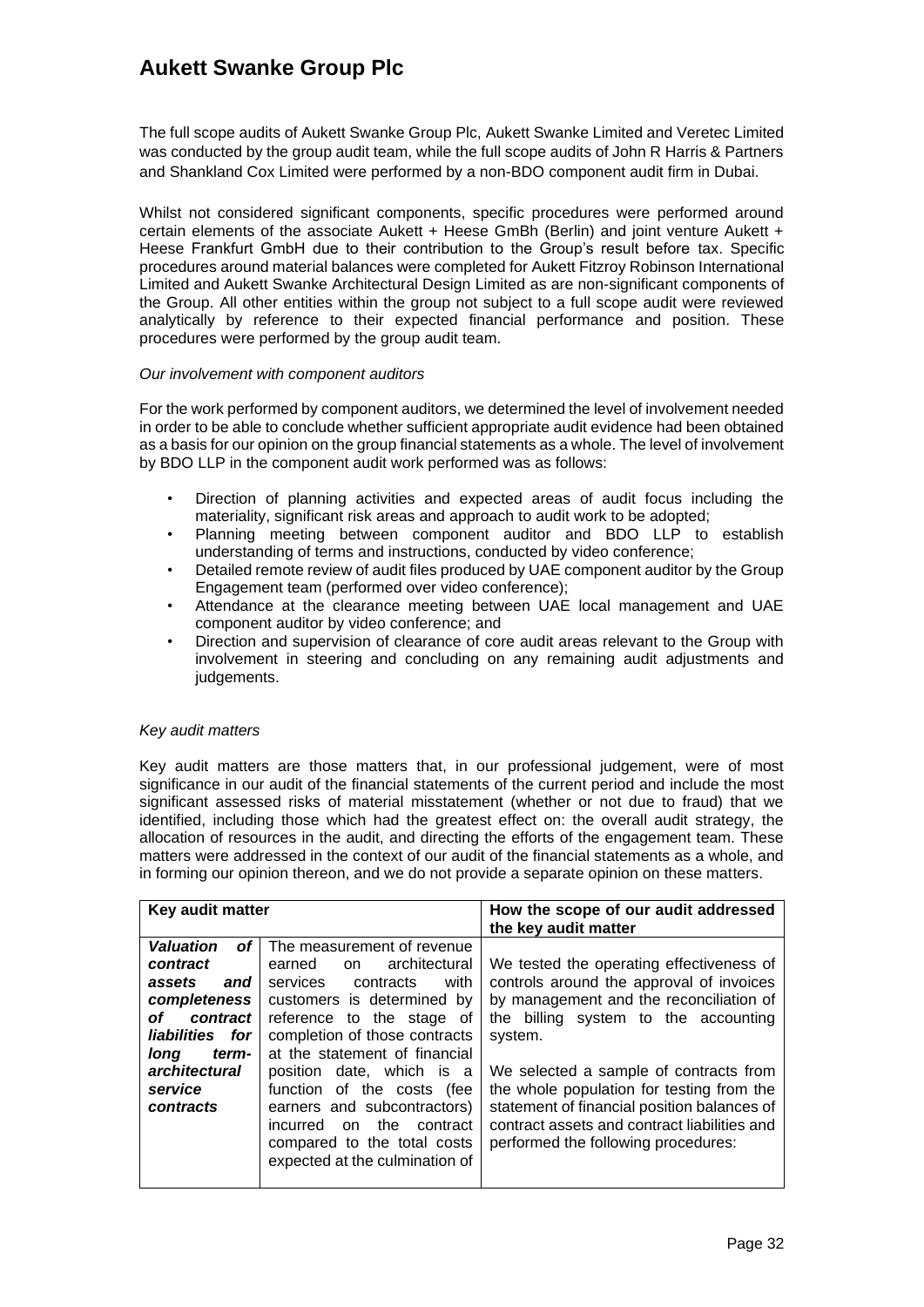| Refer to<br>the<br>accounting<br>policies in note<br>1 on pages 56<br>to 57 and note<br>3 in the Group<br>financial<br>statements. | the contract, less any bills<br>raised to date.<br>Since<br>the<br>above<br>requires<br>measurement<br>Directors to assess the final<br>costs expected on a contract<br>to determine the stage of<br>completion, there is inherent<br>estimation<br>uncertainty<br>and<br>therefore significant judgment<br>arising in the formulation of<br>these estimates, which could<br>vary materially over time and<br>dependent<br>customer<br>on<br>We<br>activity.<br>therefore<br>considered this to be a Key<br>audit matter. | $\qquad \qquad \blacksquare$ | We agreed the revenue from the<br>revenue recognition model to the<br>underlying contract and where<br>relevant, contract variations<br>agreed between the Group and<br>its customers.<br>Chargeable time costs incurred<br>to date for the selected projects<br>were agreed to reports<br>generated from the timekeeping<br>system. A sample of individuals<br>costs from the reports were<br>agreed through to their<br>supporting timecard and their<br>charge rate agreed to firm wide<br>charge rates to test the accuracy<br>of the recorded time.                                                                                                                                                                     |
|------------------------------------------------------------------------------------------------------------------------------------|---------------------------------------------------------------------------------------------------------------------------------------------------------------------------------------------------------------------------------------------------------------------------------------------------------------------------------------------------------------------------------------------------------------------------------------------------------------------------------------------------------------------------|------------------------------|------------------------------------------------------------------------------------------------------------------------------------------------------------------------------------------------------------------------------------------------------------------------------------------------------------------------------------------------------------------------------------------------------------------------------------------------------------------------------------------------------------------------------------------------------------------------------------------------------------------------------------------------------------------------------------------------------------------------------|
|                                                                                                                                    |                                                                                                                                                                                                                                                                                                                                                                                                                                                                                                                           |                              | Agreed a sample of revenue<br>entries recorded in the<br>accounting system to the<br>supporting contract, a copy of the<br>physical sales invoice raised and<br>cash received (see below for<br>work performed around revenue<br>recognition work performed on<br>the year-end balances).                                                                                                                                                                                                                                                                                                                                                                                                                                    |
|                                                                                                                                    |                                                                                                                                                                                                                                                                                                                                                                                                                                                                                                                           | ٠                            | For the sample of recorded<br>projects, the relevant calculation<br>of revenue at the statement of<br>financial position date was<br>recomputed to test the accuracy<br>of the calculation of contract<br>asset or contract liability.                                                                                                                                                                                                                                                                                                                                                                                                                                                                                       |
|                                                                                                                                    |                                                                                                                                                                                                                                                                                                                                                                                                                                                                                                                           |                              | We assessed and challenged the<br>key stage of completion<br>judgments made by the directors.<br>This involved reviewing the basis<br>of future costs expected to be<br>incurred on the project, and<br>obtaining a detailed<br>understanding of the project from<br>management and the project<br>Director. Where relevant, key<br>judgments (costs to completion,<br>project recovery rates) and<br>objectives achieved (submission<br>of key deliverables indicating<br>closure of costs allocable to<br>certain project stages) were<br>corroborated to supporting<br>documentation and post-year<br>end time chargeability to test the<br>accuracy of judgments made at<br>the statement of financial<br>position date. |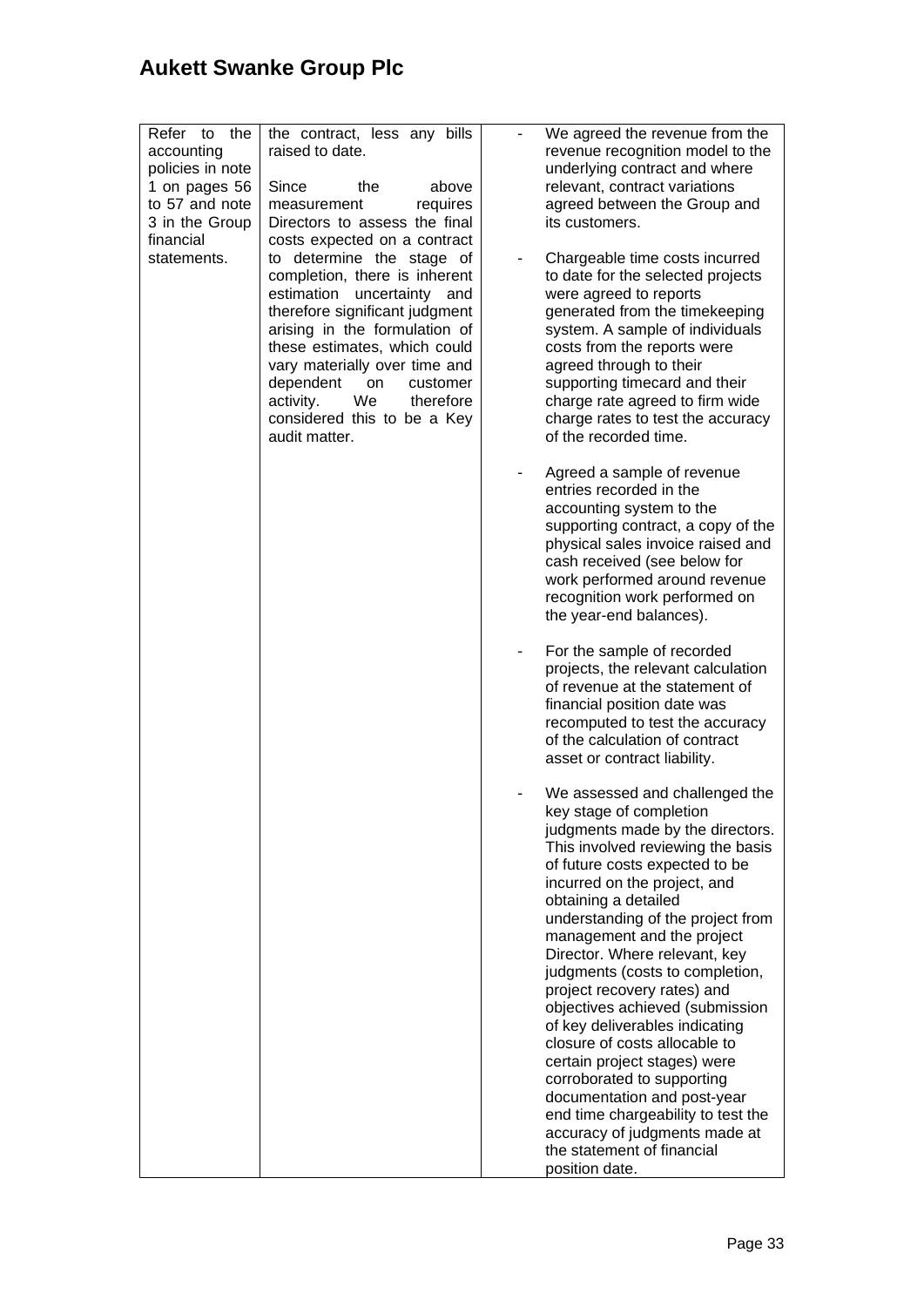|  | Key observations:<br>Based on the procedures performed, we<br>consider that assumptions made by<br>management in recognising revenue on<br>part-completed contracts with customers<br>at the statement of financial position date<br>to be appropriate. |
|--|---------------------------------------------------------------------------------------------------------------------------------------------------------------------------------------------------------------------------------------------------------|
|--|---------------------------------------------------------------------------------------------------------------------------------------------------------------------------------------------------------------------------------------------------------|

| Key audit matter            |                                                                | How the scope of our audit addressed                                     |  |  |
|-----------------------------|----------------------------------------------------------------|--------------------------------------------------------------------------|--|--|
|                             |                                                                | the key audit matter                                                     |  |  |
| <b>Annual</b>               |                                                                | Our audit work included the following                                    |  |  |
| <i>impairment</i>           | The total statement of financial                               | procedures:                                                              |  |  |
| of<br>review                | position goodwill arising from                                 |                                                                          |  |  |
| UK,<br>the                  | past acquisitions of £2.4m,                                    | Completed an assessment of the                                           |  |  |
| <b>Shankland</b>            | exists predominantly within the                                | grouping of defined CGUs in the                                          |  |  |
| <b>Cox Limited</b>          | UK (£1.7m), with another                                       | impairment models to determine                                           |  |  |
| ('SCL')<br>and              | £0.6m being in relation to the                                 | whether<br>appropriate<br>for<br>the                                     |  |  |
| John<br>R                   | JRHP cash generating unit                                      | purposes of determining value in                                         |  |  |
| &<br><b>Harris</b>          | within<br><b>UAE</b><br>(located)<br>the                       | use.                                                                     |  |  |
| <b>Partners</b>             | operating<br>segment).<br>The                                  |                                                                          |  |  |
| ('JRHP')                    | £0.1m,<br>residual<br>which<br>is                              | We assessed the value in use                                             |  |  |
| Cash                        | immaterial, is allocated to the                                | models for each CGU to test                                              |  |  |
| <b>Generating</b>           | While<br>Turkey CGU.<br>no                                     | compliance with the requirements                                         |  |  |
| <b>Units</b>                | goodwill is allocated to the                                   | of applicable accounting standards                                       |  |  |
|                             | SCL CGU (also in the UAE                                       | and mathematical accuracy of                                             |  |  |
| Refer to the                | operating segment), £0.3m of                                   | each model.                                                              |  |  |
| accounting                  | other intangible assets are                                    |                                                                          |  |  |
| policies<br>in              | situated within the SCL CGU.<br>There is a risk that these are | The Weighted Average Cost of                                             |  |  |
| note<br>1<br>on             |                                                                | Capital ('WACC') of the models                                           |  |  |
| page 54 and<br>Notes 11 and | impaired in the context of the<br>results of the Group and the | was recomputed with reference to                                         |  |  |
| 12 for<br>key               | economic<br>UK.<br>and<br><b>UAE</b>                           | external data to test its accuracy of<br>computation by our BDO internal |  |  |
| judgements                  | operating environments.                                        | valuations specialists.                                                  |  |  |
| in the Group                |                                                                |                                                                          |  |  |
| financial                   | The<br>review<br>impairment                                    | The revenue cash flows within the                                        |  |  |
| statements.                 | includes<br>a<br>number<br>οf                                  | model were challenged. Future                                            |  |  |
|                             | significant judgments around                                   | earnings potential was checked to                                        |  |  |
|                             | future cash flows (primarily                                   | secured<br>pipeline<br>through                                           |  |  |
|                             | revenue less sub consultant                                    | agreement of significant balances                                        |  |  |
|                             | costs), discount rates and long                                | to contracts. Potential wins were                                        |  |  |
|                             | term growth rates, to which the                                | assessed for progress in bids by                                         |  |  |
|                             | CGUs<br>sensitive<br>are<br>to                                 | review to correspondence. Future                                         |  |  |
|                             | variations in. Based on recent                                 | earnings were assessed through a                                         |  |  |
|                             | trading performance there is                                   | combination of the CGUs historic                                         |  |  |
|                             | uncertainty<br>around<br>future                                | of new<br>conversion<br>work<br>and                                      |  |  |
|                             | revenue less sub consultant                                    | whether<br>determined<br>achievable                                      |  |  |
|                             | pipelines<br>the<br>cost<br>and                                | estimates<br>based<br>on<br>by                                           |  |  |
|                             | consequent profitability of the                                | management.                                                              |  |  |
|                             | CGUs.                                                          |                                                                          |  |  |
|                             |                                                                | The cost base was critically                                             |  |  |
|                             | significant<br><b>There</b><br>is                              | assessed for potential omissions                                         |  |  |
|                             | management judgment and                                        | or unrealistic targets based on                                          |  |  |
|                             | uncertainty involved in the                                    | prior years actuals and potential                                        |  |  |
|                             | preparation of the value in use                                | future changes in the business.                                          |  |  |
|                             | models<br>under<br>applicable                                  | We<br>challenged<br>management                                           |  |  |
|                             | accounting standards for the                                   | where this fell outside of our                                           |  |  |
|                             | Group and as a result this was                                 | expectations and checked that                                            |  |  |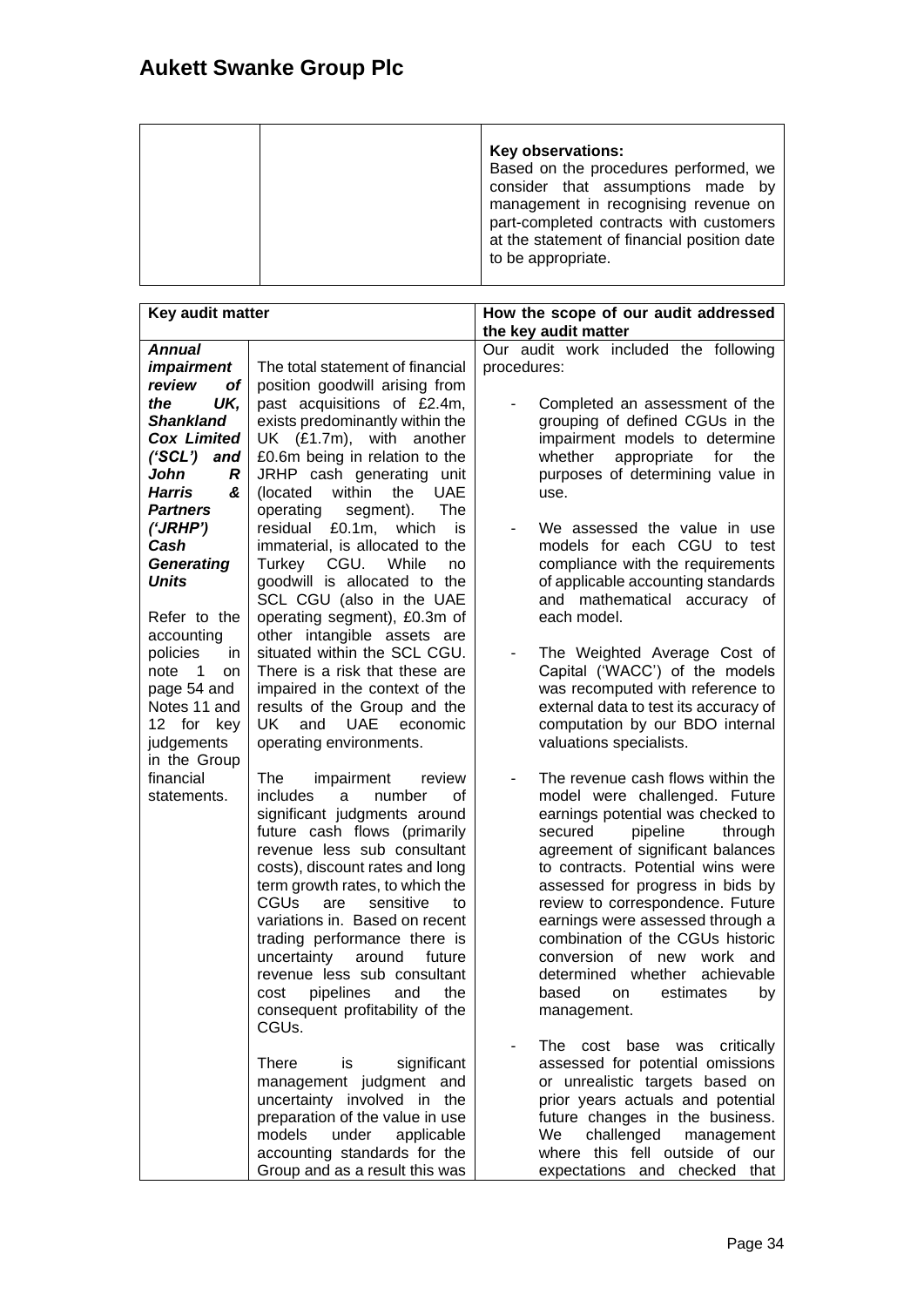| considered to be a key audit<br>matter. | these were accurately stated,<br>reasonable and achievable in the<br>light of the economic environment<br>and future pipeline of work.                                                                                                                                                                                                                                                                                                                                         |
|-----------------------------------------|--------------------------------------------------------------------------------------------------------------------------------------------------------------------------------------------------------------------------------------------------------------------------------------------------------------------------------------------------------------------------------------------------------------------------------------------------------------------------------|
|                                         | sensitivity<br>analysis<br>was<br>A<br>performed by<br>management to<br>the<br>impact of<br>the<br>assess<br>movement in key variables in the<br>model which would lead to an<br>impairment. BDO reviewed this<br>sensitivity analysis and concluded<br>on whether such scenarios were<br>likely to occur. Based on our<br>review of inputs into the model and<br>differences<br>in expectations, a<br>headroom<br>revised<br>was<br>recalculated with no impairment<br>noted. |
|                                         | Key observations:<br>Based on the procedures performed,                                                                                                                                                                                                                                                                                                                                                                                                                        |
|                                         | consider that the assumptions and the<br>methodology used by management in<br>preparing the value in use calculations are<br>appropriate.                                                                                                                                                                                                                                                                                                                                      |

### **Our application of materiality**

We apply the concept of materiality both in planning and performing our audit, and in evaluating the effect of misstatements. We consider materiality to be the magnitude by which misstatements, including omissions, could influence the economic decisions of reasonable users that are taken on the basis of the financial statements.

In order to reduce to an appropriately low level the probability that any misstatements exceed materiality, we use a lower materiality level, performance materiality, to determine the extent of testing needed. Importantly, misstatements below these levels will not necessarily be evaluated as immaterial as we also take account of the nature of identified misstatements, and the particular circumstances of their occurrence, when evaluating their effect on the financial statements as a whole.

Based on our professional judgement, we determined materiality for the financial statements as a whole and performance materiality as follows:

|                      | <b>Group financial statements</b> |                          | <b>Parent company financial</b><br>statements |                          |
|----------------------|-----------------------------------|--------------------------|-----------------------------------------------|--------------------------|
|                      | 2021                              | 2020                     | 2021                                          | 2020                     |
| <b>Materiality</b>   | £200,000                          | £191,000                 | £108,000                                      | £91,000                  |
| <b>Basis</b><br>for  | $1.7\%$ of                        | 1.5% of $3$ year         | 3.5% of net                                   | 3% of net assets         |
| determining          | revenue                           | average net              | assets                                        |                          |
| materiality          |                                   | earnings                 |                                               |                          |
| <b>Rationale for</b> | has<br>Revenue                    | <b>This</b><br>benchmark | This benchmark is                             | <b>This</b><br>benchmark |
| the                  | been selected                     | considered<br>was        | considered to be                              | considered<br>was        |
| benchmark            | the<br>as                         | to be appropriate        | appropriate<br>most                           | to<br>most<br>be         |
| applied              | benchmark as                      | fairly<br>it<br>as       | it<br>represents<br>as                        | appropriate as it        |
|                      | opposed to net                    | reflected<br>the         | principal<br>the                              | represented<br>the       |
|                      | earnings,<br>as                   | the<br>activity<br>οt    | οf<br>the<br>purpose                          | principal purpose        |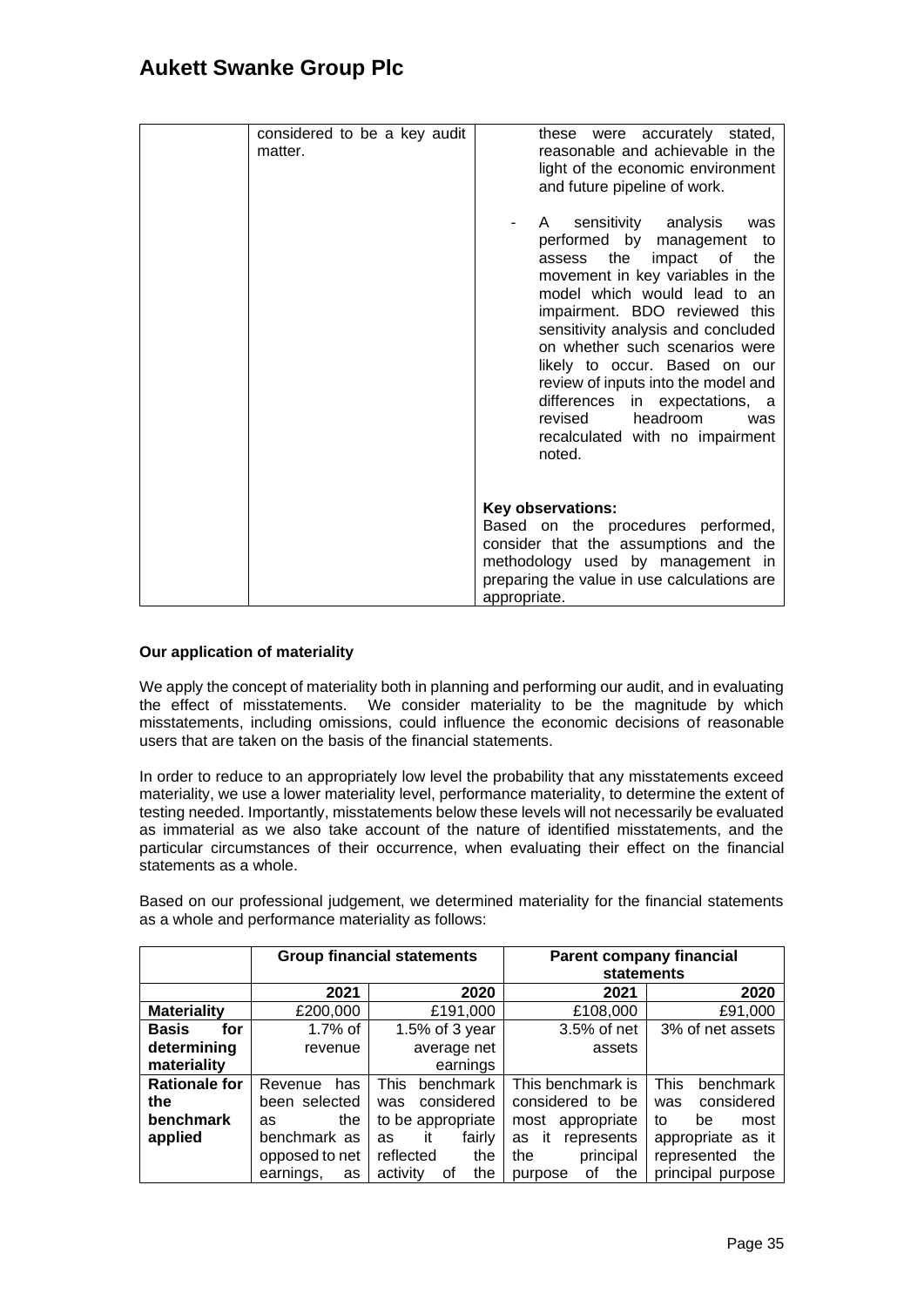|                                                                  | the Group is<br>responsible for<br>the entirety of<br>its<br>signed<br>contracts. This<br>benchmark is<br>considered<br>to<br>be appropriate<br>this fairly<br>as<br>reflects<br>the<br>activity of the<br>Group<br>in.<br>a<br>making<br>loss<br>environment. | in<br>Group<br>a<br>lossmaking<br>environment. | company<br>a<br>as<br>holding entity to<br>the subsidiaries of<br>the Group. | of the<br>company<br>holding<br>as<br>a<br>entity<br>the<br>to<br>subsidiaries<br>οf<br>the Group. |
|------------------------------------------------------------------|----------------------------------------------------------------------------------------------------------------------------------------------------------------------------------------------------------------------------------------------------------------|------------------------------------------------|------------------------------------------------------------------------------|----------------------------------------------------------------------------------------------------|
| Performance<br>materiality                                       | £120,000                                                                                                                                                                                                                                                       | £133,000                                       | £64,800                                                                      | £63,700                                                                                            |
| for<br><b>Basis</b><br>determining<br>performance<br>materiality | 60% of Group<br>Materiality<br>(see below)                                                                                                                                                                                                                     | 70% of Group<br>Materiality (see<br>below)     | 60% of Parent<br>Materiality (see<br>below)                                  | 70% of Parent<br>Materiality (see<br>below)                                                        |

#### *Performance materiality*

Performance materiality benchmark has been selected based off the following considerations:

- Cumulative identification of errors noted in previous years that have been posted by management
- There are a number of with locations for the Group but not extensive
- Controls testing is completed for a number of financial statement areas with less reliance on sample procedures
- There are a number of areas open to deterministic adjustments in relation to the revenue recognition on contracts and also the doubtful debt provisioning, in addition to the valuation of goodwill and other balances at group level. This suggests a level that should be lower and hence the decrease in percentage for 2021.

### C*omponent materiality*

We set materiality for each component of the Group based on a percentage of between 2% and 70% (2020: 2% and 70%) of Group materiality dependent on the size and our assessment of the risk of material misstatement of that component. Component materiality ranged from £4,000 to £155,800 (2020: £6,000 to £119,000). In the audit of each component, we further applied performance materiality levels of 60% (2020: 70%) of the component materiality to our testing to ensure that the risk of errors exceeding component materiality was appropriately mitigated.

#### *Reporting threshold*

We agreed with the Audit Committee that we would report to them all individual audit differences in excess of £7,000 (2020: £6,600). We also agreed to report differences below this threshold that, in our view, warranted reporting on qualitative grounds.

### **Other information**

The directors are responsible for the other information. The other information comprises the information included in the annual report other than the financial statements and our auditor's report thereon. Our opinion on the financial statements does not cover the other information and, except to the extent otherwise explicitly stated in our report, we do not express any form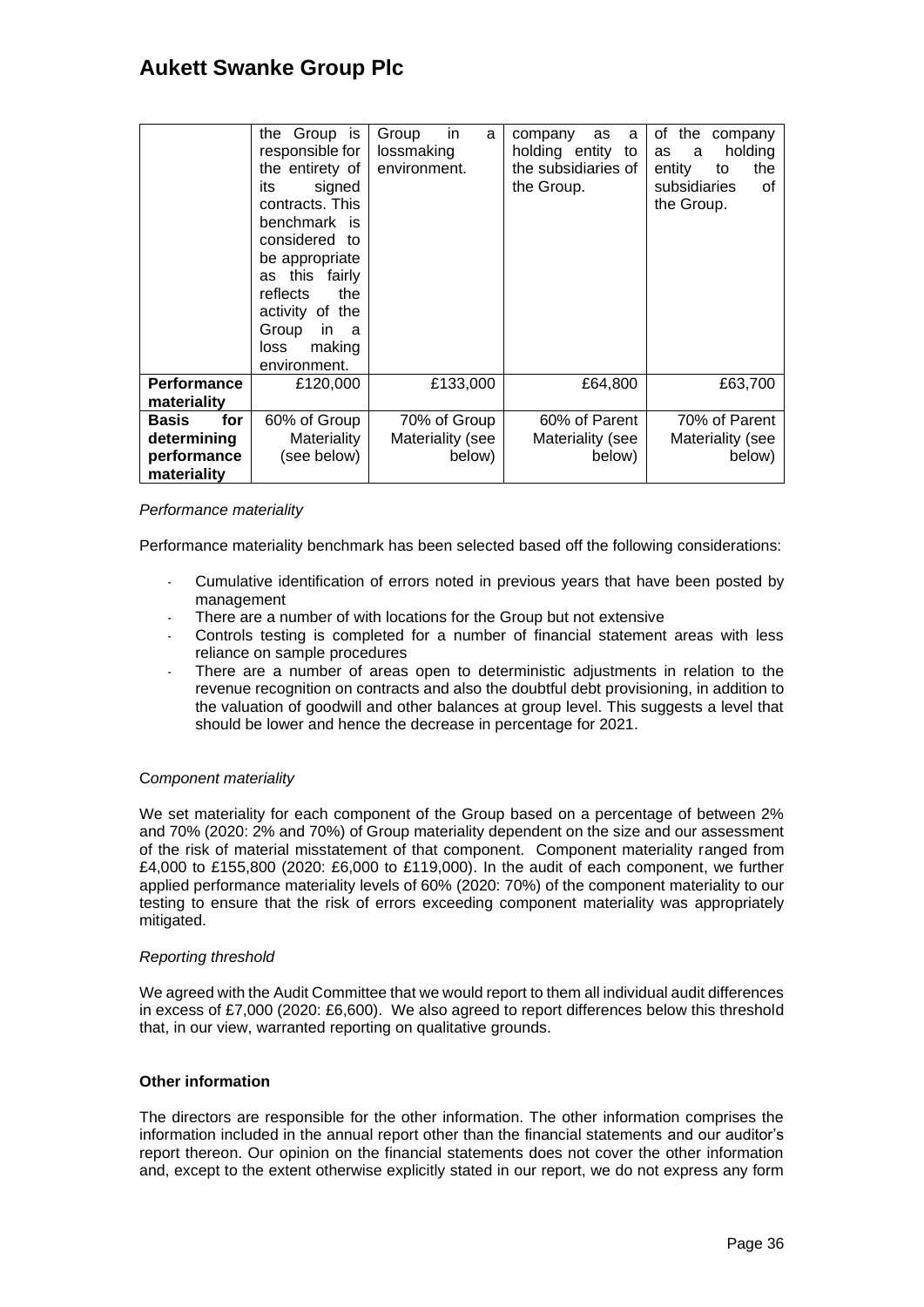of assurance conclusion thereon. Our responsibility is to read the other information and, in doing so, consider whether the other information is materially inconsistent with the financial statements or our knowledge obtained in the course of the audit, or otherwise appears to be materially misstated. If we identify such material inconsistencies or apparent material misstatements, we are required to determine whether this gives rise to a material misstatement in the financial statements themselves. If, based on the work we have performed, we conclude that there is a material misstatement of this other information, we are required to report that fact.

We have nothing to report in this regard.

#### **Other Companies Act 2006 reporting**

Based on the responsibilities described below and our work performed during the course of the audit, we are required by the Companies Act 2006 and ISAs (UK) to report on certain opinions and matters as described below.

| <b>Strategic</b><br>report<br>and<br>Directors'<br>report                           | In our opinion, based on the work undertaken in the course of the audit:<br>the information given in the Strategic report and the Directors' report for<br>$\bullet$<br>the financial year for which the financial statements are prepared is<br>consistent with the financial statements; and<br>the Strategic report and the Directors' report have been prepared in<br>accordance with applicable legal requirements.<br>In the light of the knowledge and understanding of the Group and Parent                                                                                                                                                                 |
|-------------------------------------------------------------------------------------|---------------------------------------------------------------------------------------------------------------------------------------------------------------------------------------------------------------------------------------------------------------------------------------------------------------------------------------------------------------------------------------------------------------------------------------------------------------------------------------------------------------------------------------------------------------------------------------------------------------------------------------------------------------------|
|                                                                                     | Company and its environment obtained in the course of the audit, we have not<br>identified material misstatements in the strategic report or the Directors' report.                                                                                                                                                                                                                                                                                                                                                                                                                                                                                                 |
| <b>Matters</b><br>on<br>which we are<br>required<br>to<br>report<br>by<br>exception | We have nothing to report in respect of the following matters in relation to<br>which the Companies Act 2006 requires us to report to you if, in our opinion:<br>adequate accounting records have not been kept by the Parent<br>Company, or returns adequate for our audit have not been received<br>from branches not visited by us; or<br>the Parent Company financial statements are not in agreement with<br>$\bullet$<br>the accounting records and returns; or<br>certain disclosures of Directors' remuneration specified by law are not<br>$\bullet$<br>made; or<br>we have not received all the information and explanations we require<br>for our audit. |

#### **Responsibilities of Directors**

As explained more fully in the statement of Directors' responsibilities, the Directors are responsible for the preparation of the financial statements and for being satisfied that they give a true and fair view, and for such internal control as the Directors determine is necessary to enable the preparation of financial statements that are free from material misstatement, whether due to fraud or error.

In preparing the financial statements, the Directors are responsible for assessing the Group's and the Parent Company's ability to continue as a going concern, disclosing, as applicable, matters related to going concern and using the going concern basis of accounting unless the Directors either intend to liquidate the Group or the Parent Company or to cease operations, or have no realistic alternative but to do so.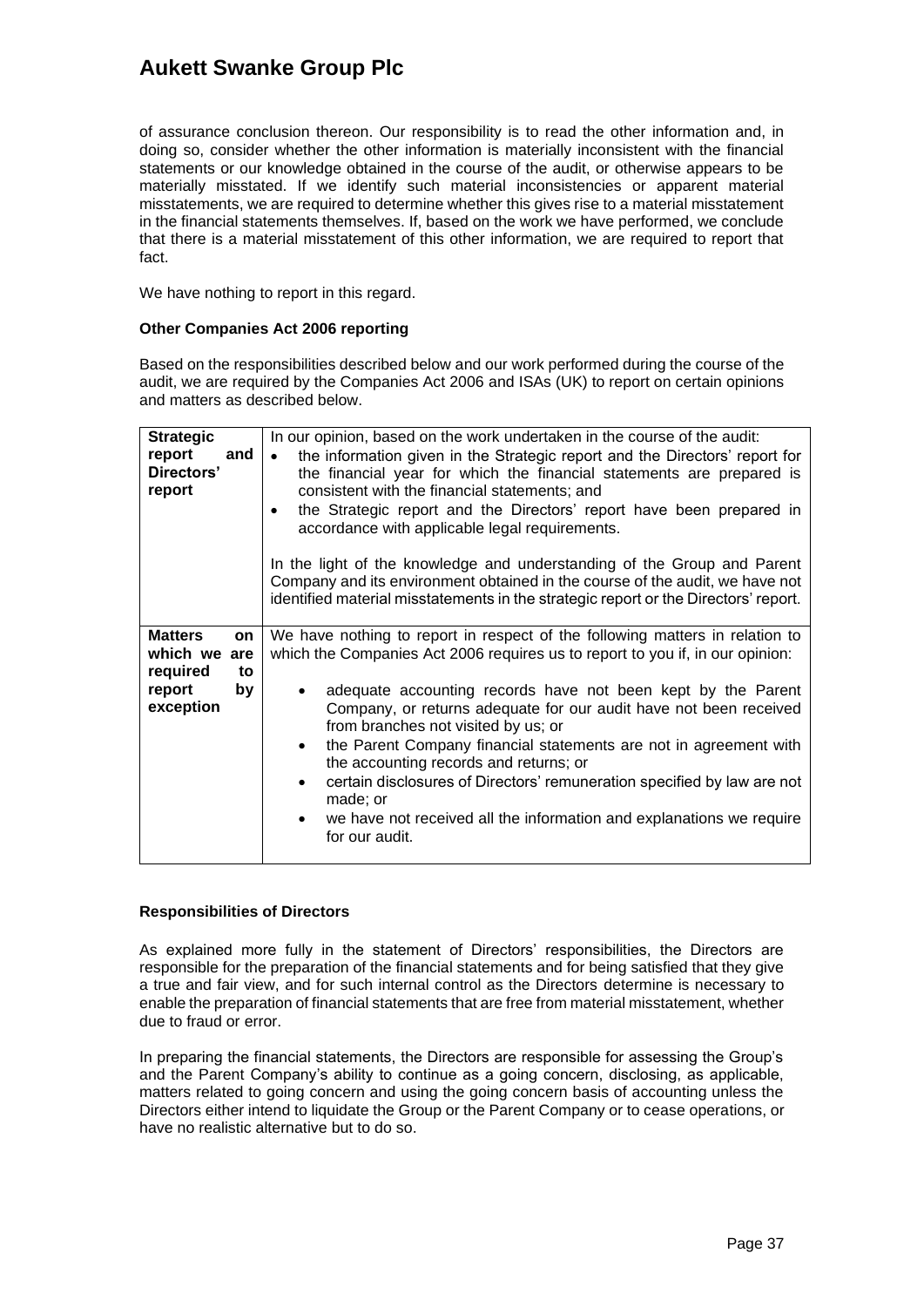### **Auditor's responsibilities for the audit of the financial statements**

Our objectives are to obtain reasonable assurance about whether the financial statements as a whole are free from material misstatement, whether due to fraud or error, and to issue an auditor's report that includes our opinion. Reasonable assurance is a high level of assurance, but is not a guarantee that an audit conducted in accordance with ISAs (UK) will always detect a material misstatement when it exists. Misstatements can arise from fraud or error and are considered material if, individually or in the aggregate, they could reasonably be expected to influence the economic decisions of users taken on the basis of these financial statements.

#### *Extent to which the audit was capable of detecting irregularities, including fraud*

Irregularities, including fraud, are instances of non-compliance with laws and regulations. We design procedures in line with our responsibilities, outlined above, to detect material misstatements in respect of irregularities, including fraud. The extent to which our procedures are capable of detecting irregularities, including fraud is detailed below:

- As part of designing our audit, we determined materiality and assessed the risks of material misstatement in the financial statements, including how fraud may occur by enquiring of management of its own consideration of fraud. In particular, we looked at where management made subjective judgements, for example in respect of significant accounting estimates that involved making assumptions and considering future events that are inherently uncertain. We also considered potential financial or other pressures, opportunity and motivations for fraud, most notably as part of our going concern assessment. As part of this discussion we identified the internal controls established to mitigate risks related to fraud or non-compliance with laws and regulations and how management monitor these processes. Procedures included the review and testing of manual journals, key estimates and judgements made by management and evaluation of whether there was evidence of bias by the directors that represented a risk of material misstatement due to fraud.
- Communication of risks of fraud and non-compliance with laws & regulations for the Group has been actioned throughout the audit process. Initial discussions were had at the planning stage with both Management and with the component auditors. Communication of such risks were raised in our planning report, component audit instructions and discussed in remote conference calls. Our working papers have documented enquiries made of all parties throughout the audit process and final confirmations obtained from Management and the Component auditors.
- We obtained an understanding of the legal and regulatory frameworks that are applicable to the Group and Parent Company and determined that the most significant frameworks which are directly relevant to specific assertions in the financial statements are those that relate to the reporting framework, the Companies Act 2006 and relevant tax compliance regulations.
- We considered provisions of other laws and regulations that do not have a direct effect on the financial statements but compliance with may be fundamental to the Group's ability to operate. These include Money Laundering Regulations 2007 and Proceeds of Crime Act, the Data Protection Act and UAE Labour Law.
- We made enquiries of management at the Group and local component level with regards to compliance with the above laws and regulations and corroborated any necessary evidence to relevant information, for example, minutes of the Group and Parent Company meetings, legal reports provided and correspondence between the Group and Parent Company and its solicitors.
- Our tests included agreeing the financial statements disclosures to underlying supporting documentation and enquiries with management.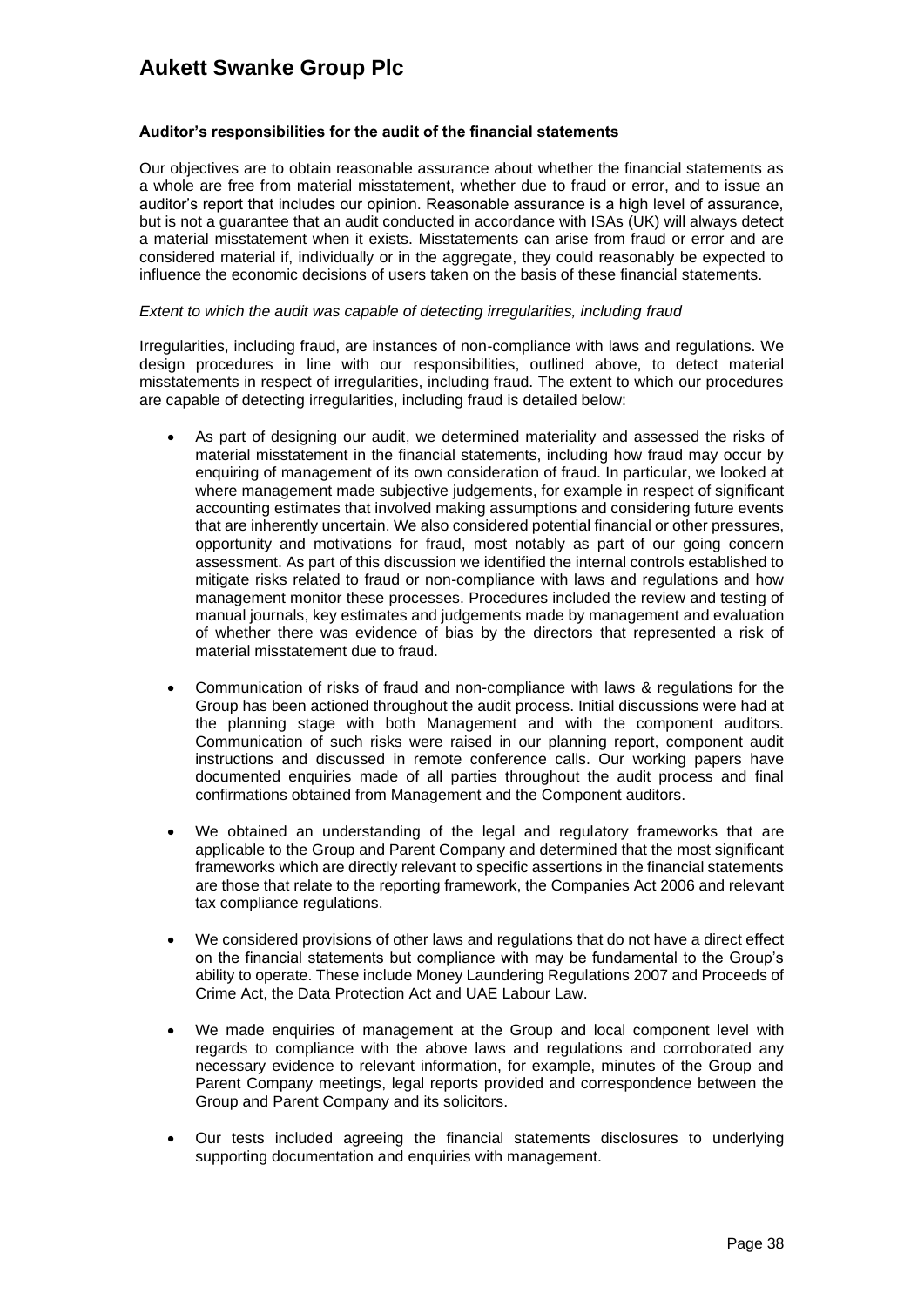Our audit procedures were designed to respond to risks of material misstatement in the financial statements, recognising that the risk of not detecting a material misstatement due to fraud is higher than the risk of not detecting one resulting from error, as fraud may involve deliberate concealment by, for example, forgery, misrepresentations or through collusion. There are inherent limitations in the audit procedures performed and the further removed non-compliance with laws and regulations is from the events and transactions reflected in the financial statements, the less likely we are to become aware of it.

A further description of our responsibilities is available on the Financial Reporting Council's website at: [www.frc.org.uk/auditorsresponsibilities.](http://insite.bdo.co.uk/sites/audit/Documents/www.frc.org.uk/auditorsresponsibilities) This description forms part of our auditor's report.

#### **Use of our report**

This report is made solely to the Parent Company's members, as a body, in accordance with Chapter 3 of Part 16 of the Companies Act 2006. Our audit work has been undertaken so that we might state to the Parent Company's members those matters we are required to state to them in an auditor's report and for no other purpose. To the fullest extent permitted by law, we do not accept or assume responsibility to anyone other than the Parent Company and the Parent Company's members as a body, for our audit work, for this report, or for the opinions we have formed.

Sarah Applegate (Senior Statutory Auditor) For and on behalf of BDO LLP, Statutory Auditor Bristol, UK

30 March 2022

BDO LLP is a limited liability partnership registered in England and Wales (with registered number OC305127).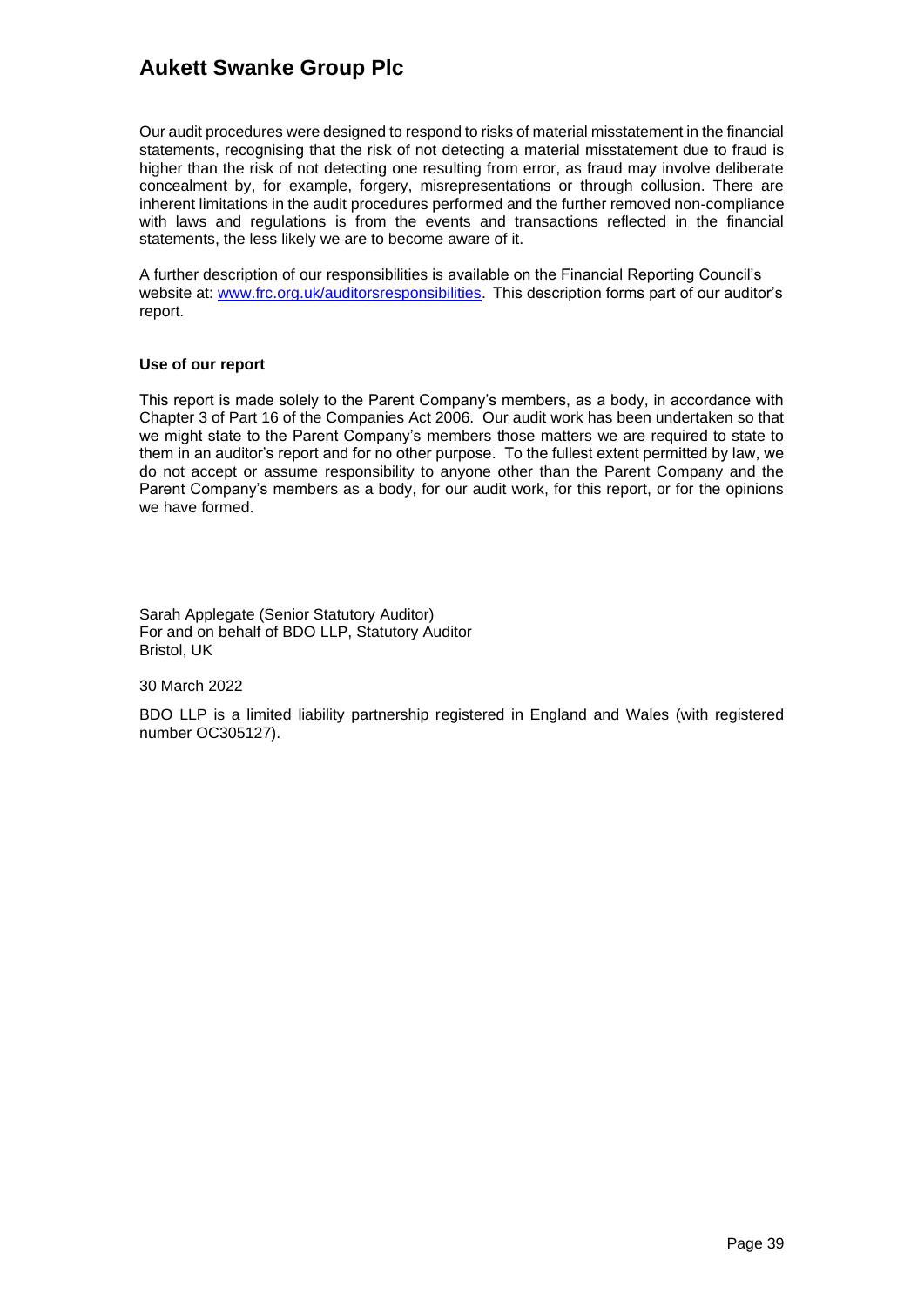## **Consolidated income statement**

For the year ended 30 September 2021

|                                                             | <b>Note</b> | 2021<br>£'000 | 2020<br>£'000     |
|-------------------------------------------------------------|-------------|---------------|-------------------|
| Revenue                                                     | 3           | 12,014        | 12,166            |
| Sub consultant costs                                        |             | (3, 192)      | (830)             |
| Revenue less sub consultant costs                           | 3           | 8,822         | 11,336            |
| Personnel related costs                                     |             | (7,806)       | (9,600)           |
| Property related costs                                      |             | (1,238)       | (1, 295)          |
| Other operating expenses                                    |             | (1, 492)      | (1, 324)          |
| Other operating income                                      | 4           | 360           | 455               |
| <b>Operating loss</b>                                       |             | (1, 354)      | (428)             |
| Finance costs                                               | 5           | (94)          | (112)             |
| Loss after finance costs                                    |             | (1, 448)      | (540)             |
|                                                             |             |               | 52                |
| Gain on disposal of subsidiary<br>Impairment of intangibles | 12          | (249)         |                   |
| Share of results of associate and joint ventures            |             | 166           | 442               |
| Loss before tax                                             |             | (1, 531)      | (46)              |
|                                                             |             |               |                   |
| Tax credit                                                  | 9           | 395           | 26                |
|                                                             |             |               |                   |
| Loss for the year                                           |             | (1, 136)      | (20)              |
| (Loss) / profit attributable to:                            |             |               |                   |
| Owners of Aukett Swanke Group Plc                           |             | (1, 123)      | 5                 |
| Non-controlling interests                                   |             | (13)          | (25)              |
|                                                             |             | (1, 136)      | (20)              |
|                                                             |             |               |                   |
| Basic and diluted earnings per share for (loss)/profit      |             |               |                   |
| attributable to the ordinary equity holders of the          |             |               |                   |
| Company:                                                    |             |               |                   |
| From continuing operations                                  |             | (0.69p)       | 0.00 <sub>p</sub> |
| Total (loss)/profit per share                               | 10          | (0.69p)       | 0.00 <sub>p</sub> |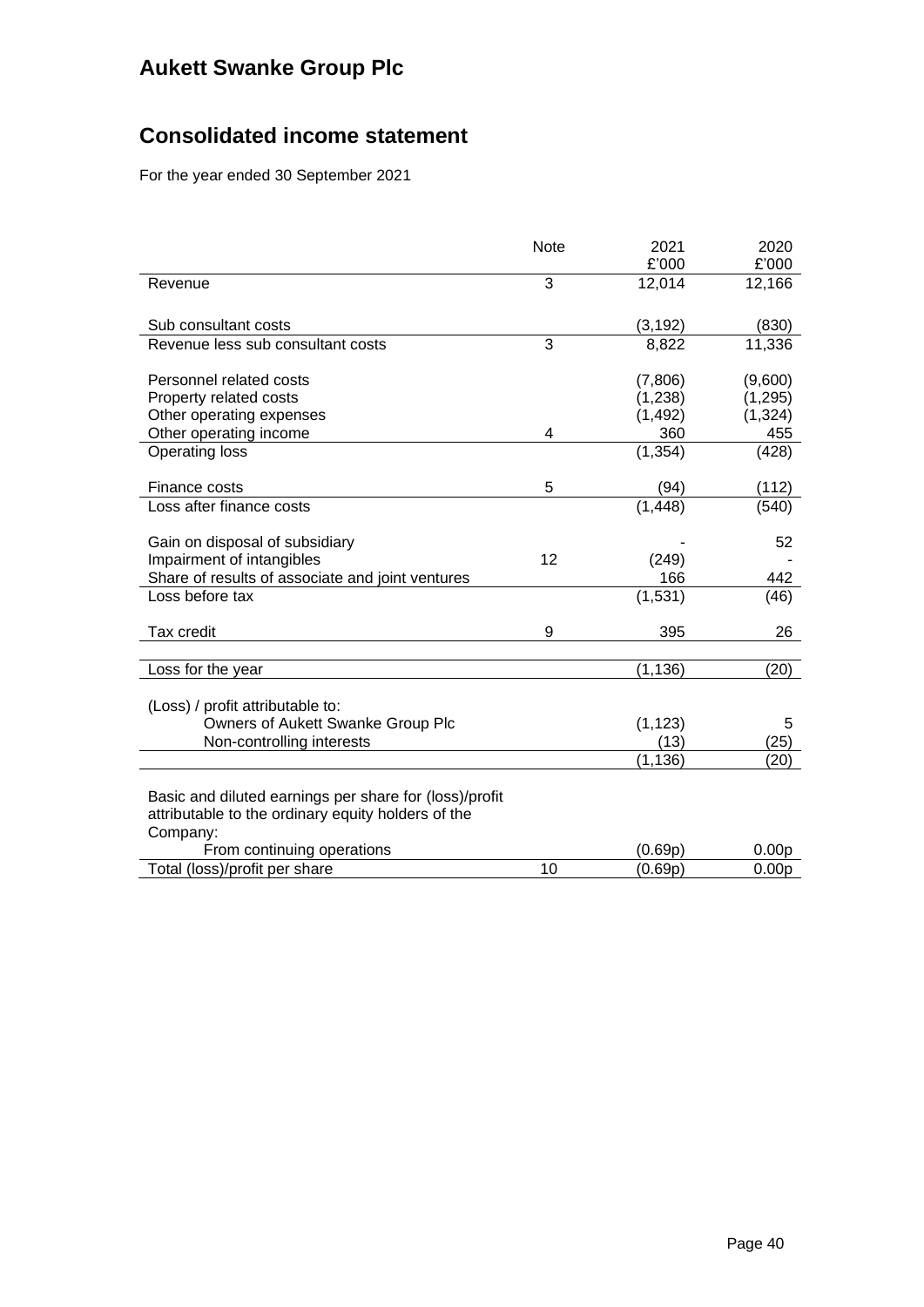# **Consolidated statement of comprehensive income**

For the year ended 30 September 2021

|                                                                                                                                | 2021<br>£'000   | 2020<br>£'000 |
|--------------------------------------------------------------------------------------------------------------------------------|-----------------|---------------|
| Loss for the year                                                                                                              | (1, 136)        | (20)          |
| Currency translation differences                                                                                               | (157)           | (38)          |
| Other comprehensive loss for the year                                                                                          | (157)           | (38)          |
| Total comprehensive loss for the year                                                                                          | (1,293)         | (58)          |
| Total comprehensive loss for the year is attributable<br>to:<br>Owners of Aukett Swanke Group Plc<br>Non-controlling interests | (1,280)<br>(13) | (33)<br>(25)  |
|                                                                                                                                |                 |               |
|                                                                                                                                | (1,293)         | (58)          |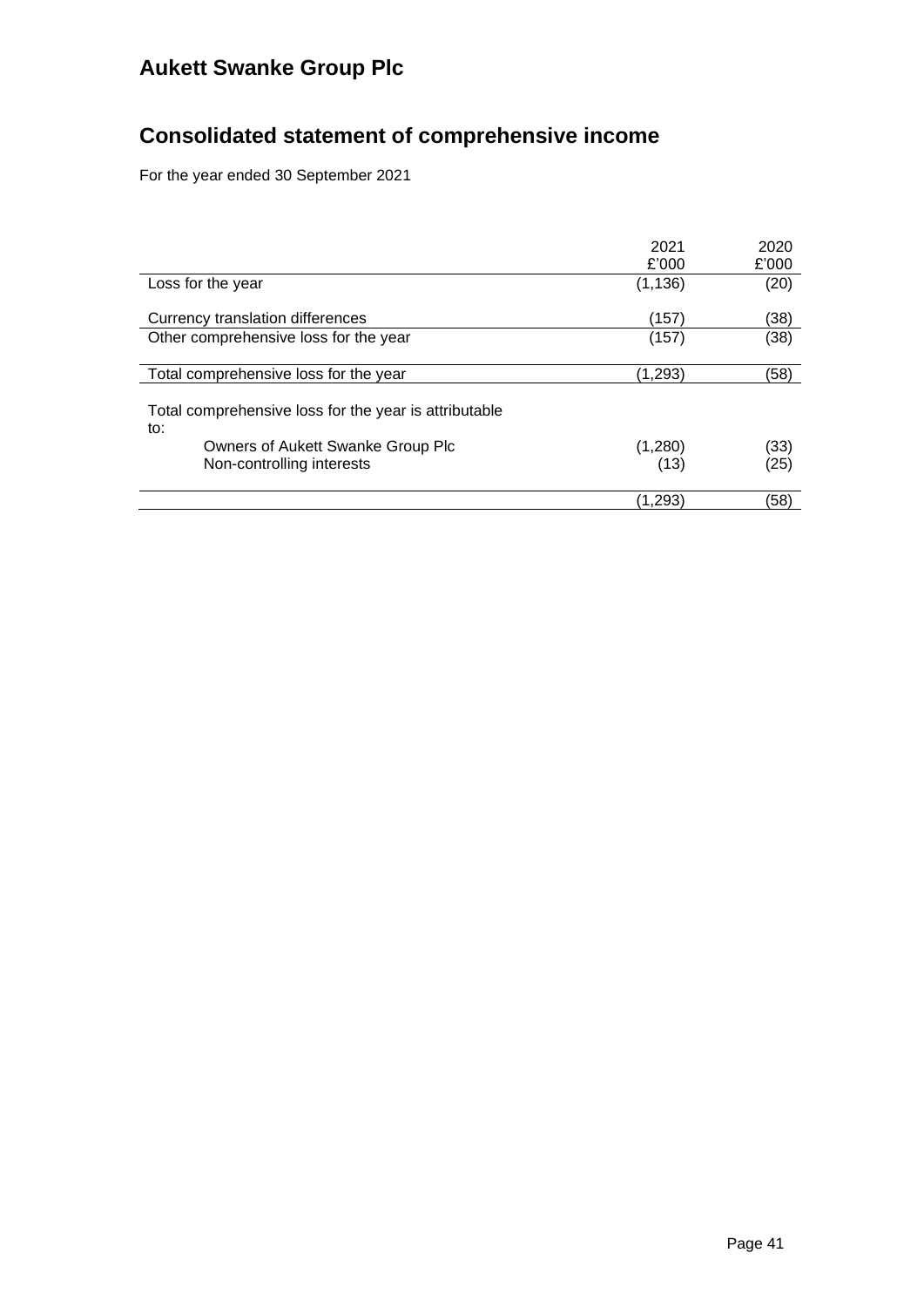Company registration number 02155571

## **Consolidated statement of financial position**

At 30 September 2021

|                                      |      | 2021     | 2020     |
|--------------------------------------|------|----------|----------|
| Non current assets                   | Note | £'000    | £'000    |
| Goodwill                             | 11   | 2,370    | 2,392    |
| Other intangible assets              | 12   | 324      | 653      |
| Property, plant and equipment        | 13   | 155      | 272      |
| Right-of-use assets                  | 14   | 2,546    | 2,929    |
| Investment in associate              | 16   | 587      | 927      |
| Investments in joint ventures        | 17   | 209      | 317      |
| Deferred tax                         | 22   | 241      | 214      |
| Total non current assets             |      | 6,432    | 7,704    |
| <b>Current assets</b>                |      |          |          |
| Trade and other receivables          | 18   | 3,975    | 3,527    |
| Contract assets                      | 3    | 982      | 628      |
| Cash at bank and in hand             |      | 515      | 992      |
| Total current assets                 |      | 5,472    | 5,147    |
| <b>Total assets</b>                  |      | 11,904   | 12,851   |
| <b>Current liabilities</b>           |      |          |          |
| Trade and other payables             | 19   | (3,747)  | (3, 333) |
| <b>Contract liabilities</b>          | 3    | (829)    | (606)    |
| <b>Borrowings</b>                    | 20   | (83)     | (155)    |
| Lease liabilities                    | 14   | (539)    | (539)    |
| <b>Total current liabilities</b>     |      | (5, 198) | (4,633)  |
| Non current liabilities              |      |          |          |
| Borrowings                           | 20   | (417)    |          |
| Lease liabilities                    | 14   | (2,350)  | (2,805)  |
| Deferred tax                         | 22   | (40)     | (47)     |
| Provisions                           | 23   | (832)    | (992)    |
| Total non current liabilities        |      | (3,639)  | (3,844)  |
| <b>Total liabilities</b>             |      | (8,837)  | (8, 477) |
| Net assets                           |      | 3,067    | 4,374    |
| Capital and reserves                 |      |          |          |
| Share capital                        | 24   | 1,652    | 1,652    |
| Merger reserve                       |      | 1,176    | 1,176    |
| Foreign currency translation reserve |      | (173)    | (16)     |
| Retained earnings                    |      | (1,082)  | 41       |
| Other distributable reserve          |      | 1,494    | 1,494    |
| Total equity attributable to         |      | 3,067    | 4,347    |
| equity holders of the Company        |      |          |          |
| Non-controlling interests            |      |          | 27       |
| Total equity                         |      | 3,067    | 4,374    |

The financial statements on pages 40 to 97 were approved and authorised for issue by the Board of Directors on 30 March 2022 and were signed on its behalf by:

Nicholas Thompson Chief Executive Officer Antony Barkwith Group Financial Director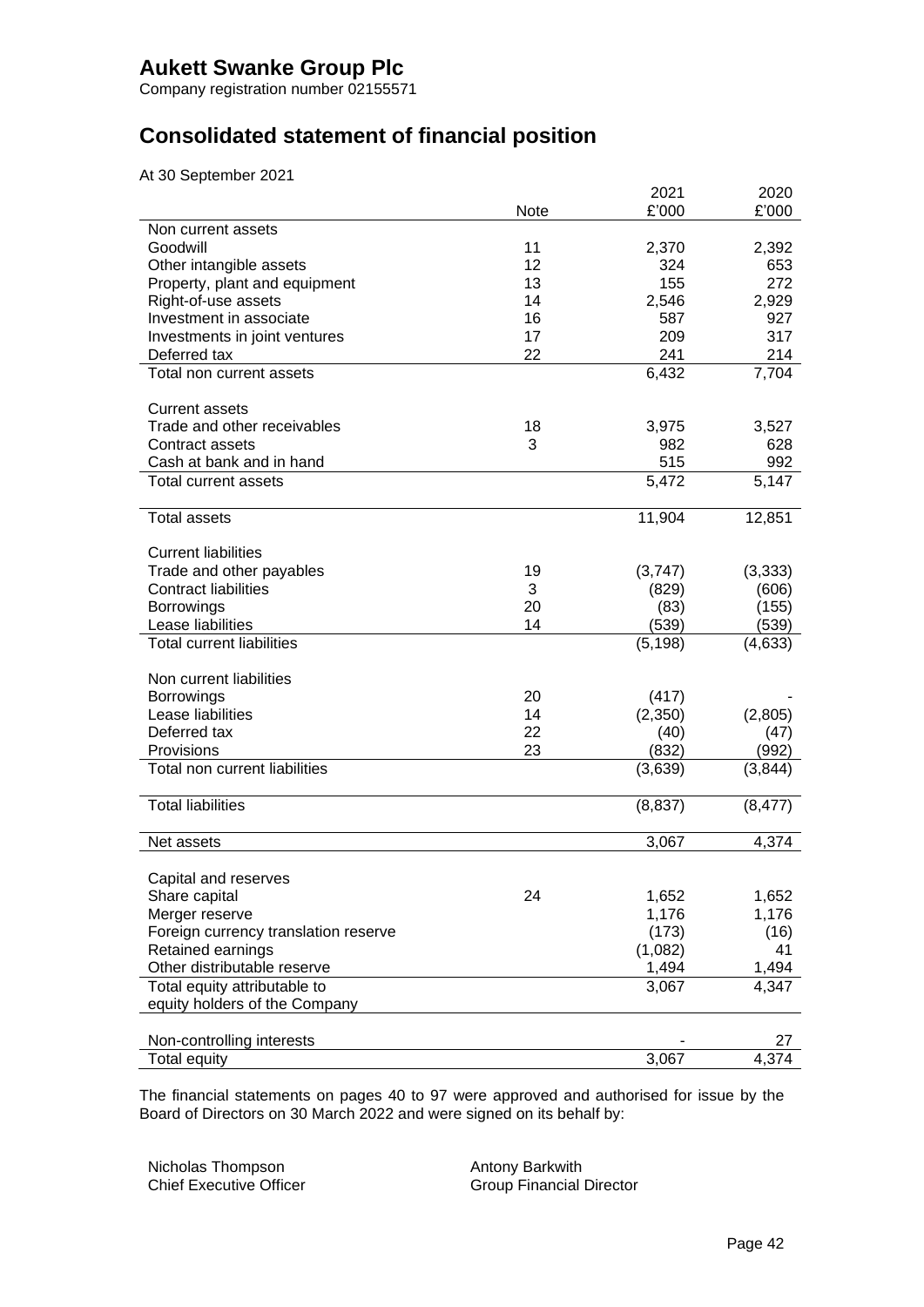Company registration number 02155571

## **Company statement of financial position**

At 30 September 2021

|                                  | <b>Note</b> | 2021<br>£'000 | 2020<br>£'000 |
|----------------------------------|-------------|---------------|---------------|
| Non current assets               |             |               |               |
| Property, plant and equipment    | 13          | 11            | 15            |
| Investments                      | 15          | 3,290         | 3,348         |
| Trade and other receivables      | 18          | 5             | 26            |
| Total non current assets         |             | 3,306         | 3,389         |
|                                  |             |               |               |
| <b>Current assets</b>            |             |               |               |
| Trade and other receivables      | 18          | 449           | 1,928         |
| Cash at bank and in hand         |             | 211           | 164           |
| Total current assets             |             | 660           | 2,092         |
|                                  |             |               |               |
| <b>Total assets</b>              |             | 3,966         | 5,481         |
|                                  |             |               |               |
| <b>Current liabilities</b>       |             |               |               |
| Trade and other payables         | 19          | (1,750)       | (2, 430)      |
| <b>Borrowings</b>                | 20          | (83)          | (155)         |
| <b>Total current liabilities</b> |             | (1, 833)      | (2, 585)      |
| Non current liabilities          |             |               |               |
| Deferred tax                     |             |               |               |
| Borrowings                       | 20          | (2)<br>(417)  | (3)           |
| Total non current liabilities    |             | (419)         | (3)           |
|                                  |             |               |               |
| <b>Total liabilities</b>         |             | (2, 252)      | (2,588)       |
|                                  |             |               |               |
| Net assets                       |             | 1,714         | 2,893         |
|                                  |             |               |               |
| Capital and reserves             |             |               |               |
| Share capital                    | 24          | 1,652         | 1,652         |
| Retained earnings                |             | (2,608)       | (1, 429)      |
| Merger reserve                   |             | 1,176         | 1,176         |
| Other distributable reserve      |             | 1,494         | 1,494         |
| Total equity attributable to     |             | 1,714         | 2,893         |
| equity holders of the Company    |             |               |               |

The result for the year contained within the parent company's income statement is a loss of £1,179k (2020: loss £1,815k).

The financial statements on pages 40 to 97 were approved and authorised for issue by the Board of Directors on 30 March 2022 and were signed on its behalf by:

Nicholas Thompson Chief Executive Officer Antony Barkwith Group Financial Director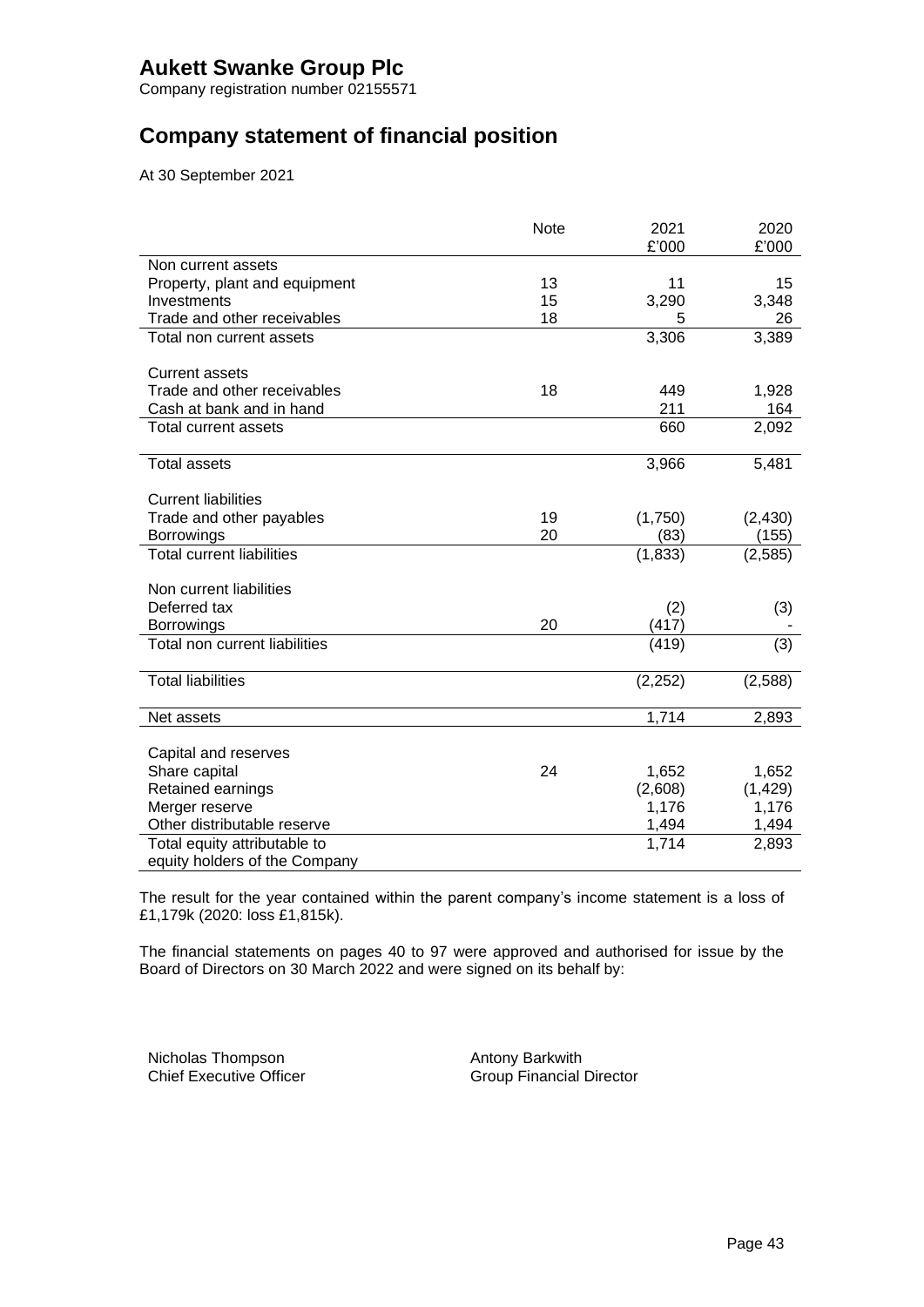## **Consolidated statement of cash flows**

For the year ended 30 September 2021

|                                                       | <b>Note</b> | 2021<br>£'000 | 2020<br>£'000 |
|-------------------------------------------------------|-------------|---------------|---------------|
| Cash flows from operating activities                  |             |               |               |
| Cash (expended by) / generated from operations        | 26          | (896)         | 151           |
| Income taxes received                                 |             | 262           | 218           |
| Net cash (outflow)/inflow from operating activities   |             | (634)         | 369           |
|                                                       |             |               |               |
| Cash flows from investing activities                  |             |               |               |
| Purchase of property, plant and equipment             |             | (33)          | (245)         |
| Sale of property, plant and equipment                 |             | 16            | 16            |
| Purchase of investments                               |             | (123)         |               |
| Dividends received from associates & joint            |             | 528           | 211           |
| ventures                                              |             |               |               |
| Net cash received in / (expended on) investing        |             | 388           | (18)          |
| activities                                            |             |               |               |
|                                                       |             |               |               |
| Net cash (outflow)/inflow before financing activities |             | (246)         | 351           |
|                                                       |             |               |               |
| Cash flows from financing activities                  |             |               |               |
| Principal paid on lease liabilities                   |             | (455)         | (211)         |
| Interest paid on lease liabilities                    |             | (91)          | (103)         |
| Proceeds from bank loans                              |             | 500           |               |
| Repayment of bank loans                               |             | (155)         | (154)         |
| Interest paid                                         |             | (3)           | (9)           |
| Net cash outflow from financing activities            |             | (204)         | (477)         |
|                                                       |             |               |               |
| Net change in cash and cash equivalents               |             | (450)         | (126)         |
|                                                       |             |               |               |
| Cash and cash equivalents at start of year            |             | 992           | 1,145         |
| Currency translation differences                      |             | (27)          | (27)          |
| Cash and cash equivalents at end of year              | 21          | 515           | 992           |
|                                                       |             |               |               |
|                                                       |             |               |               |
|                                                       |             |               |               |

| Cash and cash equivalents are comprised of: |     |      |
|---------------------------------------------|-----|------|
| Cash at bank and in hand                    | 515 | -992 |
| Cash and cash equivalents at end of year    | 515 | 992  |
|                                             |     |      |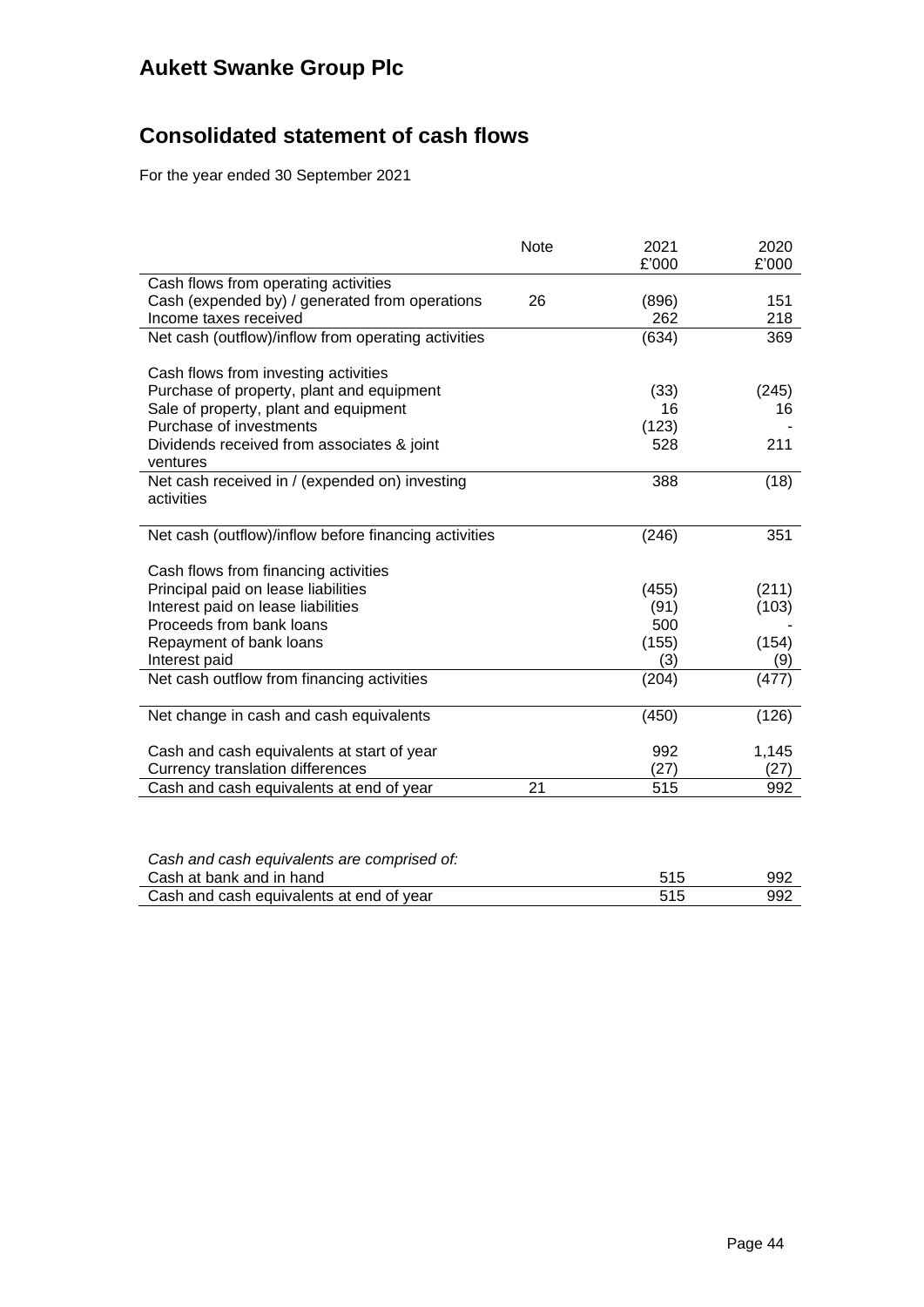## **Company statement of cash flows**

For the year ended 30 September 2021

|                                                       | <b>Note</b> | 2021<br>£'000 | 2020<br>£'000 |
|-------------------------------------------------------|-------------|---------------|---------------|
| Cash flows from operating activities                  |             |               |               |
| Cash (expended by) / generated from operations        | 26          | (702)         | 45            |
| Interest paid                                         |             | (1`           | (9)           |
| Net cash (outflow)/inflow from operating activities   |             | (703)         | 36            |
| Cash flows from investing activities                  |             |               |               |
| Purchase of property, plant and equipment             |             |               | (17)          |
| Purchase of investments                               |             | (123)         |               |
| Dividends received from associates & joint ventures   |             | 528           | 211           |
| Net cash generated from investing activities          |             | 405           | 194           |
|                                                       |             |               |               |
| Net cash (outflow)/inflow before financing activities |             | (298)         | 230           |
| Cash flows from financing activities                  |             |               |               |
| Proceeds from bank loans                              |             | 500           |               |
| Repayment of bank loans                               |             | (155)         | (154)         |
| Net cash inflow/(outflow) from financing activities   |             | 345           | (154)         |
|                                                       |             | 47            | 76            |
| Net change in cash and cash equivalents               |             |               |               |
| Cash and cash equivalents at start of year            |             | 164           | 88            |
| Cash and cash equivalents at end of year              |             | 211           | 164           |
|                                                       |             |               |               |
|                                                       |             |               |               |

| Cash and cash equivalents are comprised of: |     |     |
|---------------------------------------------|-----|-----|
| Cash at bank and in hand                    | 211 | 164 |
| Cash and cash equivalents at end of year    | 211 | 164 |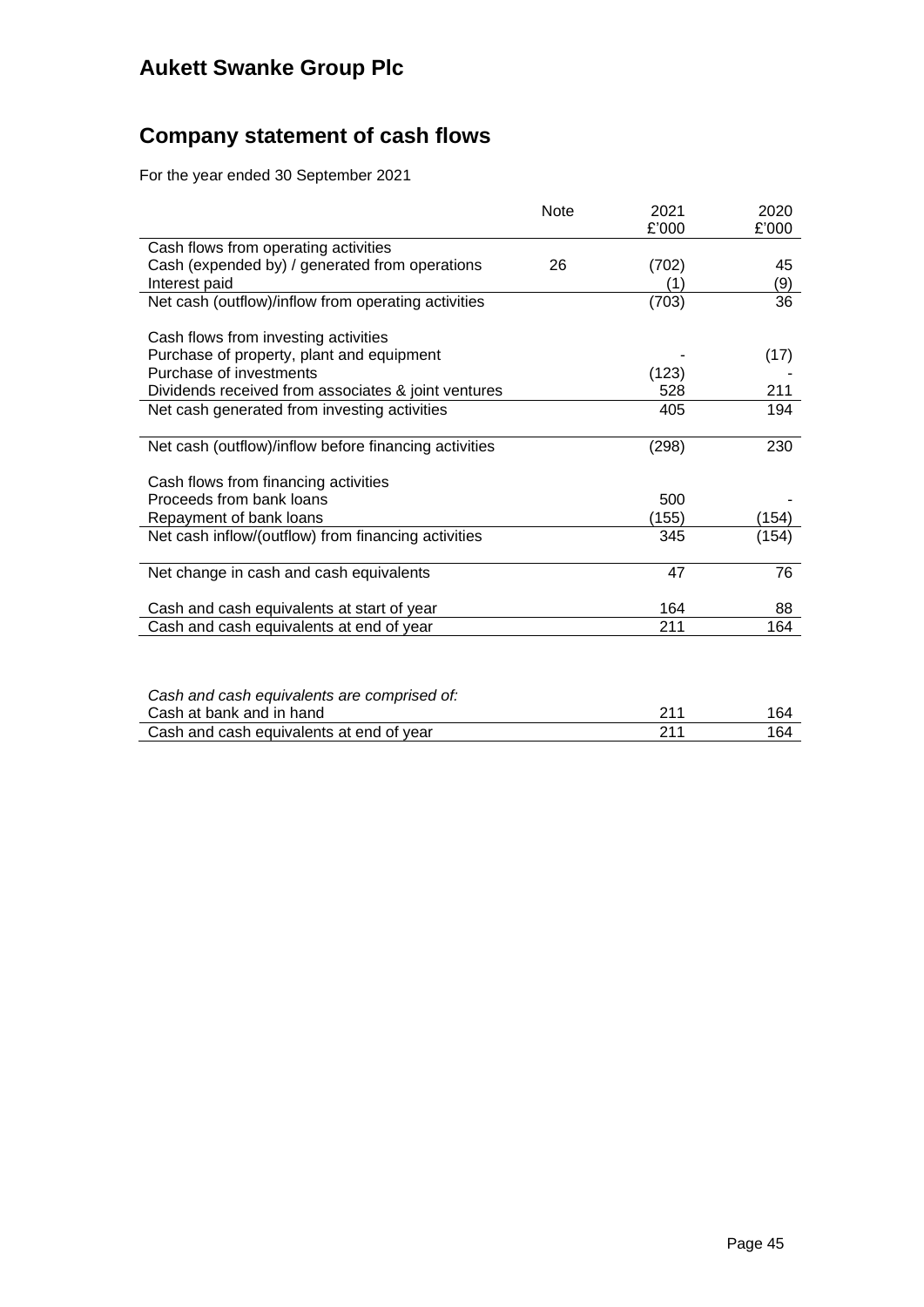## **Consolidated statement of changes in equity**

For the year ended 30 September 2021

|                                     | Share<br>capital | Foreign<br>currency<br>translation<br>reserve | Retained<br>earnings | Other<br>distributable<br>reserve | Merger<br>reserve | Total    | Non-<br>controlling<br>interests | Total<br>equity |
|-------------------------------------|------------------|-----------------------------------------------|----------------------|-----------------------------------|-------------------|----------|----------------------------------|-----------------|
|                                     | £'000            | £'000                                         | £'000                | £'000                             | £'000             | £'000    | £'000                            | £'000           |
| At 1 October 2019                   | 1,652            | 22                                            | 36                   | 1,494                             | 1,176             | 4,380    | 133                              | 4,513           |
| Profit/(loss) for the year          |                  |                                               | 5                    |                                   |                   | 5        | (25)                             | (20)            |
| Acquisition of minority<br>interest |                  |                                               |                      |                                   |                   |          | (81)                             | (81)            |
| Other comprehensive<br>income       |                  | (38)                                          |                      |                                   | ۰                 | (38)     | -                                | (38)            |
| Total comprehensive<br>income       |                  | (38)                                          | 5                    |                                   | ۰                 | (33)     | (106)                            | (139)           |
| At 30 September 2020                | 1,652            | (16)                                          | 41                   | 1,494                             | 1,176             | 4,347    | 27                               | 4,374           |
| Loss for the year                   |                  | ٠                                             | (1, 123)             |                                   | ٠                 | (1, 123) | (13)                             | (1, 136)        |
| Acquisition of minority<br>interest |                  |                                               |                      |                                   |                   |          | (14)                             | (14)            |
| Other comprehensive<br>income       |                  | (157)                                         |                      |                                   |                   | (157)    |                                  | (157)           |
| Total comprehensive<br>income       |                  | (157)                                         | (1, 123)             |                                   | ۰                 | (1, 280) | (27)                             | (1, 307)        |
| At 30 September 2021                | 1,652            | (173)                                         | (1,082)              | 1,494                             | 1,176             | 3,067    | ۰                                | 3,067           |

The other distributable reserve was created in September 2007 during a court and shareholder approved process to reduce the capital of the Company.

The merger reserve was created through a business combination in December 2013 representing the issue of 19,594,959 new ordinary shares at a price of 7.00 pence per share.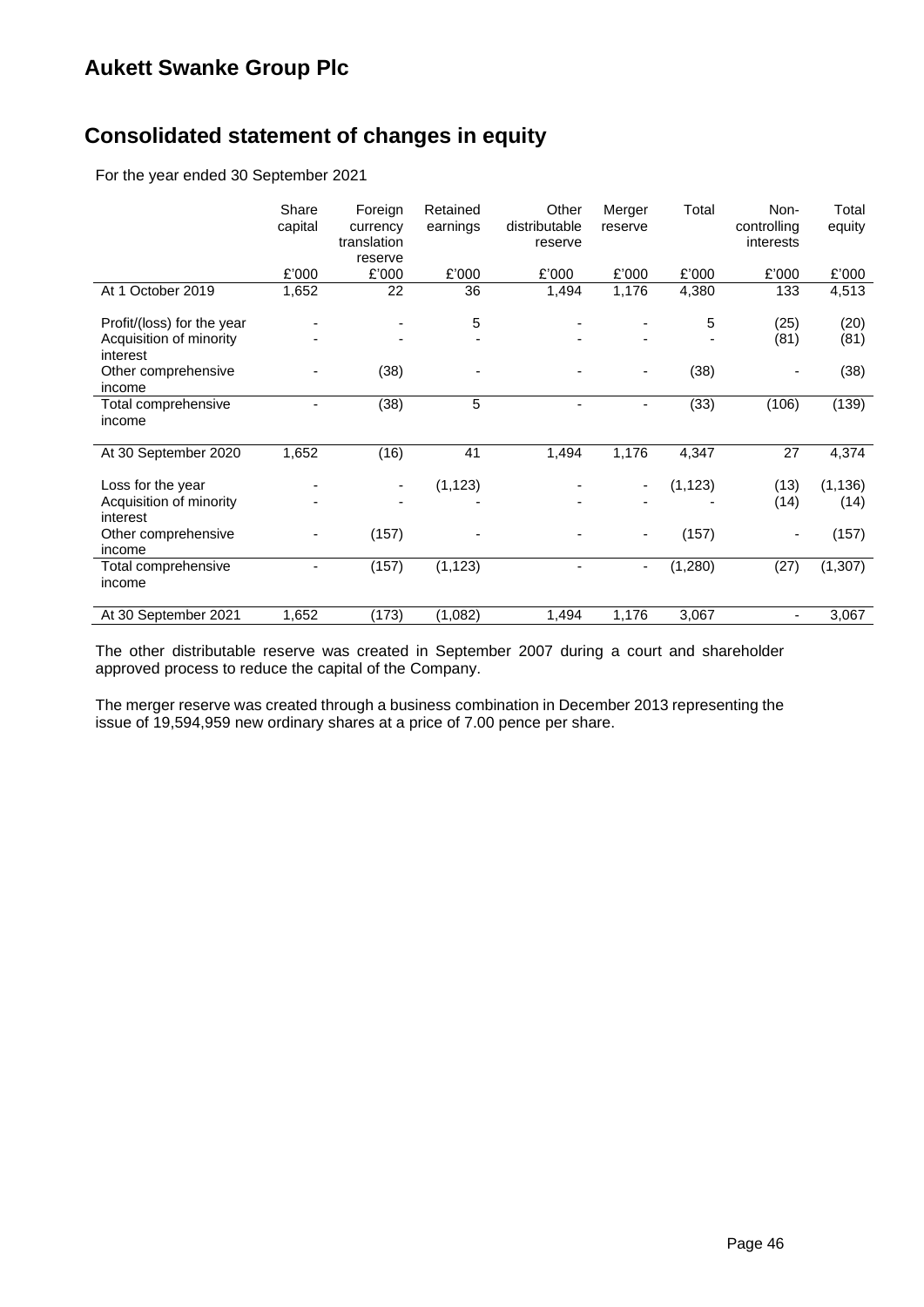## **Company statement of changes in equity**

For the year ended 30 September 2021

|                                                        | Share<br>capital | Retained<br>earnings | Other<br>distributable<br>reserve | Merger<br>reserve | Total<br>Equity |
|--------------------------------------------------------|------------------|----------------------|-----------------------------------|-------------------|-----------------|
|                                                        | £'000            | £'000                | £'000                             | £'000             | £'000           |
| At 30 September 2019                                   | 1,652            | 386                  | 1,494                             | 1,176             | 4,708           |
| Loss and total<br>comprehensive income<br>for the year | ۰                | (1, 815)             |                                   | ۰                 | (1, 815)        |
| At 30 September 2020                                   | 1,652            | (1, 429)             | 1,494                             | 1,176             | 2,893           |
| Loss and total<br>comprehensive income<br>for the year | ۰                | (1, 179)             |                                   | ۰                 | (1, 179)        |
| At 30 September 2021                                   | 1,652            | (2,608)              | 1,494                             | 1,176             | 1,714           |

The other distributable reserve was created in September 2007 during a court and shareholder approved process to reduce the capital of the Company.

The merger reserve was created through a business combination in December 2013 representing the issue of 19,594,959 new ordinary shares at a price of 7.00 pence per share.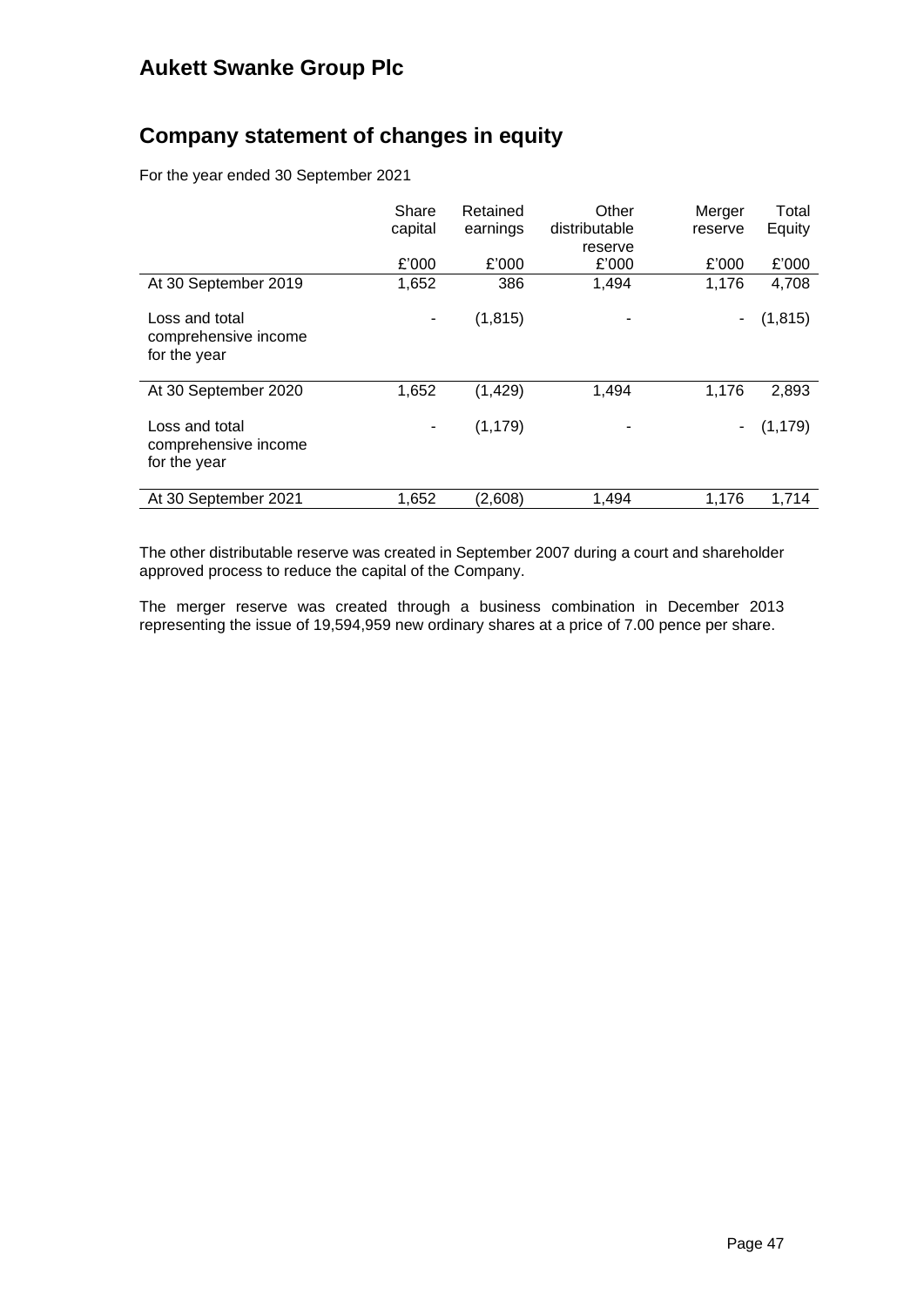### **Notes to the financial statements**

### **1 Summary of significant accounting policies**

The principal accounting policies applied in the preparation of these financial statements are set out below.

#### **Basis of preparation**

The financial statements for the Group and parent have been prepared in accordance with international accounting standards in conformity with the requirements of the Companies Act 2006.

#### **New accounting standards, amendments and interpretations applied**

For the year ended 30 September 2021, a number of new or amended standards became applicable:

- IAS 1 *Presentation of Financial Statements* and IAS 8 *Accounting Policies, Changes in Accounting Estimates and Errors* (Amendment – Definition of Material);
- IFRS 3 Business Combinations (Amendment Definition of Business);
- Interest Rate Benchmark Reform IBOR 'phase 2' (Amendments to IFRS 9, IAS 39 and IFRS 7); and
- Revised Conceptual Framework for Financial Reporting

The Group did not have to change its accounting policies or make retrospective adjustments as a result of adopting these standards.

#### **New accounting standards, amendments and interpretations not yet applied**

There are a number of standards, amendments to standards, and interpretations which have been issued by the IASB that are effective in future accounting periods that the group has decided not to adopt early.

The following amendments are effective for the period beginning 1 January 2022:

- (i) Onerous Contracts Cost of Fulfilling a Contract (Amendments to IAS 37);
- (ii) Property, Plant and Equipment: Proceeds before Intended Use (Amendments to IAS 16);
- (iii) Annual Improvements to IFRS Standards 2018-2020 (Amendments to IFRS 1, IFRS 9, IFRS 16 and IAS 41); and
- (iv) References to Conceptual Framework (Amendments to IFRS 3).

In January 2020, the IASB issued amendments to IAS 1, which clarify the criteria used to determine whether liabilities are classified as current or non-current. These amendments clarify that current or non-current classification is based on whether an entity has a right at the end of the reporting period to defer settlement of the liability for at least twelve months after the reporting period. The amendments also clarify that 'settlement' includes the transfer of cash, goods, services, or equity instruments unless the obligation to transfer equity instruments arises from a conversion feature classified as an equity instrument separately from the liability component of a compound financial instrument. The amendments were originally effective for annual reporting periods beginning on or after 1 January 2022.However, in May 2020, the effective date was deferred to annual reporting periods beginning on or after 1 January 2023.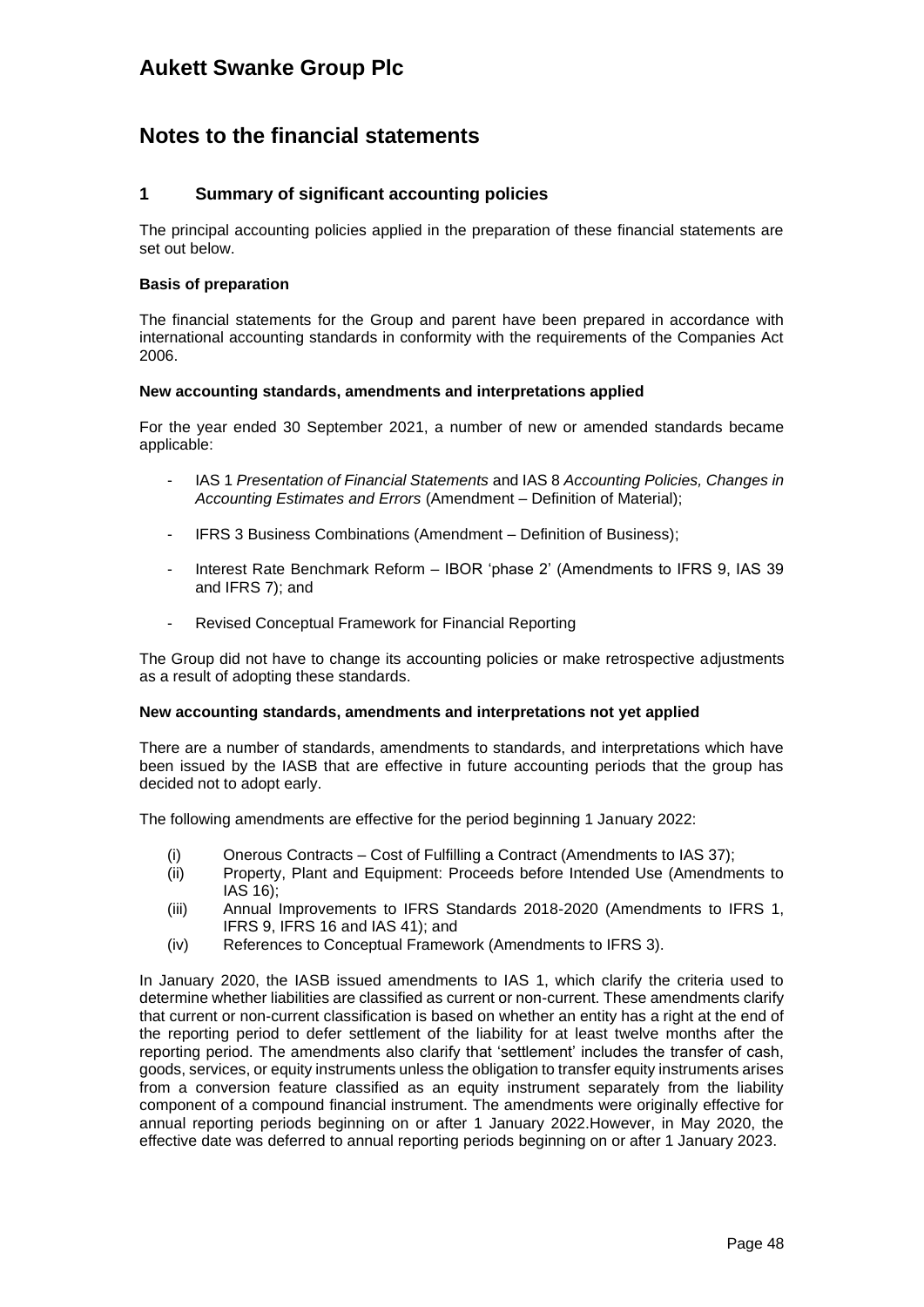At present the Group has not analysed the impact of these new accounting standards and amendments.

There are no other IFRSs or International Financial Reporting Interpretations Committee interpretations that are not yet effective that would be expected to have a material impact on the Group.

#### **Going concern**

The Group's business activities, the principal risks and uncertainties facing the Group, and the financial position of the Group are described in the Strategic Report. The liquidity risks faced by the Group are further described in note 31. These factors are all considered when assessing the Group's ability to operate as a going concern.

During the year the Group repaid the final £155k (\$200k) balance of the USD Dollar loan.

The Group currently meets its day to day working capital requirements through its cash balances. It maintains an overdraft facility for additional financial flexibility and foreign currency hedging purposes.

In May 2021 the Group also secured additional funding by way of £500k from the Coronavirus Business Interruption Loan Scheme ("CBILS"), which is in addition to the overdraft facility. The arrangement fees for this loan and the first year of interest are paid for by the UK Government and the funds will mainly be used instead of the current bank overdraft facility as and when it is necessary. The loan has a duration of three years with interest at 4.05% over the Coutts base rate (currently 0.75%) in years two and three. We expect to repay the CBILS loan before the expiry of the term.

The overdraft facility is renewed annually and was renewed for a further 12 months in November 2021, with a review in May 2022.

The facility was initially renewed at £500k (unchanged from the prior year). However, as in prior years, the facility includes a net gearing covenant which assesses the ratio of financial indebtedness (cash at bank, less overdraft balances, loans and finance lease liabilities, excluding the UK office lease capitalised on adoption of IFRS16) to tangible net worth (net assets less goodwill and other intangible assets). This covenant is measured at each month end. The reduction in tangible net worth following the loss in the year means that the Group is unable to fully utilise the overdraft and CBILS loan at the end of each month without breaching the covenant.

In February 2022 the Group made a request to Coutts & Co, which was accepted, to waiver the net gearing covenant for the February, March and April 2022 month ends. The Group similarly agreed to temporarily reduce the overdraft facility to £250k until the end of May 2022. This provides the Group greater freedom in the short term to utilise the £500k CBILS loan and reduced £250k overdraft. The Group will then attend the scheduled 6 monthly review with Coutts & Co in May 2022 to discuss the Groups' financing needs whilst reviewing the preliminary half year management accounts and 12 month cashflow forecast.

The processes the directors have undertaken, and the reasons for the conclusions they have reached, regarding the applicability of a going concern basis are explained below. In undertaking their assessment the directors have followed the guidance issued in March 2020 by the Financial Reporting Council, "FRC guidance for companies and auditors during the COVID-19 crisis".

Forecasts for the Group have been prepared on a monthly basis through to the end of March 2023, which comprise detailed income statements, statements of financial position and cash flow statements for each of the Group's operations, as well as an assessment of covenant tests.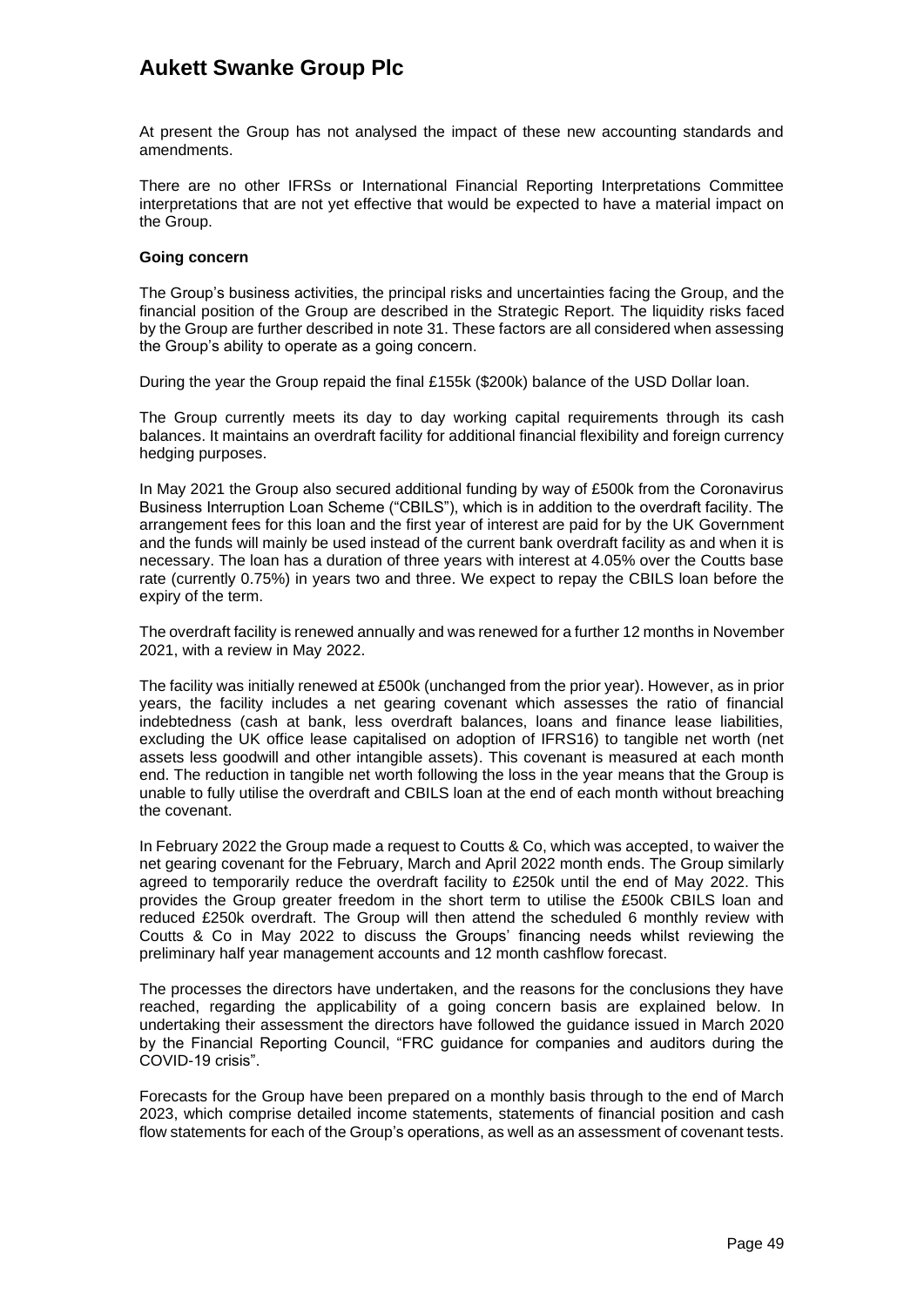As the COVID-19 pandemic developed through 2020 and into 2021 it continued to affect all of the territories in which the Group operates to varying extents and other countries in which the Group has clients and projects. Having moved to remote working without any significant disruption in the prior financial year, in the year to September 2021, the Group adapted flexibly on an office-by-office basis in accordance with local government advice. All of the offices reopened with varying levels occupancy as staff continued to operate on a mix of office, project site and home based working.

As economic uncertainty surrounding the pandemic continued, the Groups' operational management took measures including encouraging unpaid leave and part time working in the UAE operations for staff not fully utilised, furloughing UK permanent staff; flexing the number of temporary or freelance staff based on project workload and a limited number of technical and admin staff redundancies. These provided management with a range of tools implemented at short notice and with immediate effect.

The Group continued to remove non-essential expenditure. Deferred operational cash flows from the prior financial year began to unwind through the year to September 2021, and as a result the Group felt it was appropriate to drawdown the £500k CBILS loan to offset the impact of these catch-up payments. In the UK the most significant of these deferrals had been 1 quarter of VAT deferred in the prior financial year in accordance with UK government support. In the year to September 2021 the UK operation began repaying this in monthly instalments. The last instalment has since been repaid on time in January 2022.

The Groups' principal banker is Coutts & Co with whom the Group has an excellent long-term relationship extending through previous business cycles. Coutts & Co has again renewed the Group's overdraft facility as described in note 31 and above, and have temporarily waived the gearing covenant for 3 months. We have no reason not to expect that the overdraft facility would not be renewed again in November 2022.

Due to the uncertainty in forecasting profits during the COVID-19 pandemic Coutts & Co waived the debt servicing covenant from the facility agreement for the year ending 30 September 2021. This has been reintroduced in the November 2021 renewal and is due for assessment following the year ending 30 September 2022 (assessed on completion of the annual audit, anticipated in January 2023).

The other covenant applicable relates to maintaining a level of UK eligible debtors.

The Group has managed cash flow within its facilities so far. During the course of the next 12 month going concern review period, our forecast assumes that no additional external financing is received when measuring the Groups ability to continue to operate and that the CBILS loan instalments commence their 24 monthly repayments from June 2022.

The Groups' assessment of going concern is therefore focussed on its ability to operate within the £250k overdraft limit to the end of May 2022, then assuming a return to the £500k overdraft limit thereafter.

The Group forecasts on the basis of earnings and billings from i) secure contractual work, ii) known potential work which is deemed to have a greater than 50% chance of being undertaken and is predominantly follow on stages of currently instructed work, on which a factoring is applied; and iii) new work from known sources such as competitive tenders and submitted fee proposals, or new work to be achieved based on historical experience of market activity and timescales in which work can be converted from an enquiry to an active project which varies by territory and the service each office in the Group provides.

The risk of short term recessions and delays in clients making financial investment decisions due to the COVID-19 pandemic appear to have now largely abated. Across the Groups' business units the forecasts assessed by the Directors therefore assume the businesses continue to operate much as they have done in recent months and without the reintroduction of any new COVID-19 government support mechanisms.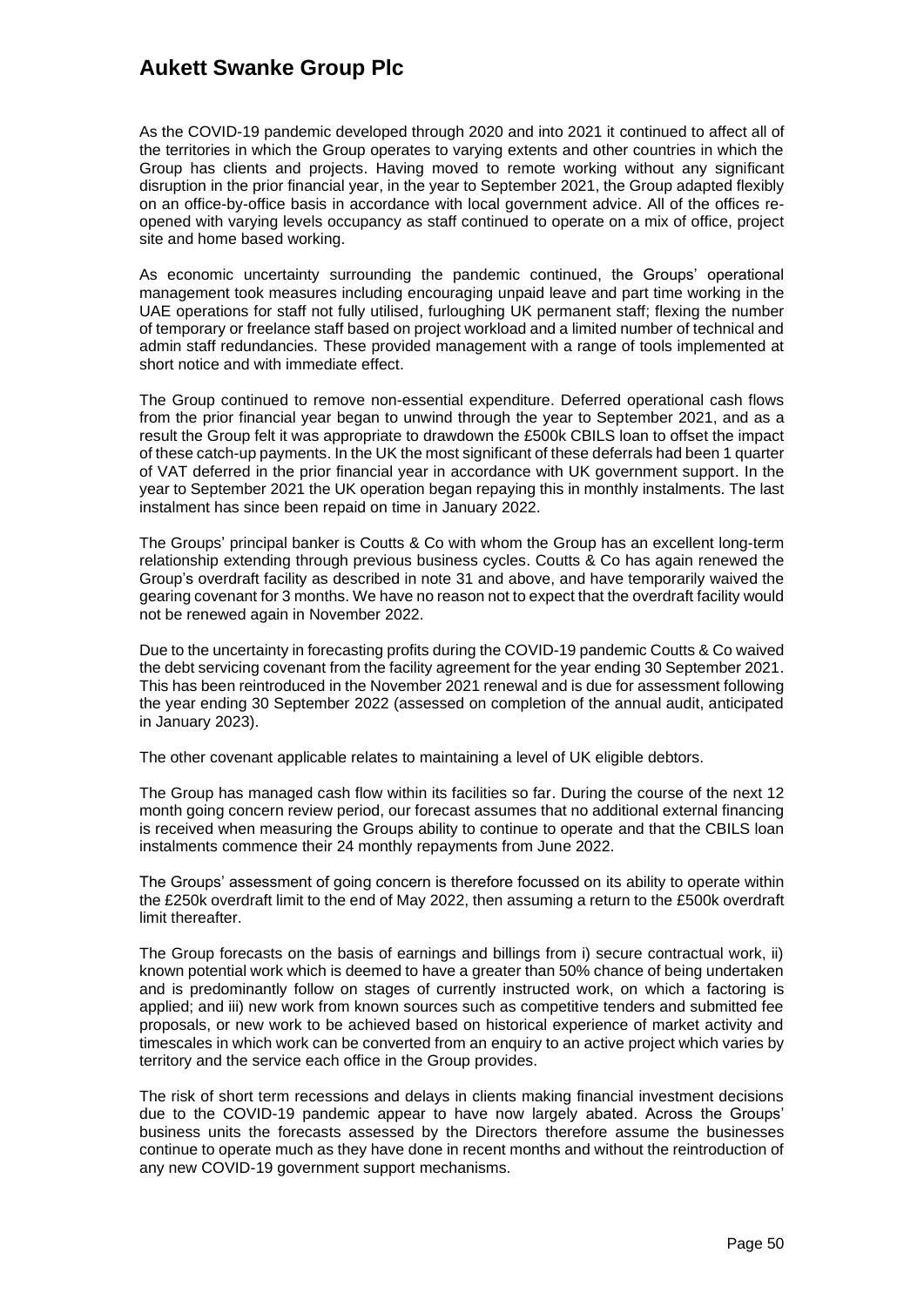However we note that the recent conflict in the Ukraine, rising energy prices and inflation globally will have macro-economic implications and could be a trigger for recession in the short to medium term, and will have significant impact on clients decision making, albeit as yet we have not experienced any material indication to this effect.

The forecasts apply sensitivities based on levels of earnings reductions sustained over the next 12 months, making controllable adjustments to the cost base through structural adjustments to staffing numbers and deferring and removing non-essential costs. We also assess overall cash levels across the Group and how those can be best deployed to ensure each of the entities in the Group has sufficient cash to operate.

The above cost planning exercise and focus on near term secure income and contract extensions has resulted in the Group reforecasting based on cash inflows from turnover less sub consultant costs reduced by an average of 11.7% against management accounts over the next 12 months. This reforecasting ensures that where the business is sensitive to expected declines in cash inflows from work, management are able to plan ahead for this and manage cost outflows effectively.

In the event that the level of turnover falls by more than the 11.7% indicated above, management have identified further cash flow initiatives around the Group which could be utilised to generate additional free cash to allow the company to continue to trade. This includes options to sublet, administrative staff and discretionary overhead cost savings and freeing up liquidity in our German associate and joint venture.

In the shorter term, management reviewed a number of scenarios, including a scenario modelling a pause on short term expected work amounting to 14.2% of income for 3 months, then followed by the same reductions in workload from the 12 month model (averaging out to over 14.1% across 12 months). In this case the Group would consistently fail the net gearing covenant and the eligible debtor covenant and could exceed the limits of the assumed £500k overdraft. This would necessitate the Group moving a level of cash from the investments in joint ventures and associates into the Group, improved debtor collection rate (which is reliant on client processes and therefore not wholly within the Group's control) than we normally forecast to remain within the limits of our facilities, and then might require additional funding.

The Directors note that the UK and other governments in the territories in which we operate, have been supportive in their efforts to enable construction and infrastructure projects to continue throughout the pandemic. With vaccine roll outs largely completed and booster programs ongoing, we see the industry now well positioned to reduce the risks of impact from further COVID-19 spikes.

With the impact the loss for the year has had on net assets and working capital, the Directors are considering a range of options regarding our strategy for the Group structure and geographic footprint to stabilise and improve the Groups' underlying financial position. With this in mind, the Board, after applying the processes and making the enquiries described above, has a reasonable expectation that the Group has adequate resources to continue in operational existence for the foreseeable future.

However there remains a risk that if the COVID-19 environment worsened or the Ukraine conflict lead to macro-economic uncertainty, the Group may find itself as the result of unexpected levels of delays on project work beyond its control requiring additional external financing.

For this reason, the Board considers it appropriate to prepare the financial statements on a going concern basis, however given the lack of certainty involved in preparing these cash flow forecasts, there is a material uncertainty which may cast significant doubt on the Group's and the Parent Company's ability to continue as a going concern and therefore their ability to realise their assets and discharge their liabilities in the normal course of business.

The financial statements do not include the adjustments that would result if the Group or the Parent Company was unable to continue as a going concern.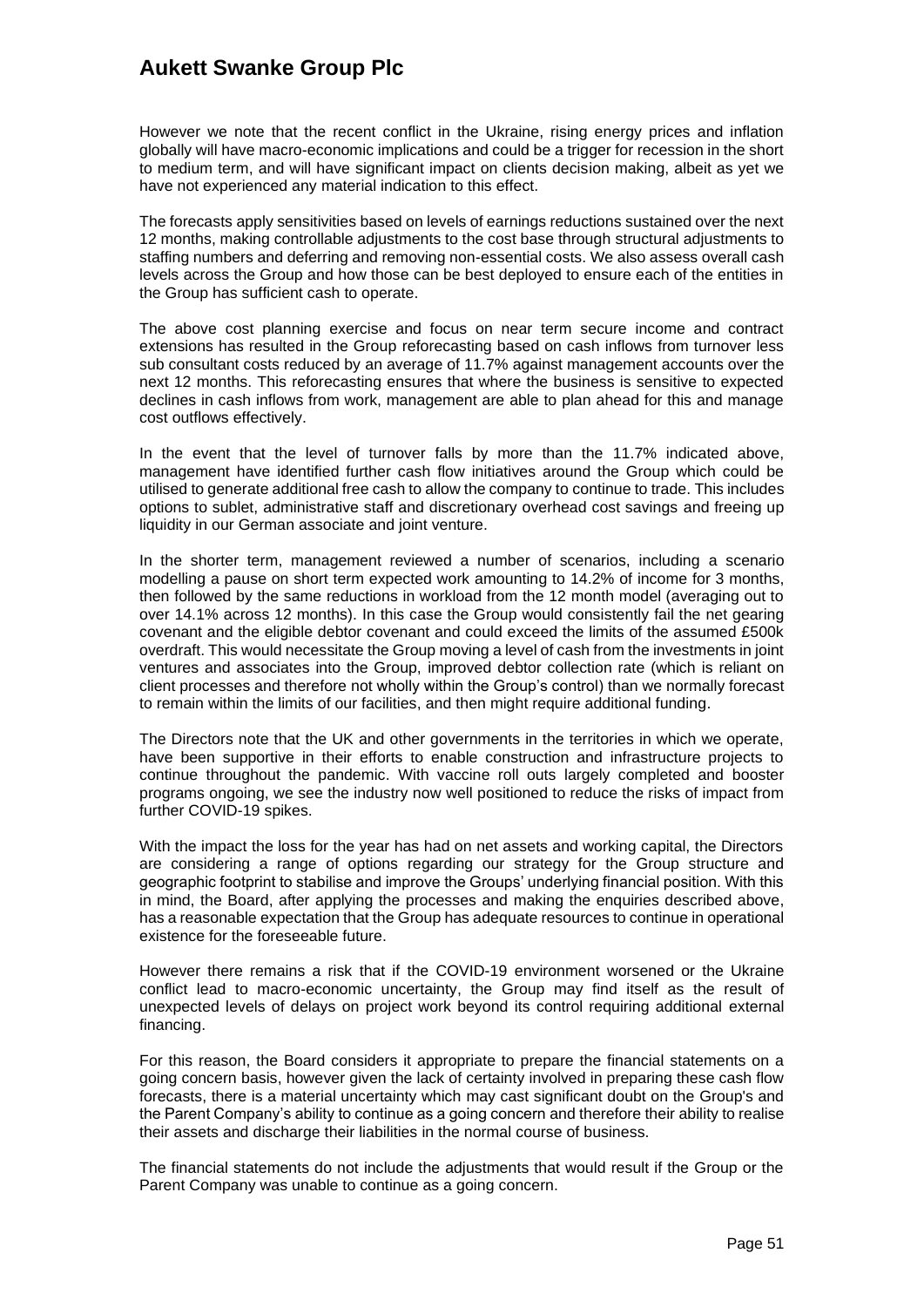#### **Basis of consolidation and equity accounting**

The consolidated financial statements incorporate those of the Company and its subsidiaries. Subsidiaries are all entities over which the Group has control. The Group controls an entity when it is exposed to variable returns from the investee, in addition to the ability to direct the investee and affect those returns through exercising its power. Intra group transactions, balances and any unrealised gains and losses on transactions between Group companies are eliminated on consolidation.

Non-controlling interests in the results and equity of subsidiaries are shown separately in the consolidated income statement, statement of comprehensive income, statement of changes in equity and balance sheet respectively.

The purchase method of accounting is used to account for the acquisition of subsidiaries by the Group. The cost of an acquisition is measured as the fair value of the assets given and equity instruments issued. Identifiable assets acquired and liabilities assumed in an acquisition are measured initially at their fair values at the acquisition date, irrespective of any non-controlling interest. The excess of the cost of acquisition over the fair value of the Group's share of the identifiable net assets acquired is recorded as goodwill.

The consolidated financial statements also include the Group's share of the results and reserves of its associate and joint ventures.

#### Associates

The associate in Berlin is the entity for which the Group has significant influence but not control or joint control. This is presumed to be the case where the Group holds between 20% and 50% of the voting rights, but consideration is given to the substance of the contractual governance agreements in place. Investments in associates are accounted for under the equity method.

#### Joint ventures

The Group has joint ventures in Frankfurt and the Czech Republic (in liquidation) where ownership is contractual and the agreements require unanimous consent from all parties for relevant activities. The entities are considered joint ventures.

Joint ventures are accounted for under the equity method.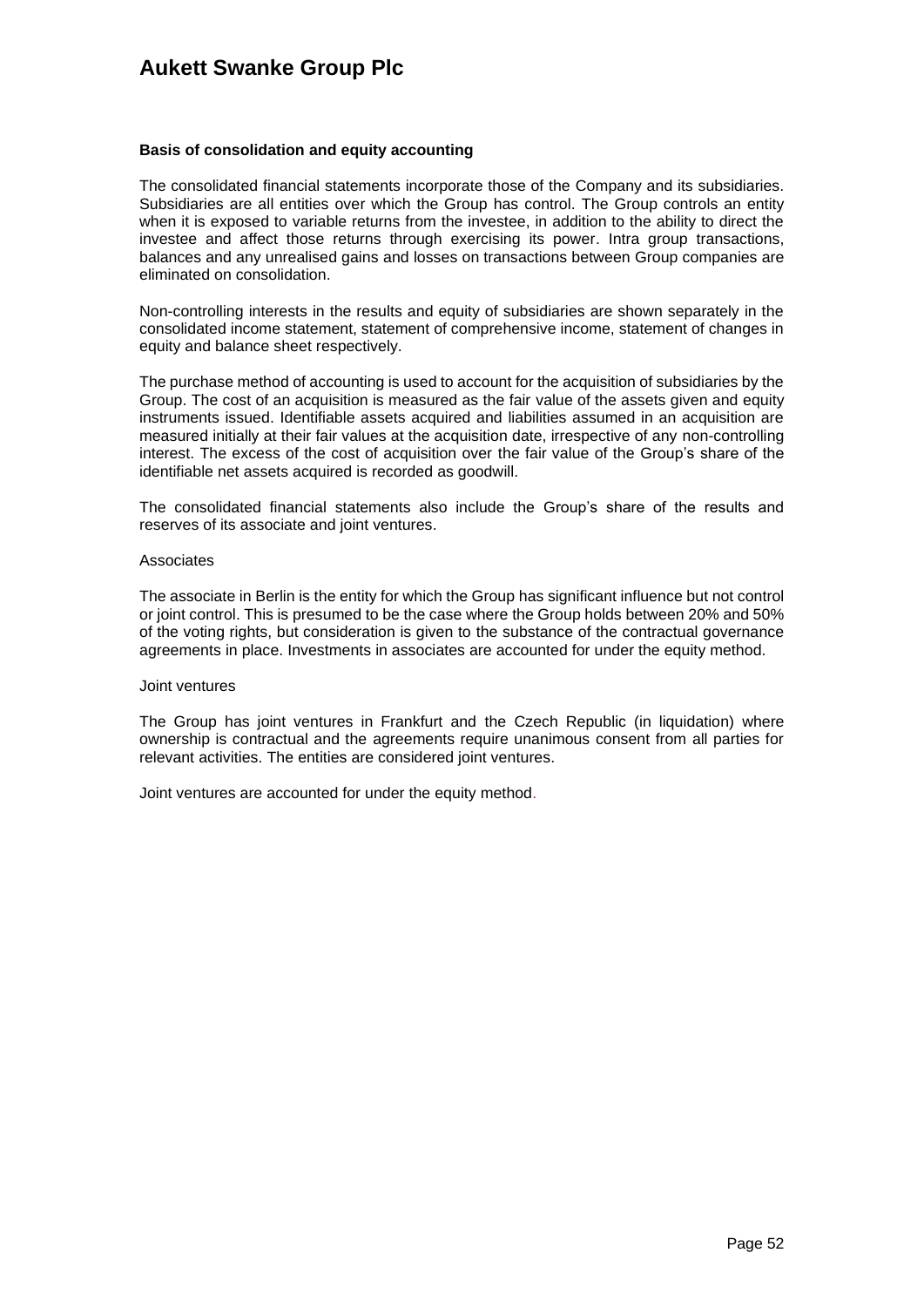#### **Borrowings**

Borrowings are initially recognised at fair value, net of any transaction costs incurred. Borrowings are subsequently stated at amortised cost. Any difference between the proceeds (net of any transaction costs) and the redemption value is recognised in the income statement over the period of the borrowings using the effective interest method.

#### **Cash and cash equivalents**

Cash and cash equivalents includes cash in hand, bank current accounts held at call, bank deposits with very short maturity terms and bank overdrafts where these form an integral part of the group's cash management process, for the purposes of the statement of cash flows.

#### **Company income statement**

The Company has taken advantage of the exemption provided by section 408 of the Companies Act 2006 not to present its income statement for the year. The Company's result is disclosed at the foot of the Company's statement of financial position.

#### **Current Taxation**

Current taxes are based on the results shown in the financial statements and are calculated according to local tax rules, using tax rates enacted or substantially enacted by the statement of financial position date.

#### **Deferred taxation**

Deferred income tax is provided in full, using the statement of financial position liability method, on temporary differences arising between the tax bases of assets and liabilities and their carrying amount in the financial statements, and measured at an undiscounted basis.

Deferred income tax is determined using tax rates (and laws) that have been enacted or substantively enacted by the date of the statement of financial position and are expected to apply when the related deferred income tax asset is realised or the deferred income tax liability is settled.

Deferred income tax assets are recognised to the extent that it is probable that future taxable profits will be generated against which the temporary differences can be utilised.

#### **Dividends**

Dividend payments are recognised as liabilities once they are no longer at the discretion of the Company.

Dividend income from investments is recognised in the income statement when the shareholders' rights to receive payment have been established.

#### **Equity instruments**

Equity instruments issued by the Company are recorded as the proceeds received, net of direct issue costs.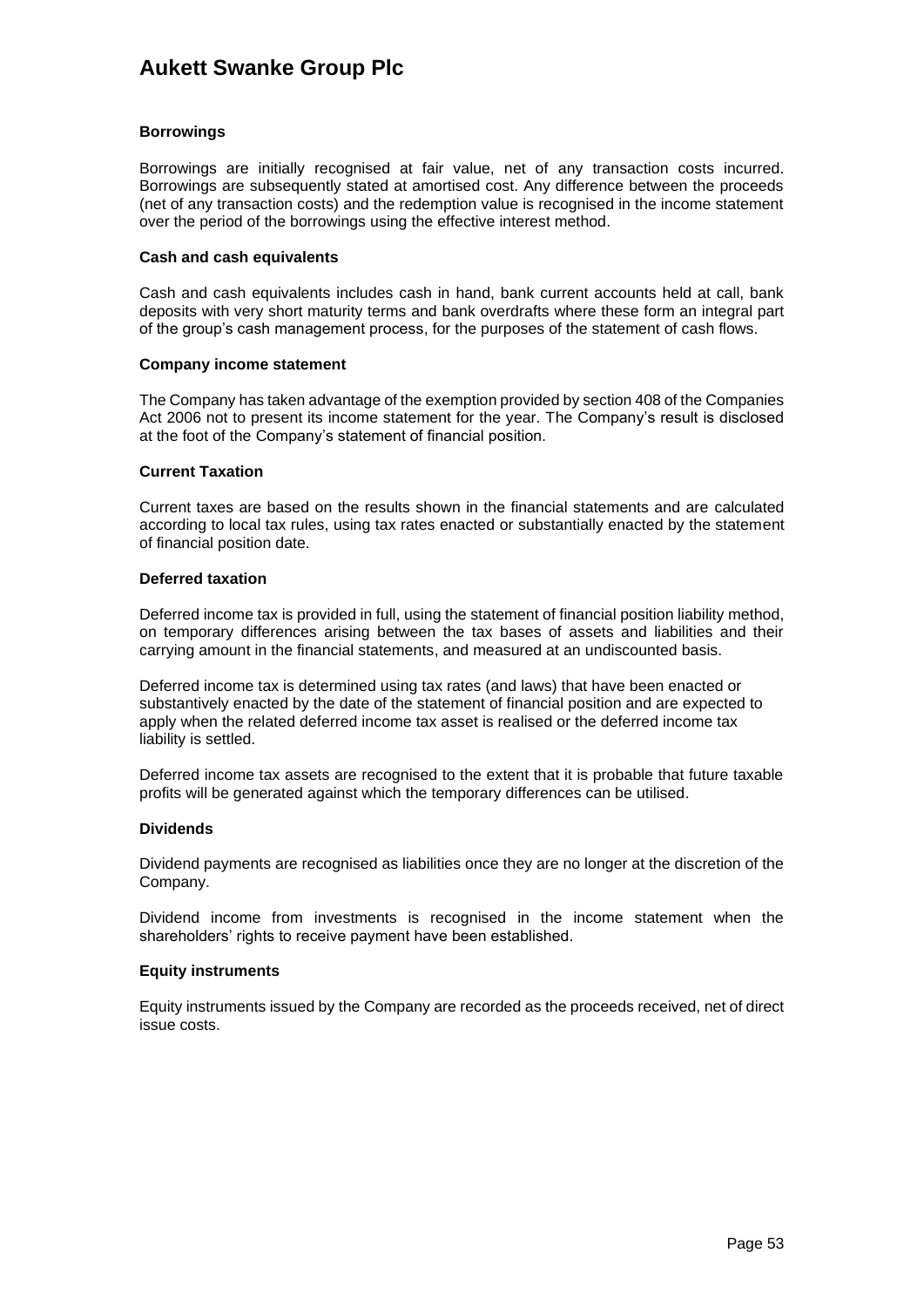#### **Foreign currency**

Transactions in currencies other than the functional currency of each operation are recorded at the rates of exchange prevailing on the dates of the transactions. At the date of each statement of financial position, monetary assets and liabilities that are denominated in foreign currencies are retranslated at the rates prevailing at the date of the statement of financial position. Gains and losses arising on retranslation are included in the consolidated income statement for the year.

On consolidation, the assets and liabilities of the Group's overseas operations are translated from their functional currencies at exchange rates prevailing at the date of the statement of financial position. Income and expense items are translated from their functional currencies at the average exchange rates for the year, which are materially consistent with the spot rates observed in the year for those entities. Exchange differences arising are recognised directly in equity and transferred to the Group's foreign currency translation reserve. If an overseas operation is disposed of then the cumulative translation differences are recognised as realised income or an expense in the year disposal occurs.

Goodwill and fair value adjustments arising on the acquisition of a foreign entity are treated as assets and liabilities of the foreign entity and translated at the closing exchange rate. The Group has elected to treat goodwill and fair value adjustments arising on acquisitions before the date of transition to IFRS as sterling denominated assets and liabilities.

#### **Goodwill**

Goodwill arising on acquisitions represents the excess of the fair value of the consideration given over the fair value of the identifiable assets and liabilities acquired. Where the net fair value of the identifiable assets and liabilities of the acquiree is in excess of the consideration paid, negative goodwill is recognised immediately in the income statement.

Goodwill is tested annually for impairment and an impairment loss would be recognised for the amount by which the asset's carrying amount exceeds its recoverable amount.

#### **Impairment**

At the date of each statement of financial position, a review of property, plant and equipment and intangible assets (excluding goodwill) is carried out to determine whether there is any indication that those assets have suffered any impairment. If any such indications exist, the recoverable amount of the asset is estimated in order to determine the extent of any impairment.

Where the asset does not generate cash flows that are independent from other assets, the recoverable amount of the cash generating unit to which the asset belongs is estimated.

#### **Other intangible assets**

Intangible assets acquired in a business combination are recognised at fair value at the acquisition date. Subsequently the intangible assets are carried at cost less accumulated amortisation and accumulated impairment. Amortisation is charged on a straight line basis with the useful economic lives attributed as follows:

Trade name – 25 years Trade licence – 10 years Customer relationships – 7 to 10 years Order book – Over the life of the contracts

Amortisation is charged to other operating expenses within the consolidated income statement.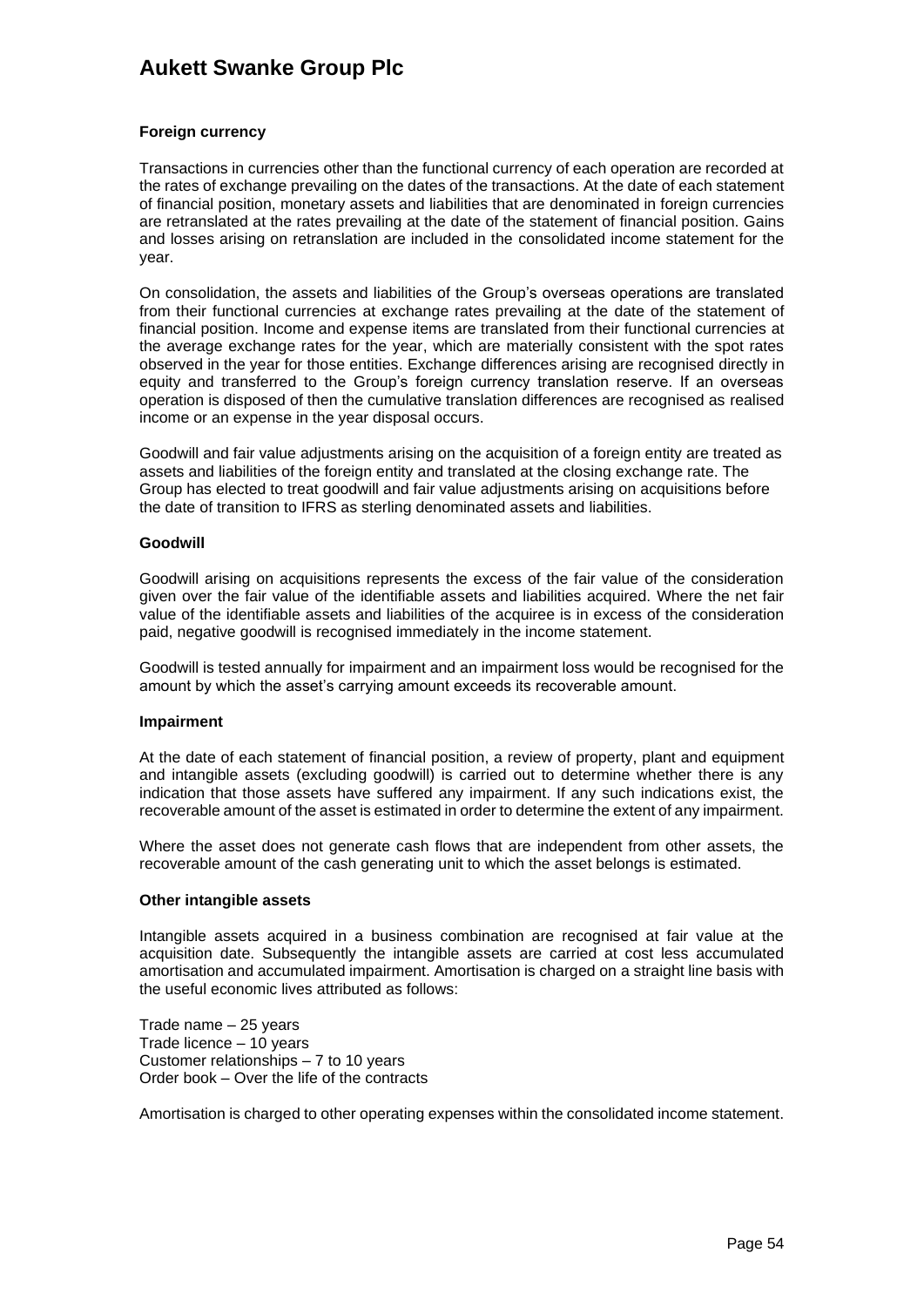#### **Investments**

Investments in subsidiaries, associates and joint ventures are held in the statement of financial position of the Company at historical cost less any allowance for impairment.

#### **Leases and asset finance arrangements**

The majority of the Group's accounting policies for leases are set out in note 14.

#### *Identifying Leases*

The Group accounts for a contract, or a portion of a contract, as a lease when it conveys the right to use an asset for a period of time in exchange for consideration. Leases are those contracts that satisfy all of the following criteria:

- (a) There is an identified asset;
- (b) The Group obtains substantially all the economic benefits from use of the asset; and
- (c) The Group has the right to direct use of the asset.

The Group considers whether the supplier has substantive substitution rights. If the supplier does have those rights, the contract is not identified as giving rise to a lease.

In determining whether the Group obtains substantially all the economic benefits from use of the asset, the Group considers only the economic benefits that arise from use of the asset, not those incidental to legal ownership or other potential benefits.

In determining whether the Group has the right to direct use of the asset, the Group considers whether it directs how and for what purpose the asset is used throughout the period of use. If there are no significant decisions to be made because they are pre-determined due to the nature of the asset, the Group considers whether it was involved in the design of the asset in a way that pre-determines how and for what purpose the asset will be used throughout the period of use. If the contract or portion of a contract does not satisfy these criteria, the Group applies other applicable IFRSs rather than IFRS 16.

#### **Operating segments**

The Group's reportable operating segments are based on the geographical areas in which its studios are located. Internally the Group prepares discrete financial information for each of its geographical segments.

Each reportable operating segment provides the same type of service to clients, namely integrated professional design services for the built environment and internally the Group does not sub divide its business by type of service.

### **Other operating expenses**

Other operating expenses include legal and professional costs, professional indemnity insurance premiums, marketing expenses and other general expenses.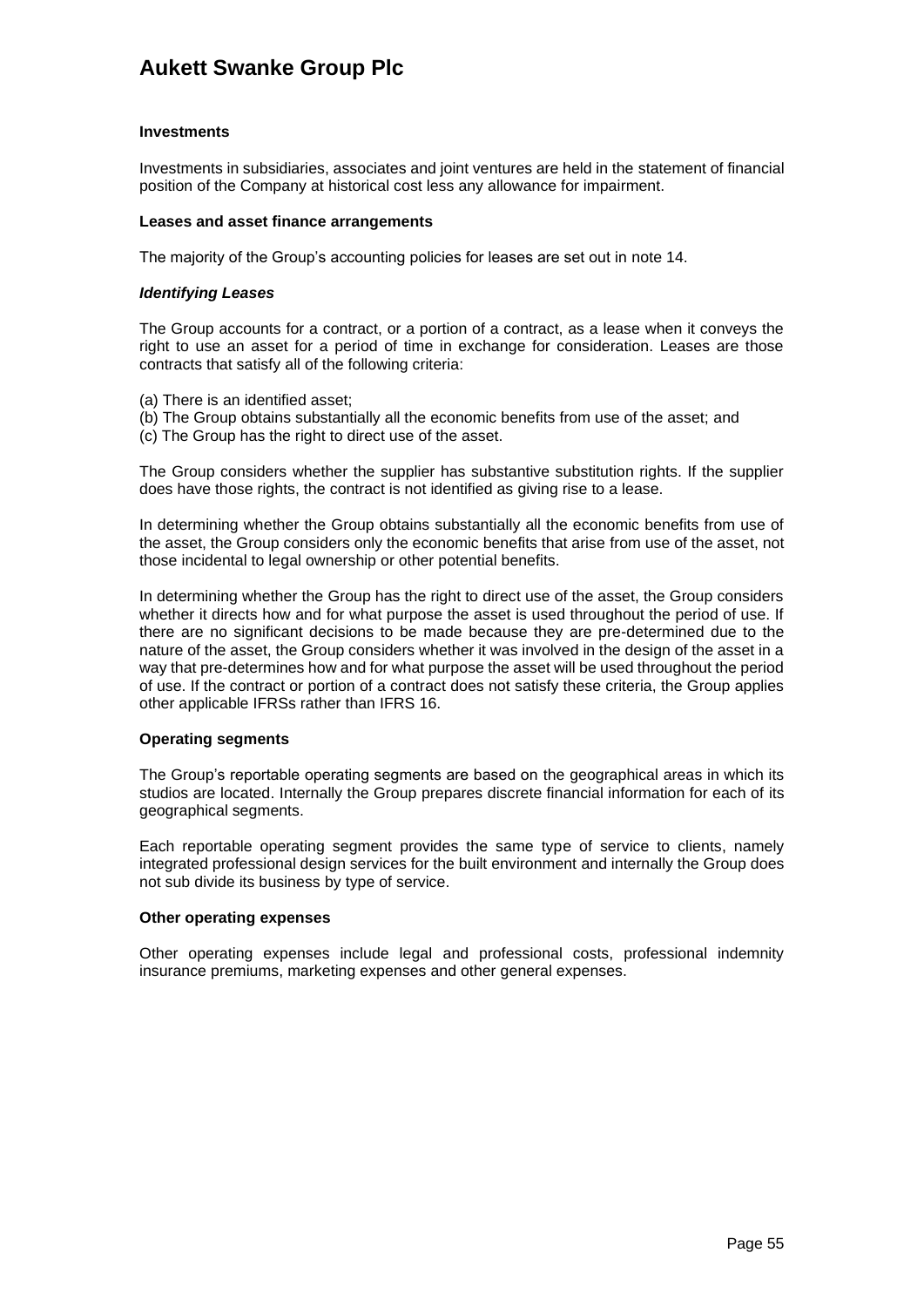#### **Property, plant and equipment**

All property, plant and equipment is stated at historical cost of acquisition less depreciation and any impairment provisions. Historical cost of acquisition includes expenditure that is directly attributable to the acquisition of the items.

Depreciation of property, plant and equipment is calculated to write off the cost of acquisition over the expected useful economic lives using the straight line method and over the following number of years:

Leasehold improvements – Unexpired term of lease Office furniture – 4 years Office equipment – 4 years Computer equipment – 2 years

#### **Provisions**

Provisions are recognised when a present obligation has arisen as a result of a past event which is probable will result in an outflow of economic benefits that can be reliably estimated.

Where the effect of the time value of money is material, the provision is based on the present value of future outflows, discounted at the pre-tax discount rate that reflects the risks specific to the liability.

#### *Employee benefits*

In those geographies where it is a legal requirement, provision is also made for end of service benefit ('EOSB'), being amounts payable to employees when their contract with the Group ends (see note 23).

The charge to the income statement comprises the service cost and the interest on the liability and is included in personnel related expenses. The obligation has been measured at the reporting date using the projected unit credit method in accordance with IAS 19 and is funded from working capital.

#### **Post retirement benefits**

Costs in respect of defined contribution pension arrangements are charged to the income statement on an accruals basis in line with the amounts payable in respect of the accounting period. The Group has no defined benefit pension arrangements.

#### **Revenue recognition**

Revenue represents the value of services performed for customers under contract (excluding value added taxes). Revenue from contracts is assessed on an individual basis with revenue earned being ascertained based on the stage of completion of the contract which is estimated using each performance obligation within the contract and the proportion of total time expected to be required to undertake each performance obligation which had been or is being performed.

#### Step 1) Identification of the contract

Contracts with clients are mostly on a fixed basis with the consideration generally being stipulated based on a percentage of the build cost.

Contract variations are treated as variations to a specific performance obligation, with any additional fees associated with that variation, and the time and cost required to fulfil the variations, included within the overall assessment of the time required to complete the overall performance obligation. This is on the basis that those variations are normally not distinct in themselves (modifications to existing elements of the obligations) and therefore are repriced as if they were part of the original contract.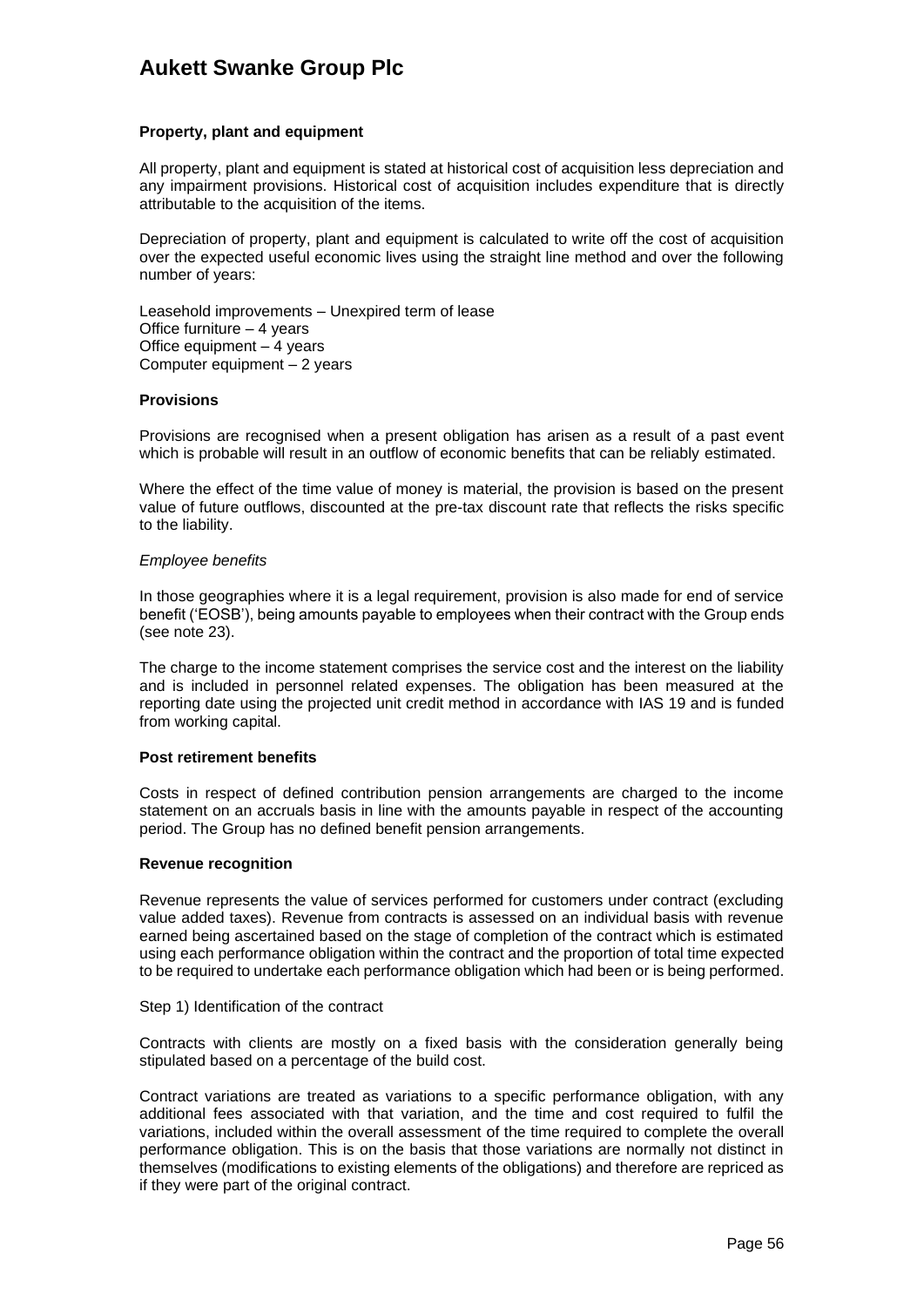#### Step 2) Identification of performance obligations

Whilst the nature of performance obligations may vary from project to project, they are generally split by identification of Royal Institute of British Architects ('RIBA') work stages (delivered as either an individual work stage or a group of work stages depending on the exact nature of the contract), which constitute individual and distinctive promises within the contract. These are capable of being delivered independently. Local equivalents of RIBA apply depending on the jurisdiction of the contract, and may be identified.

#### Step 3) Identify the consideration

Consideration is generally fixed and agreed within the contract for services between the Group and the client, subject to modifications as noted above in step 1.

#### Step 4) Allocate the transaction price

The performance obligations within the contract are billed on the basis of a fee allocated to each element of the project, however revenue is allocated to the performance obligations based on the total expected time cost and contract cost expected to be required to undertake each performance obligation within the contract. This leads to recognition of revenue being reallocated between work stages where Management assess that the billing milestones associated to specific stages as stated in the contract do not fairly reflect the total time and cost required to complete those tasks.

Estimates of the total time expected to be required to undertake the contracts are made on a regular basis and subject to management review. These estimates may differ from the actual results due to a variety of factors such as efficiency of working, accuracy of assessment of progress to date and client decision making.

#### Step 5) Recognition of revenue

For all contracts undertaken by Management, the measurement of revenues follows an "over time" pattern.

The basis on which this is the case is that the work performed by the Group has no alternative use and the contracts contain provisions by which consideration can be recovered for partperformance of obligations in the event that a contract is terminated. The revenue recoverable in such an instance would approximate to compensating the Group for the selling price of the services rendered to date.

The amount by which revenue exceeds progress billings is classified as contract assets. To the extent progress billings exceed relevant revenue, the excess is classified as contract liabilities.

#### **Trade receivables**

Trade receivables are amounts due from clients for services provided in the ordinary course of business and are stated net of any provision for impairment.

Following the adoption of IFRS 9, the Group followed the simplified approach and so makes an expected credit loss allowance using lifetime expected credit losses for all trade receivables and contract assets. The estimates and judgements applied are detailed further in note 18.

The Group endeavours to undertake work only for clients who have the financial strength to complete projects but even so, much property development is financed by funds not unconditionally committed at the commencement of the project. Problems with financing can on occasion unfortunately lead to clients being unable to pay their debts either on a temporary or more permanent basis.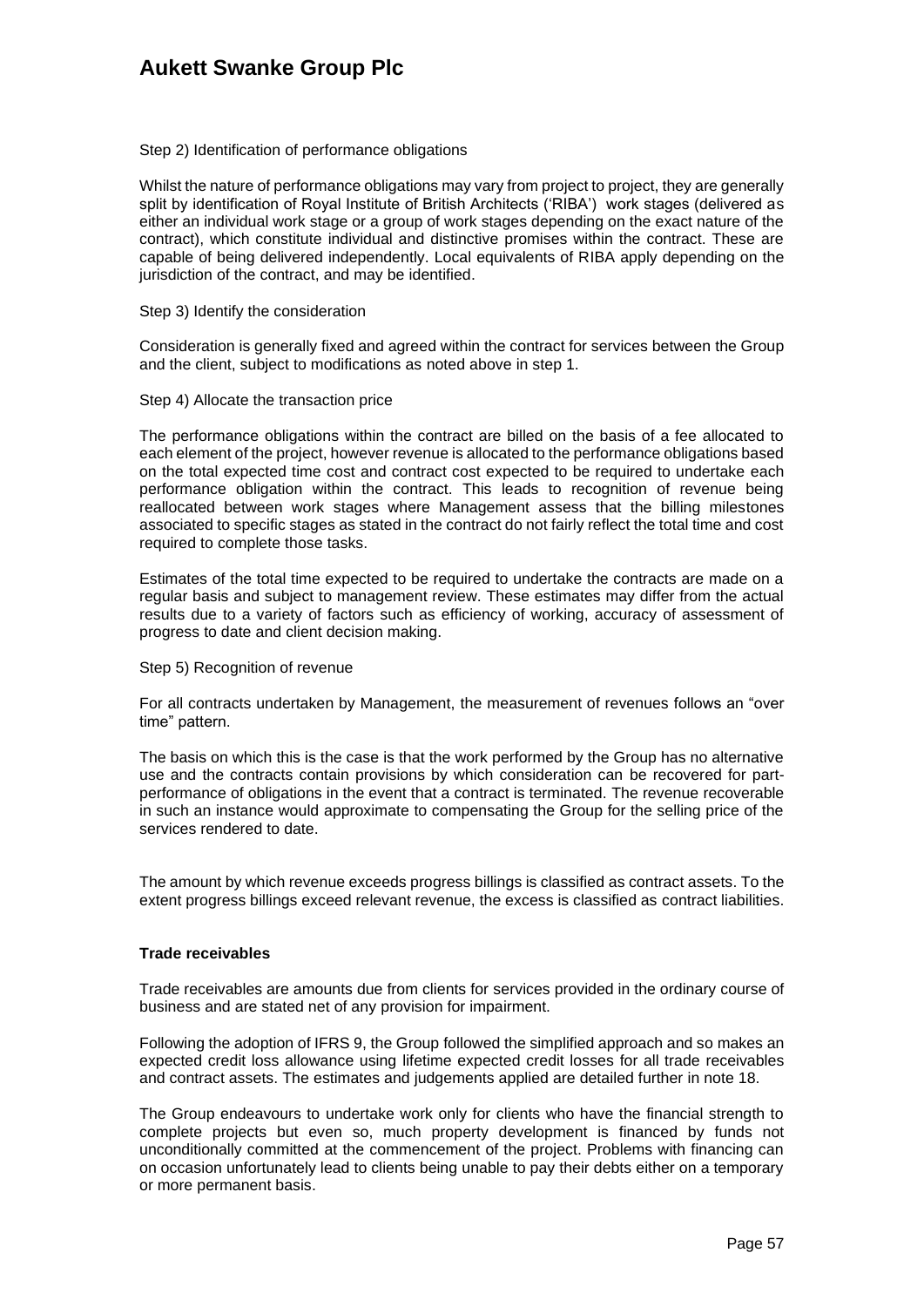The Group monitors receipts from clients closely and undertakes a range of actions if there are indications a client is experiencing funding problems. The Group makes further loss allowances if it is considered that there is a significant risk of non-payment. The factors assessed when considering a loss allowance include the ownership of the development site, the general financial strength and financial difficulties of the client, likely use / demand for the completed project, and the length of time likely to be necessary to resolve the funding problems.

The Group strives to maintain good relations with clients, but on occasions disputes do arise with clients requiring litigation to recover outstanding monies. In such circumstances, the directors carefully consider the individual facts relating to each case (such as strength of the legal arguments and financial strength of the client) when deciding the level of any further impairment allowance.

### **2 Accounting estimates and judgements**

Estimates and judgements are continually evaluated and are based on historical experience and other factors, including expectations of future events that are believed to be reasonable under the circumstances.

#### **Accounting estimates**

In preparing the financial statements, the directors make estimates and assumptions concerning the future. The resulting accounting estimates, by definition, seldom equal the related actual results. The estimates and assumptions that have a significant risk of causing a material adjustment to the carrying amounts of assets and liabilities within the next financial year are considered to be:

#### **Impairment of trade receivables**

The Group provides architectural, interior design and related services to a wide variety of clients including property developers, owner occupiers and governmental organisations, both in the United Kingdom and overseas.

An increase of 6% (2020: 6%) as a percentage of total trade receivables would lead to a material bad debt exposure. Based on the combination of credit loss allowances and specifically identified further provisions, there is a £0.27m, (2020: £1.03m) trade receivables provision primarily against Middle East and some UK trade receivables. Given the nature of these, there remains the potential to collect these in future years. Further quantitative information concerning trade receivables is shown in notes 18 and 29.

#### **Impairment of goodwill**

Details of the impairment reviews undertaken in respect of the carrying value of goodwill are given in note 11.

#### **Impairment of investments in subsidiaries, associate and joint ventures**

The company's investment in subsidiaries, associate and joint ventures is reviewed annually for impairment. The recoverable amount is determined based on value in use calculations. These calculations use pre-tax cash flow projections based on financial budgets and forecasts covering a five year period. Cash flows beyond the five year period are extrapolated using long term average growth rates.

The key assumptions made in these projections are the same as those given in relation to impairment of goodwill in note 11.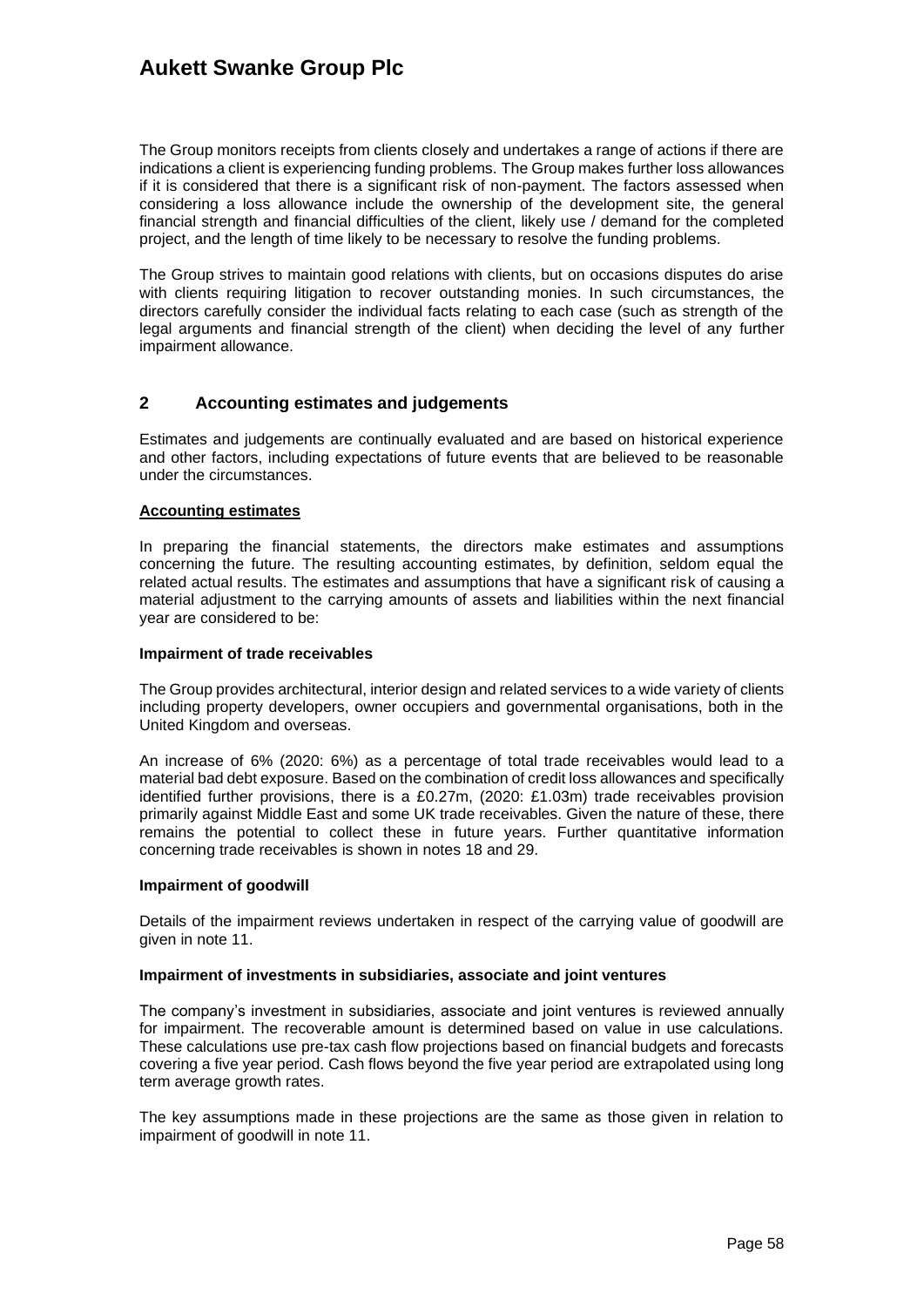### **Critical accounting judgements**

Critical judgements represent key decisions made by management in the application of the Group's accounting policies. Where a significant risk of materially different outcomes exists due to management assumptions, this will represent a critical accounting judgement. Accounting judgements are continually reviewed in light of new information and are based on historical experience and other factors, including expectations of future events that are believed to be reasonable under the circumstances. The judgements which have a significant risk of causing a material adjustment to the carrying amount of assets and liabilities are considered to be:

#### **Recognition of fee claim revenue**

The nature of the project work undertaken by the Group means sometimes the scale and scope of a project increases after work has commenced. Subsequent changes to the scale and scope of the work may require negotiation with the clients for variations.

Advance agreement of the quantum of variation fees is not always possible, in particular when the timescale for project completion is changing or where the cost of variations cannot be determined until the work has been undertaken.

The Group have limited numbers of situations where we are entitled to a fee claim, on which estimation of the amount we would be entitled to in such a claim is considered on a case by case basis, and only recognised when it is highly probable that there will not be a subsequent reversal of the estimated revenues of a probable outcome under the requirements of IFRS 15 for variable consideration.

In the current year no material fee claim revenue has been recognised at 30 September 2021.

#### **IFRS 16 Right-of-use asset and Lease liability**

The lease of its UK, Bonhill Street studio includes an upward rent review after 5 years, does not contain any break clauses and expires in May 2028.

The lease includes provision for an additional 4 month rent free period on condition that the Group undertakes specific property improvements to the Landlords reasonable satisfaction. The Group estimates that the cost of installation of these improvements would be equivalent or higher in cost than the value of the 4 months rent free saving. As the Group would have to pay for the comfort cooling system to gain the rent free saving, the 4 month rent free period is not included within the IFRS 16 calculation for the right-of-use asset and associated lease liability.

### **3 Operating segments**

The Group comprises three separately reportable geographical segments ('hubs'), together with a group costs segment. Geographical segments are based on the location of the operation undertaking each project.

The Group's operating segments consist of the United Kingdom, the Middle East and Continental Europe. Turkey is included within Continental Europe together with Germany and the Czech Republic.

#### **Income statement segment information**

| Segment revenue           | 2021   | 2020   |
|---------------------------|--------|--------|
|                           | £'000  | £'000  |
| United Kingdom            | 8,871  | 7,106  |
| Middle East               | 2,822  | 4,823  |
| <b>Continental Europe</b> | 321    | 237    |
| Revenue                   | 12.014 | 12,166 |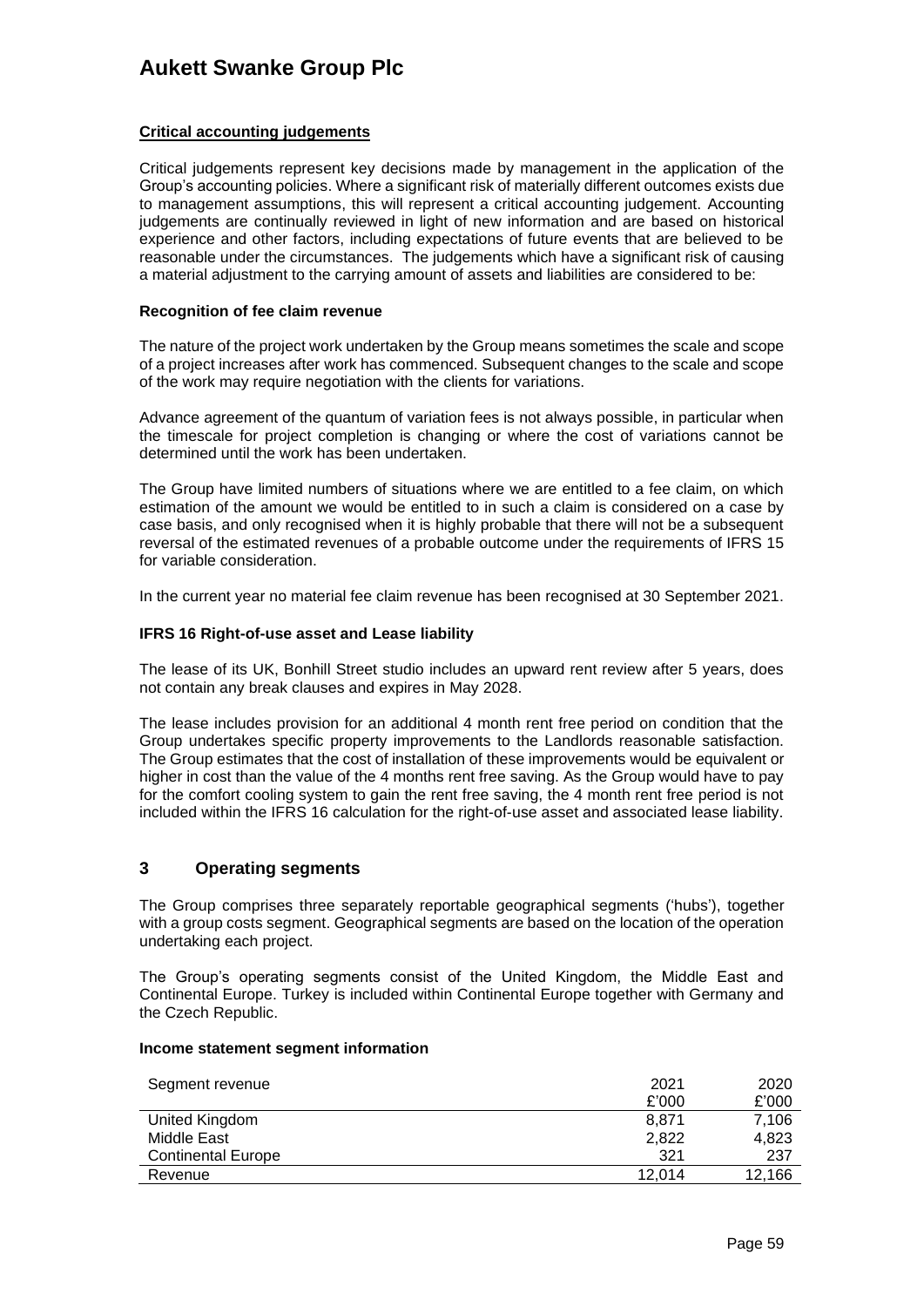| Segment revenue less sub consultant costs | 2021  | 2020   |
|-------------------------------------------|-------|--------|
|                                           | £'000 | £'000  |
| United Kingdom                            | 6.063 | 6,990  |
| Middle East                               | 2.517 | 4.122  |
| <b>Continental Europe</b>                 | 242   | 224    |
| Revenue less sub consultant costs         | 8.822 | 11,336 |

All of the Group's revenue relates to the value of services performed for customers under construction type contracts. These contracts are generally fixed price and take place over a long term basis.

No segmentation of timing of revenue recognition is provided as all services continue to be provided on an 'over time' basis.

All impairment losses recognised in note 18 are in respect of the Group's contracts with customers.

#### Segment net finance expense

|                           | 2021  | 2020  |
|---------------------------|-------|-------|
|                           | £'000 | £'000 |
| United Kingdom            | (93)  | (104) |
| Middle East               |       |       |
| <b>Continental Europe</b> |       |       |
| Group costs               |       | (8)   |
| Net finance expense       | (94)  | (112) |
|                           |       |       |
| Segment depreciation      | 2021  | 2020  |
|                           | £'000 | £'000 |
| United Kingdom            | 88    | 29    |
| Middle East               | 33    | 40    |
| <b>Continental Europe</b> | 4     | 3     |
| Group costs               | 4     | 2     |
| Depreciation              | 129   | 74    |

| Segment amortisation      | 2021  | 2020  |
|---------------------------|-------|-------|
|                           | £'000 | £'000 |
| United Kingdom            | 399   | 367   |
| Middle East               | 40    | 43    |
| <b>Continental Europe</b> | 2     | a     |
| Amortisation              | 442   | 419   |

| 2021<br>Segment result    | <b>Before</b><br>goodwill and<br>acquisition<br>adjustments | Fair value<br>gains on<br>deferred<br>consideration<br>and<br>acquisition<br>settlement | Sub-total | Reallocation<br>of group<br>management<br>charges | Total   |
|---------------------------|-------------------------------------------------------------|-----------------------------------------------------------------------------------------|-----------|---------------------------------------------------|---------|
|                           | £'000                                                       | £'000                                                                                   | £'000     | £'000                                             | £'000   |
| United Kingdom            | (848)                                                       |                                                                                         | (848)     | 540                                               | (308)   |
| Middle East               | (936)                                                       | ۰                                                                                       | (936)     | 398                                               | (538)   |
| <b>Continental Europe</b> | 149                                                         | ۰                                                                                       | 149       | 181                                               | 330     |
| Group costs               | 104                                                         | ۰                                                                                       | 104       | (1, 119)                                          | (1,015) |
| Loss before tax           | (1,531)                                                     |                                                                                         | (1,531)   | ٠                                                 | (1,531) |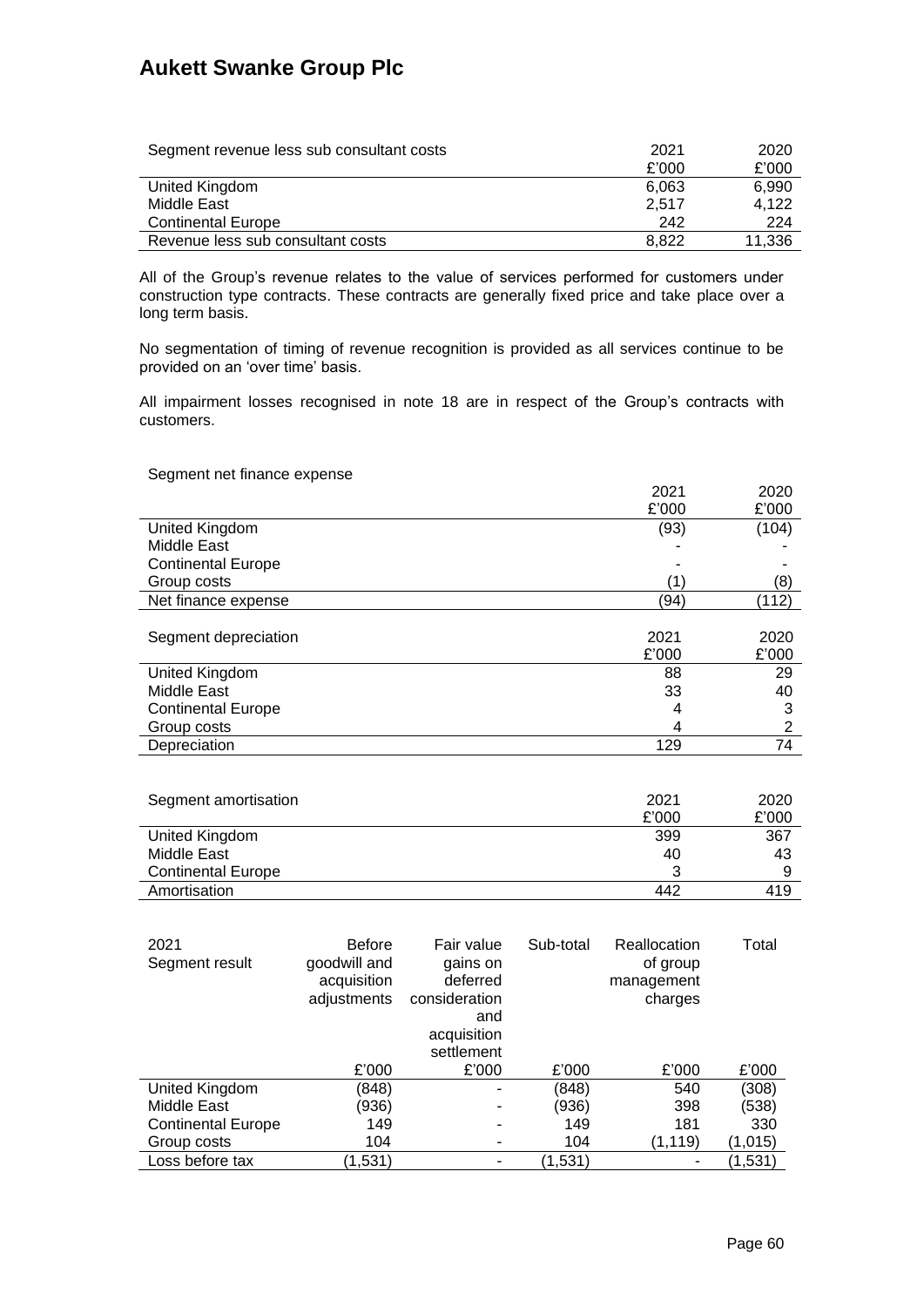| 2020<br>Segment result    | <b>Before</b><br>goodwill and<br>acquisition<br>adjustments | Fair value<br>gains on<br>deferred<br>consideration<br>and<br>acquisition<br>settlement | Sub-total | Reallocation<br>of group<br>management<br>charges | Total |
|---------------------------|-------------------------------------------------------------|-----------------------------------------------------------------------------------------|-----------|---------------------------------------------------|-------|
|                           | £'000                                                       | £'000                                                                                   | £'000     | £'000                                             | £'000 |
| United Kingdom            | (282)                                                       |                                                                                         | (282)     | 496                                               | 214   |
| Middle East               | (472)                                                       |                                                                                         | (472)     | 449                                               | (23)  |
| <b>Continental Europe</b> | 511                                                         |                                                                                         | 511       | 146                                               | 657   |
| Group costs               | 197                                                         |                                                                                         | 197       | (1,091)                                           | (894) |
| Profit before tax         | (46)                                                        |                                                                                         | (46)      |                                                   | (46)  |

The Group's share of results from associate and joint ventures included within the Continental Europe segment result are shown in notes 16 and 17.

#### **Revenue from contracts with customers**

### *Assets and liabilities related to contracts with customers*

The Group has recognised the following assets and liabilities related to contracts with customers:

|                                                                        | 2021  | 2020  |
|------------------------------------------------------------------------|-------|-------|
|                                                                        | £'000 | £'000 |
| Current contract assets relating to professional<br>services contracts | 988   | 648   |
| Loss allowance                                                         | (6)   | (20)  |
| Total contract assets                                                  | 982   | 628   |
| Contract liabilities relating to professional services<br>contracts    | 829   | 606   |
| <b>Total contract liabilities</b>                                      | 829   | 606   |
|                                                                        |       |       |

*Significant changes in contract asset and liabilities*

There were no significant changes in Contract assets as the timing of providing services ahead of the agreed payment schedules for contracts remained largely unchanged. Most of the contract assets are derived from contracts in the Middle East operating segment.

Contract liabilities have decreased as the Group has invoiced for lower amounts ahead of providing services. Contract liabilities derive primarily from contracts in the UK operating segment.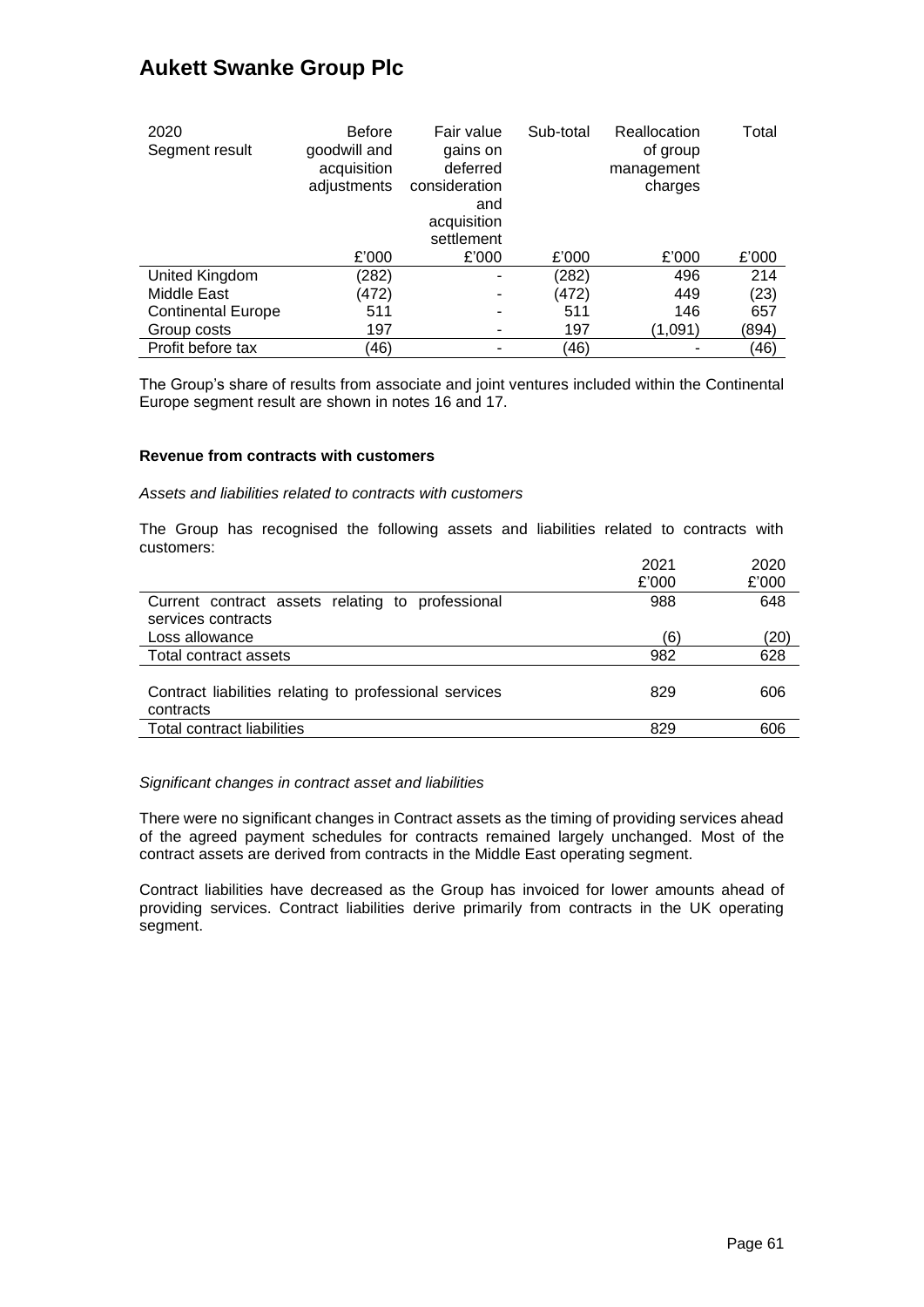#### *Revenue recognised in relation to contract liabilities*

The following table shows how much of the revenue recognised in the current reporting period relates to carried-forward contract liabilities and how much relates to performance obligations that were satisfied in a prior year:

|                                                                                                                                               | £'000 |
|-----------------------------------------------------------------------------------------------------------------------------------------------|-------|
| Total contract liabilities as at 1 October 2020                                                                                               | (606) |
| Revenue recognised that was included in the contract liability balance at the<br>beginning of the period                                      | 528   |
| Credits issued relating to the contract liability balance at the beginning of the<br>year, previously invoiced but not recognised as revenue. |       |
| Cash received in advance of performance and not recognised as revenue in<br>the period                                                        | (751) |
| Total contract liabilities as at 30 September 2021                                                                                            |       |

The Group did not recognise any revenue in the reporting period from performance obligations satisfied (or partially satisfied) in previous periods.

#### **Statement of financial position segment information**

| Segment assets                                                           | 2021   | 2020   |
|--------------------------------------------------------------------------|--------|--------|
|                                                                          | £'000  | £'000  |
| United Kingdom                                                           | 2,413  | 1,354  |
| Middle East                                                              | 1,427  | 1,562  |
| <b>Continental Europe</b>                                                | 85     | 91     |
| Trade receivables and contract assets                                    | 3,925  | 3,007  |
| Other current assets                                                     |        |        |
|                                                                          | 1,547  | 2,140  |
| Non current assets*                                                      | 6,432  | 7,704  |
| Total assets                                                             | 11,904 | 12,851 |
| *Non current assets include investments in associate and joint ventures. |        |        |
|                                                                          |        |        |
| Segment liabilities                                                      | 2021   | 2020   |
|                                                                          | £'000  | £'000  |
| United Kingdom                                                           | 3,067  | 2,168  |
| Middle East                                                              | 781    | 1,052  |
| <b>Continental Europe</b>                                                | 57     | 25     |
| Trade payables, contract liabilities and accruals                        | 3,905  | 3,245  |
|                                                                          |        |        |
| Other current liabilities                                                | 1,293  | 1,388  |
| Non current liabilities                                                  | 3,639  | 3,844  |
| Total liabilities                                                        | 8,837  | 8,477  |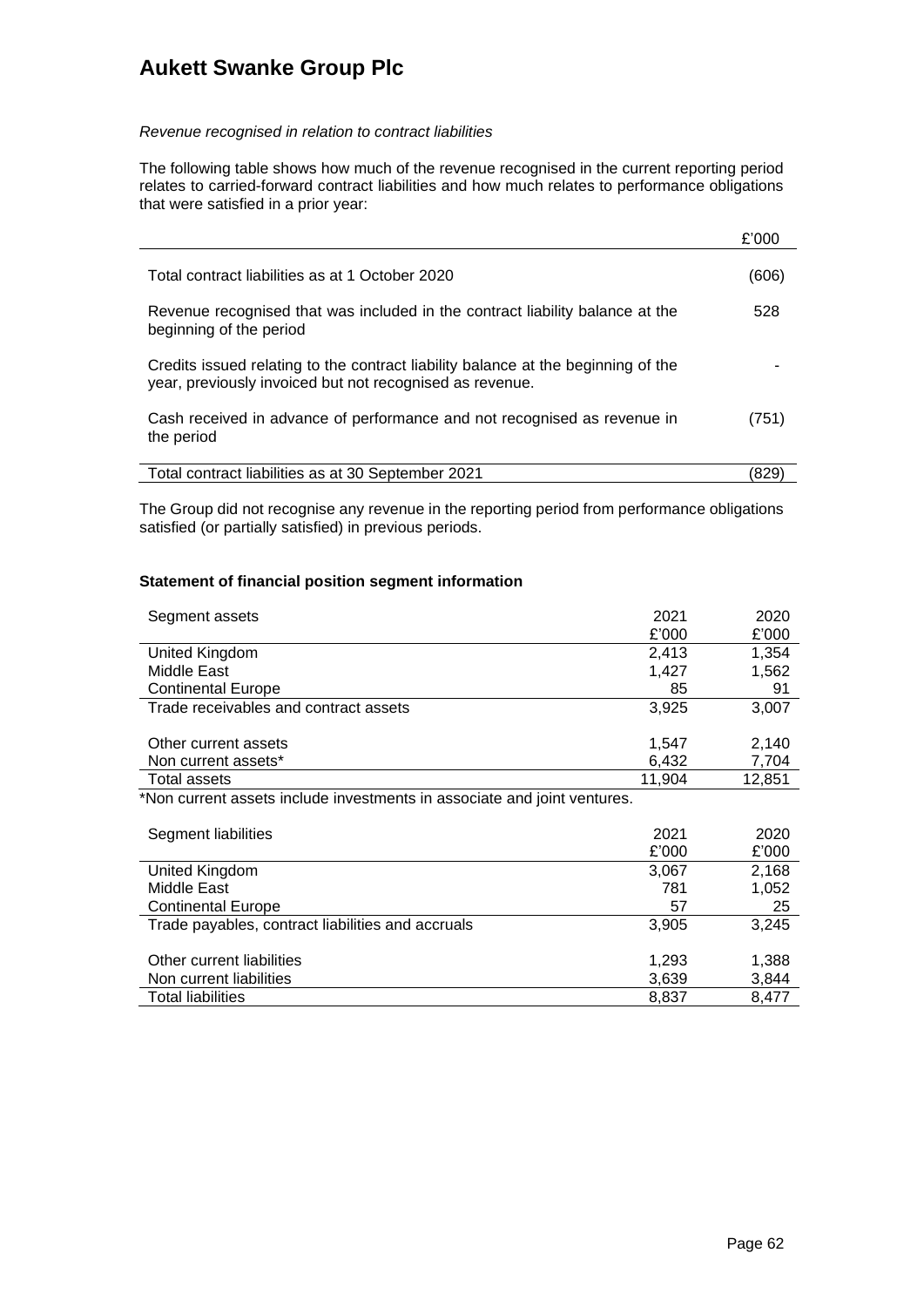### **Geographical areas**

| Revenue                                   | 2021   | 2020   |
|-------------------------------------------|--------|--------|
|                                           | £'000  | £'000  |
| United Kingdom                            | 8,871  | 7,106  |
| Country of domicile                       | 8,871  | 7,106  |
|                                           |        |        |
| Turkey                                    | 321    | 237    |
| <b>United Arab Emirates</b>               | 2,822  | 4,823  |
| Foreign countries                         | 3,143  | 5,060  |
|                                           |        |        |
| Revenue                                   | 12,014 | 12,166 |
|                                           |        |        |
| Non current assets                        | 2021   | 2020   |
|                                           | £'000  | £'000  |
| United Kingdom                            | 4,594  | 5,072  |
| Country of domicile                       | 4,594  | 5,072  |
|                                           |        |        |
| <b>Czech Republic</b>                     | 9      | 25     |
| Germany                                   | 787    | 1,219  |
| Turkey                                    | 43     | 57     |
| <b>United Arab Emirates</b>               | 758    | 1,117  |
| Foreign countries                         | 1,597  | 2,418  |
|                                           |        |        |
| Non current assets excluding deferred tax | 6,191  | 7,490  |
|                                           |        |        |
| Deferred tax                              | 241    | 214    |
| Non current assets                        | 6,432  | 7,704  |

#### **Major clients**

During the year ended 30 September 2021, the Group derived 10% or more of its revenues from one client (2020: no client).

|                         | 2021  | 2020  |
|-------------------------|-------|-------|
|                         | £'000 | £'000 |
| Largest client revenues | 3.295 |       |

The largest client revenues for 2021 relate to the United Kingdom operating segment (2020: United Kingdom operating segment).

### **Revenue by project site**

The geographical split of revenue based on the location of project sites was:

|                           | 2021   | 2020   |
|---------------------------|--------|--------|
|                           | £'000  | £'000  |
| United Kingdom            | 8,528  | 6,769  |
| Middle East               | 2,955  | 4,994  |
| <b>Continental Europe</b> | 490    | 373    |
| Rest of the world         | 41     | 30     |
| Revenue                   | 12.014 | 12,166 |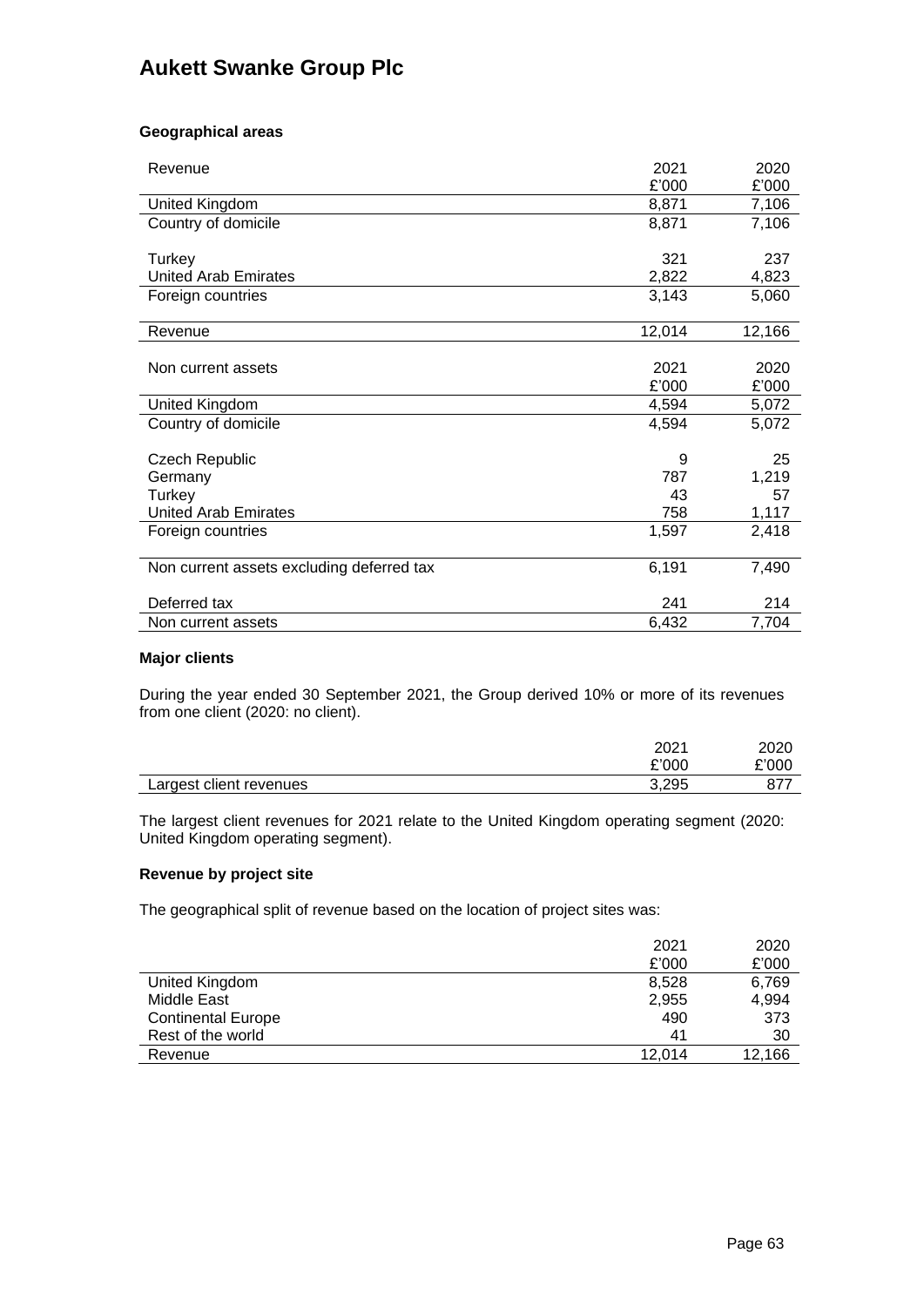### **4 Other operating income**

|                                                        | 2021  | 2020  |
|--------------------------------------------------------|-------|-------|
|                                                        | £'000 | £'000 |
| Property rental income                                 | 153   | 148   |
| Management charges to joint ventures and<br>associates | 132   | 122   |
| Government grants (UK furlough scheme)                 | 59    | 158   |
| Other sundry income                                    | 16    | 27    |
| Total other operating income                           | 360   | 455   |

### **5 Finance costs**

|                                      | 2021  | 2020  |
|--------------------------------------|-------|-------|
|                                      | £'000 | £'000 |
| Payable on bank loans and overdrafts |       |       |
| Finance lease interest payable       | 91    | 103   |
| Total finance costs                  | 94    | 112   |

### **6 Auditor remuneration**

During the year the Group incurred the following costs in relation to the Company's auditor and associates of the Company's auditor:

|                                                                                         | 2021  | 2020  |
|-----------------------------------------------------------------------------------------|-------|-------|
|                                                                                         | £'000 | £'000 |
| Fees payable to the Company's auditor for the audit of the<br>Company's annual accounts | 58    | 53    |
| Fees payable to the Company's auditor and its associates<br>for other services          |       |       |
| Audit of the Company's subsidiaries pursuant to legislation                             | 70    | 69    |

The figures presented above are for Aukett Swanke Group Plc and its subsidiaries as if they were a single entity. Aukett Swanke Group Plc has taken the exemption permitted by United Kingdom Statutory Instrument 2008/489 to omit information about its individual accounts.

### **7 Employee information**

The average number of persons employed by the Group and Company during the year was as follows:

|                | Group  |        | Company |        |
|----------------|--------|--------|---------|--------|
|                | 2021   | 2020   | 2021    | 2020   |
|                | Number | Number | Number  | Number |
| Technical      | 104    | 129    |         | ۰      |
| Administrative | 29     | 32     |         |        |
| Total          | 133    | 161    |         |        |

In addition to the number of staff disclosed above, the Group's associate and joint ventures employed an average of 146 persons (2020: 141 persons).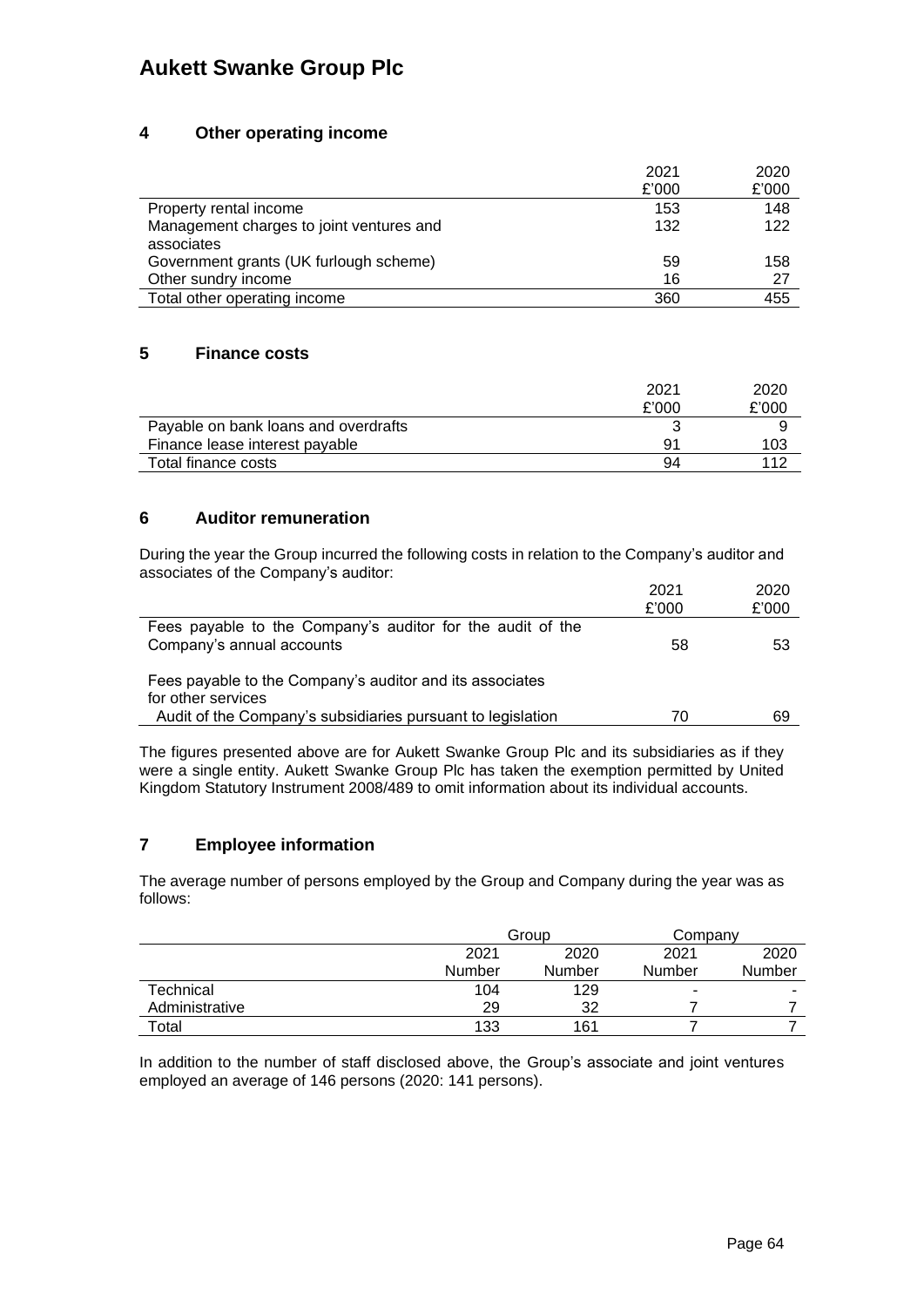|                                   | Group |       | Companv |       |
|-----------------------------------|-------|-------|---------|-------|
|                                   | 2021  | 2020  | 2021    | 2020  |
|                                   | £'000 | £'000 | £'000   | £'000 |
| Wages and salaries                | 5,874 | 6,958 | 534     | 542   |
| Social security costs             | 444   | 461   | 65      | 65    |
| Contributions to defined          | 253   | 273   | 44      | 41    |
| contribution pension arrangements |       |       |         |       |
| Total                             | 6.571 | 7.692 | 643     | 648   |

The costs of the persons employed by the Group and Company during the year were:

The Group contributes to defined contribution pension arrangements for its employees both in the UK and overseas. The assets of these arrangements are held by financial institutions entirely separately from those of the Group.

The Group's Turkish subsidiary is required to pay termination benefits to each employee who completes one year of service and whose employment is terminated upon causes that qualify the employee to receive termination indemnity payments.

The Group's Middle East subsidiaries are required to pay termination benefits to each employee who completes one year of service as stipulated by UAE labour laws. Further details of this can be found in note 23.

### **8 Directors' emoluments**

The Executive Directors and Non-executive Directors of Aukett Swanke Group ("ASG") Plc, waived part of their emoluments in the prior year to reflect difficult trading conditions. The total amounts waived were 2021: NIL (2020: £38k).

| 2021                | Aggregate<br>emoluments<br>£'000 | Pension<br>contributions<br>£'000 | Total<br>received<br>£'000 | Waived<br>£'000 | Total<br>entitlement<br>£'000 |
|---------------------|----------------------------------|-----------------------------------|----------------------------|-----------------|-------------------------------|
| Nicholas Thompson   | 214                              | 10                                | 224                        |                 | 224                           |
| John Bullough       | 15                               |                                   | 15                         |                 | 15                            |
| <b>Robert Fry</b>   | 121                              | 17                                | 138                        |                 | 138                           |
| <b>Clive Carver</b> | 30                               |                                   | 30                         |                 | 30                            |
| Raúl Curiel         | 30                               |                                   | 30                         |                 | 30                            |
| Antony Barkwith     | 123                              | 16                                | 139                        |                 | 139                           |
| Total               | 533                              | 43                                | 576                        |                 | 576                           |

| 2020                | Aggregate<br>emoluments<br>£'000 | Pension<br>contributions<br>£'000 | Total<br>received<br>£'000 | Waived<br>£'000 | Total<br>entitlement<br>£'000 |
|---------------------|----------------------------------|-----------------------------------|----------------------------|-----------------|-------------------------------|
| Nicholas Thompson   | 218                              | 10                                | 228                        | 15              | 243                           |
| John Bullough       | 28                               |                                   | 28                         | $\overline{2}$  | 30                            |
| <b>Robert Fry</b>   | 119                              | 19                                | 138                        | 9               | 147                           |
| <b>Clive Carver</b> | 28                               | $\blacksquare$                    | 28                         | 2               | 30                            |
| Raúl Curiel         | 28                               |                                   | 28                         | 2               | 30                            |
| Antony Barkwith     | 101                              | 13                                | 114                        | 8               | 122                           |
| Total               | 522                              | 42                                | 564                        | 38              | 602                           |

Benefits were accruing to three Directors (2020: three Directors) under defined contribution pension arrangements.

The aggregate emoluments of the highest paid Director were £214,000 (2020: £218,000) together with pension contributions of £10,000 (2020: £10,000).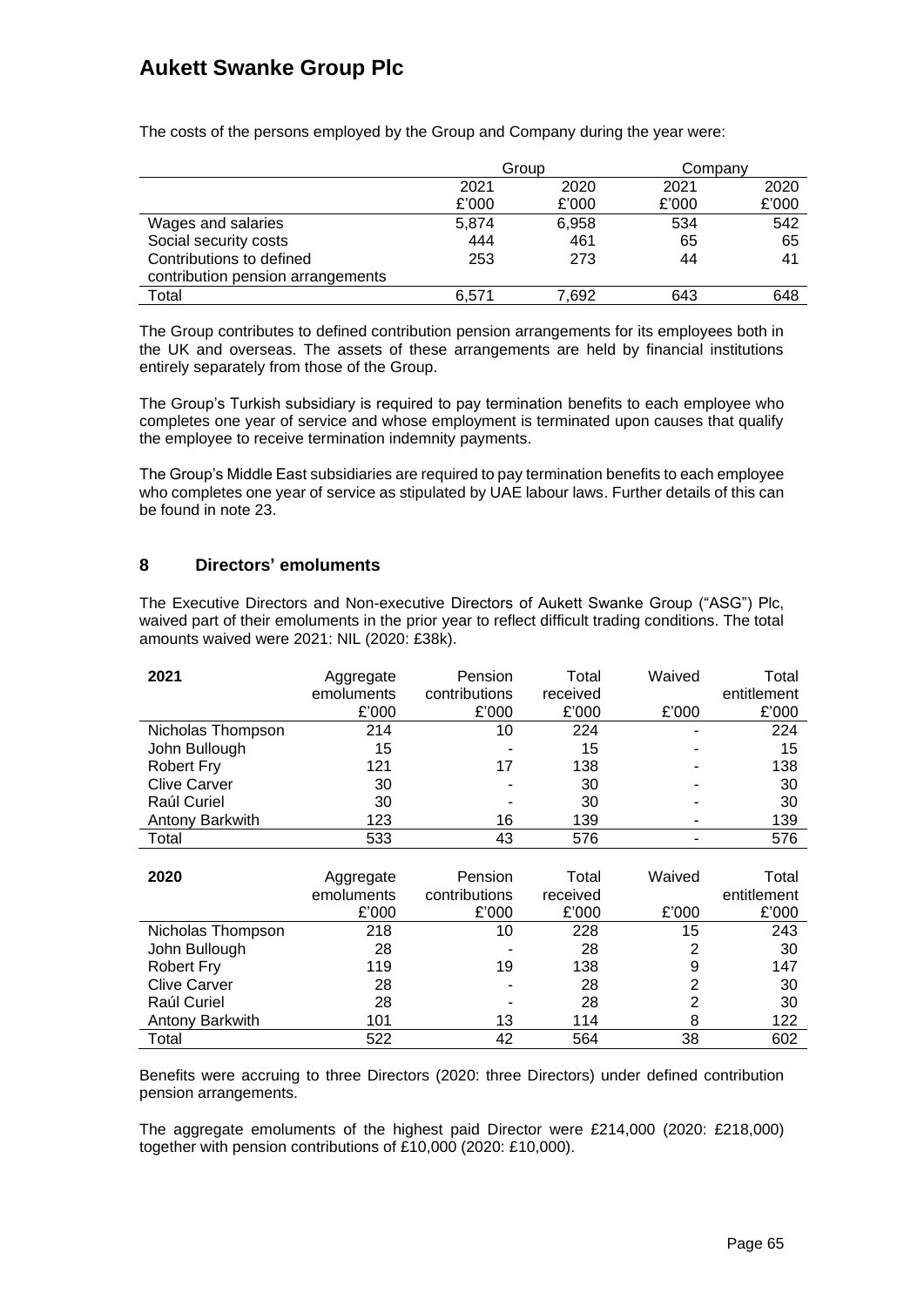### **9 Tax charge**

|                                                   | 2021  | 2020  |
|---------------------------------------------------|-------|-------|
|                                                   | £'000 | £'000 |
| Current tax                                       |       |       |
| Adjustment in respect of previous years           | (361) |       |
| Total current tax                                 | (361) |       |
| Origination and reversal of temporary differences | (126) | (26)  |
| Adjustment in respect of previous years           | 92    |       |
| Changes in tax rates                              |       |       |
| Total deferred tax (note 22)                      | (34)  | (26)  |
|                                                   |       |       |
| Total tax credit                                  | (395) | (26)  |

The standard rate of corporation tax in the United Kingdom is applicable for the financial year was 19% (2020: 19%)

The tax assessed for the year differs from the United Kingdom standard rate as explained below:

|                                                      | 2021    | 2020  |
|------------------------------------------------------|---------|-------|
|                                                      | £'000   | £'000 |
| Loss before tax                                      | (1,531) | (46)  |
| Loss before tax multiplied by the standard           |         |       |
| rate of corporation tax in the United                |         |       |
| Kingdom of 19% (2020: 19%)                           | (291)   | (9)   |
| Effects of:                                          |         |       |
| Other non tax deductible expenses/(credits)          | 60      | (12)  |
| Associate and joint ventures reported net of tax     | (32)    | (84)  |
| Tax losses not recognised                            | 105     | 84    |
| Current tax adjustment in respect of previous years  | (361)   |       |
| Deferred tax adjustment in respect of previous years | 92      |       |
| Income not taxable                                   | 32      | (12)  |
| Total tax credit                                     | (395)   | (26)  |

### **10 Earnings per share**

The calculations of basic and diluted earnings per share are based on the following data:

| Earnings                                             | 2021<br>£'000  | 2020<br>£'000  |
|------------------------------------------------------|----------------|----------------|
| Continuing operations                                | (1,123)        | 5              |
| (Loss)/profit for the year                           | (1, 123)       | 5              |
| Number of shares                                     | 2021<br>Number | 2020<br>Number |
| Weighted average of ordinary shares in issue         | 165,213,652    | 165.213.652    |
| Effect of dilutive options                           |                |                |
| Diluted weighted average of ordinary shares in issue | 165,213,652    | 165,213,652    |

As explained in note 25 the Company has granted options over 2,500,000 of its ordinary shares. These have not been included above as the average share price was below the exercise price in 2021 and they therefore do not have a dilutive effect.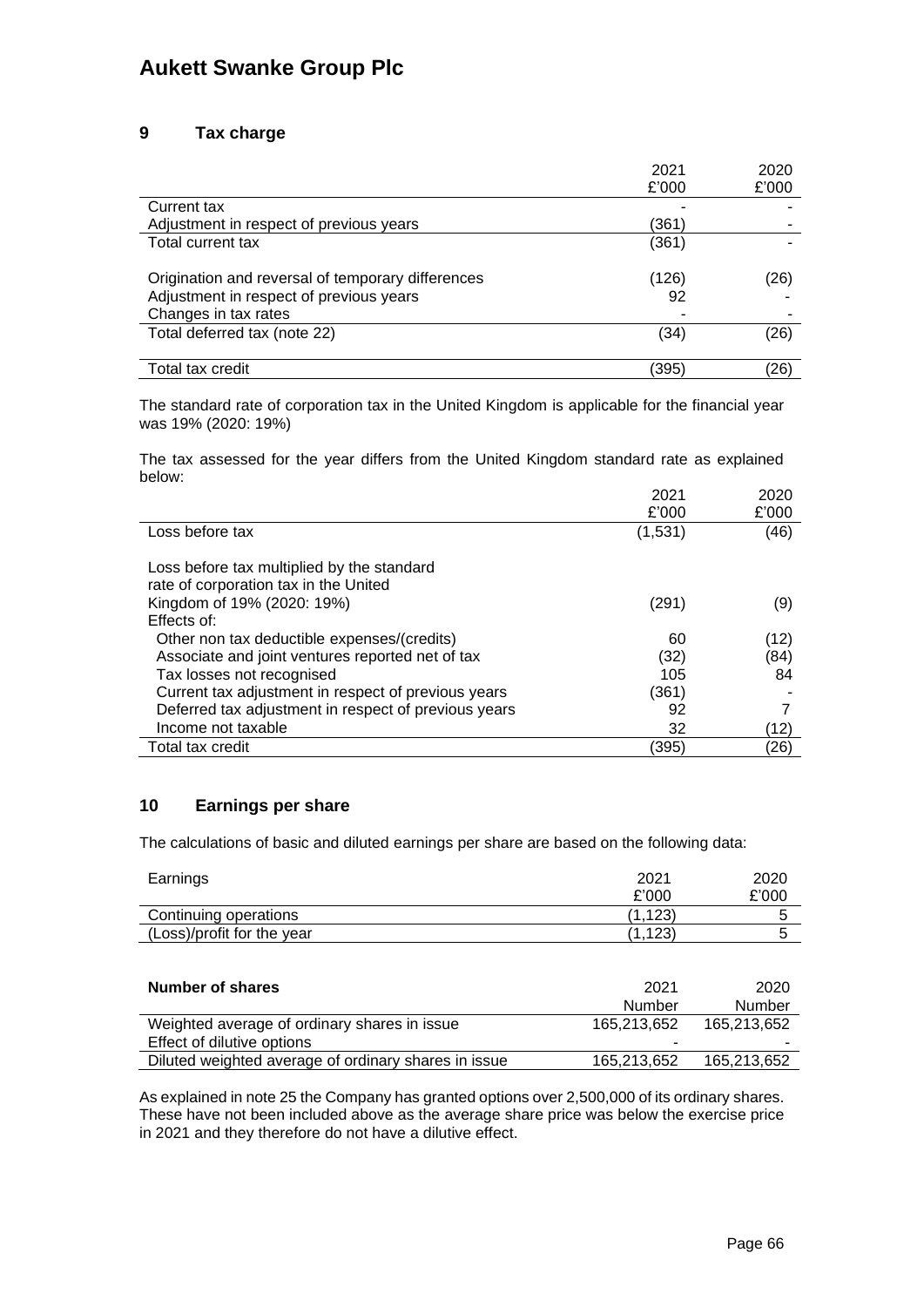### **11 Goodwill**

#### **Group**

|                      | £'000 |
|----------------------|-------|
| Cost                 |       |
| At 1 October 2019    | 2,683 |
| Addition             | 19    |
| Disposal             | (271) |
| Exchange differences | (39)  |
| At 30 September 2020 | 2,392 |
| Addition             | 9     |
| Disposal             |       |
| Exchange differences | (31)  |
| At 30 September 2021 | 2,370 |
|                      |       |
| Impairment           |       |
| At 1 October 2019    | 271   |
| Disposal             | (271) |
| Exchange differences |       |
| At 30 September 2020 |       |
| Disposal             |       |
| Exchange differences |       |
| At 30 September 2021 |       |
|                      |       |
| Net book value       |       |

| <b>IVOI DUUI VUIUU</b> |       |
|------------------------|-------|
| At 30 September 2021   | 2.370 |
| At 30 September 2020   | 2.392 |
| At 30 September 2019   | 2.412 |
|                        |       |

The disposal recorded in the prior year related to Goodwill on a Russian subsidiary which was sold during the prior year. As the Goodwill allocated to that entity had previously been fully impaired no gain or loss was recognised on disposal of the goodwill.

The addition recorded in the year related to Goodwill on the acquisition of an additional 5% shareholding in John R Harris & Partners Limited increasing the Group's shareholding from 95% to 100%.

The net book value of goodwill is allocated to the Group's cash generating units ("CGU") as follows:

|                      | United<br>Kingdom | Turkey | Middle<br>East | Total |
|----------------------|-------------------|--------|----------------|-------|
|                      | £'000             | £'000  | £'000          | £'000 |
| At 30 September 2019 | 1,740             | 37     | 635            | 2,412 |
| Addition             |                   |        | 19             | 19    |
| Exchange differences |                   | (11)   | (28)           | (39)  |
| At 30 September 2020 | 1,740             | 26     | 626            | 2,392 |
| Addition             |                   |        | 9              | 9     |
| Exchange differences |                   | (4)    | (27)           | (31)  |
| At 30 September 2021 | 1,740             | 22     | 608            | 2,370 |

An annual impairment test is performed over the cash generating units ('CGUs') of the Group where goodwill and intangible assets are allocable to those CGUs.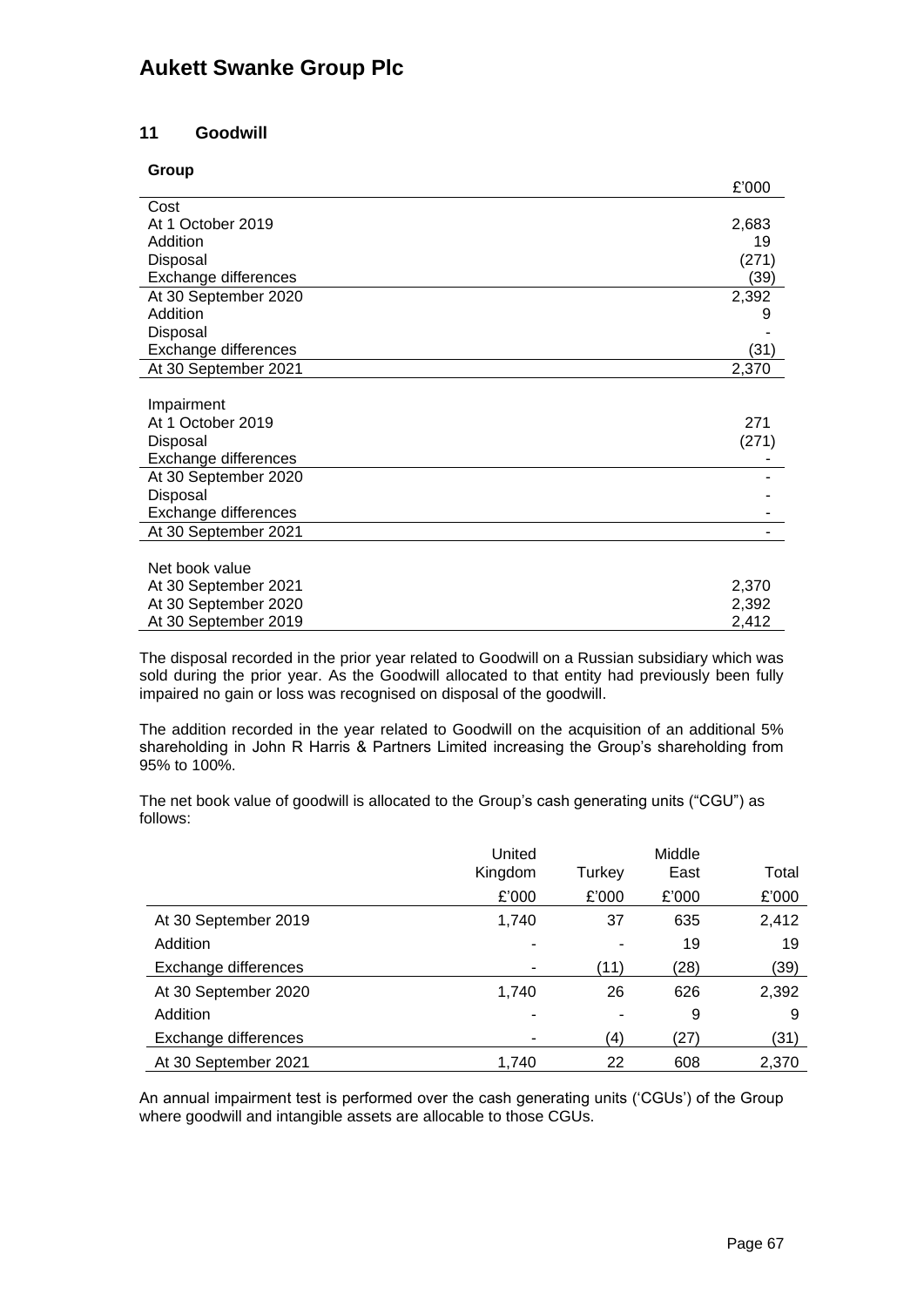JRHP and SCL are identifiable as separate CGUs for the purposes of performing an impairment review under IAS 36. The goodwill relating to the Middle East CGU for reference purposes in the disclosure table is wholly attributable to JRHP. Intangible assets relating to both JRHP and SCL are included in the other intangible asset tables in note 12.

The recoverable amount of a cash generating unit is determined based on value in use calculations. These calculations use pre-tax cash flow projections based on financial budgets and forecasts covering a five year period. Cash flows beyond the five year period are extrapolated using long term average growth rates.

The carrying value of goodwill allocated to the United Kingdom and the Middle East is material. The total carrying value of goodwill allocated to Turkey is not material.

The key assumptions in the discounted cash flow projections for the United Kingdom operation are:

- the future level of revenue, set at a compound growth rate of 8.31% over the next five years - which is based on knowledge of past property development cycles and external forecasts such as the construction forecasts published by Experian. Historically the property development market has both declined more swiftly and recovered more sharply than the economy as a whole. Management also considers the level of future secured revenues at the point of drawing up these calculations. Projections consider a return to economic health in the year to September 2022, with assumption of a return to relative economic normality following the COVID-19 pandemic. The compound growth rate is higher than prior years modelling assumptions as it bases the starting point on the lower earnings in the year 20/21 which were significantly lower than prior years, and assumes an annualised inflation of earnings (and costs) of a higher CPI assumption of 4.6%. Compound growth used in the model compared to the 19/20 year revenue is 4.37%.
- long term growth rate which has been assumed to be 2.0% (2020: 2.0%) per annum based on the average historical growth in gross domestic product in the United Kingdom over the past fifty years; and
- the discount rate which is the UK segment's pre-tax weighted average cost of capital and has been assessed at 11.34% (2020: 12.66%).

Based on the discounted cash flow projections, the recoverable amount of the UK CGU is estimated to exceed carrying values by £7,530k (546%). An 8% fall in all future forecast revenues (applied as a smooth reduction to the compound growth rate noted above) without a corresponding reduction in costs in the UK CGU, or an increase in the discount rate to over 50%, would result in carrying amounts exceeding their recoverable amount. A decrease in the effective compound growth rate of revenue to 6.48% instead of the 8.31% noted above, without a corresponding reduction in costs in the UK CGU, would result in carrying amounts exceeding their recoverable amount. Management believes that the carrying value of goodwill remains recoverable despite this sensitivity given the conservative nature of the underlying forecasts prepared.

The key assumptions in the discounted cash flow projections for the Middle East operation are:

- the future level of revenue, set at a compound growth rate of 4.3% (for JRHP) over the next five years - which is based on knowledge of the current and expected level of construction activity in the Middle East. For JRHP we assume earnings in the year to September 2022 of AED 8.9m with earnings rising slowly to AED 9.9m from the year 2025/26.
- working capital requirements which is based on management's best in a geography where it is common to have high levels of trade receivables;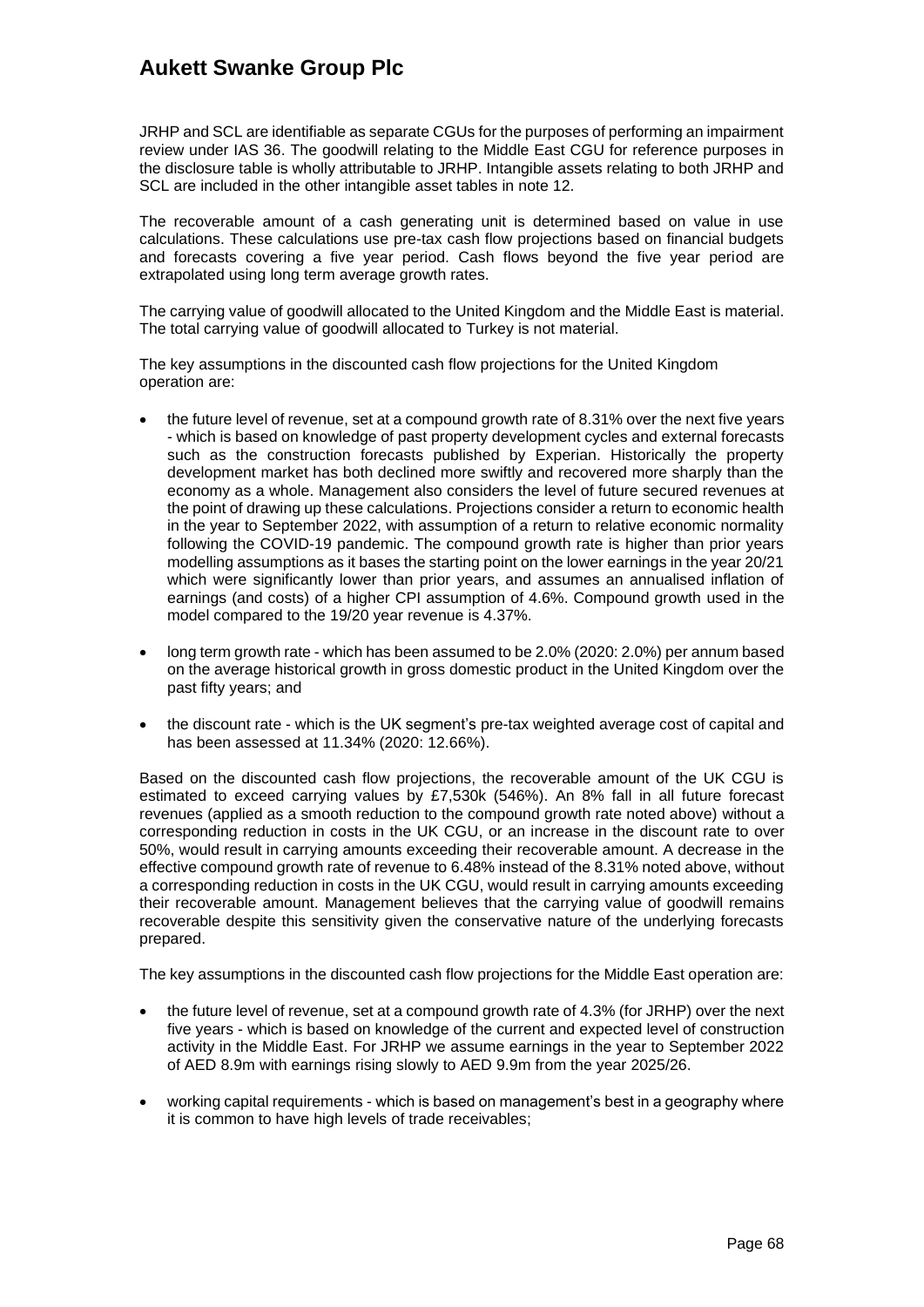- long term growth rate which has been assumed to be 3.15% per annum based on the average historical growth in gross domestic product in the Middle East over the past forty years; and
- the discount rate which is the Middle East segment's pre-tax weighted average cost of capital, has been assessed at 10.1% (2020: 13.7%).

Based on the discounted cash flow projections, the recoverable amount of JRHP within the Middle East CGU is estimated to exceed carrying values by at least £2.43m (252%). A decrease in the effective compound growth rate of revenue to 2.2% instead of the 4.3% noted above, without a corresponding reduction in costs in JRHP, would result in carrying amounts exceeding their recoverable amount. An increase in the discount rate to 29.2% would result in carrying amounts exceeding their recoverable amount.

The carrying value of the Middle East CGU Goodwill is entirely attributable to JRHP, whereas Other Intangible Assets (note 12) includes both JRHP and SCL. As the operations of SCL are in the process of being transferred across to JRHP, Management consider it appropriate to impair the remaining balance of Other Intangible Assets associated with SCL and this is commented on further in note 12.

Management believe that the carrying value of goodwill remains recoverable for JRHP despite this sensitivity given the conservative nature of the underlying forecasts prepared.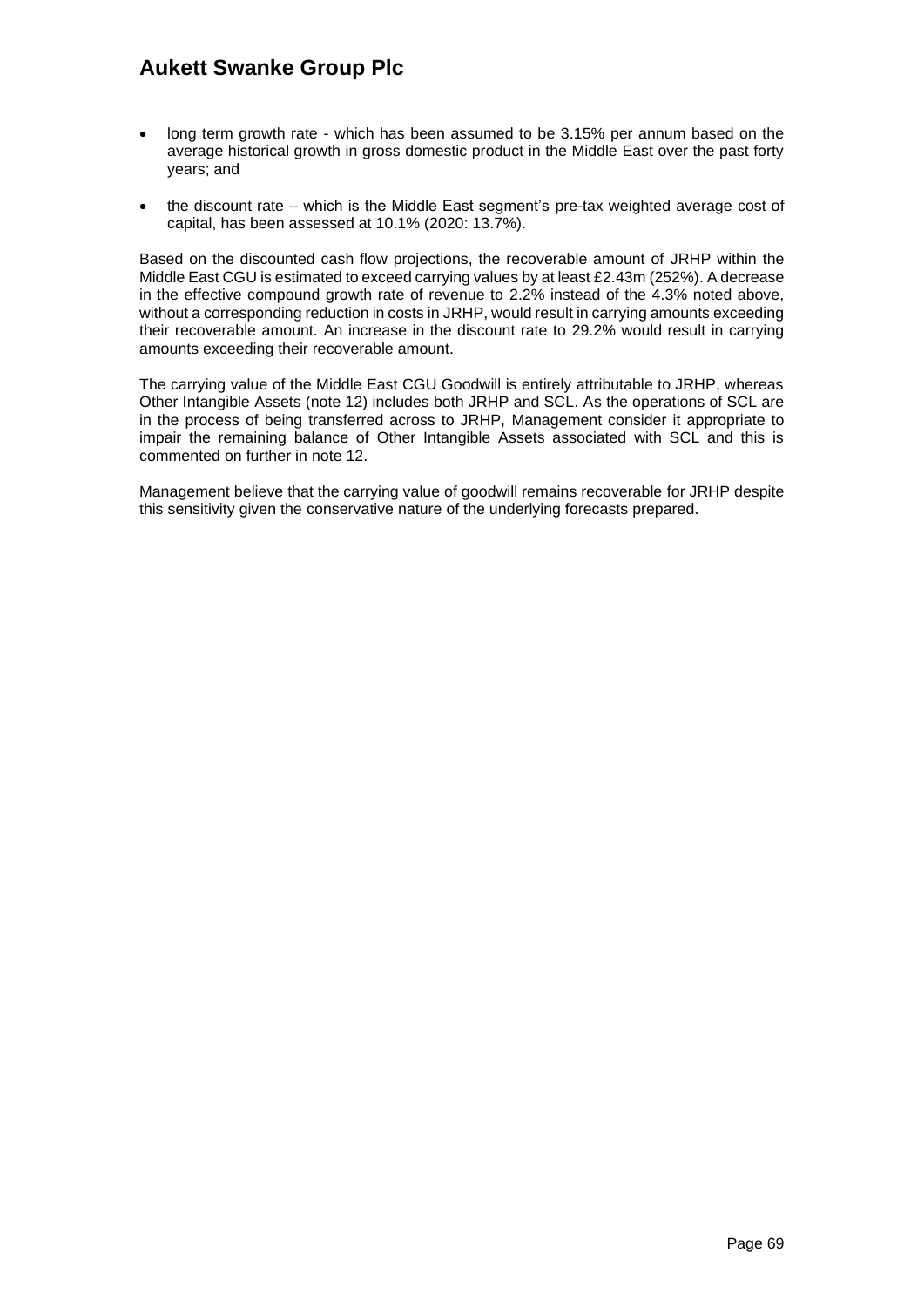### **12 Other intangible assets**

| Group                | Trade | Customer      | Order                    | Trade   |       |
|----------------------|-------|---------------|--------------------------|---------|-------|
|                      | name  | relationships | book                     | licence | Total |
|                      | £'000 | £'000         | £'000                    | £'000   | £'000 |
| Cost                 |       |               |                          |         |       |
| At 30 September 2019 | 701   | 404           |                          | 80      | 1,185 |
| Disposal             |       |               |                          |         |       |
| Exchange differences | (29)  | (31)          |                          | (4)     | (64)  |
| At 30 September 2020 | 672   | 373           |                          | 76      | 1,121 |
| Disposal             |       |               |                          |         |       |
| Exchange differences | (17)  | (19)          |                          | (3)     | (39)  |
| At 30 September 2021 | 655   | 354           | $\overline{\phantom{0}}$ | 73      | 1,082 |
|                      |       |               |                          |         |       |
| Amortisation         |       |               |                          |         |       |
| At 30 September 2019 | 152   | 237           |                          | 34      | 423   |
| Disposal             |       |               |                          |         |       |
| Charge               | 26    | 45            |                          | 8       | 79    |
| Exchange differences | (9)   | (23)          |                          | (2)     | (34)  |
| At 30 September 2020 | 169   | 259           |                          | 40      | 468   |
| Disposal             |       |               |                          |         |       |
| Impairment           | 236   | 13            |                          |         | 249   |
| Charge               | 25    | 26            |                          | 8       | 59    |
| Exchange differences | (3)   | (13)          |                          | (2)     | (18)  |
| At 30 September 2021 | 427   | 285           | ۰                        | 46      | 758   |
|                      |       |               |                          |         |       |
|                      |       |               |                          |         |       |
| Net book value       |       |               |                          |         |       |
| At 30 September 2021 | 228   | 69            |                          | 27      | 324   |
| At 30 September 2020 | 503   | 114           |                          | 36      | 653   |
| At 30 September 2019 | 549   | 167           |                          | 46      | 762   |

Amortisation is included in other operating expenses in the consolidated income statement.

#### **Impairment**

Following the Group's decision to restructure the UAE business, Shankland Cox Limited ongoing contracts have been or are in the process of being reassigned into John R Harris & Partners Limited, with new work being contracted by John R Harris & Partners Limited, and the remaining licences held by Shankland Cox Limited being allowed to expire. Management therefore took the view that remaining balance of intangible assets totalling £249k should be impaired as at 30<sup>th</sup> September 2021. This impairment charge is presented separately to the amortisation charge for the year, on the face of the Consolidated Income Statement

#### **Trade name**

The trade name was acquired as part of the acquisition of Swanke Hayden Connell Europe Limited ("SHC") in December 2013 and also on the acquisition of Shankland Cox Limited ("SCL") in February 2016. The SHC trade name reflects the inclusion of the Swanke name in the enlarged Group. Trade names are amortised on a straight line basis over a 25 year period from the acquisition date and have remaining amortisation periods of 18 and 20 years, respectively.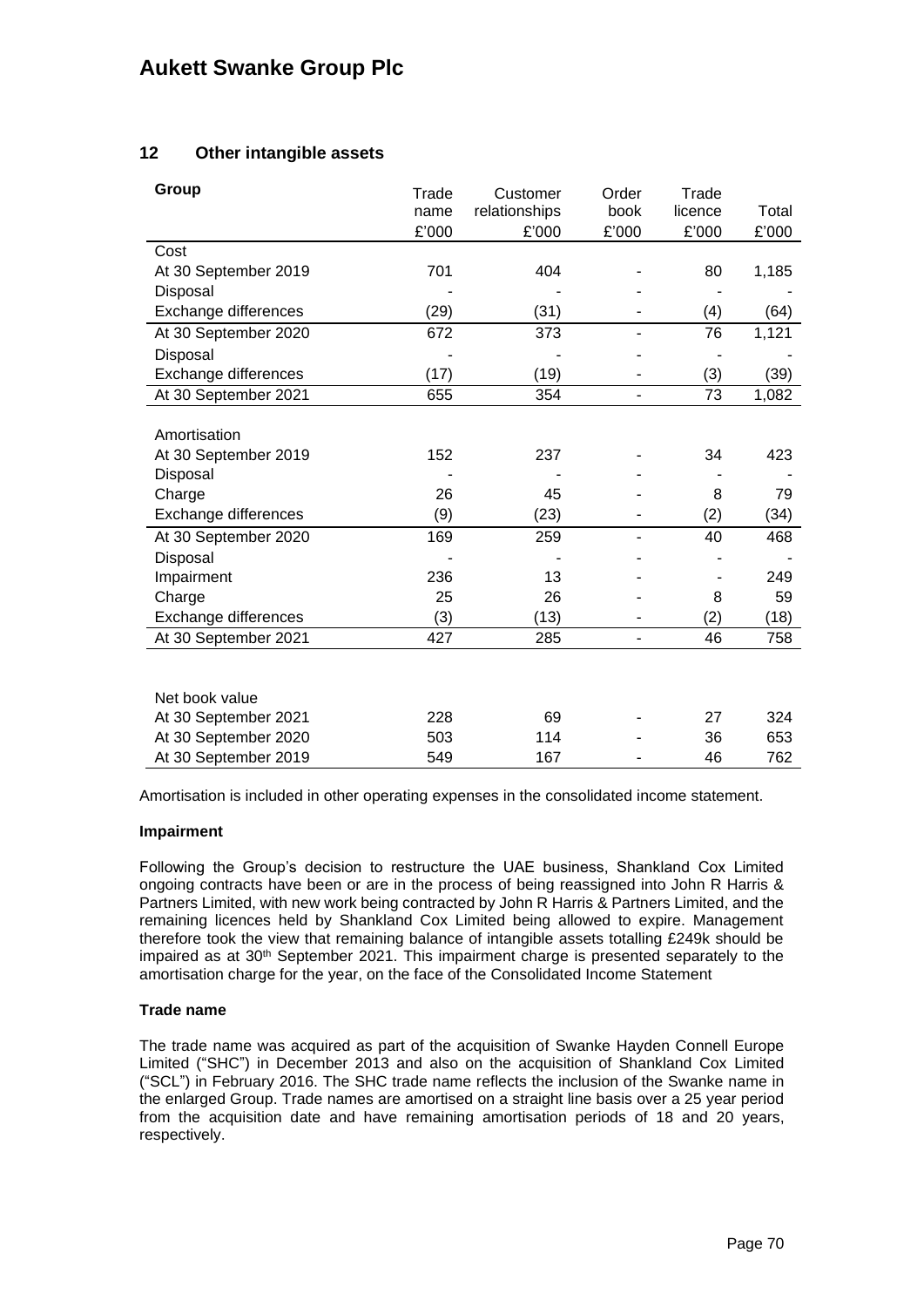### **Customer relationships**

The customer relationships were acquired as part of the acquisition of SHC in December 2013, on the acquisition of John R Harris & Partners Limited ("JRHP") in June 2015 and on the acquisition of SCL in February 2016. This represents the value attributed to clients who provided repeat business to the Group on the strength of these relationships. Customer relationships are amortised on a straight line basis over a 7-10 year period from the acquisition dates. The customer relationships acquired in December 2013 have a remaining amortisation period of 3 months. The customer relationships acquired in June 2015 and February 2016 both have remaining amortisation periods of 5 years.

### **Trade licence**

The trade licence was acquired as part of the acquisition of JRHP in June 2015. This represents the value of licences granted to JRHP for architectural activities in the regions in which it operates. The licence is amortised on a straight line basis over a 10 year period from the acquisition date and has a remaining amortisation period of 5 years.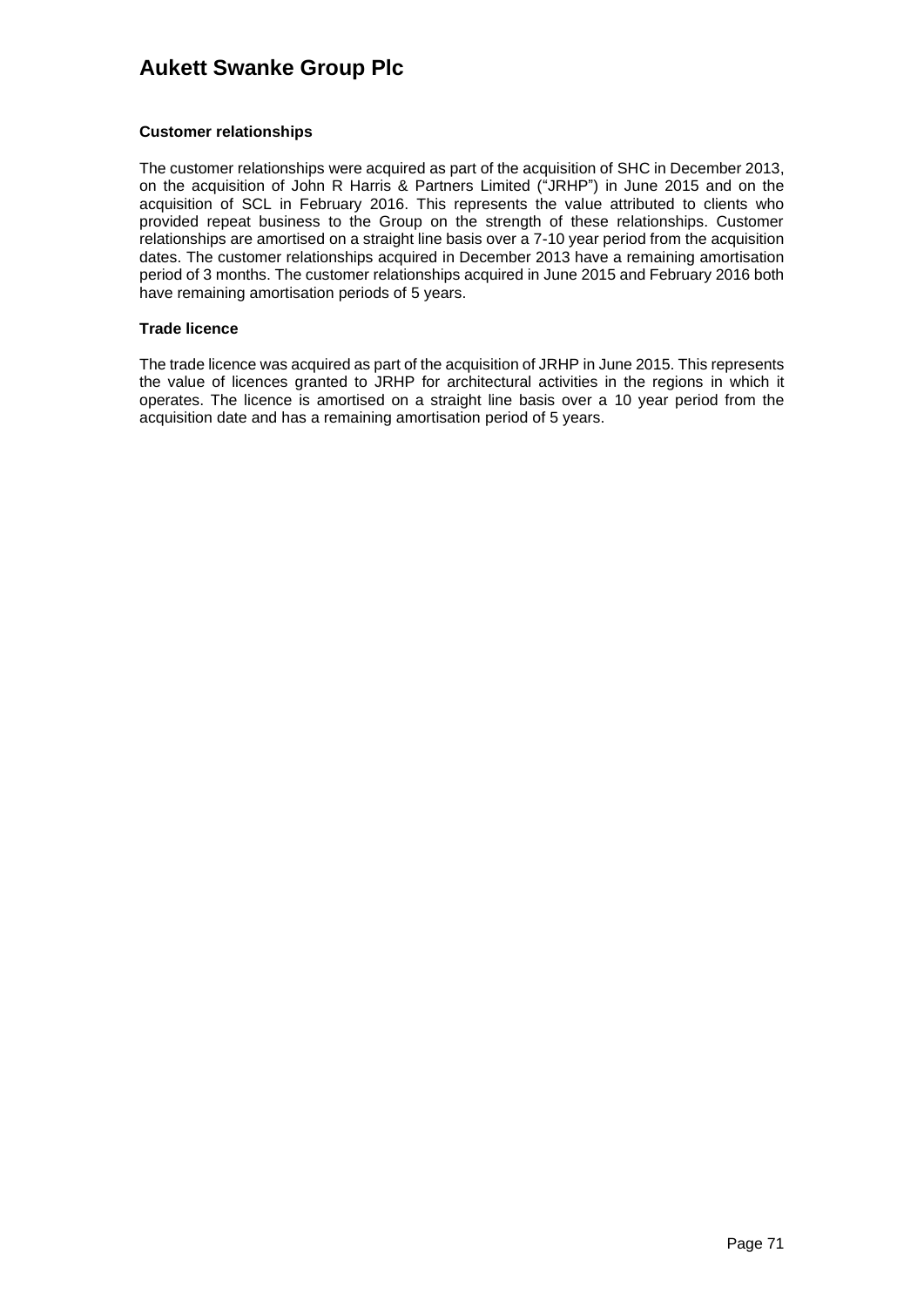# **13 Property, plant & equipment**

| Group                               | Leasehold             | Furniture &         | Total  |
|-------------------------------------|-----------------------|---------------------|--------|
|                                     | improvements<br>£'000 | equipment<br>£'000  | £'000  |
| Cost                                |                       |                     |        |
| At 30 September 2019                | 597                   | 1,473               | 2,070  |
| Reclassification due to adoption of |                       |                     |        |
| IFRS 16                             | (578)                 |                     | (578)  |
| <b>Additions</b>                    |                       | 245                 | 245    |
| <b>Disposals</b>                    |                       | (80)                | (80)   |
| Exchange differences                | (5)                   | (32)                | (37)   |
| At 30 September 2020                | 14                    | 1,606               | 1,620  |
| <b>Additions</b>                    |                       | 33                  | 33     |
| Disposals                           |                       | (885)               | (885)  |
| Exchange differences                | (3)                   | (21)                | (24)   |
| At 30 September 2021                | 11                    | 733                 | 744    |
|                                     |                       |                     |        |
| Depreciation                        |                       |                     |        |
| At 30 September 2019                | 131                   | 1,349               | 1,480  |
| Reclassification due to adoption of |                       |                     |        |
| IFRS 16                             | (112)                 |                     | (112)  |
| Charge                              |                       | 74                  | 74     |
| <b>Disposals</b>                    |                       | (64)                | (64)   |
| Exchange differences                | (5)<br>14             | (25)                | (30)   |
| At 30 September 2020                |                       | 1,334               | 1,348  |
| Charge                              |                       | 129                 | 129    |
| Disposals                           |                       | (871)               | (871)  |
| Exchange differences                | (3)                   | (14)                | (17)   |
| At 30 September 2021                | 11                    | 578                 | 589    |
|                                     |                       |                     |        |
| Net book value                      |                       |                     |        |
| At 30 September 2021                |                       | 155                 | 155    |
| At 30 September 2020                |                       | 272                 | 272    |
| At 30 September 2019                | 466                   | 124                 | 590    |
|                                     |                       |                     |        |
| Company                             |                       | Furniture &         | Total  |
|                                     |                       | equipment           |        |
|                                     |                       | £'000               | £'000  |
| Cost                                |                       |                     |        |
| At 30 September 2020                |                       | 17                  | 17     |
| <b>Additions</b>                    |                       |                     |        |
| At 30 September 2021                |                       | 17                  | 17     |
|                                     |                       |                     |        |
| Depreciation                        |                       |                     |        |
| At 30 September 2020                |                       | 2                   | 2      |
| Charge<br>At 30 September 2021      |                       | 4<br>$\overline{6}$ | 4<br>6 |
|                                     |                       |                     |        |
| Net book value                      |                       |                     |        |
| At 30 September 2021                |                       | 11                  | 11     |
| At 30 September 2020                |                       | 15                  | 15     |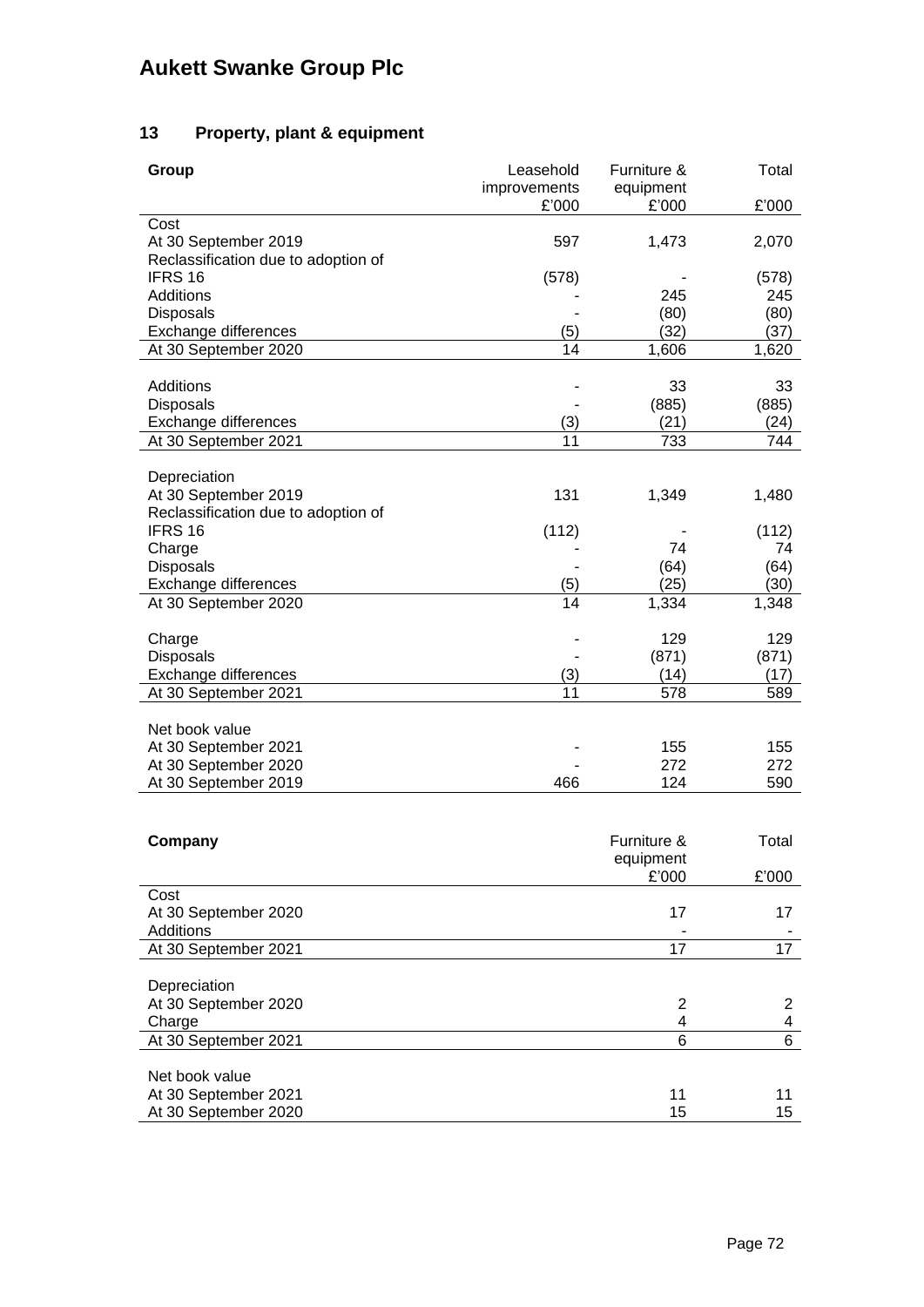### **14 Leases**

All leases are accounted for by recognising a right-of-use asset and a lease liability except for:

- Leases of low value assets; and
- Leases with a duration of 12 months or less.

Lease liabilities are measured at the present value of the contractual payments due to the lessor over the lease term, with the discount rate determined by reference to the rate inherent in the lease unless (as is typically the case) this is not readily determinable, in which case the Group's incremental borrowing rate on commencement of the lease is used. Variable lease payments are only included in the measurement of the lease liability if they depend on an index or rate. In such cases, the initial measurement of the lease liability assumes the variable element will remain unchanged throughout the lease term. Other variable lease payments are expensed in the period to which they relate.

On initial recognition, the carrying value of the lease liability also includes:

- amounts expected to be payable under any residual value guarantee;
- the exercise price of any purchase option granted in favour of the Group if it is reasonably certain to assess that option;
- any penalties payable for terminating the lease, if the term of the lease has been estimated on the basis of termination option being exercised.

Right of use assets are initially measured at the amount of the lease liability, reduced for any lease incentives received, and increased for:

- lease payments made at or before commencement of the lease;
- initial direct costs incurred; and
- the amount of any provision recognised where the Group is contractually required to dismantle, remove or restore the leased asset (typically leasehold dilapidations – see note 23).

Subsequent to initial measurement lease liabilities increase as a result of interest charged at a constant rate on the balance outstanding and are reduced for lease payments made. Right-of use assets are amortised on a straight-line basis over the remaining term of the lease or over the remaining economic life of the asset if, rarely, this is judged to be shorter than the lease term.

When the Group revises its estimate of the term of any lease (because, for example, it reassesses the probability of a lessee extension or termination option being exercised), it adjusts the carrying amount of the lease liability to reflect the payments to make over the revised term, which are discounted using a revised discount rate. The carrying value of lease liabilities is similarly revised when the variable element of future lease payments dependent on a rate or index is revised, except the discount rate remains unchanged. In both cases an equivalent adjustment is made to the carrying value of the right-of-use asset, with the revised carrying amount being amortised over the remaining (revised) lease term. If the carrying amount of the right-of-use asset is adjusted to zero, any further reduction is recognised in profit or loss.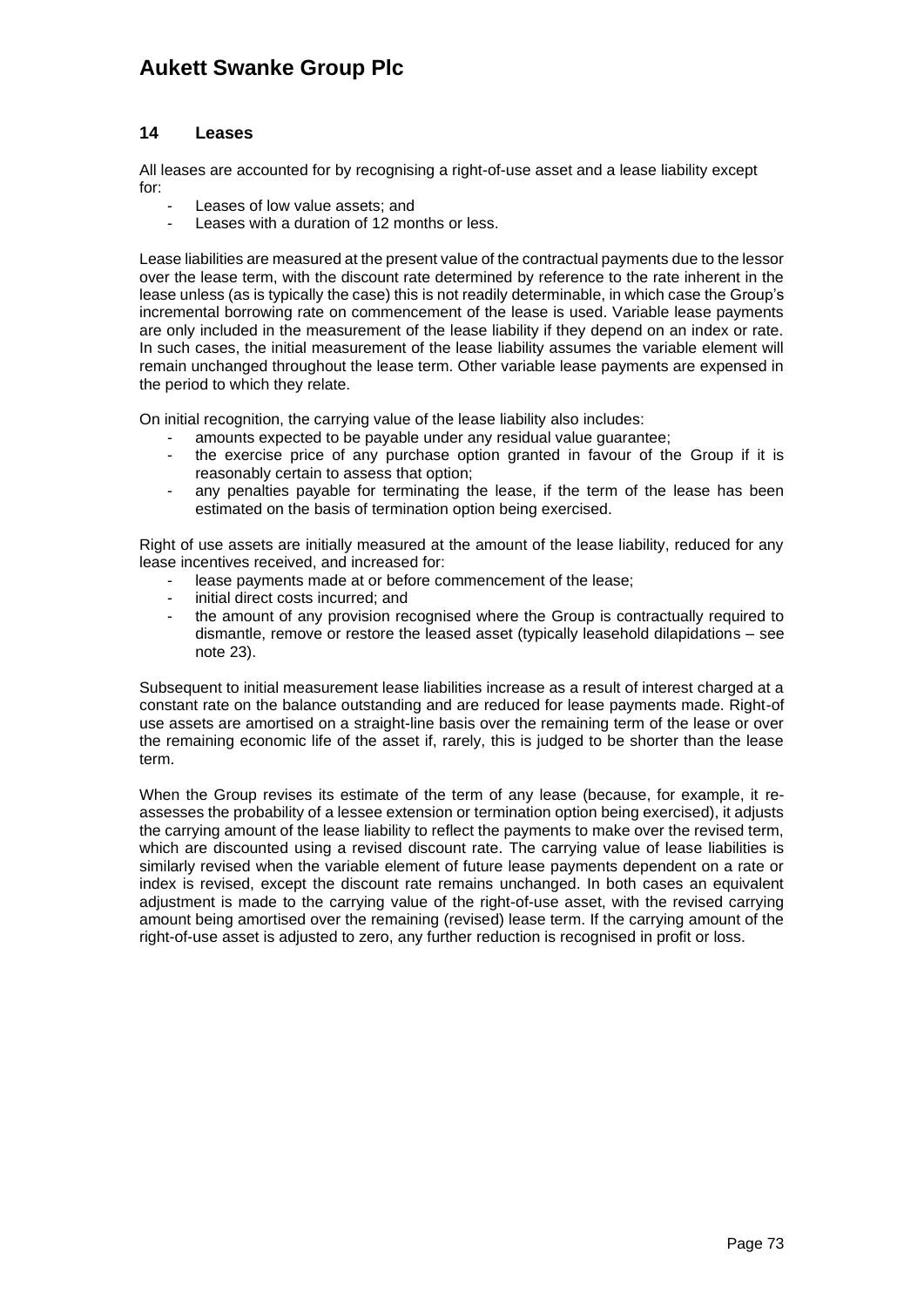When the Group renegotiates the contractual terms of a lease with the lessor, the accounting depends on the nature of the modification:

- if the renegotiation results in one or more additional assets being leased for an amount commensurate with the standalone price for the additional rights-of-use obtained, the modification is accounted for as a separate lease in accordance with the above policy;
- in all other cases where the renegotiated increases the scope of the lease (whether that is an extension to the lease term, or one or more additional assets being leased), the lease liability is remeasured using the discount rate applicable on the modification date, with the right-of-use asset being adjusted by the same amount;
- if the renegotiation results in a decrease in the scope of the lease, both the carrying amount of the lease liability and right-of-use asset are reduced by the same proportion to reflect the partial of full termination of the lease with any difference recognised in profit or loss. The lease liability is then further adjusted to ensure its carrying amount reflects the amount of the renegotiated payments over the renegotiated term, with the modified lease payments discounted at the rate applicable on the modification date. The right-of-use asset is adjusted by the same amount.

For contracts that both convey a right to the Group to use an identified asset and require services to be provided to the Group by the lessor, the Group has elected to account for the entire contract as a lease, i.e. it does allocate any amount of the contractual payments to, and account separately for, any services provided by the supplier as part of the contract.

#### **Nature of leasing activities (in the capacity as lessee)**

The Group leases a number of properties in the jurisdictions from which it operates. In some jurisdictions it is customary for lease contracts to provide for payments to increase each year by inflation or and in others to be reset periodically to market rental rates. In some jurisdictions' property leases the periodic rent is fixed over the lease term.

The Group also leases certain items of plant and equipment. Leases of plant and equipment comprise only fixed payments over the lease terms.

The lease liability recognised by the Group on land and buildings relates to the lease on the London premises. Rent on the premises is fixed, subject to a market value rent review in 2023.

The payments on leasehold improvements are all fixed payments for the length of the leases.

The Group sometimes negotiates break clauses in its property leases. On a case-by-case basis, the Group will consider whether the absence of a break clause would exposes the Group to excessive risk. Typically factors considered in deciding to negotiate a break clause include:

- the length of the lease term;
- the economic stability of the environment in which the property is located; and
- whether the location represents a new area of operations for the Group.

At 30 September 2021 the leases recognised do not include any break clauses.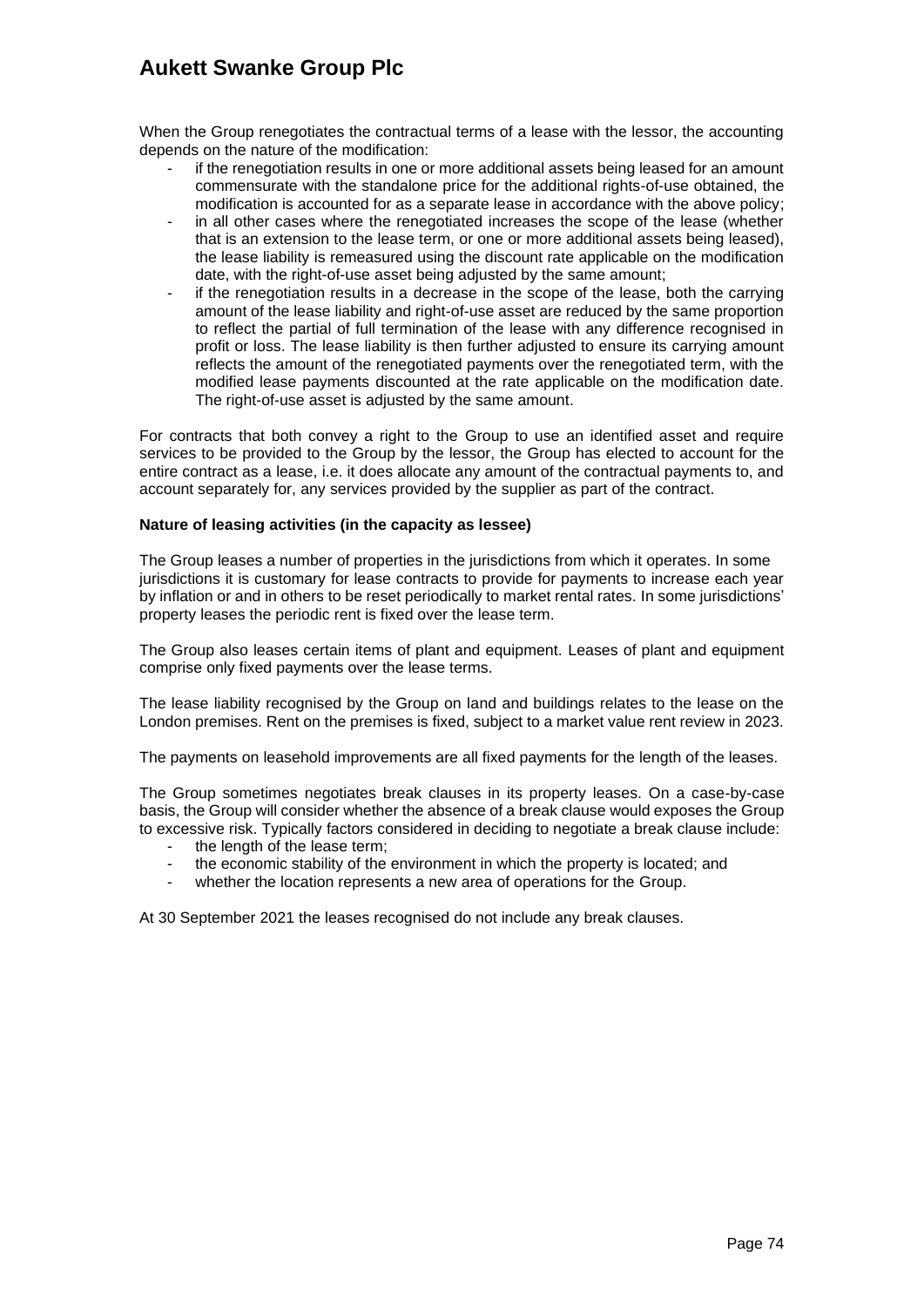### **Right-of-use Assets**

|                               | Land and  | Restoration | Leasehold    | Total |
|-------------------------------|-----------|-------------|--------------|-------|
|                               | buildings | costs       | improvements |       |
|                               | £'000     | £'000       | £'000        | £'000 |
|                               |           |             |              |       |
| At 1 October 2019             | 2,803     | 188         | 278          | 3,269 |
| Additions                     |           |             |              |       |
| Adjustment to brought forward |           |             | 44           | 44    |
| amortisation                  |           |             |              |       |
| Amortisation                  | (325)     | (22)        | (37)         | (384) |
| At 30 September 2020          | 2,478     | 166         | 285          | 2,929 |
|                               |           |             |              |       |
| Additions                     |           |             |              |       |
| Amortisation                  | (324)     | (22)        | (37)         | (383) |
|                               |           |             |              |       |
| At 30 September 2021          | 2.154     | 144         | 248          | 2.546 |

#### **Lease liabilities**

|                      | Land and  | Leasehold    | Total |
|----------------------|-----------|--------------|-------|
|                      | buildings | improvements |       |
|                      | £'000     | £'000        | £'000 |
|                      |           |              |       |
| At 1 October 2019    | 3,277     | 278          | 3,555 |
| Additions            |           |              |       |
| Interest expense     | 92        | 11           | 103   |
| Lease payments       | (232)     | (82)         | (314) |
| At 30 September 2020 | 3,137     | 207          | 3,344 |
|                      |           |              |       |
| Additions            |           |              |       |
| Interest expense     | 83        | 8            | 91    |
| Lease payments       | (464)     | (82)         | (546) |
|                      |           |              |       |
| At 30 September 2021 | 2,756     | 133          | 2,889 |

|                                                             | £'000 |
|-------------------------------------------------------------|-------|
|                                                             |       |
| Short-term lease expense                                    | 94    |
| Low value lease expense                                     | 16    |
| Expense relating to variable lease payments not included in |       |
| the measurement of lease liabilities                        |       |
| Aggregate undiscounted commitments for short-term leases    | 61    |

The maturity analysis of lease liabilities of the Group at each reporting date are as follows:

| <b>Lease liabilities</b> | Up to $3$<br>months<br>£'000 | Between 3<br>and $12$<br>months<br>£'000 | Between 1<br>and 2 years<br>£'000 | Between 2<br>and 5 years<br>£'000 | Over 5<br>years<br>£'000 |
|--------------------------|------------------------------|------------------------------------------|-----------------------------------|-----------------------------------|--------------------------|
| At 30 September 2021     | 115                          | 353                                      | 459                               | 1.280                             | 682                      |
| At 30 September 2020     | 114                          | 340                                      | 469                               | 1.300                             | 1.121                    |

The Group acts as a lessor through the sub-let of part of the third floor at its Bonhill Street studio. The following is the aggregate minimum future receivables under these leases.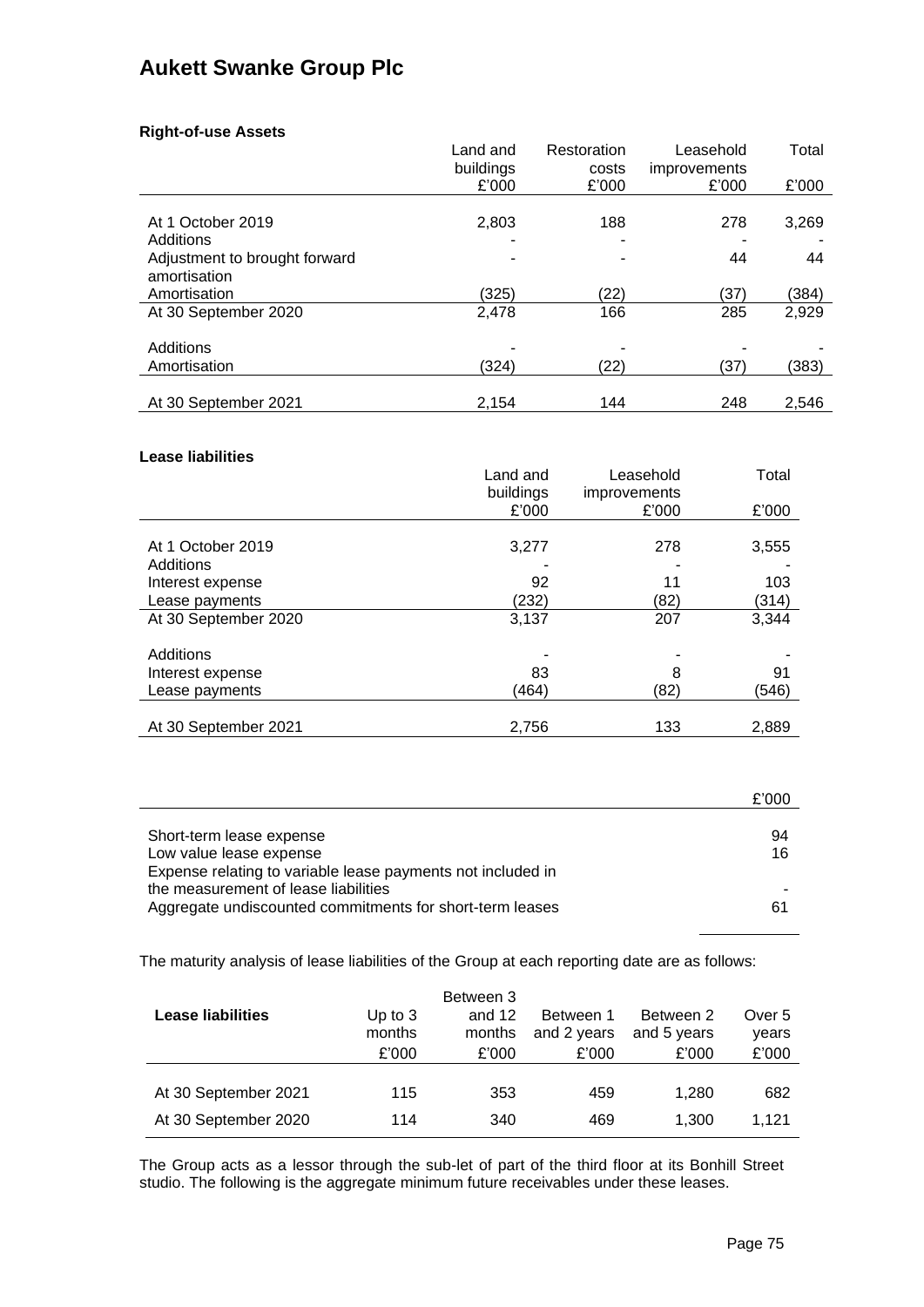|                                                   | 2021  | 2020  |
|---------------------------------------------------|-------|-------|
|                                                   | £'000 | £'000 |
| Not later than one year                           | 74    | 74    |
| Later than one year and not later than five years | -     | -     |
| Later than five years                             | -     | -     |
| Total                                             | 74    |       |

### **15 Investments**

| Company              | <b>Subsidiaries</b> | Joint    | Associate | Total  |
|----------------------|---------------------|----------|-----------|--------|
|                      |                     | ventures |           |        |
|                      | £'000               | £'000    | £'000     | £'000  |
|                      |                     |          |           |        |
| Cost                 |                     |          |           |        |
| At 30 September 2019 | 10,077              | 21       | 12        | 10,110 |
|                      |                     |          |           |        |
| Addition             | 100                 |          |           | 100    |
| At 30 September 2020 | 10,177              | 21       | 12        | 10,210 |
|                      |                     |          |           |        |
| Addition             | 23                  |          |           | 23     |
| At 30 September 2021 | 10,200              | 21       | 12        | 10,233 |
|                      |                     |          |           |        |
| Provisions           |                     |          |           |        |
| At 30 September 2019 | 4,596               |          |           | 4,596  |
|                      |                     |          |           |        |
| Charge               | 2,266               |          |           | 2,266  |
| At 30 September 2020 | 6,862               |          |           | 6,862  |
|                      |                     |          |           |        |
| Charge               | 81                  |          |           | 81     |
| At 30 September 2021 | 6,943               |          |           | 6,943  |
|                      |                     |          |           |        |
| Net book value       |                     |          |           |        |
| At 30 September 2019 | 5,481               | 21       | 12        | 5,514  |
| At 30 September 2020 | 3,315               | 21       | 12        | 3,348  |
| At 30 September 2021 | 3,257               | 21       | 12        | 3,290  |

The increase in cost of £23k during the year (2020: £100k) relates to the acquisition of a further 5% equity (2020: 15%) shareholding in John R Harris & Partners Limited.

A provision for impairment of £81k was made during the year to reduce the Company's investment in Swanke Hayden Connell Europe Limited down to the net book value of it's balance sheet.

A provision for impairment of £2,141k was made in the prior year against the Company's investment in Shankland Cox Limited as a result of the matters described in note 11, the value of that subsidiary is considered to have suffered a permanent diminution.

A provision for impairment of £125k was made in the prior year against the Company's investment in Aukett Fitzroy Robinson International Limited, as the United Arab Emirates branch of the subsidiary ceased trading when its' licence expired and was cancelled in July 2020.

The current net book values of the investments in subsidiaries is £3,257k (2020: £3,315k) after charges made in the current year, which is larger than the net assets of the consolidated statement of financial position of £3,067k (2020: £4,374k). This is primarily due to the Company's cost of investment in JRHP being £315k higher than the Group's carrying value of Goodwill and other intangible assets in JRHP.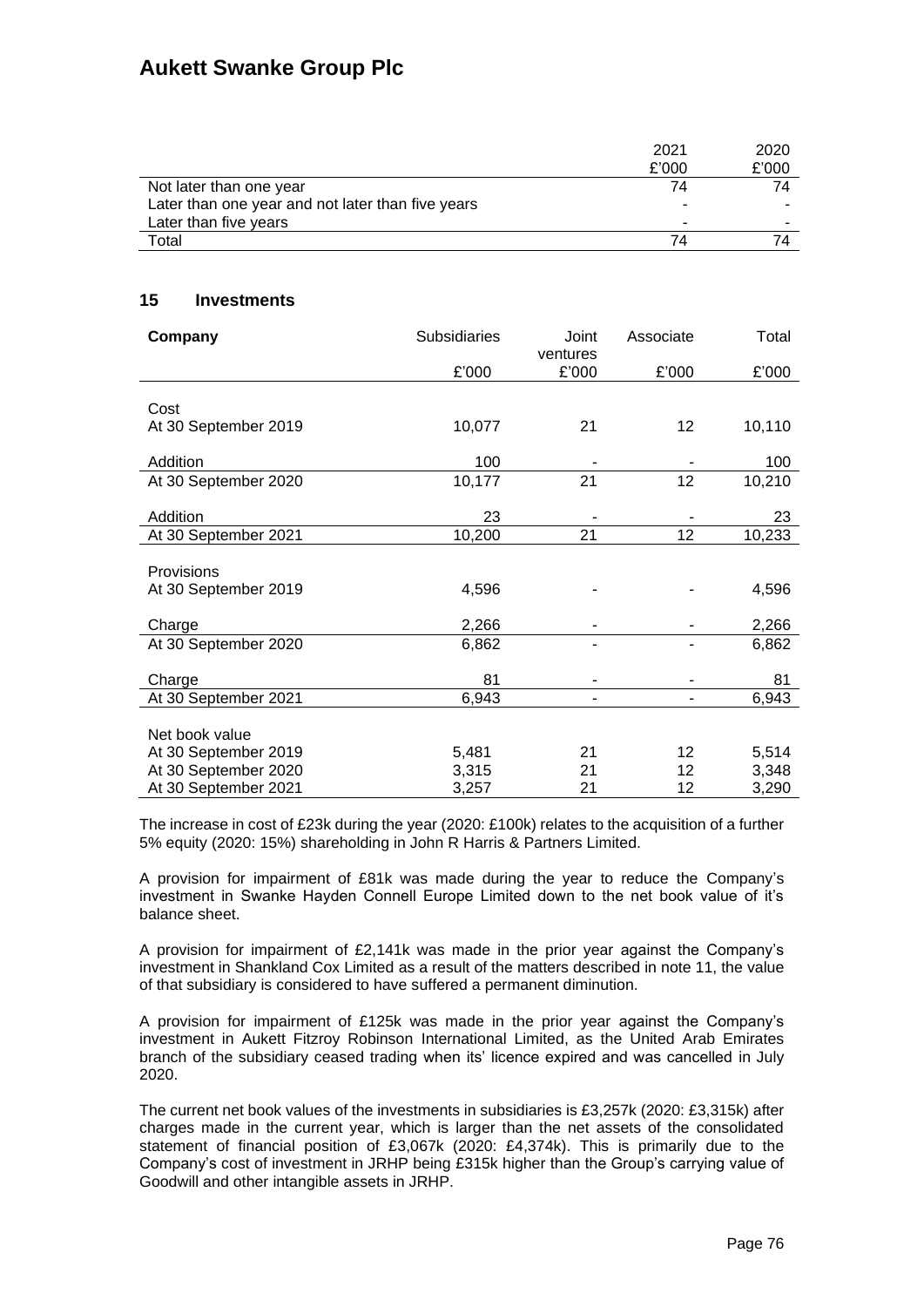The net book values are supported by the value in use calculations detailed further in note 11.

#### **Subsidiary operations**

The following are the subsidiary undertakings at 30 September 2021:

| Name                                             | Country of<br>incorporation and<br>registered office<br>address<br>(see table below) | Proportion<br>of ordinary equity<br>held |      | Nature of business    |
|--------------------------------------------------|--------------------------------------------------------------------------------------|------------------------------------------|------|-----------------------|
|                                                  |                                                                                      | 2021                                     | 2020 |                       |
| <b>Subsidiaries</b>                              |                                                                                      |                                          |      |                       |
| <b>Aukett Swanke Limited</b>                     | (A)                                                                                  | 100%                                     | 100% | Architecture & design |
| Aukett Fitzroy Robinson International<br>Limited | (A)                                                                                  | 100%                                     | 100% | Architecture & design |
| <b>Veretec Limited</b>                           | (A)                                                                                  | 100%                                     | 100% | Architecture & design |
| Swanke Hayden Connell International<br>Limited   | (A)                                                                                  | 100%                                     | 100% | Architecture & design |
| Swanke Hayden Connell Mimarlik AS                | (B)                                                                                  | 100%                                     | 100% | Architecture & design |
| John R Harris & Partners Limited                 | (C)                                                                                  | 100%                                     | 95%  | Architecture & design |
| <b>Shankland Cox Limited</b>                     | (A)                                                                                  | 100%                                     | 100% | Architecture &        |
|                                                  |                                                                                      |                                          |      | Engineering           |
| Aukett Swanke Architectural Design<br>Limited    | (A)                                                                                  | 100%                                     | 100% | Architecture & design |
| Swanke Hayden Connell Europe                     | (A)                                                                                  | 100%                                     | 100% | Non-trading           |
| Limited                                          |                                                                                      |                                          |      |                       |
| <b>Fitzroy Robinson Limited</b>                  | (A)                                                                                  | 100%                                     | 100% | Dormant               |
| Swanke Limited                                   | (A)                                                                                  | 100%                                     | 100% | Dormant               |
| John R Harris & Partners Limited                 | (A)                                                                                  | 100%                                     | 100% | Dormant               |
| Aukett Fitzroy Robinson Limited                  | (A)                                                                                  | 100%                                     | 100% | Dormant               |
| <b>Thomas Nugent Architects Limited</b>          | (A)                                                                                  | 100%                                     | 100% | Dormant               |
| <b>Aukett Fitzroy Robinson Europe</b>            | (A)                                                                                  | 100%                                     | 100% | Dormant               |
| Limited                                          |                                                                                      |                                          |      |                       |
| <b>Aukett Limited</b>                            | (A)                                                                                  | 100%                                     | 100% | Dormant               |
| Aukett (UK) Limited                              | (A)                                                                                  | 100%                                     | 100% | Dormant               |
| <b>Aukett Group Limited</b>                      | (A)                                                                                  | 100%                                     | 100% | Dormant               |
| Fitzroy Robinson West & Midlands                 | (A)                                                                                  | 100%                                     | 100% | Dormant               |
| Limited                                          |                                                                                      |                                          |      |                       |

Aukett Fitzroy Robinson International Limited is incorporated in England & Wales. The entity operated principally through its Middle East branch which was registered in the Abu Dhabi emirate of the United Arab Emirates. The branch licence expired and was cancelled in July 2020, with new work engaged through Aukett Swanke Architectural Design Limited.

Aukett Swanke Architectural Design Limited is incorporated in England & Wales, but operates principally in the United Arab Emirates. The trade licence expired in March 2021 and we are in the process of freezing this licence**.**

John R Harris & Partners Limited is incorporated in Cyprus and operates principally in the Middle East. It is also the only subsidiary for which there was a non-controlling interest. The proportion of equity and voting rights held by the Group was increased from 95% to 100% on the 9<sup>th</sup> August 2021, non-controlling interests correspondingly decreased from 5% to 0%.

Shankland Cox Limited is incorporated in England & Wales, but operates principally through its Middle East branches registered in emirates of the United Arab Emirates including Abu Dhabi, Dubai, and Al Ain. These licenses expired/expire in January and April 2022, with ongoing projects being reassigned to John R Harris & Partners Limited.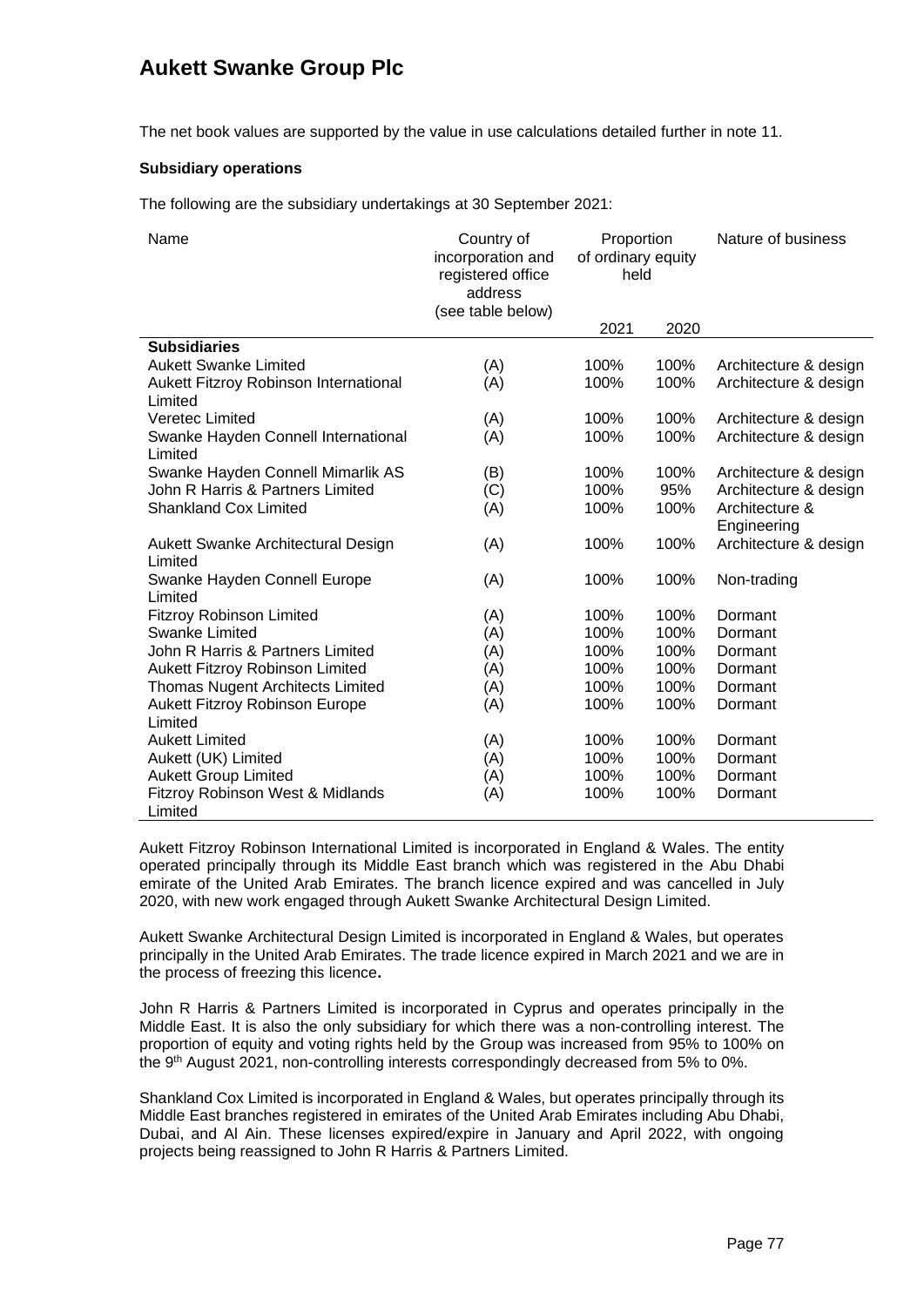The UAE domiciled branches are consolidated into the Group principally based on profit sharing agreements in place.

#### **Interest in associate and joint ventures**

Set out below are the associate and joint ventures of the Group as at 30 September 2021. The entities listed below have share capital consisting solely of ordinary shares, held directly by the Group. The country of incorporation is also their principal place of business, and the proportion of ownership interest is the same as the proportion of voting rights held.

| Name of entity              | Country of<br>incorporation and<br>registered office<br>address<br>(see below) |      | Proportion<br>of ordinary<br>equity held | Nature of<br>relationship | Measure-<br>ment<br>method |
|-----------------------------|--------------------------------------------------------------------------------|------|------------------------------------------|---------------------------|----------------------------|
|                             |                                                                                | 2021 | 2020                                     |                           |                            |
| Aukett + Heese Frankfurt    | (D)                                                                            | 50%  | 50%                                      | Joint venture             | Equity                     |
| GmbH                        |                                                                                |      |                                          |                           |                            |
| Aukett sro (in liquidation) | (E)                                                                            | 50%  | 50%                                      | Joint venture             | Equity                     |
| Aukett + Heese GmbH         | Έ)                                                                             | 25%  | 25%                                      | Associate                 | Equity                     |

All joint venture and associate entities provide architectural and design services. There are no contingent liabilities or commitments in relation to the joint ventures or associates.

| Country of incorporation and registered office addresses |
|----------------------------------------------------------|
|----------------------------------------------------------|

| Ref | Country of Incorporation | Registered office address                                             |
|-----|--------------------------|-----------------------------------------------------------------------|
| (A) | England & Wales          | 10 Bonhill Street, London, EC2A 4PE, United Kingdom                   |
| (B) | Turkey                   | Esentepe Mahallesi Kore Sehitleri Caddesi 34, Deniz İş Hanı K.6 34394 |
|     |                          | Zincirlikuyu, Istanbul, Turkey                                        |
| (C) | Cyprus                   | 17-19 Themistokli Dervi street, The City House, 1066 Nicosia, Cyprus  |
| (D) | Germany                  | Gutleutstrasse 163, 60327 Frankfurt am Main, Germany                  |
| (E) | Czech Republic           | ADVOKÁTNÍ KANCELÁŘ JUDr. JAN JIŘÍČEK, Legionářů 947/2b, 182           |
|     |                          | 00 Prague 8, Czech Republic                                           |
| (F) | Germany                  | Budapester Strasse 43, 10787 Berlin, Germany                          |
|     |                          |                                                                       |

#### **16 Investment in associate**

As disclosed in note 15, the Group owns 25% of Aukett + Heese GmbH which is based in Berlin, Germany. The table below provides summarised financial information for Aukett + Heese GmbH as it is material to the Group. The information disclosed reflects Aukett + Heese GmbH's relevant financial statements and not the Group's share of those amounts.

| <b>Summarised balance sheet</b>           | 2021<br>£'000 | 2020<br>£'000 |
|-------------------------------------------|---------------|---------------|
| Assets                                    |               |               |
| Non current assets                        | 289           | 280           |
| Current assets                            | 4,693         | 6,755         |
| Total assets                              | 4,982         | 7,035         |
| Liabilities<br><b>Current liabilities</b> | (2,635)       | (3,329)       |
| <b>Total liabilities</b>                  | (2,635)       | (3,329)       |
| Net assets                                | 2,347         | 3,706         |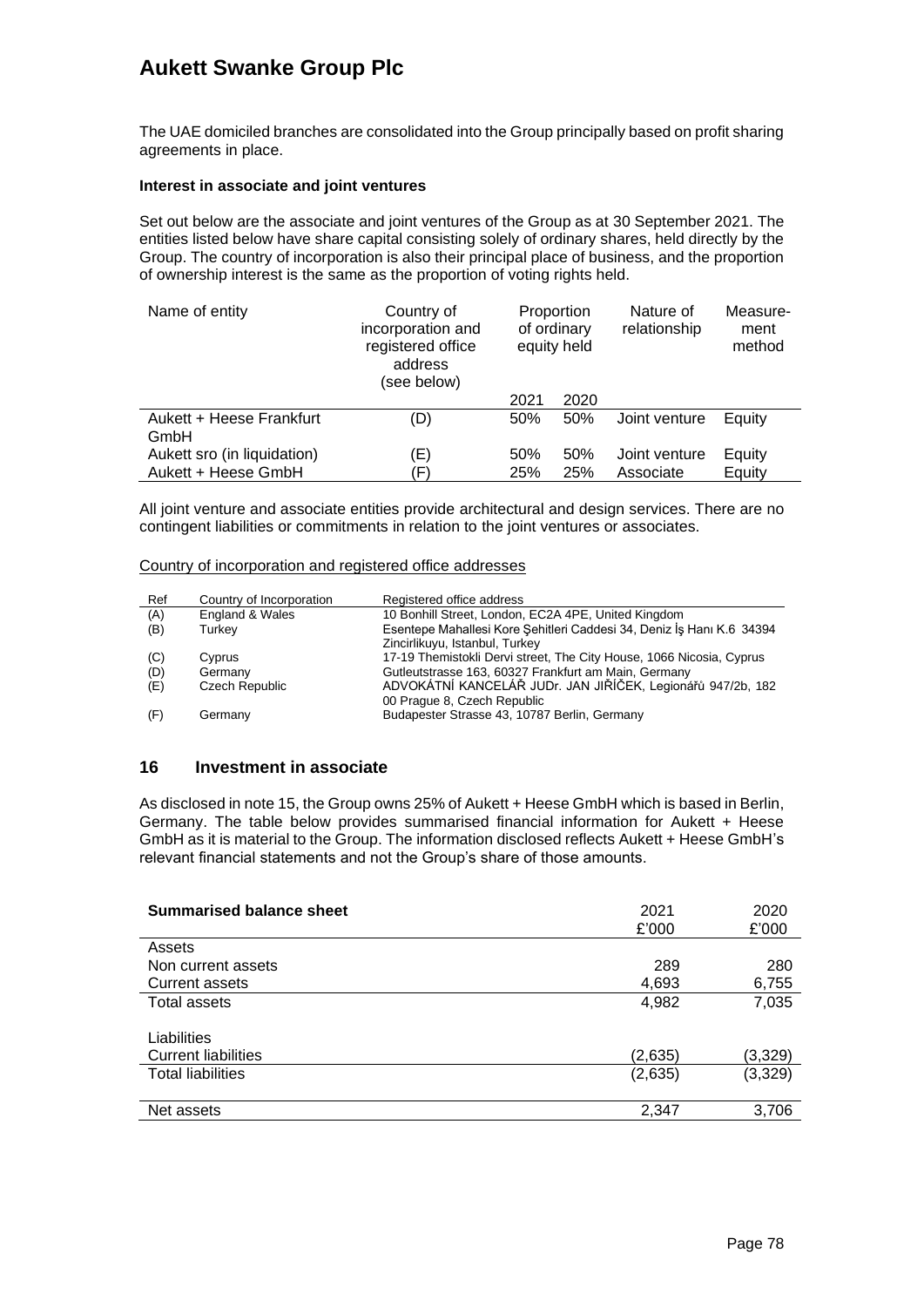Reconciliation to carrying amounts:

| <i>i</i> toochomation to barrying amounts. |         |       |
|--------------------------------------------|---------|-------|
|                                            | 2021    | 2020  |
|                                            | £'000   | £'000 |
| Opening net assets at 1 October            | 3,706   | 2,842 |
| Profit for the period                      | 470     | 1,201 |
| Other comprehensive income                 | (185)   | 102   |
| Dividends paid                             | (1,644) | (439) |
| Closing net assets                         | 2,347   | 3,706 |
| Group's share in %                         | 25%     | 25%   |
| Group's share in £'000                     | 587     | 927   |
| Carrying amount                            | 587     | 927   |
|                                            |         |       |

| Summarised statement of comprehensive            | 2021    | 2020    |
|--------------------------------------------------|---------|---------|
| income                                           | £'000   | £'000   |
| Revenue                                          | 12,243  | 13,208  |
| Sub consultant costs                             | (3,492) | (3,764) |
| Revenue less sub consultant costs                | 8,751   | 9.444   |
|                                                  |         |         |
| Operating costs                                  | (8,078) | (7,724) |
| Profit before tax                                | 673     | 1,720   |
|                                                  |         |         |
| Taxation                                         | (203)   | (519)   |
| Profit for the period from continuing operations | 470     | 1,201   |
| Other comprehensive income                       | (185)   | 102     |
| Total comprehensive income                       | 285     | 1.303   |

The Group received dividends of £393,000 after deduction of German withholding taxes (2020: £105,000) from Aukett + Heese GmbH. The principal risks and uncertainties associated with Aukett + Heese GmbH are the same as those detailed within the Group's Strategic Report.

### **17 Investments in joint ventures**

#### **Frankfurt**

As disclosed in note 15, the Group owns 50% of Aukett + Heese Frankfurt GmbH which is based in Frankfurt, Germany.

|                      | £'000 |
|----------------------|-------|
| At 30 September 2019 | 277   |
| Share of profits     | 117   |
| Dividends paid       | (110) |
| Exchange differences | 8     |
| At 30 September 2020 | 292   |
|                      |       |
| Share of profits     | 65    |
| Dividends paid       | (142) |
| Exchange differences | (14)  |
| At 30 September 2021 | 201   |

The Group received dividends of £135,000 after deduction of German withholding taxes (2020: £106,000) from Aukett + Heese Frankfurt GmbH. The following amounts represent the Group's 50% share of the assets and liabilities, and revenue and expenses of Aukett + Heese Frankfurt GmbH.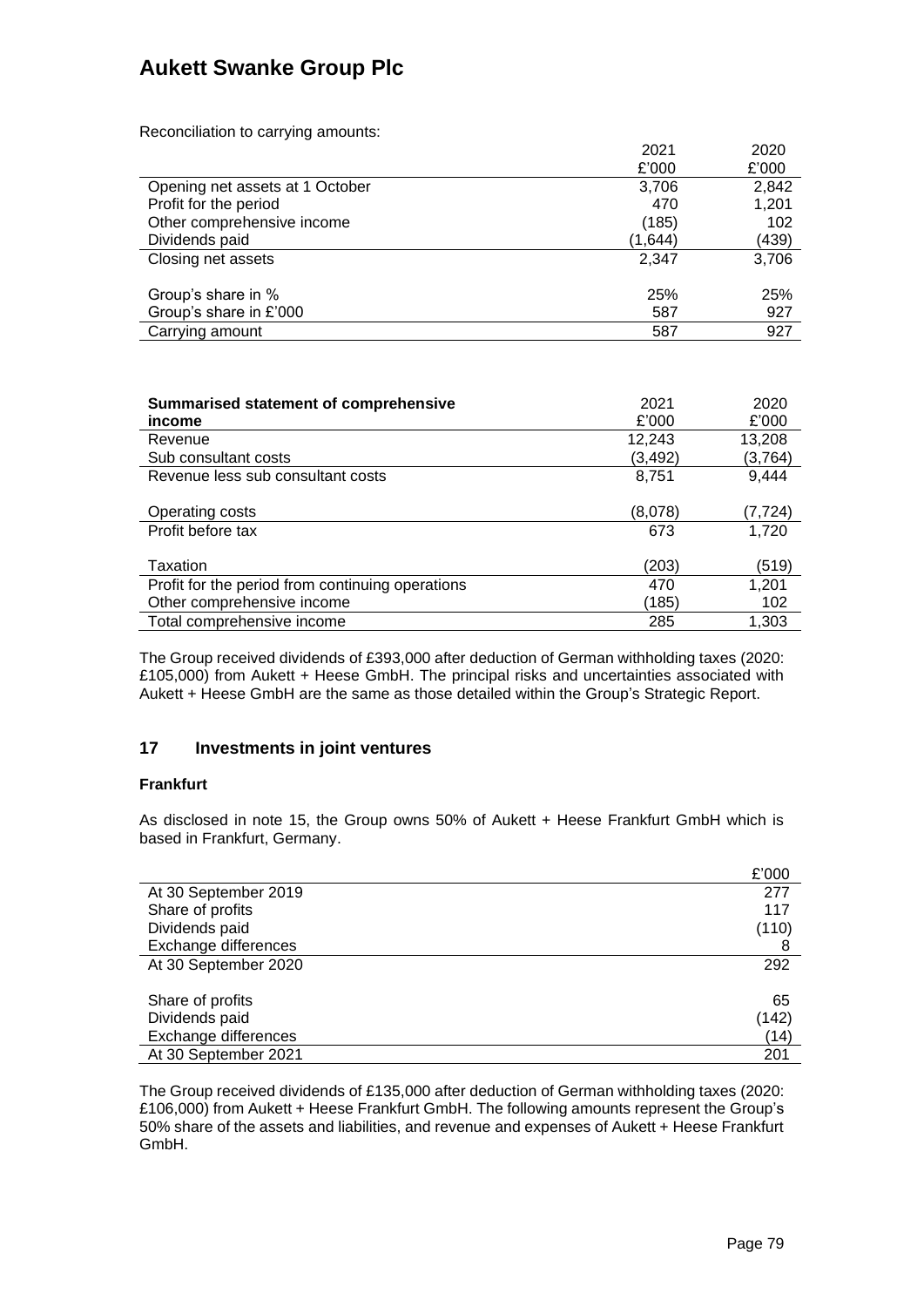|                                   | 2021<br>£'000 | 2020<br>£'000 |
|-----------------------------------|---------------|---------------|
| Assets                            |               |               |
| Non current assets                | 12            | 18            |
| <b>Current assets</b>             | 288           | 500           |
| Total assets                      | 300           | 518           |
| Liabilities                       |               |               |
| <b>Current liabilities</b>        | (99)          | (226)         |
| <b>Total liabilities</b>          | (99)          | (226)         |
| Net assets                        | 201           | 292           |
|                                   | 2021          | 2020          |
|                                   | £'000         | £'000         |
| Revenue                           | 919           | 1,233         |
| Sub consultant costs              | (267)         | (451)         |
| Revenue less sub consultant costs | 652           | 782           |
| Operating costs                   | (541)         | (610)         |
| Profit before tax                 | 111           | 172           |
| Taxation                          | (46)          | (55)          |
| Profit after tax                  | 65            | 117           |

The principal risks and uncertainties associated with Aukett + Heese Frankfurt GmbH are the same as those detailed within the Group's Strategic Report.

### **Prague**

As disclosed in note 15, the Group owns 50% of Aukett sro which is based in Prague, Czech Republic.

|                      | £'000 |
|----------------------|-------|
| At 30 September 2019 |       |
| Share of profits     | 25    |
| Exchange differences |       |
| At 30 September 2020 | 25    |
| Share of losses      | (16)  |
| Exchange differences |       |
| At 30 September 2021 |       |

The following amounts represent the Group's 50% share of the assets and liabilities, and revenue and expenses of Aukett sro.

|                            | 2021  | 2020  |
|----------------------------|-------|-------|
|                            | £'000 | £'000 |
| Assets                     |       |       |
| <b>Current assets</b>      | 11    | 105   |
| Total assets               | 11    | 105   |
|                            |       |       |
| Liabilities                |       |       |
| <b>Current liabilities</b> | (3)   | (80)  |
| <b>Total liabilities</b>   | (3)   | (80)  |
|                            |       |       |
| Net assets                 | 8     | 25    |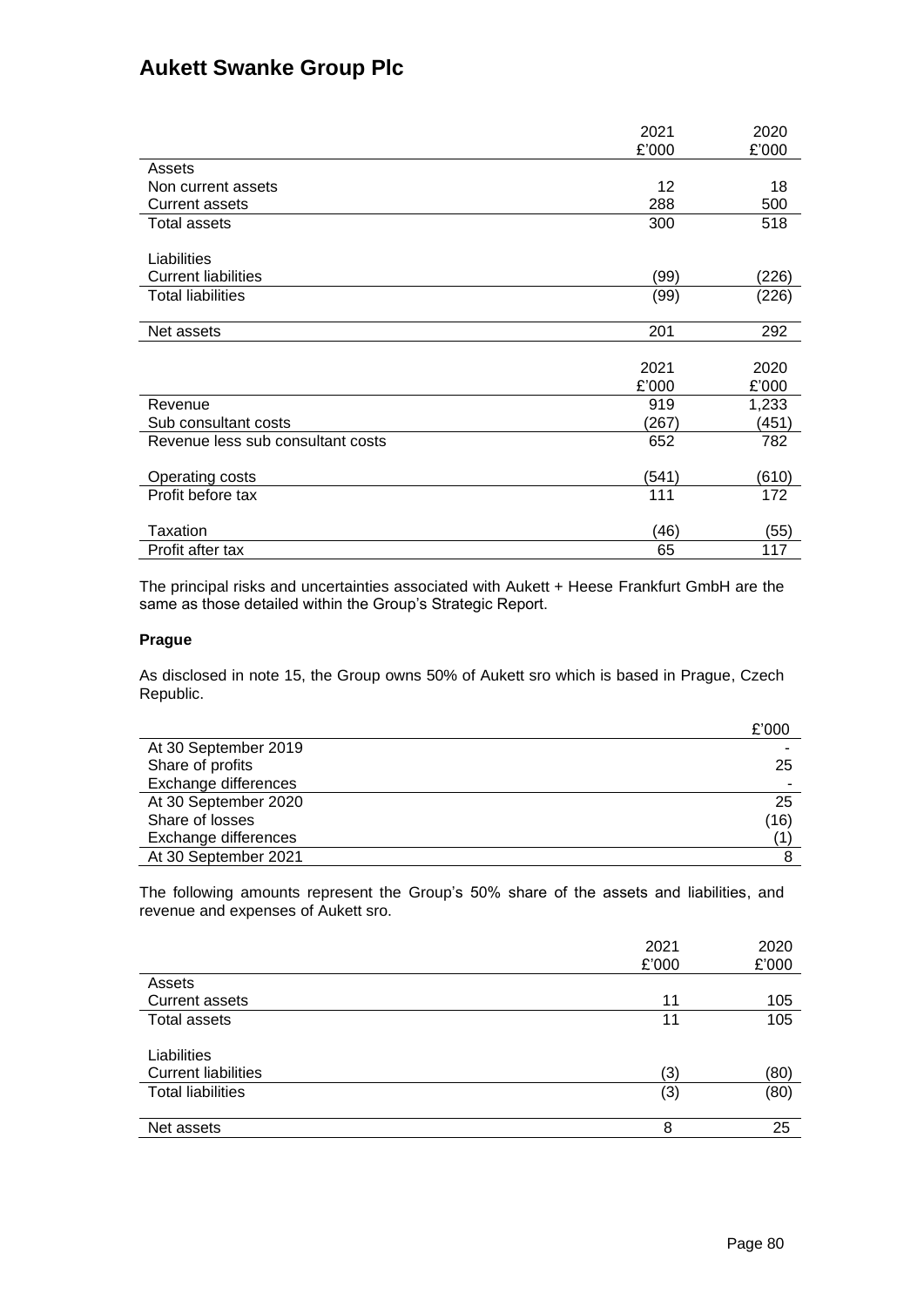| 2021  | 2020  |
|-------|-------|
| £'000 | £'000 |
| 165   | 347   |
| (78)  | (141) |
| 87    | 206   |
| (103) | (172) |
| (16)  | 34    |
|       | (4)   |
| (16)  | 30    |
|       |       |

In the prior year the carrying value of the investment in the joint venture brought forward was limited to £nil as the company had net liabilities at the start of the prior year. The prior year share of profit was therefore reduced by £5k so that the carrying value of the investment in joint venture matched the Groups' share of the entities' net assets being £25k as at 30 September 2020.

The principal risks and uncertainties associated with Aukett sro are the same as those detailed within the Group's Strategic Report.

### **18 Trade and other receivables**

| Group                                         | 2021  | 2020    |
|-----------------------------------------------|-------|---------|
|                                               | £'000 | £'000   |
| Gross trade receivables                       | 3.215 | 3,410   |
| Impairment allowances                         | (272) | (1,031) |
| Net trade receivables                         | 2,943 | 2,379   |
| Other financial assets at amortised cost      | 385   | 419     |
| Amounts owed by associates and joint ventures | 22    | 41      |
| Corporate tax receivable                      | 99    |         |
| Other current assets                          | 526   | 688     |
| Total                                         | 3.975 | 3,527   |

The corporate tax receivable of £99k relates to cash receivable from UK R&D tax claims.

| Company                                      | 2021<br>£'000 | 2020<br>£'000 |
|----------------------------------------------|---------------|---------------|
| Amounts due after more than one year         |               |               |
| Amounts owed by associate and joint ventures | 5             | 26            |
| Total amounts due after more than one year   | 5             | 26            |
| Amounts due within one year                  |               |               |
| Trade receivables                            | 5             |               |
| Amounts owed by subsidiaries                 | 381           | 1,830         |
| Amounts owed by associate and joint ventures | 17            | 14            |
| Other financial assets at amortised cost     |               | 30            |
| Other current assets                         | 46            | 54            |
| Total amounts due within one year            | 449           | 1,928         |
| Total                                        | 454           | 1.954         |

The amounts owed by subsidiaries were secured in January 2013 by debentures over all the assets of the relevant subsidiaries. These debentures rank after the debentures securing the bank loan and overdraft.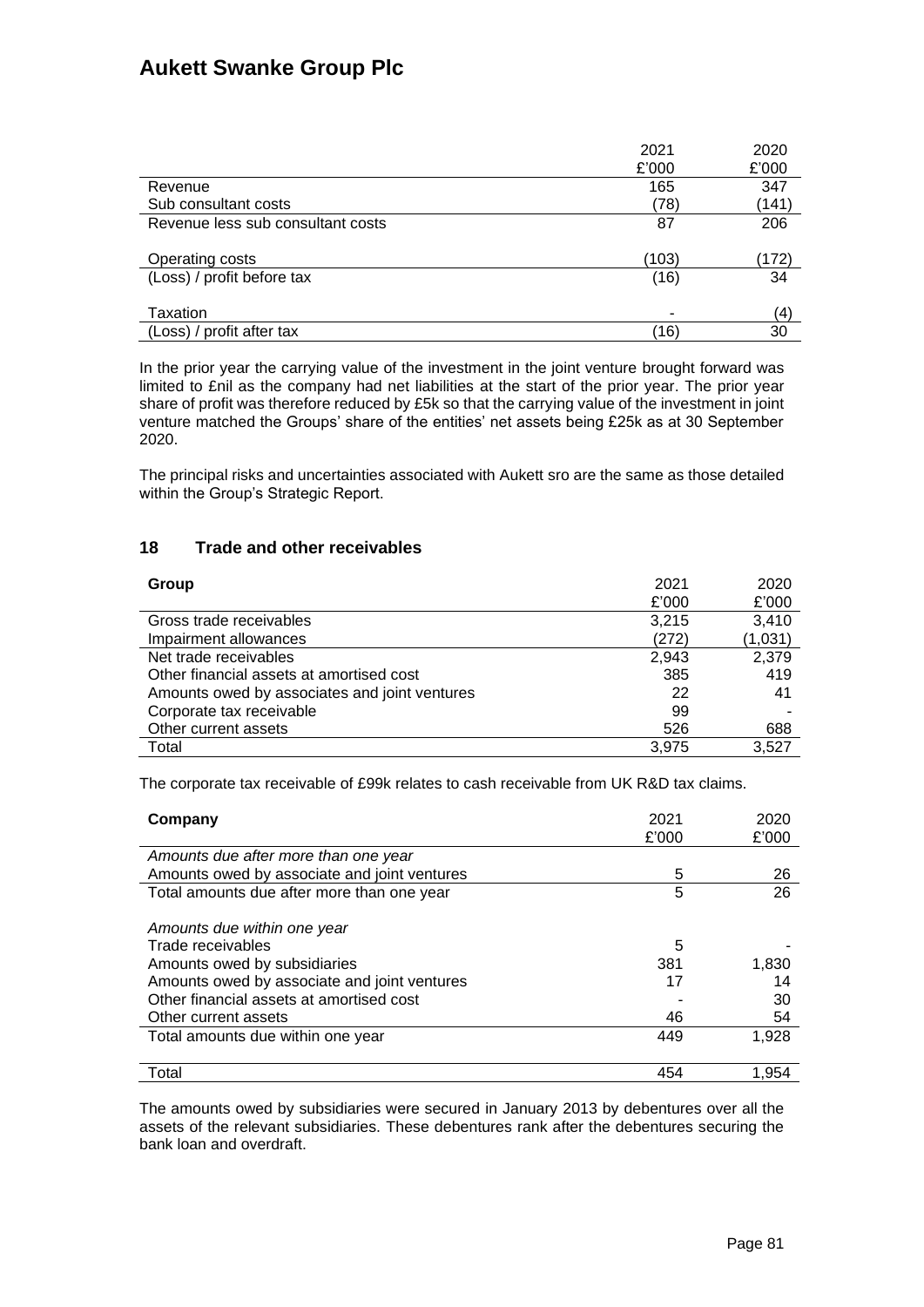During the year, the Company made provisions totalling £1,733k against amounts owed by subsidiaries. These are amounts owed by Aukett Fitzroy Robinson International Limited, Aukett Swanke Architectural Design Limited and Shankland Cox Limited. Following the Group's decision to restructure the UAE business either freezing or allowing trade licenses in these companies to expire, Management took the decision to make a provision against amounts owed by these companies to the Group.

#### **Impairment allowances**

The Group applies the IFRS 9 simplified approach to measuring expected credit losses which uses a lifetime expected loss allowance for all trade receivables and contract assets.

To measure the expected credit losses, trade receivables and contract assets have been grouped based on shared credit risk characteristics and the days past due. The contract assets relate to unbilled work in progress and project retentions, and have substantially the same risk characteristics as the trade receivables for the same types of contracts. The Group has therefore concluded that the expected loss rates for trade receivables are a reasonable approximation of the loss rates for the contract assets.

The Group engages with clients who are creditworthy, liquid developers. Management identified that the loss allowances should be calculated and applied separately based on geographic segments of the Group, and more specifically to each country in which the Group has operations. Whilst the specific terms each contract the Group engages in may be different, certain common characteristics can be applied.

Provisions on bad and doubtful debts in the UK and Turkey have been immaterial in the historical period reviewed in order to establish the expected loss rate at 30 September 2021. In the UK the Group generally builds up advances for contract work recognised as a credit to the balance sheet which reduces the impact of potential bad debts. Amounts due for contract work not yet billed are generally not material. No loss allowance provision has been made for trade receivables and contracts assets owed to Group entities operating in these countries.

Amounts due for contract work in the Middle East segment are material, with contracts in the Middle East often billed in arrears. Sizeable write offs in prior years have informed the overall rate calculated for the provisioning matrix.

The total impairment allowance is down £759k compared to the prior year, primarily due to the UAE entities formally writing off old debtors which previously had carried an impairment allowance. Impairment allowances as a percentage of gross trade receivables has therefore decreased to 8.5% (2020: 30%).

The loss allowance for the Middle East operating segment as at 30 September 2021 (excluding additional loss allowances measured on a case-by-case basis) was determined as follows for both trade receivables and contract assets:

|                    |                | $1-30$ days | <b>More</b><br>than 30<br>days | <b>More</b><br>than 60<br>days | <b>More</b><br>than 90<br>days |       |
|--------------------|----------------|-------------|--------------------------------|--------------------------------|--------------------------------|-------|
| 30 September 2021  | <b>Current</b> | past due    | past due                       | past due                       | past due                       | Total |
| Expected loss rate |                |             |                                |                                |                                |       |
| $\frac{1}{2}$      | 2%             | 2%          | 3%                             | 6%                             | 10%                            |       |
| Gross carrying     |                |             |                                |                                |                                |       |
| amount $(E'000)$   | 611            | 136         | 112                            | 65                             | 575                            | 1,499 |
| Loss allowance     |                |             |                                |                                |                                |       |
| $(E'000)$ through  |                |             |                                |                                |                                |       |
| <b>CSOFP</b>       | 10             | 3           | 4                              | 4                              | 58                             | 79    |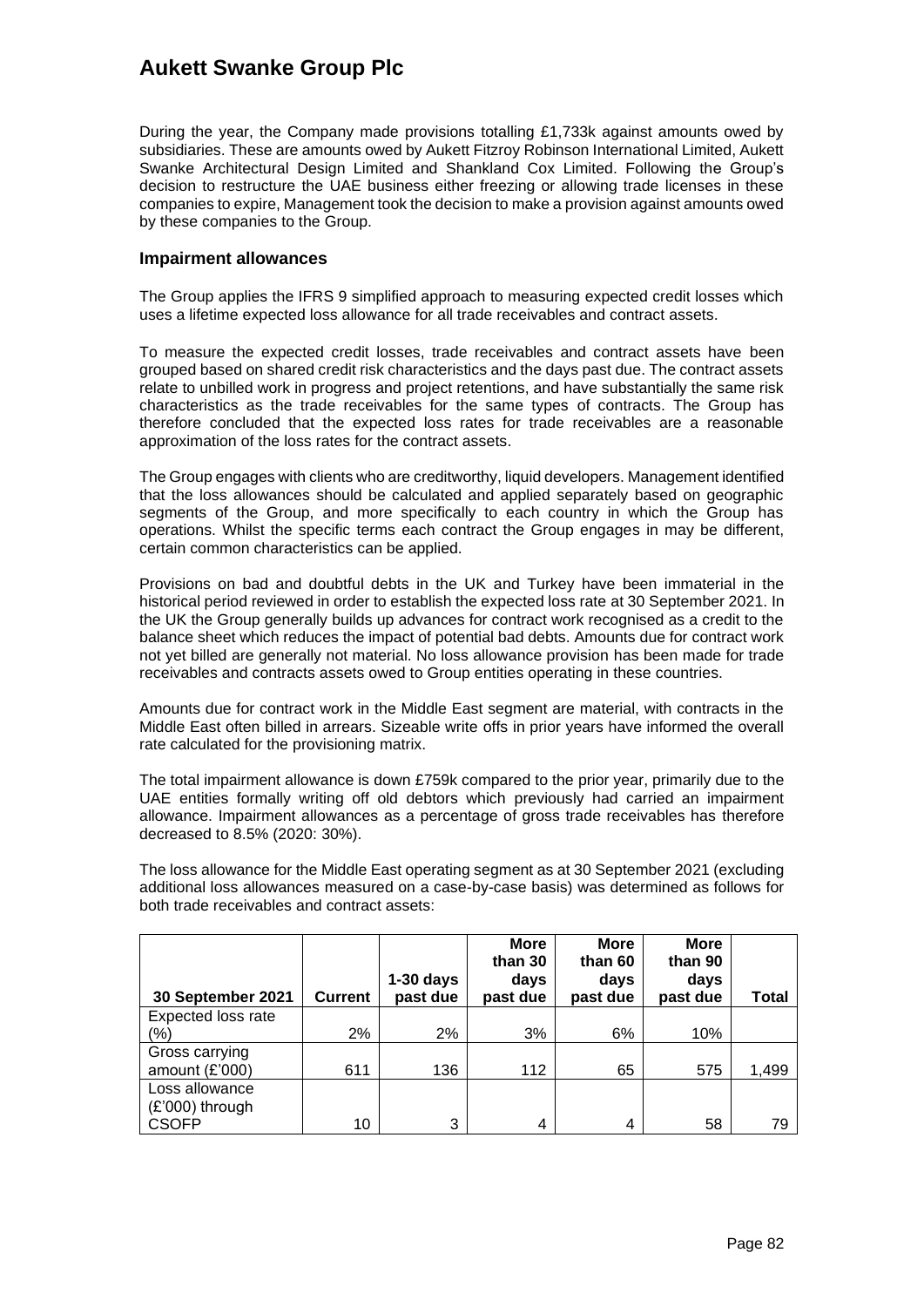The comparative loss allowance for the Middle East operating segment as at 30 September 2020 was:

|                                   |                | $1-30$ days | <b>More</b><br>than 30<br>days | <b>More</b><br>than 60<br>days | <b>More</b><br>than 90<br>days |       |
|-----------------------------------|----------------|-------------|--------------------------------|--------------------------------|--------------------------------|-------|
| 30 September 2020                 | <b>Current</b> | past due    | past due                       | past due                       | past due                       | Total |
| Expected loss rate                |                |             |                                |                                |                                |       |
| $\frac{1}{2}$                     | 3%             | 4%          | 7%                             | 12%                            | 16%                            |       |
| Gross carrying                    |                |             |                                |                                |                                |       |
| amount $(E'000)$                  | 1,080          | 69          | 161                            | 14                             | 552                            | 1,876 |
| Loss allowance<br>(£'000) through |                |             |                                |                                |                                |       |
| <b>CSOFP</b>                      | 33             | 3           | 11                             | 2                              | 89                             | 138   |

The loss allowance for the Middle East operating segment as at 30 September 2021 was determined as follows for both trade receivables and contract assets:

The loss allowance was initially calculated in United Arab Emirate Dirhams (AED) being the functional currency of the Group entities in the Middle East operating segment. On conversion to GBP in the Group consolidation, the carried forward loss allowance is converted at the balance sheet rate, whereas the movement in the loss allowance in the year is converted at the average rate in the statement of comprehensive income. A foreign exchange difference of (£7k) arises which is taken through the foreign currency translation reserve.

|                                                                           | Contract<br>assets<br>£'000 | Trade<br>receivables<br>£'000 |
|---------------------------------------------------------------------------|-----------------------------|-------------------------------|
| Opening loss allowance provision as at 1 October 2020                     | 20                          | 118                           |
| Loss allowance provision                                                  | (13)                        | (38)                          |
| Amounts restated through opening Foreign Currency<br>translation reserve  | (1)                         | (6)                           |
| Loss allowance calculated based on ECL loss matrices                      | 6                           | 74                            |
| Additional provisions identified on a case by case basis                  |                             | 198                           |
| Total loss allowance as at 30 September 2021 - calculated<br>under IFRS 9 | 6                           | 272                           |

The loss allowances decreased by £44k to £74k for trade receivables and decreased by £14k to £6k for contract assets during the year to 30 September 2021.

A further allowance for impairment of trade receivables and contract assets is established on a case-by-case basis amounting to £198k at 30 September 2021 and £913k at 30 September 2020 when there are indicators suggesting that the specific debtor balance in question has experienced a significant deterioration in credit worthiness. Known significant financial difficulties of the client and lengthy delinquency in receipt of payments are considered indicators that a trade receivable may be impaired. Where a trade receivable or contract asset is considered impaired the carrying amount is reduced using an allowance and the amount of the loss is recognised in the income statement within other operating expenses.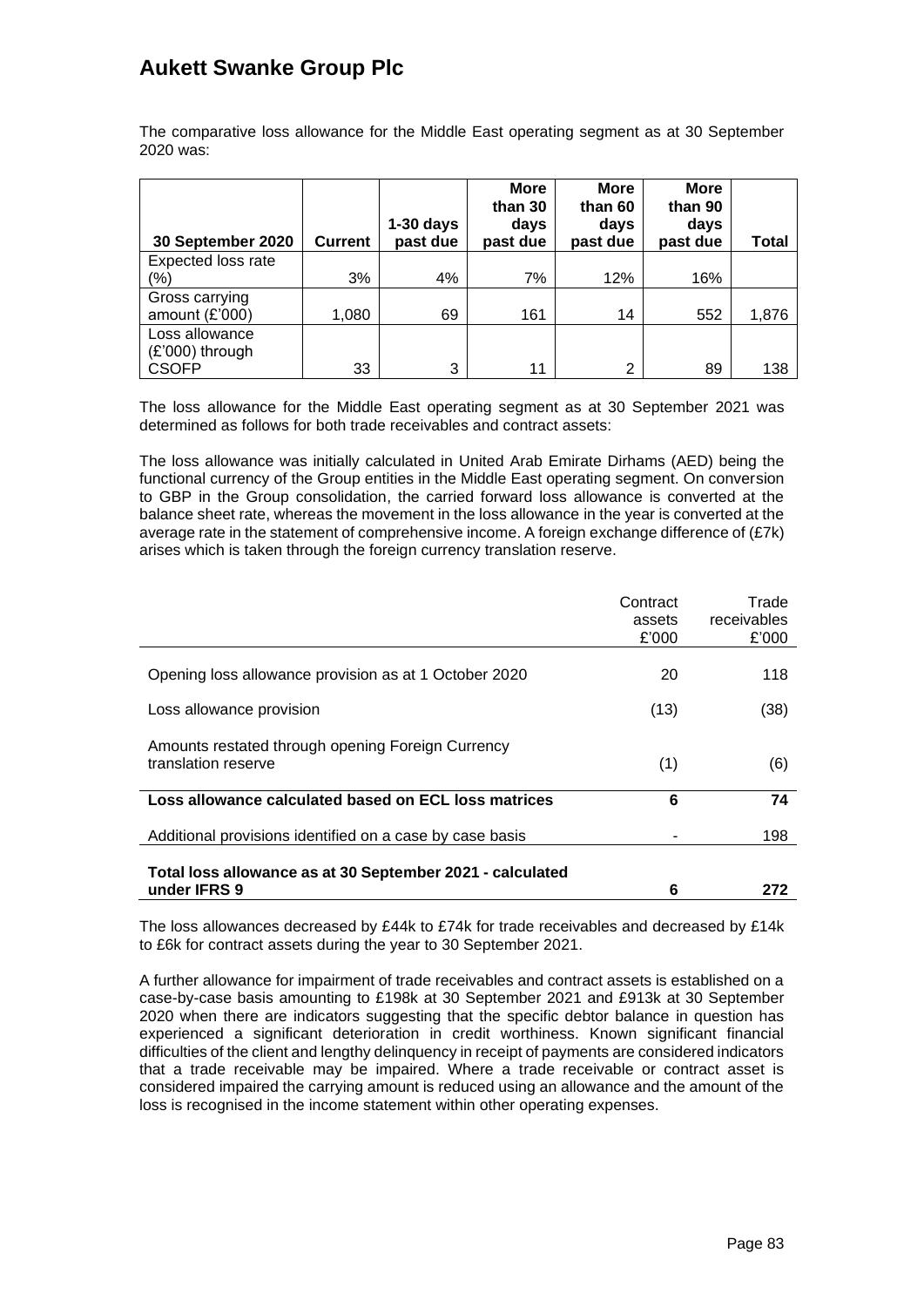The movement on impairment allowances for trade receivables was as follows:

|                                          | £'000 |
|------------------------------------------|-------|
| At 30 September 2019                     | 1.022 |
| Loss allowance provision                 | (37)  |
| Charged to the income statement based on |       |
| additional case by case provisions       | 105   |
| Allowance utilised                       | (20)  |
| Exchange differences                     | (39)  |
| At 30 September 2020                     | 1,031 |
|                                          |       |
| Loss allowance provision                 | (38)  |
| Charged to the income statement based on |       |
| additional case by case provisions       | 198   |
| Allowance written-off                    | (865) |
| Exchange differences                     | (54)  |
| At 30 September 2021                     | 272   |

### **19 Trade and other payables**

| Group                              | 2021<br>£'000 | 2020<br>£'000 |
|------------------------------------|---------------|---------------|
| Trade payables                     | 2,112         | 1,713         |
| Other taxation and social security | 568           | 549           |
| Other payables                     | 103           | 145           |
| Accruals                           | 964           | 926           |
| Total                              | 3,747         | 3,333         |
| Company                            | 2021<br>£'000 | 2020<br>£'000 |
| Trade payables                     | 44            | 57            |
| Amounts owed to subsidiaries       | 1,551         | 2,156         |
| Other taxation and social security | 32            |               |
| Other payables                     | 31            | 103           |
| Accruals                           | 92            | 114           |
| Total                              | 1,750         | 2,430         |

See note 33 for further details of the amounts due to subsidiaries.

### **20 Borrowings**

| Group             | 2021  | 2020  |
|-------------------|-------|-------|
|                   | £'000 | £'000 |
| Secured bank loan | 500   | 155   |
| Total borrowings  | 500   | 155   |

| Amounts due for settlement within 12 months           | 83  | 155 |
|-------------------------------------------------------|-----|-----|
| Current liability                                     | 83  | 155 |
|                                                       |     |     |
| Amounts due for settlement between one and two years  | 250 |     |
| Amounts due for settlement between two and five years | 167 |     |
| Non current liability                                 | 417 |     |
|                                                       |     |     |
| Total borrowings                                      | 500 | 155 |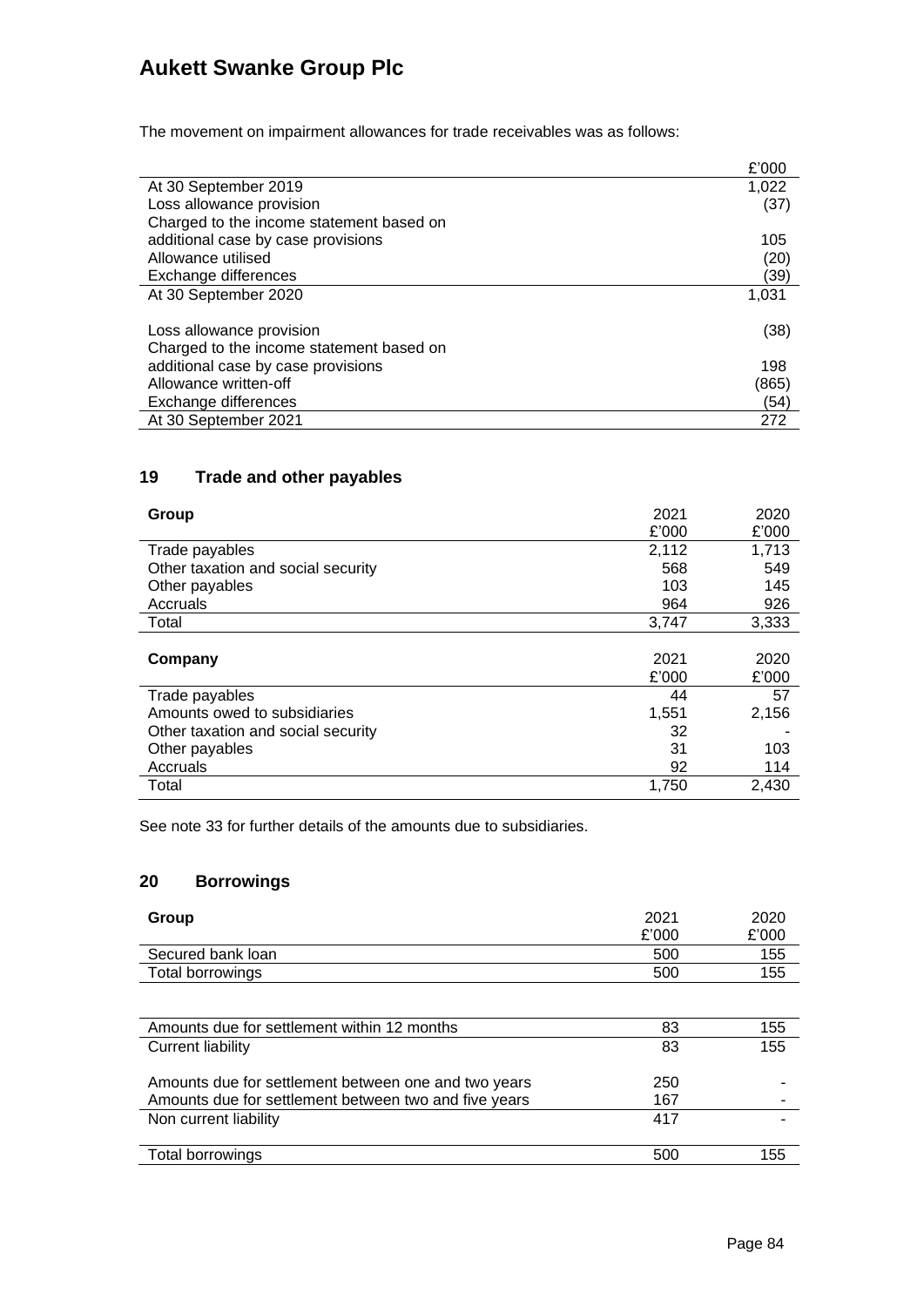| Company                                                                                 | 2021<br>£'000 | 2020<br>£'000 |
|-----------------------------------------------------------------------------------------|---------------|---------------|
| Secured bank loan                                                                       | 500           | 155           |
| Total borrowings                                                                        | 500           | 155           |
|                                                                                         |               |               |
| Instalments due within 12 months                                                        | 83            | 155           |
| Current liability                                                                       | 83            | 155           |
| Instalments due between one and two years<br>Instalments due between two and five years | 250<br>167    |               |
| Non current liability                                                                   | 417           |               |
|                                                                                         |               |               |
| Total borrowings                                                                        | 500           | 155           |

The bank loan and overdraft are secured by debentures over all the assets of the Company and certain of its United Kingdom subsidiaries. The bank loan and overdraft carry interest at 4.05% (loan) and 3% (overdraft) above the Coutts Base rate for the relevant currency.

### **21 Analysis of net funds**

| Group                       | 2021<br>£'000 | 2020<br>£'000 |
|-----------------------------|---------------|---------------|
| Cash at bank and in hand    | 515           | 992           |
| Cash and cash equivalents   | 515           | 992           |
| Secured bank loan (note 20) | (500)         | (155)         |
| Net funds                   | 15            | 837           |

### **22 Deferred tax**

| Group                    | Tax          |         |             |       |
|--------------------------|--------------|---------|-------------|-------|
|                          | depreciation |         | Other       |       |
|                          | on plant and | Trading | temporary   |       |
|                          | equipment    | losses  | differences | Total |
|                          | £'000        | £'000   | £'000       | £'000 |
| At 30 September 2019     | 84           | 117     | (61)        | 140   |
| Income statement         | (41)         | 68      | (1)         | 26    |
| Exchange differences     |              |         |             |       |
| At 30 September 2020     | 43           | 185     | (61)        | 167   |
|                          |              |         |             |       |
| Income statement         | (10)         | 45      | (1)         | 34    |
| Exchange differences     |              |         |             |       |
| At 30 September 2021     | 33           | 230     | (62)        | 201   |
|                          |              |         |             |       |
|                          |              |         |             |       |
| Group                    |              |         | 2021        | 2020  |
|                          |              |         | £'000       | £'000 |
| Deferred tax assets      |              |         | 241         | 214   |
| Deferred tax liabilities |              |         | (40)        | (47)  |
| Net deferred tax balance |              |         | 201         | 167   |

Deferred income tax assets are recognised for tax losses carried forward to the extent that the realisation of the related tax benefit through future taxable profits is probable.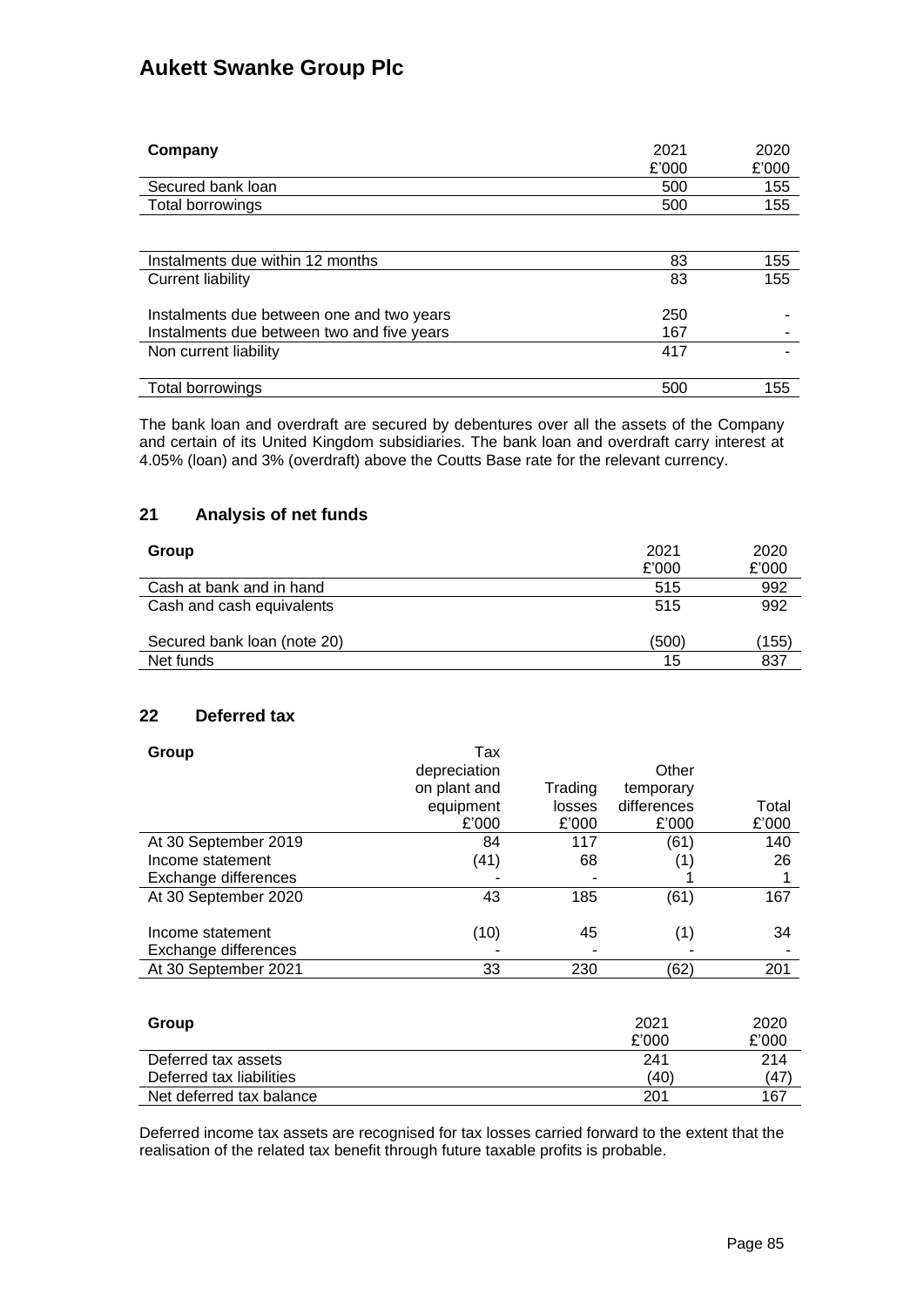The Group also did not recognise deferred income tax in respect of taxable losses carried forward against future taxable income of certain of its subsidiaries which are incorporated in the UK but operate wholly through permanent establishments in the Middle East and future profits are therefore anticipated to be non-taxable.

### **23 Provisions**

| Group                                                               | Property<br>lease<br>provision | Employee<br>benefit<br>obligations | Total                |
|---------------------------------------------------------------------|--------------------------------|------------------------------------|----------------------|
|                                                                     | £'000                          | £'000                              | £'000                |
| At 30 September 2019                                                | 210                            | 913                                | 1.123                |
| Utilised<br>Charged to the income statement<br>Exchange differences |                                | (205)<br>121<br>(47)               | (205)<br>121<br>(47) |
| At 30 September 2020                                                | 210                            | 782                                | 992                  |
| Utilised<br>Charged to the income statement<br>Exchange differences |                                | (213)<br>92<br>(39)                | (213)<br>92<br>(39)  |
| At 30 September 2021                                                | 210                            | 622                                | 832                  |

#### *Property lease provision*

The provision arose from lease obligations in respect of the Company's leased London premises.

There are uncertainties around the provision due to the fact that costs may increase over the period to maturity and the eventual outturn will be dependent on the level of negotiation over settlement of proposals with the Company's landlord.

The provision payable in greater than five years reflects the future estimated cost of work to be performed.

The effect of time value of money is not considered material, having been assessed by Management as a risk free rate of 10 year UK government bonds.

#### *Employee benefit obligations*

The Group's Middle East subsidiaries are required to pay termination indemnities to each employee who completes one year of service as stipulated by UAE labour laws. The applicable labour laws currently require a percentage of final salary to be paid upon resignation or termination. The percentage is determined by reference to the number of years of continuous employment and cannot exceed two years' salary.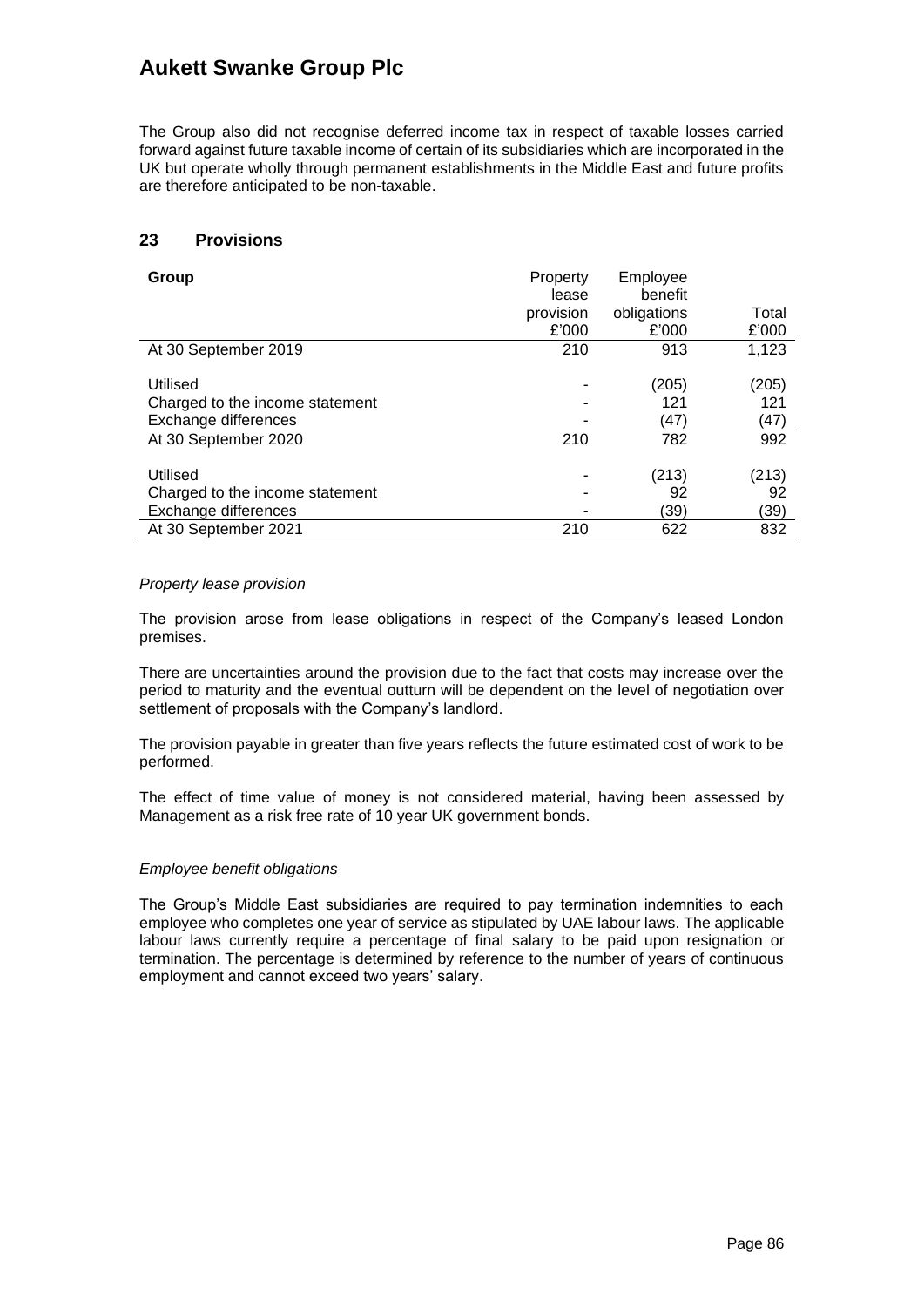The key actuarial assumptions used in the calculation are detailed below:

|                                    | 2021    | 2020    |
|------------------------------------|---------|---------|
| Combined average length of service | 5 years | 5 years |
| Discount rate                      | 1.74%   | 1.04%   |
| Salary growth rate                 | $2.2\%$ | 1.5%    |

The Group determined discount rates on the basis of current yields on 5 year high quality corporate bonds in the same currency as the liabilities. Forecast consumer price inflation ("CPI") in the region has been used as a proxy for forecast salary growth.

The sensitivity of the employee benefit obligation to changes in assumptions is set out below. The effects of a change in assumption are weighted proportionally to the total plan obligations to determine the total impact for each assumption presented.

|                                    |                          | Impact on employee benefit<br>obligation |             |  |
|------------------------------------|--------------------------|------------------------------------------|-------------|--|
|                                    | Change in                | Increase in                              | Decrease in |  |
|                                    | assumption<br>assumption |                                          | assumption  |  |
| Combined average length of service | vear                     | 1.01%                                    | $(3.78)\%$  |  |
| Salary growth rate                 | 1%                       | 0.15%                                    | $(0.15)$ %  |  |
| Discount rate                      | 1%                       | $(0.15)$ %                               | 0.15%       |  |

The Group's Turkish subsidiary is required to pay termination indemnities to each employee who completes one year of service and whose employment is terminated upon causes that qualify the employee to receive termination indemnity. The liability has been measured in line with IAS 19 and is funded from working capital.

### **24 Share capital**

| <b>Group and Company</b>                                   | 2021  | 2020        |
|------------------------------------------------------------|-------|-------------|
|                                                            | £'000 | £'000       |
| Allocated, called up and fully paid                        |       |             |
| 165,213,652 (2020: 165,213,652) ordinary shares of 1p each | 1,652 | 1,652       |
|                                                            |       |             |
|                                                            |       | Number      |
| At 1 October 2019                                          |       | 165,213,652 |
| No changes                                                 |       |             |
| At 30 September 2020                                       |       | 165,213,652 |
| No changes                                                 |       |             |
| At 30 September 2021                                       |       | 165,213,652 |

The Company's issued ordinary share capital comprises a single class of ordinary share. Each share carries the right to one vote at general meetings of the Company.

The objectives, policies and processes for managing capital are outlined in the strategic report.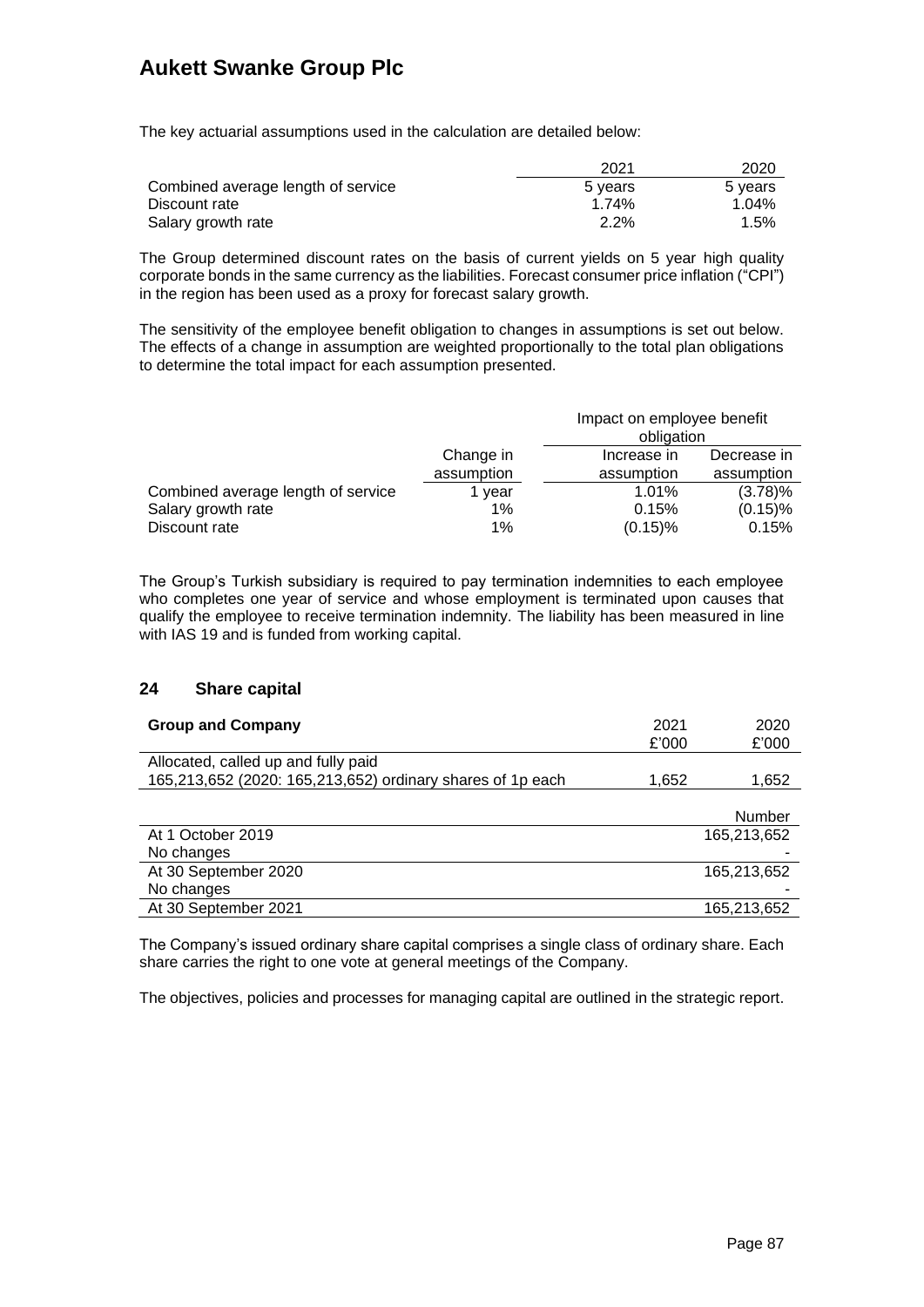### **25 Share options**

The Company has granted options over its Ordinary Shares to Group employees as follows:

|         | At 1          |           |               | At 30         |          |             |             |
|---------|---------------|-----------|---------------|---------------|----------|-------------|-------------|
|         | October       |           |               | September     | Exercise | Earliest    | Latest      |
|         | 2020          | Granted   | Lapsed        | 2021          | price    | exercisable | exercisable |
| Granted | <b>Number</b> | Number    | <b>Number</b> | <b>Number</b> | Pence    | date        | date        |
|         |               |           |               |               |          |             |             |
| 6 March | 500,000       | ۰         | ٠             | 500,000       | 4.25     | 6 March     | 6 March     |
| 2017    |               |           |               |               |          | 2019        | 2023        |
| 24 Aug  | 1,000,000     | ۰         | ٠             | 1,000,000     | 3.60     | 24 Aug      | 24 Aug      |
| 2020    |               |           |               |               |          | 2022        | 2026        |
| 29 Jun  | ۰             | 1,000,000 | ۰.            | 1,000,000     | 1.60     | 29 Jun      | 29 Jun      |
| 2021    |               |           |               |               |          | 2023        | 2027        |
| Total   | 1.500.000     | 1.000.000 | ۰             | 2,500,000     |          |             |             |

The 500,000 share options granted on 6 March 2017 relate to Beverley Wright, a former Director of the Company. The 1,000,000 share options granted on 24 August 2020, and the 1,000,000 share options granted on 29 June 2021 relate to Antony Barkwith, a current Director of the Company. These share options vested and vest respectively after 2 years' service and are exercisable between 2 and 6 years after grant. The fair value of these options is not considered to be material. Further details of transactions with related parties can be found in note 33.

### **26 Cash generated from operations**

| Group                                              | 2021     | 2020           |
|----------------------------------------------------|----------|----------------|
|                                                    | £'000    | £'000          |
| Loss before tax - continuing operations            | (1,531)  | (46)           |
| Finance costs                                      | 94       | 112            |
| Share of results of associate and joint ventures   | (166)    | (442)          |
| Intangible amortisation                            | 59       | 79             |
| Intangible impairment                              | 249      |                |
| Depreciation                                       | 129      | 74             |
| Amortisation of right-of-use assets                | 383      | 340            |
| Profit on disposal of property, plant & equipment  | (2)      |                |
| (Increase)/decrease in trade and other receivables | (843)    | 989            |
| (Decrease) / increase in trade and other payables  | 892      | (794)          |
| Change in provisions                               | (160)    | (79)           |
| Unrealised foreign exchange differences            |          | (82)           |
| Net cash (expended by) / generated from operations | (896)    | 151            |
|                                                    |          |                |
| Company                                            | 2021     | 2020           |
|                                                    | £'000    | £'000          |
| Loss before income tax                             | (1, 179) | (1, 812)       |
| Dividends receivable                               | (528)    | (211)          |
| Finance costs                                      |          |                |
| Depreciation                                       |          | $\overline{2}$ |
| Provision on investments                           | 81       | 2,266          |
| Decrease in trade and other receivables            | 1,499    | 169            |
| Decrease in trade and other payables               | (579)    | (362)          |
| Unrealised foreign exchange differences            | (1)      | (16)           |
| Net cash (expended by) / generated from operations | (702)    | 45             |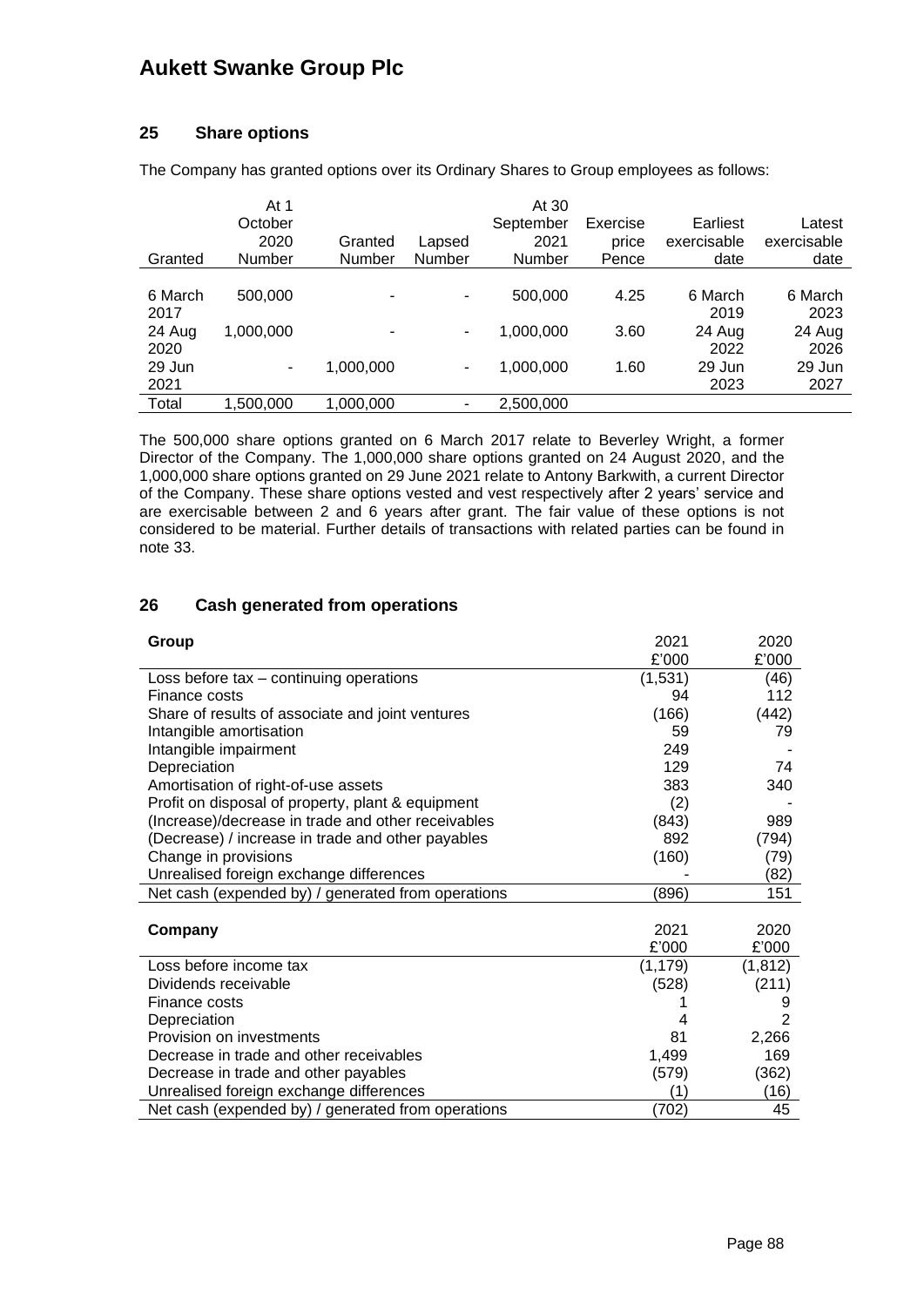**Changes in liabilities arising from financing activities including changes arising from cash flows and non-cash changes**

| Group                                            | Non-       |            |       |
|--------------------------------------------------|------------|------------|-------|
|                                                  | current    | Current    |       |
|                                                  | loans and  | loans and  |       |
|                                                  | borrowings | borrowings | Total |
|                                                  | £'000      | £'000      | £'000 |
| At 1 October 2020                                | 2,805      | 694        | 3,499 |
| Cash flows                                       |            |            |       |
| - Repayment of borrowings                        |            | (155)      | (155) |
| - Payment of interest                            |            | (1)        | (1)   |
| - Receipt of bank loan                           | 500        |            | 500   |
| - Payment of lease liabilities                   |            | (546)      | (546) |
| Non-cash flows                                   |            |            |       |
| - Effects of foreign exchange                    |            |            |       |
| - Loans and borrowings classified as non-current | (538)      | 538        |       |
| at 30 September 2021                             |            |            |       |
| - Interest accrued in period                     |            | 92         | 92    |
| At 30 September 2021                             | 2,767      | 622        | 3,389 |

| Company                                          | Non-       |            |       |
|--------------------------------------------------|------------|------------|-------|
|                                                  | current    | Current    |       |
|                                                  | loans and  | loans and  |       |
|                                                  | borrowings | borrowings | Total |
|                                                  | £'000      | £'000      | £'000 |
| At 1 October 2020                                |            | 155        | 155   |
| Cash flows                                       |            |            |       |
| - Repayment of borrowings                        |            | (155)      | (155) |
| - Payment of interest                            |            | (1)        | (1)   |
| - Receipt of bank loan                           | 500        |            | 500   |
| Non-cash flows                                   |            |            |       |
| - Effects of foreign exchange                    |            |            |       |
| - Loans and borrowings classified as non-current | (83)       | 83         |       |
| at 30 September 2021                             |            |            |       |
| - Interest accrued in period                     |            |            |       |
| At 30 September 2021                             | 417        | 83         | 500   |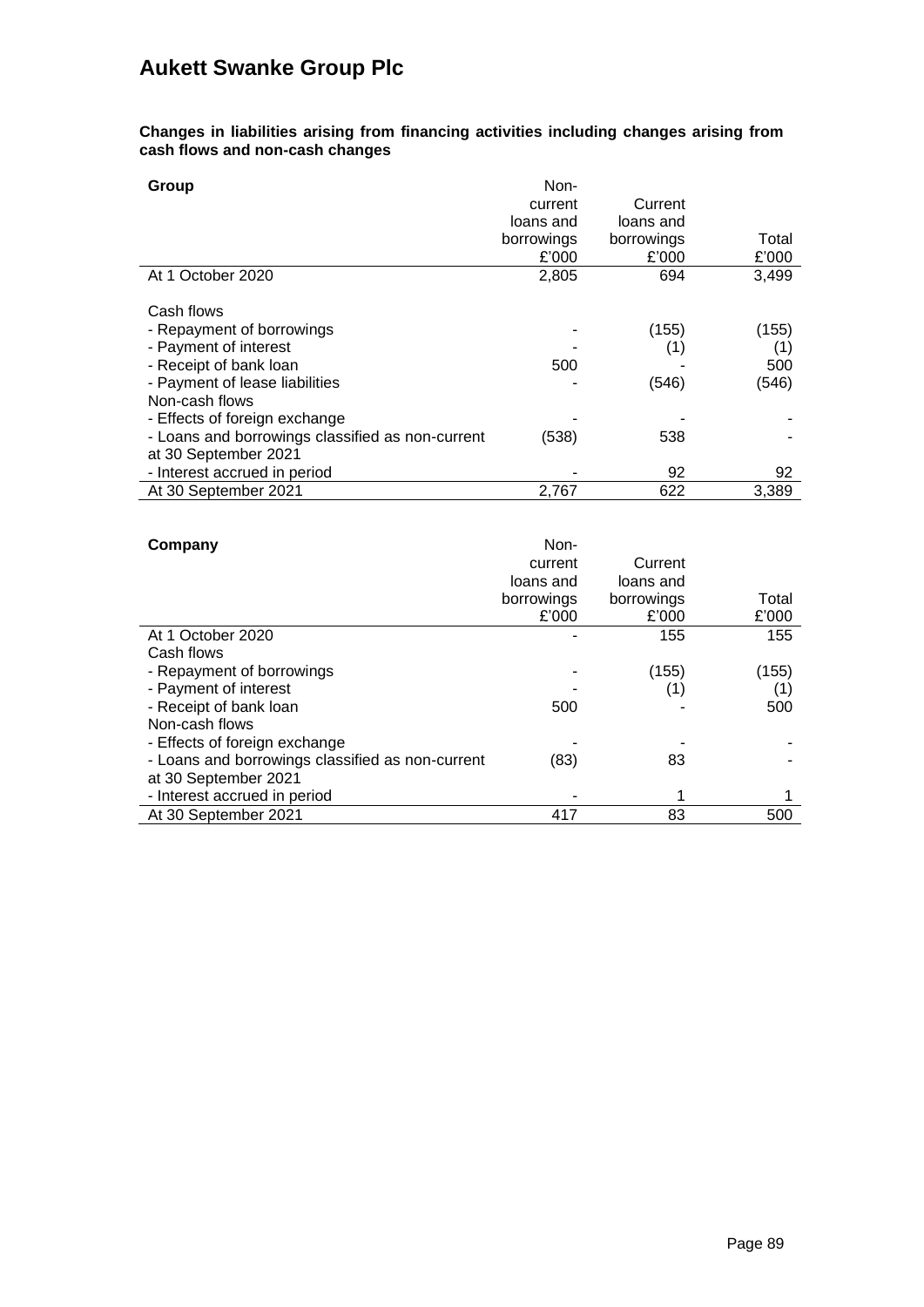### **27 Financial instruments**

#### **Risk management**

The Company and the Group hold financial instruments principally to finance their operations or as a direct consequence of their business activities. The principal risks considered to arise from financial instruments are foreign currency risk and interest rate risk (market risks), counterparty risk (credit risk) and liquidity risk. Neither the Company nor the Group trade in financial instruments.

#### **Categories of financial assets and liabilities**

|                                                  | 2021     | 2020     |
|--------------------------------------------------|----------|----------|
| Group                                            | £'000    | £'000    |
| Net trade receivables                            | 2,943    | 2,379    |
| Contract assets                                  | 982      | 628      |
| Other financial assets at amortised cost         | 385      | 419      |
| Accrued income                                   | 33       |          |
| Amounts owed by associate and joint ventures     | 22       | 41       |
| Cash at bank and in hand                         | 515      | 992      |
| Loans and receivables measured at amortised cost | 4,880    | 4,459    |
|                                                  |          |          |
| Trade payables                                   | (2, 112) | (1,713)  |
| Other payables                                   | (103)    | (145)    |
| Accruals                                         | (964)    | (926)    |
| Lease liabilities                                | (2,889)  | (3, 554) |
| Secured bank loans and overdrafts                | (500)    | (155)    |
| Financial liabilities measured at amortised cost | (6, 568) | (6, 493) |
|                                                  |          |          |
| Net financial instruments                        | (1,688)  | (2,034)  |
|                                                  |          |          |
|                                                  |          |          |
| Company                                          | 2021     | 2020     |
|                                                  | £'000    | £'000    |
| Net trade receivables                            | 5        |          |
| Amounts owed by subsidiaries                     | 381      | 1,830    |
| Amount owed by associate and joint ventures      | 22       | 40       |
| Accrued income                                   | 33       |          |
| Other receivables                                |          | 30       |
| Cash at bank and in hand                         | 211      | 164      |
| Loans and receivables measured at amortised cost | 652      | 2,064    |
|                                                  |          |          |
| Trade payables                                   | (44)     | (57)     |
| Amounts owed to subsidiaries                     | (1,551)  | (2, 156) |
| Other payables                                   | (31)     | (103)    |

| Net financial instruments                                                                           | (1,566) | (521) |
|-----------------------------------------------------------------------------------------------------|---------|-------|
|                                                                                                     |         |       |
| The Directors consider that there were no material differences between the carrying values and      |         |       |
| the fair values of all the Company's and all the Group's financial assets and financial liabilities |         |       |
| at each year end based on the expected future cash flows.                                           |         |       |

Accruals (92) (114) Secured bank loan (155) (155) Financial liabilities measured at amortised cost (2,218) (2,585)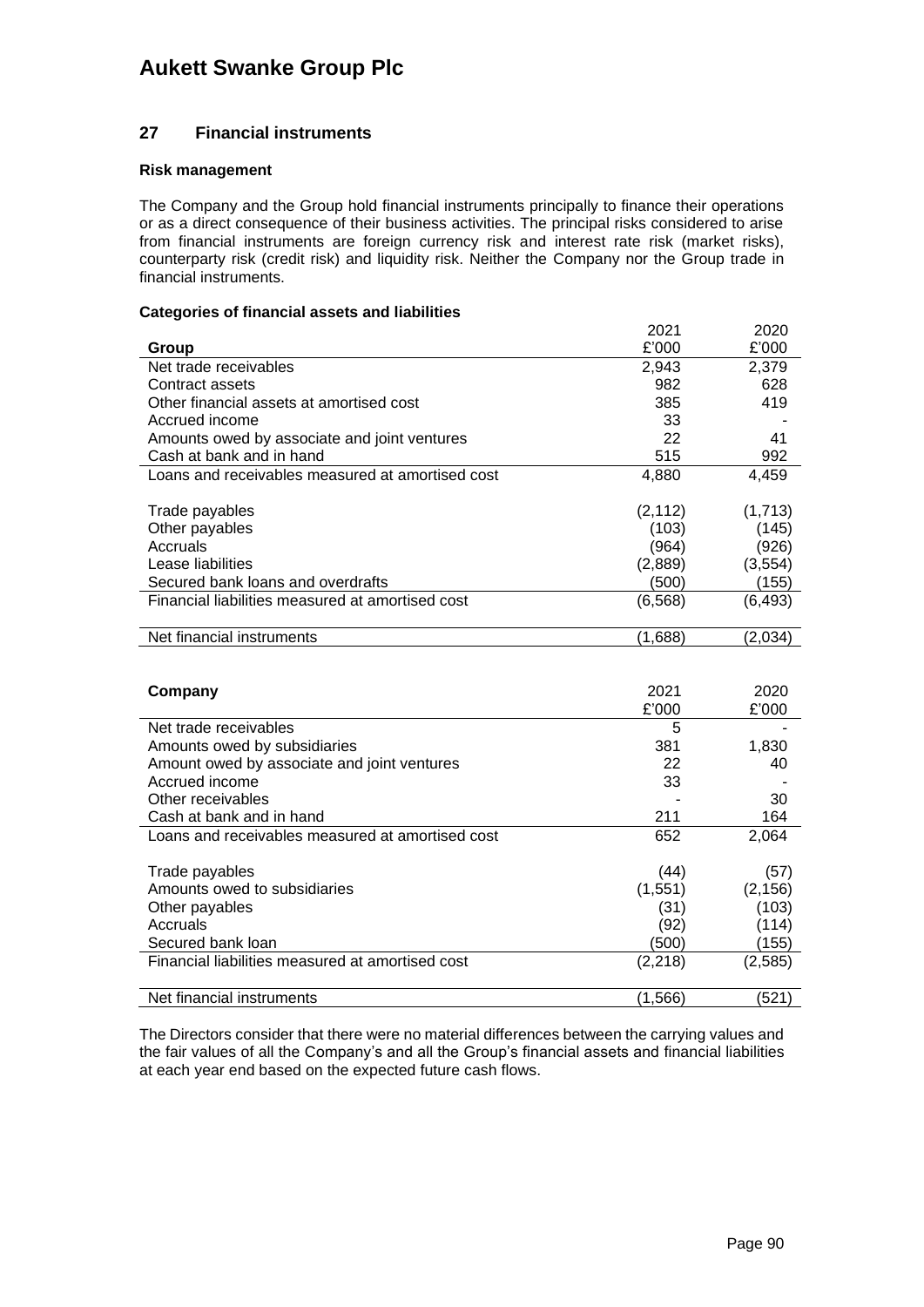### **Collateral**

As disclosed in note 20 the bank loan and overdraft (undrawn at 2020 and 2021 year ends) are secured by a debenture over all the present and future assets of the Company and certain of its United Kingdom subsidiaries. The carrying amount of the financial assets covered by this debenture were:

|         | 2021  | 2020  |
|---------|-------|-------|
|         | £'000 | £'000 |
| Group   | 3,612 | 3,052 |
| Company | 614   | 1,025 |

Other receivables in the consolidated statement of financial position include a £230k rent security deposit (2020: £225k) in respect of the Group's London studio premises. The rent deposit redeems a cash sum of £279k at the end of the term of the lease in May 2028.

### **28 Foreign currency risk**

The Group's operations seek to contract with customers and suppliers in their own functional currencies to minimise exposure to foreign currency risk, however, for commercial reasons contracts are occasionally entered into in foreign currencies.

Where contracts are denominated in other currencies the Group usually seeks to minimise net foreign currency exposure from recognised project related assets and liabilities by using foreign currency denominated overdrafts.

The Group does not hedge future revenues from contracts denominated in other currencies due to the rights of clients to suspend or cancel projects. The Board has taken a decision not to hedge the net assets of the Group's overseas operations.

Financial instruments which are denominated in a currency other than the functional currency of the entity by which they are held are as follows:

| Group                                                | 2021  | 2020  |
|------------------------------------------------------|-------|-------|
|                                                      | £'000 | £'000 |
| Czech Koruna                                         | 5     | 26    |
| EU Euro                                              | 166   | 21    |
| <b>UAE Dirham</b>                                    | 2,046 | 1,844 |
| <b>UK Sterling</b>                                   | (7)   | (3)   |
| <b>US Dollar</b>                                     | 3     | (11)  |
| Net financial instruments held in foreign currencies | 2,213 | 1,877 |
|                                                      |       |       |
| Company                                              | 2021  | 2020  |
|                                                      | £'000 | £'000 |
| Czech Koruna                                         | 5     | 26    |
| EU Euro                                              | 130   | 20    |
| <b>US Dollar</b>                                     | 3     | (12)  |
| <b>UAE Dirham</b>                                    | 254   | 999   |
| Net financial instruments held in foreign currencies | 392   | 1,033 |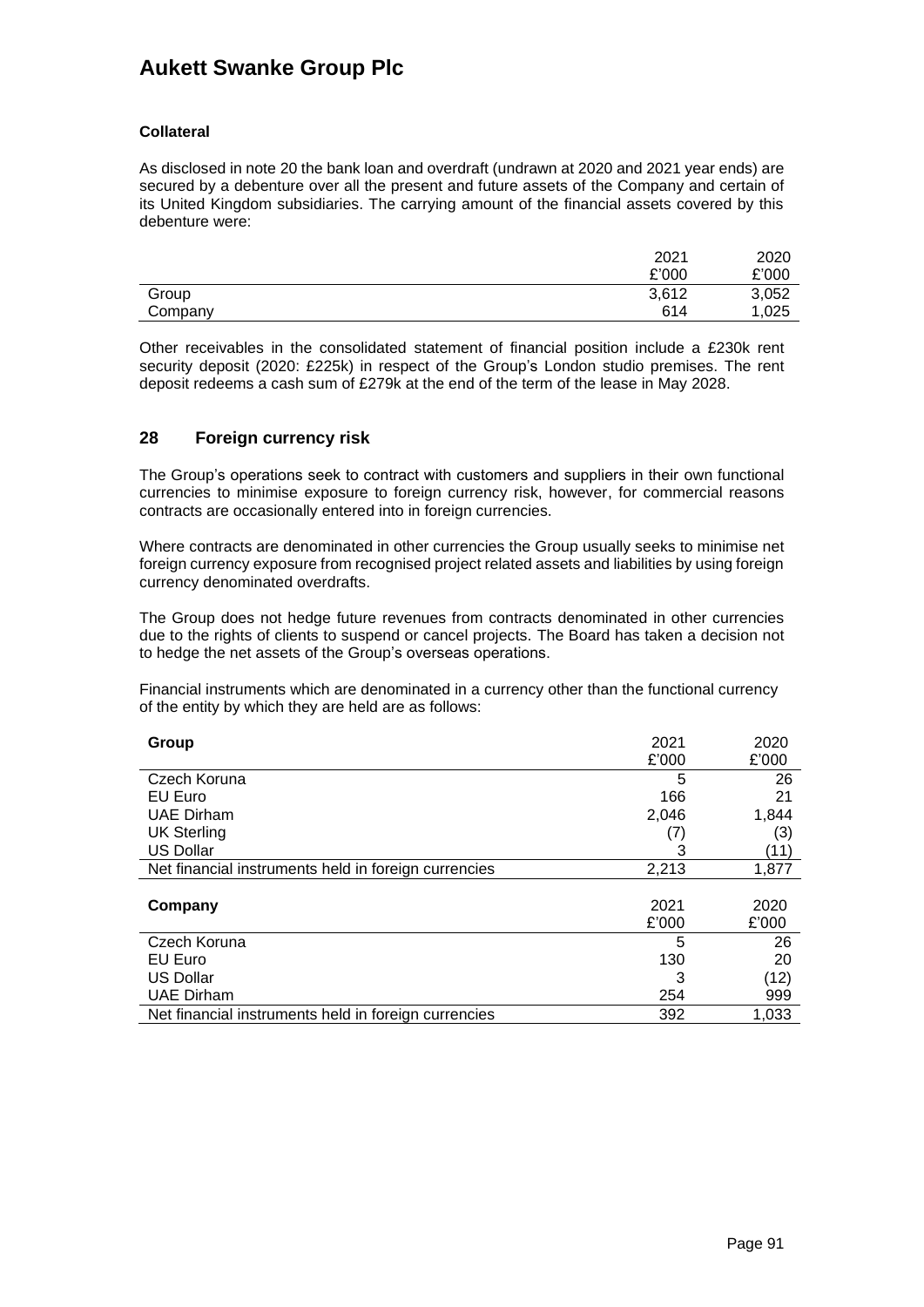A 10% percent weakening of UK Sterling against all currencies at 30 September would have increased / (decreased) equity by the amounts shown below. This analysis is applied currency by currency in isolation (i.e. ignoring the impact of currency correlation and assumes that all other variables, in particular interest rates, remain consistent). A 10% strengthening of UK Sterling against all currencies would have an equal but opposite effect.

|         | 2021   |        | 2020   |        |
|---------|--------|--------|--------|--------|
|         | Profit | Equity | Profit | Equity |
|         | £'000  | £'000  | £'000  | £'000  |
| Group   | 39     | 101    | 25     | 132    |
| Company | 39     | -      | 103    | -      |

The following foreign exchange gains / (losses) arising from financial assets and financial liabilities have been recognised in the income statement:

|         | 2021        | 2020  |
|---------|-------------|-------|
|         | £'000       | £'000 |
| Group   | (45)        | (12)  |
| Company | $.47^\circ$ | (19)  |

### **29 Counterparty risk**

#### **Group**

No collateral is held in respect of any financial assets and therefore the maximum exposure to credit risk at the date of the statement of financial position is the carrying value of financial assets shown in note 27.

Counterparty risk is only considered significant in relation to trade receivables, amounts due from customers for contract work, other receivables and cash and cash equivalents.

The ageing of trade receivables against which an IFRS 9 impairment loss allowance has been made, as the directors consider their recovery is probable, was:

|                                | <b>Receivables</b> | loss      | <b>Receivables</b> |
|--------------------------------|--------------------|-----------|--------------------|
|                                | pre-allowance      | allowance | post-allowance     |
|                                | 2021               | £'000     | 2021               |
|                                | £'000              |           | £'000              |
| Not overdue                    | 1.210              | (3)       | 1,207              |
| Between 0 and 30 days overdue  | 923                | (3)       | 920                |
| Between 30 and 60 days overdue | 143                | (4)       | 139                |
| Greater than 60 days overdue   | 741                | (64)      | 677                |
| Total                          | 3.017              | (74)      | 2,943              |

|                                | Receivables<br>pre-allowance<br>2020<br>£'000 | loss<br>allowance<br>£'000 | <b>Receivables</b><br>post-allowance<br>2020<br>£'000 |
|--------------------------------|-----------------------------------------------|----------------------------|-------------------------------------------------------|
| Not overdue                    | 1,038                                         | (13)                       | 1,025                                                 |
| Between 0 and 30 days overdue  | 306                                           | (3)                        | 303                                                   |
| Between 30 and 60 days overdue | 222                                           | (11)                       | 211                                                   |
| Greater than 60 days overdue   | 931                                           | (91)                       | 840                                                   |
| Total                          | 2.497                                         | (118)                      | 2,379                                                 |

The processes undertaken when considering whether a trade receivable may be impaired are set out in notes 2 and 18.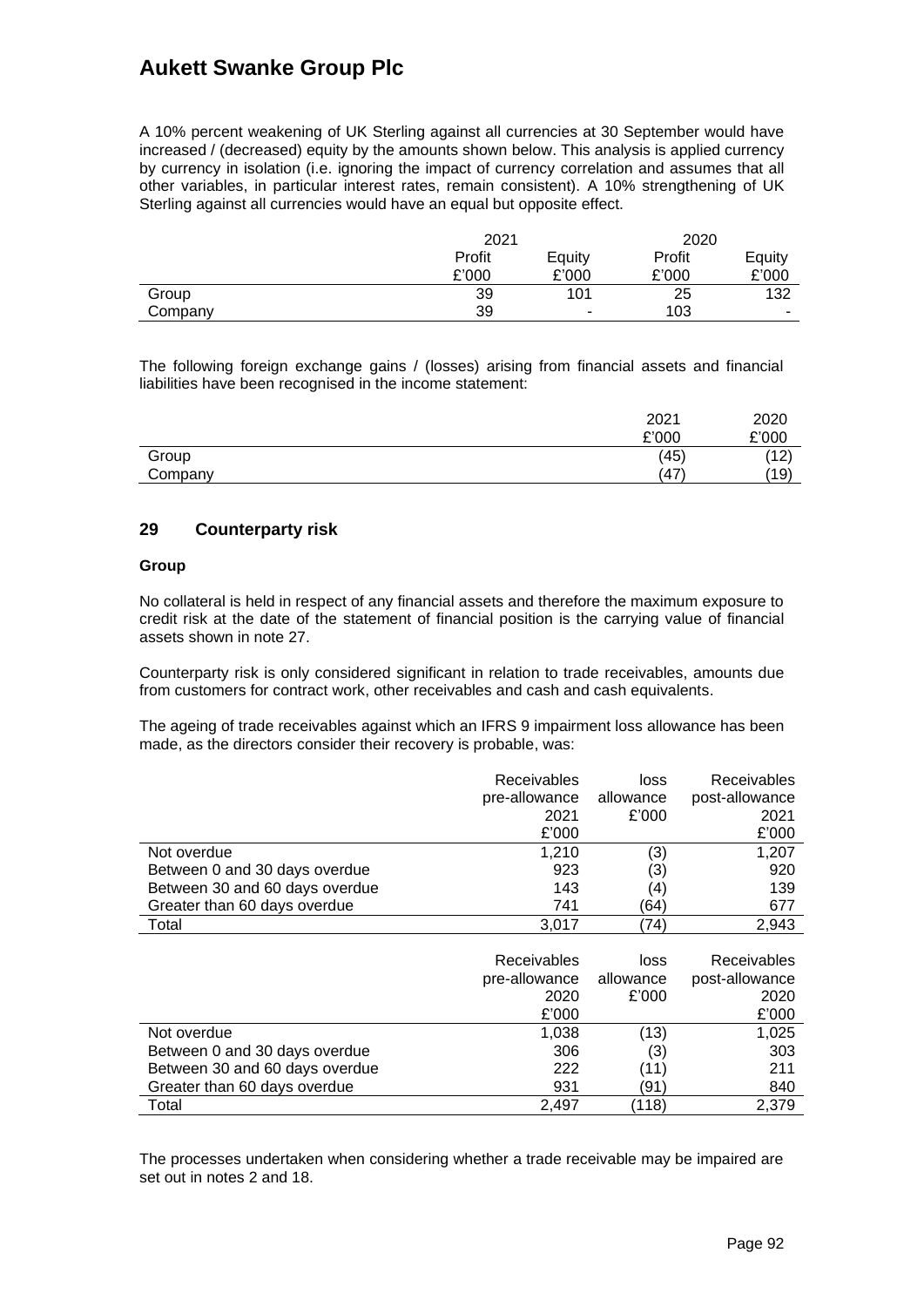All amounts overdue have been individually considered for any indications of impairment and specific provision for impairment made where considered appropriate. All of the trade receivables specifically considered to be impaired were greater than 90 days overdue.

An additional expected loss allowance provision has then been applied to the residual trade receivables as detailed in note 18.

The concentration of counterparty risk within the £3,925k (2020: £3,007k) of trade receivables and amounts due from customers for contract work is illustrated in the table below showing the three largest exposures to individual clients at 30 September.

|                         | 2021  | 2020  |
|-------------------------|-------|-------|
|                         | £'000 | £'000 |
| Largest exposure        | 646   | 323   |
| Second largest exposure | 240   | 128   |
| Third largest exposure  | 240   | 120   |

The Group's principal banker is Coutts & Co, a member of the Royal Bank of Scotland group.

At 30 September 2021 the largest exposure to a single financial institution represented 54% of the Group's cash and cash equivalents held by various Group entities with Coutts & Co. (2020: 55% held by John R Harris & Partners Limited with The National Bank of Ras Al-Khaimah (P.S.C).

#### **Company**

The Company only has £5k trade receivables (2020: NIL) and no amounts due from customers for contract work.

The amounts owed by United Kingdom subsidiaries were secured in January 2013 by debentures over all the assets of the relevant subsidiaries. These debentures rank after the debentures securing the bank loan and overdraft. Prior to this all amounts owed by United Kingdom subsidiaries and by associate and joint ventures were unsecured. The amounts owed by associate and joint ventures remain unsecured.

All of the Company's cash and cash equivalents are held by Coutts & Co.

The Company is exposed to counterparty risk though the guarantees set out in note 32.

#### **30 Interest rate risk**

| Group                                  | 2021  | 2020  |
|----------------------------------------|-------|-------|
|                                        | £'000 | £'000 |
| Rent deposit                           | 278   | 278   |
| Secured bank loans                     | (500) | (155) |
| Secured bank overdrafts                |       |       |
| Interest bearing financial instruments | (222) | 123   |
|                                        |       |       |
| Company                                | 2021  | 2020  |
|                                        | £'000 | £'000 |
| Secured bank loans                     | (500) | (155) |
| Interest bearing financial instruments | (500) | (155) |

The property rent deposit earns variable rates of interest based on short-term interbank lending rates.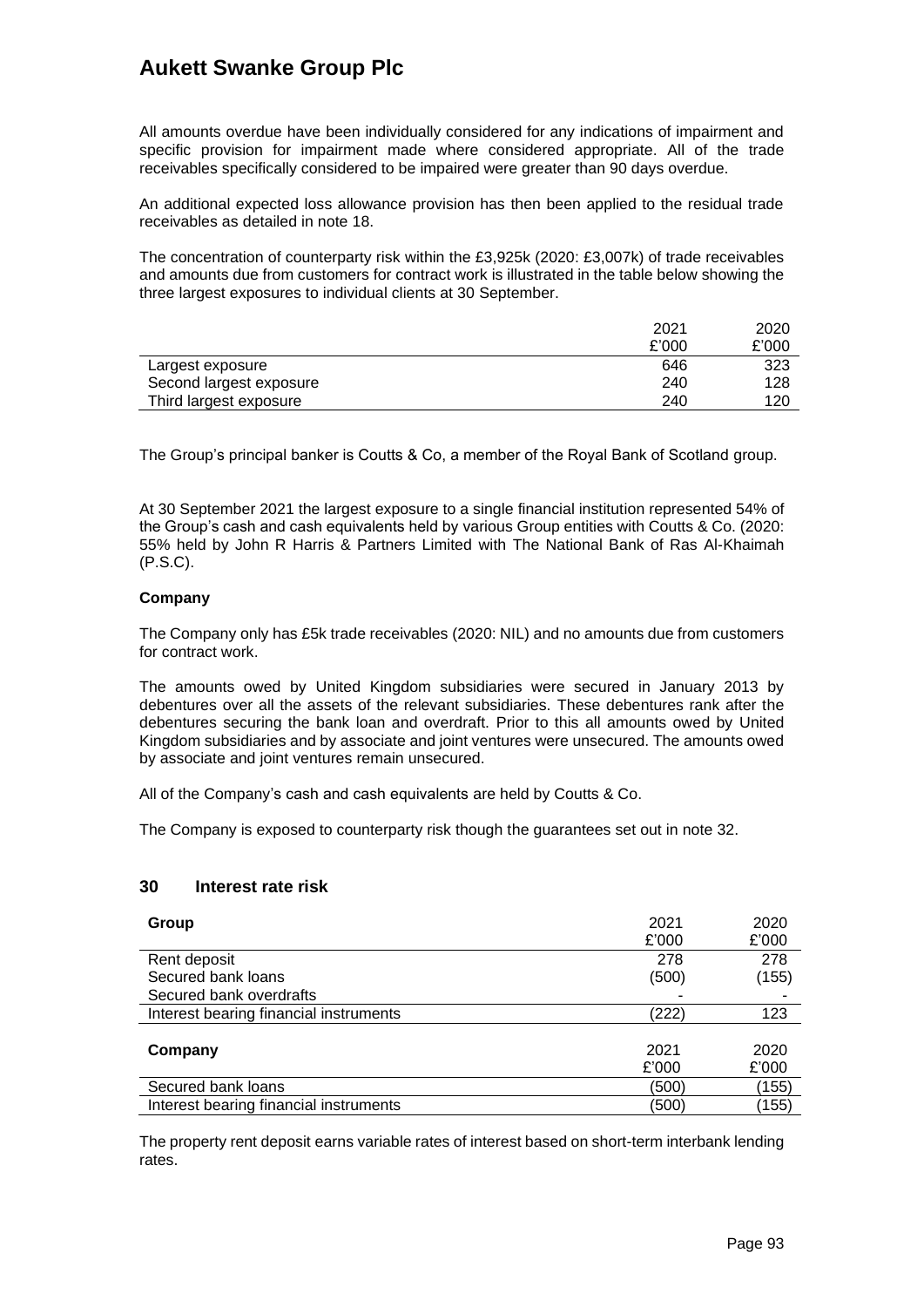Due to the current low levels of worldwide interest rates, and Group treasury management requirements, the cash and cash equivalents are in practice currently not interest bearing, and therefore have not been included in interest bearing financial instruments disclosures.

The bank loan and overdraft carry interest at 4.05% (loan) and 3% (overdraft) above the Coutts Base rate for the relevant currency.

A 1% rise in worldwide interest rates would have the following impact on profit, assuming that all other variables, in particular the interest bearing balance, remain constant. A 1% fall in worldwide interest rates would have an equal but opposite effect.

|         | 2021            | 2020        |
|---------|-----------------|-------------|
|         | £'000           | £'000       |
| Group   | $\sqrt{2}$<br>▵ |             |
| Company | (5              | $\sim$<br>∼ |

### **31 Liquidity risk**

The Group's cash balances are held at call or in deposits with very short maturity terms.

At 30 September 2021 the Group had £850,000 (2020: £850,000) of gross borrowing facility and £500,000 net borrowing facility (2020: £500,000) under its United Kingdom bank overdraft facility. In November 2021 Coutts & Co renewed the overdraft facility, maintaining it at £500,000, which is now next due for review in November 2022, with an interim review in May 2022.

The maturity analysis of financial liabilities, including expected future charges through the Income Statement is as shown below.

| Group                                                   | <b>Borrowings</b> | Lease<br>liabilities | Other<br>financial<br>liabilities | Total |
|---------------------------------------------------------|-------------------|----------------------|-----------------------------------|-------|
| <b>Timing of cashflows</b>                              | £'000             | £'000                | £'000                             | £'000 |
| Within one year                                         | 157               | 547                  | 2,784                             | 3,488 |
| Between one and two years                               |                   | 547                  |                                   | 547   |
| Between two and five years                              |                   | 1,450                |                                   | 1,450 |
| Greater than five years                                 |                   | 1,161                |                                   | 1,161 |
|                                                         | 157               | 3,705                | 2,784                             | 6,646 |
| Expected future charges through the<br>income statement | (2)               | (361)                |                                   | (363) |
| Financial liabilities at 30 September<br>2020           | 155               | 3,344                | 2,784                             | 6,283 |
| <b>Timing of cashflows</b>                              |                   |                      |                                   |       |
| Within one year                                         | 90                | 547                  | 3,179                             | 3,816 |
| Between one and two years                               | 263               | 522                  |                                   | 785   |
| Between two and five years                              | 169               | 1,394                |                                   | 1,563 |
| Greater than five years                                 |                   | 697                  |                                   | 697   |
|                                                         | 522               | 3,160                | 3,179                             | 6,861 |
| Expected future charges through the<br>income statement | (22)              | (271)                |                                   | (293) |
| Financial liabilities at 30 September<br>2021           | 500               | 2,889                | 3,179                             | 6,568 |

Lease liabilities includes the finance lease on leasehold improvements and the land and buildings office lease (see note 14).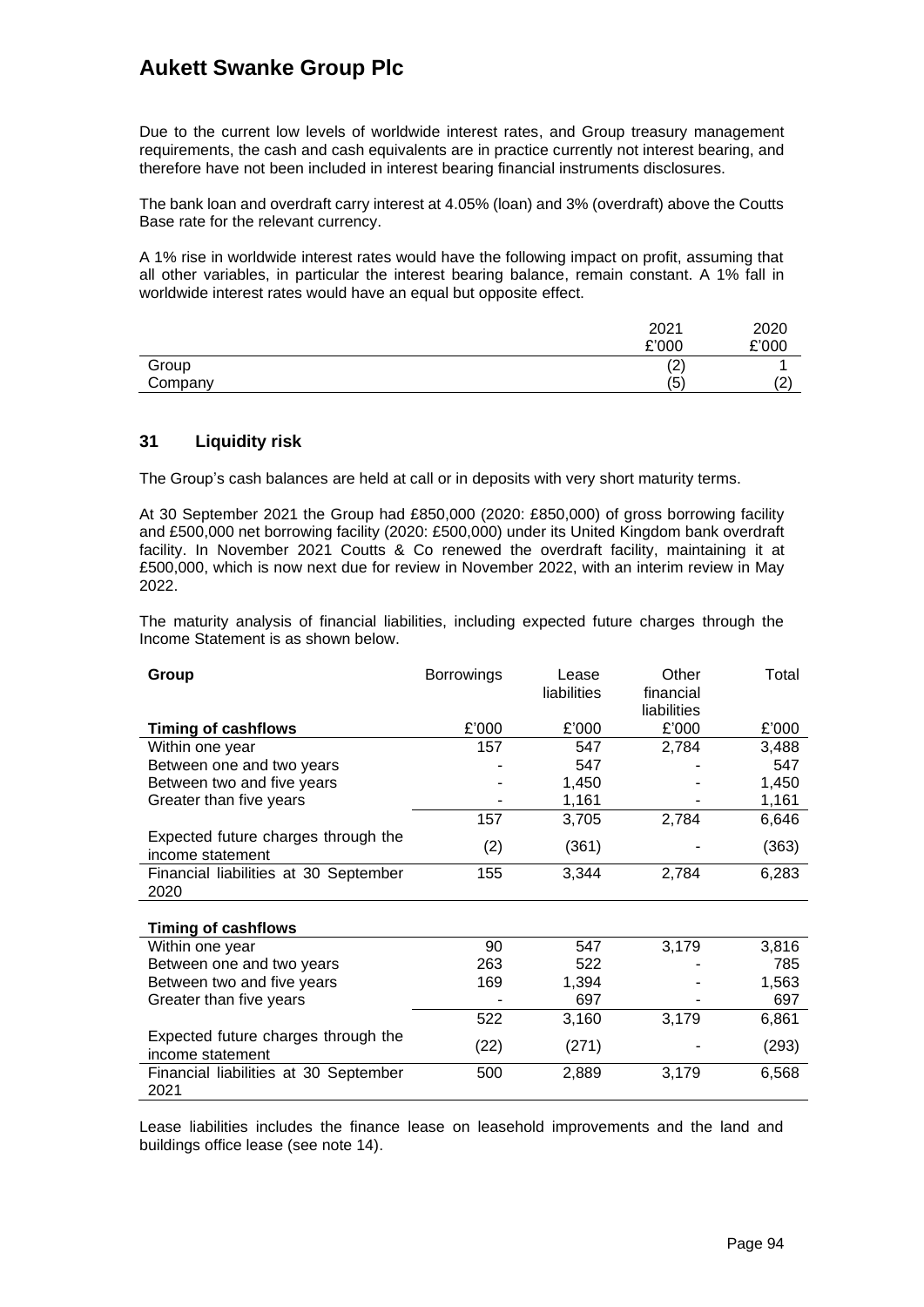| Company                                                 | <b>Borrowings</b> | Other<br>financial<br>liabilities | Total |
|---------------------------------------------------------|-------------------|-----------------------------------|-------|
| <b>Timing of cashflows</b>                              | £'000             | £'000                             | £'000 |
| Within one year                                         | 157               | 2,430                             | 2,587 |
| Between one and two years                               |                   |                                   |       |
| Between two and five years                              |                   | ۰                                 | ۰     |
|                                                         | 157               | 2,430                             | 2,587 |
| Expected future charges through the<br>income statement | (2)               |                                   | (2)   |
| Financial liabilities at 30 September                   | 155               | 2,430                             | 2,585 |
| 2020                                                    |                   |                                   |       |

|                                                         | <b>Borrowings</b> | Other<br>financial<br>liabilities | Total |
|---------------------------------------------------------|-------------------|-----------------------------------|-------|
| <b>Timing of cashflows</b>                              | £'000             | £'000                             | £'000 |
| Within one year                                         | 90                | 1,718                             | 1,808 |
| Between one and two years                               | 263               | ۰                                 | 263   |
| Between two and five years                              | 169               | ۰                                 | 169   |
|                                                         | 522               | 1.718                             | 2,240 |
| Expected future charges through the<br>income statement | (22)              | ۰                                 | (22)  |
| Financial liabilities at 30 September<br>2021           | 500               | 1.718                             | 2,218 |

### **32 Guarantees, contingent liabilities and other commitments**

A cross guarantee and offset agreement is in place between the Company and certain of its United Kingdom subsidiaries in respect of the United Kingdom bank loan and overdraft facility. Details of the UK bank loan are disclosed in note 20. At 30 September 2021 the overdrafts of its United Kingdom subsidiaries guaranteed by the Company totalled £nil (2020: £nil).

The Company and certain of its United Kingdom subsidiaries are members of a group for Value Added Tax (VAT) purposes. At 30 September 2021 the net VAT payable balance of those subsidiaries was £218,000 (2020: £376,000).

At the year end, one of the Group's Middle East subsidiaries had outstanding letters of guarantee totalling £105,000 (2020: £111,000). These guarantees are secured by matching cash on deposit, which is included within trade and other receivables.

In common with other firms providing professional services, the Group is subject to the risk of claims of professional negligence from clients. The Group maintains professional indemnity insurance in respect of these risks but is exposed to the cost of excess deductibles on any successful claims. The directors assess each claim and make accruals for excess deductibles where, on the basis of professional advice received, it is considered that a liability is probable.

The Group has contractual commitments totalling £900 (2020: 3,000) per annum in respect of an IT hardware plan, expiring in December 2021. The total future commitments arising under this contract as at the balance sheet date amount to £900 (2020: £4,000).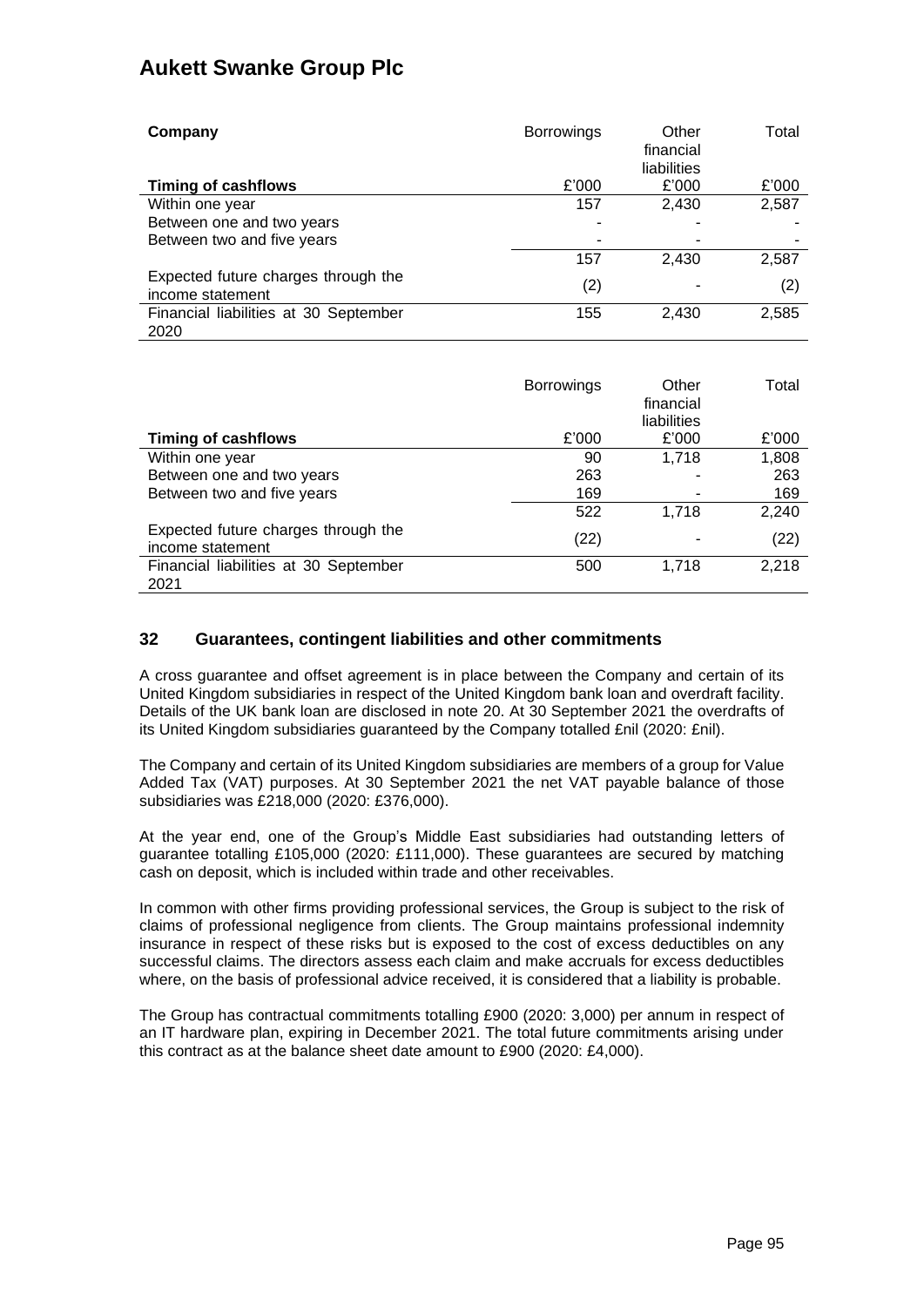#### **33 Related party transactions**

#### **Key management personnel compensation**

The key management personnel of the Group comprises the Directors of the Company together with the managing and financial directors of the United Kingdom and international operations.

| Group                        | 2021<br>£'000 | 2020<br>£'000 |
|------------------------------|---------------|---------------|
| Short term employee benefits | 1.301         | 1.221         |
| Post employment benefits     | 106           | 109           |
| Total                        | 1.407         | 1,330         |

The key management personnel of the Company comprises its Directors.

| Company                      | 2021  | 2020  |
|------------------------------|-------|-------|
|                              | £'000 | £'000 |
| Short term employee benefits | 600   | 585   |
| Post employment benefits     | 43    | 42    |
| Total                        | 643   | 627   |

#### **Transactions and balances with associate and joint ventures**

The Group makes management charges to Aukett + Heese Frankfurt GmbH. The amount charged during the year in respect of these services amounted to £47,000 (2020: £47,000). Dividends of £135,000 (2020: £106,000) were received from Aukett + Heese Frankfurt GmbH during the year. The amount owed to the Group by Aukett + Heese Frankfurt GmbH at the balance sheet date was £nil (2020: £nil).

The Group makes management charges to Aukett + Heese GmbH. The amount charged by the Group during the year in respect of these services amounted to £81,000 (2020: £63,000). Dividends of £393,000 (2020: £105,000) were received from Aukett + Heese GmbH during the year. The amount owed to the Group by Aukett + Heese GmbH at 30 September 2021 was £17,000 (2020: £nil).

As disclosed in note 15, the Group owns 50% of Aukett + Heese Frankfurt GmbH and 25% of Aukett + Heese GmbH. The remaining 50% of Aukett + Heese Frankfurt GmbH and 75% of Aukett + Heese GmbH are owned by Lutz Heese, a former director of the Company.

The Group charges name licence fees and management fees to Aukett sro, a joint venture in which the Group has a 50% interest. During the year, charges of £3,000 (2020: £14,000) were made to Aukett sro in respect of these services. Separately, Aukett sro owed the Group and the Company £5,000 as at 30 September 2021 (2020: £40,000) relating to previously declared but not yet paid dividends, management fees and name licence charges.

None of the balances with the associate or joint ventures are secured.

#### **Transactions and balances with subsidiaries**

The names of the Company's subsidiaries are set out in note 15.

The Company made management charges to its subsidiaries for management services of £992,000 (2020: £971,000) and paid charges to its subsidiaries for office accommodation and other related services of £91,000 (2020: £95,000).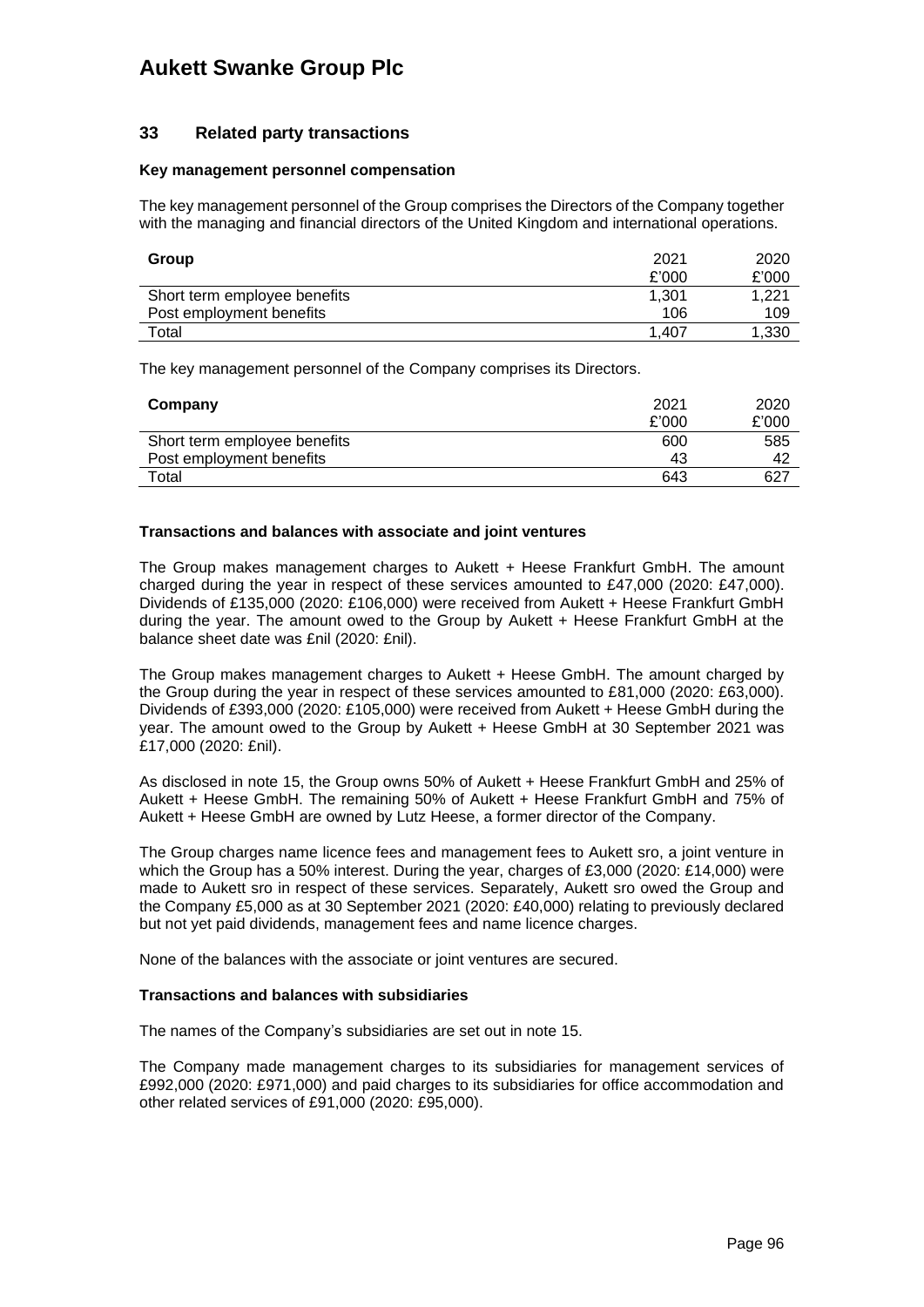At 30 September 2021 the Company was owed £381,000 (2020: £1,830,000) by its subsidiaries and owed £1,551,000 (2020: £2,156,000) to its subsidiaries. These balances arose through various past transactions including working capital advances, treasury management and management charges. The amounts owed at the year-end are non interest bearing and repayable on demand.

Under IFRS 9, the Company has recorded no allowance for expected credit losses, as all subsidiaries owing funds to the Company are in a position to repay the amounts owed in line with the payment terms stipulated by the Company.

The amounts owed by United Kingdom subsidiaries were secured in January 2013 by debentures over all the assets of the relevant subsidiaries. These debentures rank after the debentures securing the bank loan and overdraft. Prior to this all amounts owed by subsidiaries were unsecured.

### **34 Corporate information**

General corporate information regarding the Company is shown on page 2. The addresses of the Group's principal operations are shown on page 99. A description of the Group's operations and principal activities is given within the Strategic Report.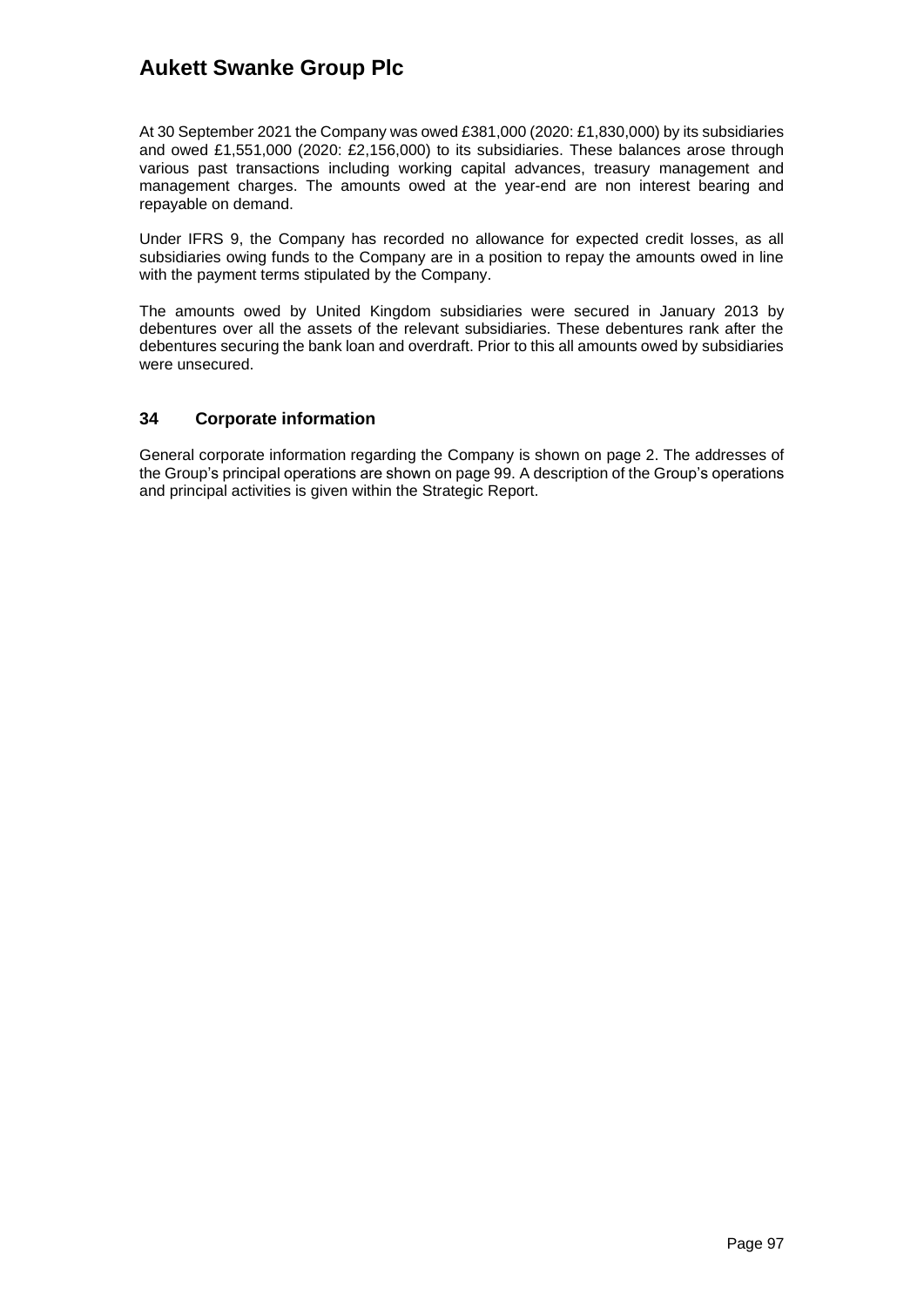## **Shareholder information**

#### **Listing information**

The shares of Aukett Swanke Group Plc are listed on the Alternative Investment Market (AIM) of the London Stock Exchange.

Tradable Instrument Display Mnemonic (TIDM formerly EPIC): AUK Stock Exchange Daily Official List (SEDOL) code: 0061795 International Securities Identification Number (ISIN): GB0000617950

#### **Share price**

The Company's share price is available from the website of the London Stock Exchange (www.londonstockexchange.co.uk).

The Company's mid-market share price is published daily in The Times and The Financial Times newspapers.

#### **Registrars**

Enquiries relating to matters such as loss of a share certificate, dividend payments or notification of a change of address should be directed to Equiniti who are the Company's Registrars at Aspect House, Spencer Road, Lancing, West Sussex, BN99 6DA - 0371 384 2030 (lines are open 9.00am to 5.00pm, Monday to Friday excluding public holidays in England and Wales). Callers from outside the UK should dial +44 (0)121 415 7047. The website is [www.equiniti.com.](http://www.equiniti.com/)

Equiniti also provides a website which enables shareholders to view up to date information about their shareholding in the Company at www.shareview.co.uk.

#### **Investor relations**

In accordance with AIM Rule 26 regarding company information disclosure, various investor orientated information is available on our web site at www.aukettswankeplc.com.

The Company Secretary can be contacted by email at cosec@aukettswanke.com.

#### **Donate your shares**

The Company supports ShareGift, the charity share donation scheme administered by The Orr Mackintosh Foundation (registered charity number 1052686).

Through ShareGift, shareholders who have only a very small number of shares which might be considered uneconomic to sell are able to donate them to charity. Donated shares are aggregated and sold by ShareGift, the proceeds being passed onto a wide range of UK charities.

Donating shares to charity gives rise neither to a gain or loss for UK capital gains tax purposes and UK taxpayers may also be able to claim income tax relief on such gifts of shares.

Further details about ShareGift can be obtained from ShareGift, 67/68 Jermyn Street, London, SW1Y 6NY - 020 7930 3737 - [www.sharegift.org.](http://www.sharegift.org/)